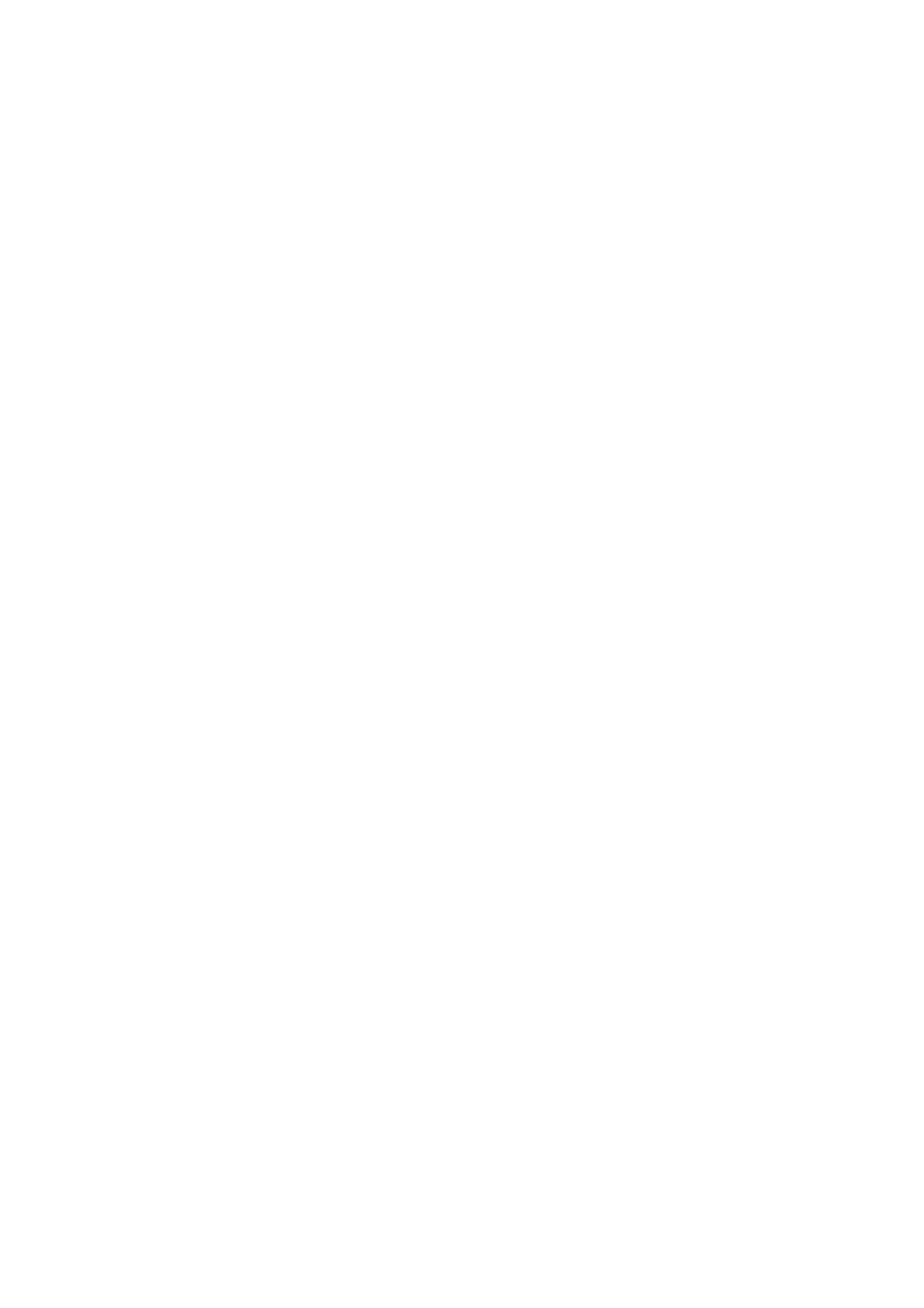### **Abstract**

<span id="page-2-0"></span>Because of the high level of uncertainty about the future traffic mix and the heterogeneous nature of *Quality of Service* (QoS) technologies and service contracts, it is very likely that a future commercial multi-service Internet requires a general service signalling architecture to reliably deliver end-to-end QoS. In this thesis, the suitability of the *Resource Reservation Protocol* (RSVP) for this purpose is investigated and assessed. The thesis presents the following contributions: A flexible QoS signalling architecture is described, based on an extended version of RSVP. A new protocol engine has been designed and implemented, containing a number of design and algorithmic improvements over previous work. This implementation has been used to experimentally verify the technical suitability of RSVP. Additionally, new protocol elements have been developed to allow for flexible charging mechanisms of service invocations. Based on several calculation models for service invocations, these protocol elements are assessed to cover a variety of potential usage cases, namely cost-based pricing, auction-based pricing and advance service invocations. As a result, it is concluded that an extended version of RSVP is indeed a good candidate to form the basic building block for an overall commercial QoS signalling architecture.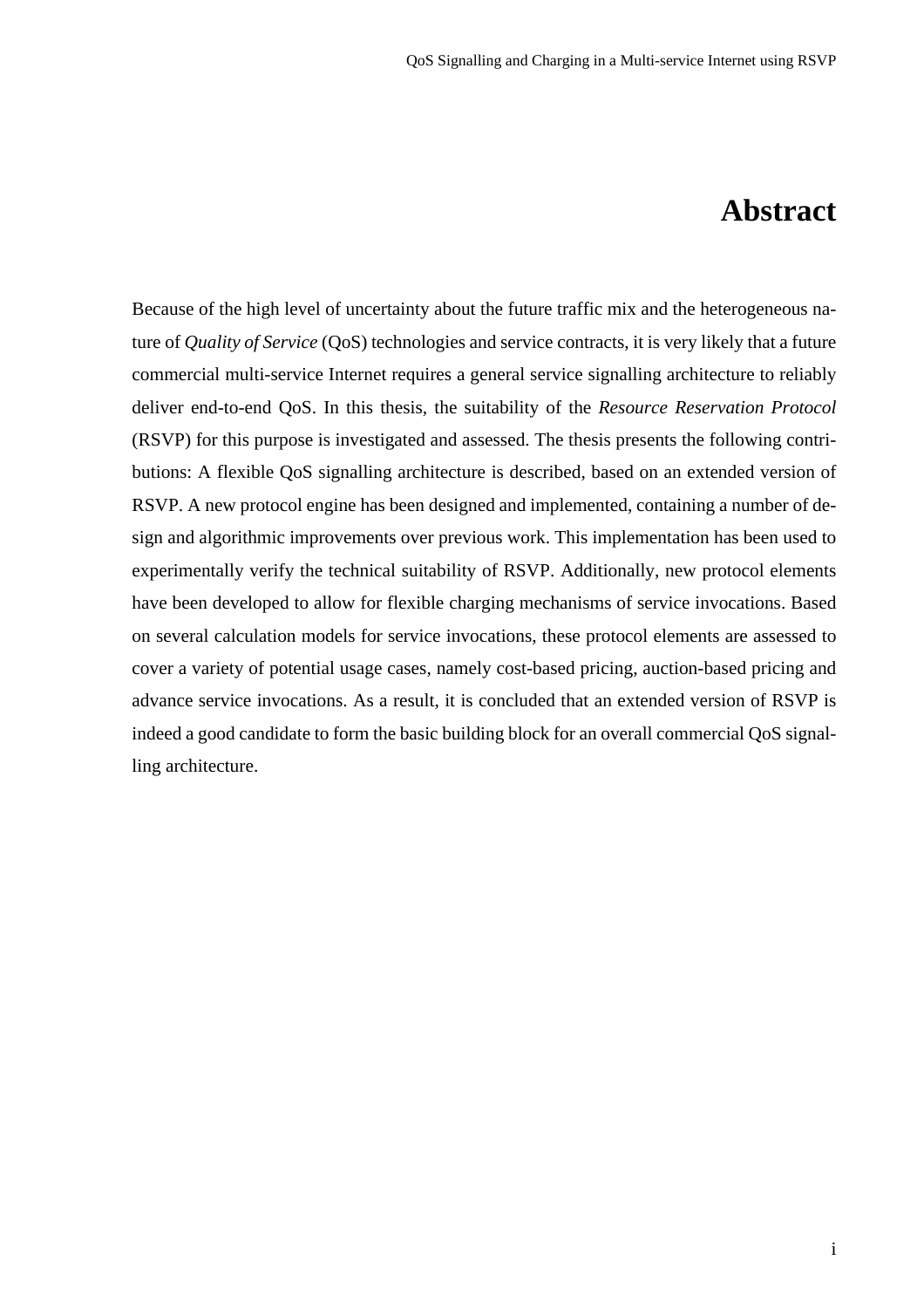[QoS Signalling and Charging in a Multi-service Internet using RSVP](#page-0-0)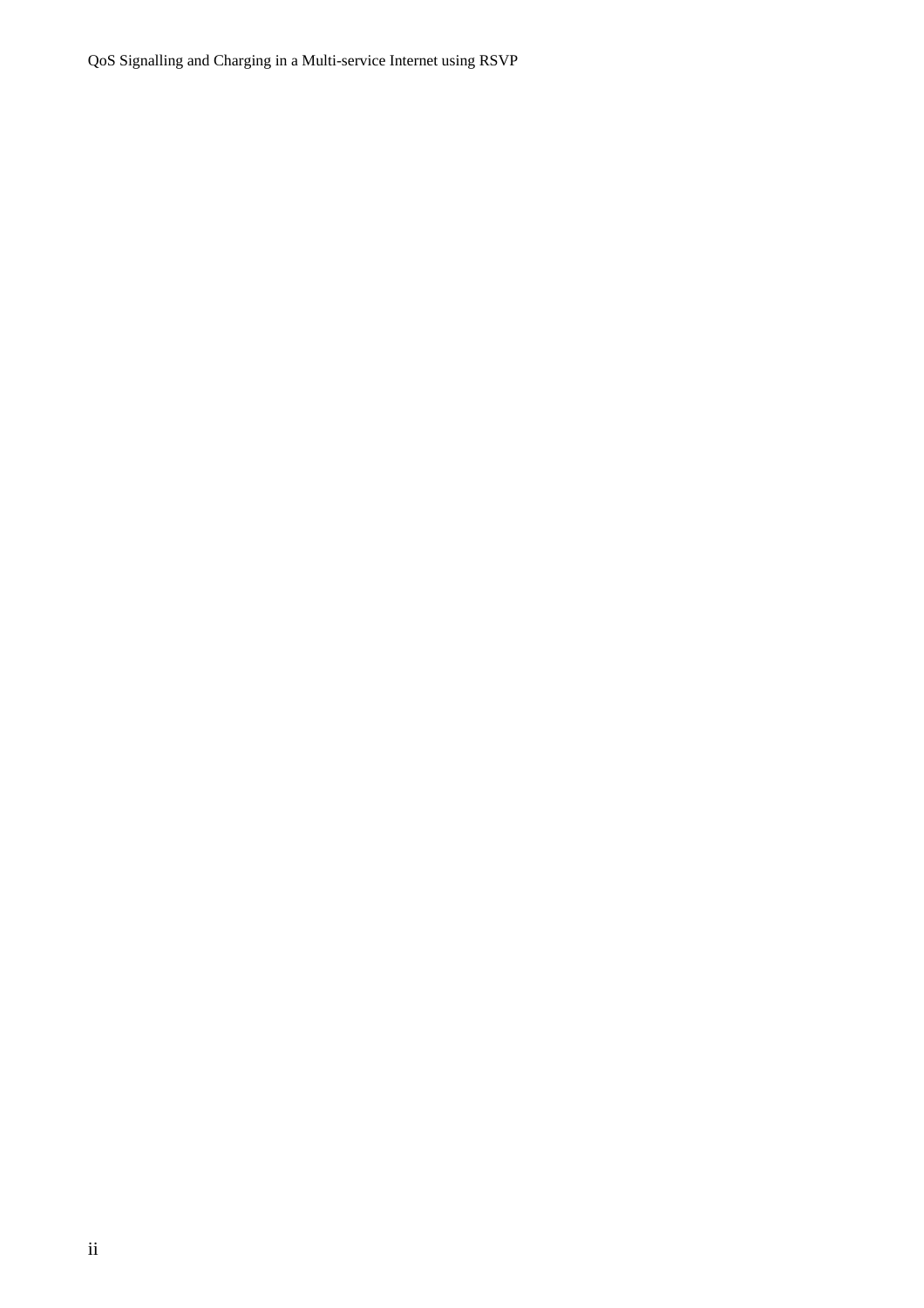## **Table of Contents**

| 4.1.1 Distinction of Service Interface Mechanism from Distributed Algorithm 25 |
|--------------------------------------------------------------------------------|
|                                                                                |
|                                                                                |
|                                                                                |
|                                                                                |
|                                                                                |
|                                                                                |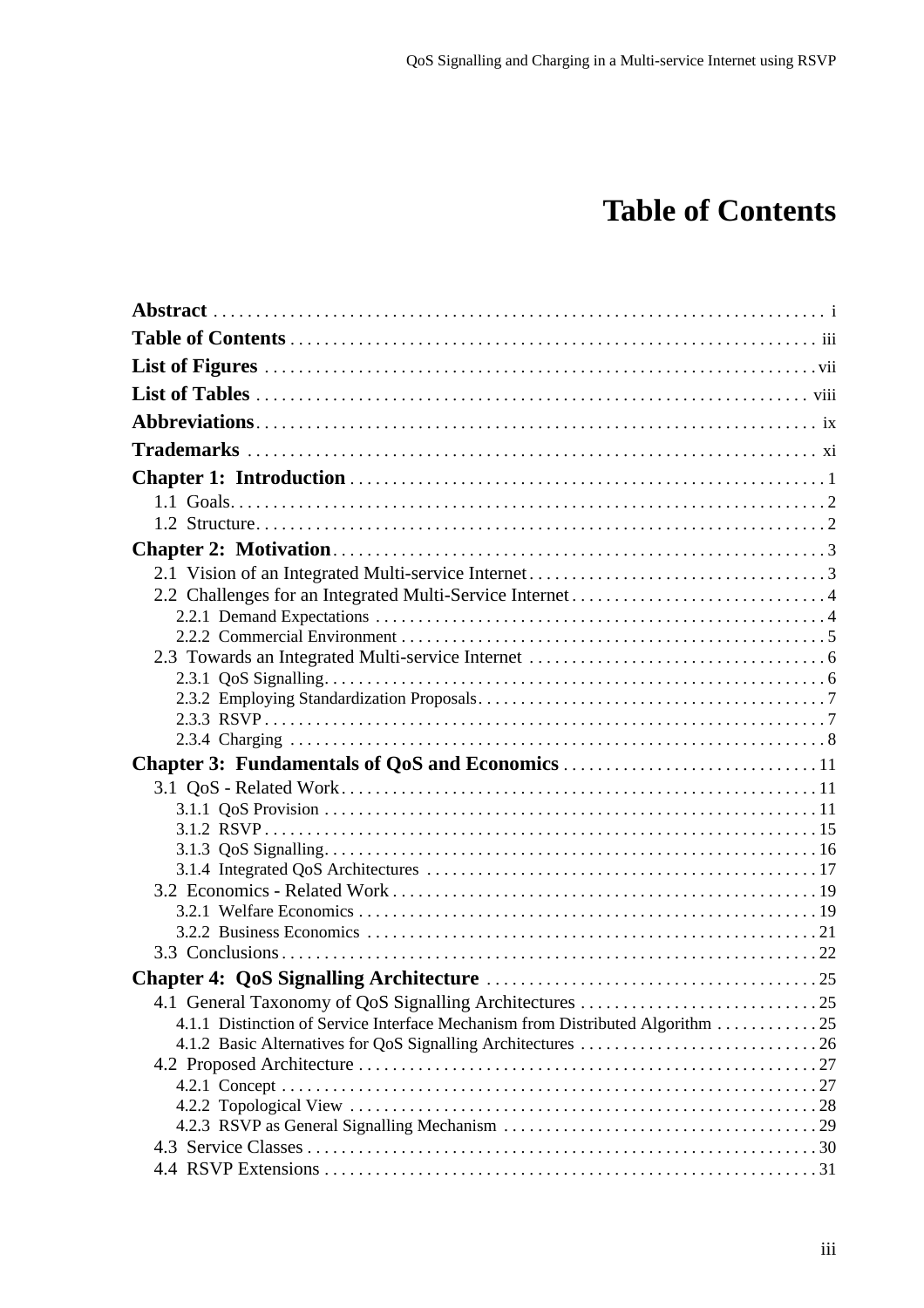| 5.3.1 Generalized Interface to Traffic Control and Policy Control Modules 55 |  |
|------------------------------------------------------------------------------|--|
|                                                                              |  |
|                                                                              |  |
|                                                                              |  |
|                                                                              |  |
|                                                                              |  |
|                                                                              |  |
|                                                                              |  |
|                                                                              |  |
|                                                                              |  |
|                                                                              |  |
|                                                                              |  |
|                                                                              |  |
|                                                                              |  |
|                                                                              |  |
|                                                                              |  |
|                                                                              |  |
|                                                                              |  |
|                                                                              |  |
|                                                                              |  |
|                                                                              |  |
|                                                                              |  |
|                                                                              |  |
|                                                                              |  |
|                                                                              |  |
|                                                                              |  |
|                                                                              |  |
|                                                                              |  |
|                                                                              |  |
|                                                                              |  |
|                                                                              |  |
|                                                                              |  |
|                                                                              |  |
|                                                                              |  |
|                                                                              |  |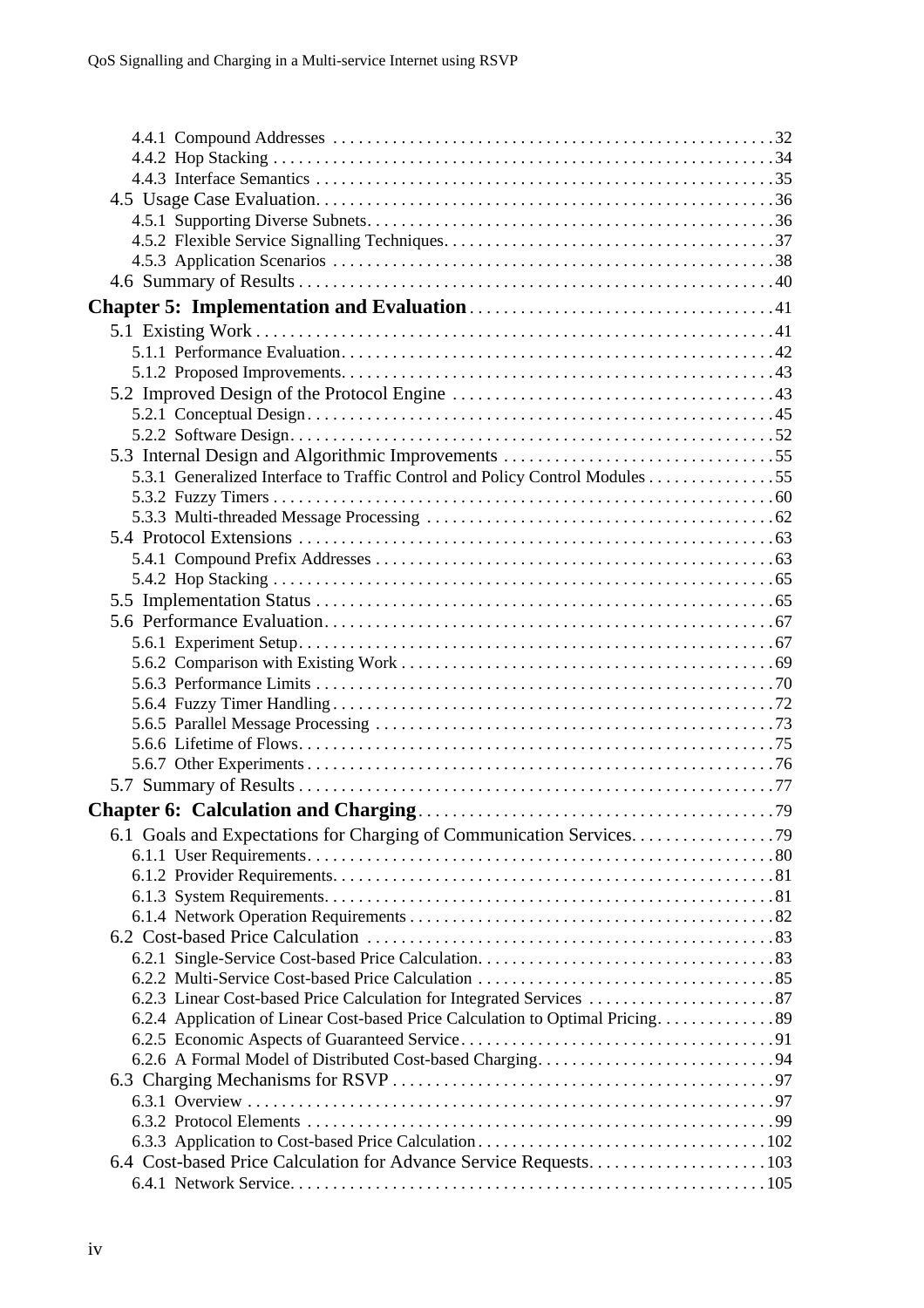| 6.4.4 Application of Charging Mechanisms for Advance Service Requests 114 |  |
|---------------------------------------------------------------------------|--|
|                                                                           |  |
|                                                                           |  |
|                                                                           |  |
|                                                                           |  |
|                                                                           |  |
|                                                                           |  |
|                                                                           |  |
|                                                                           |  |
|                                                                           |  |
|                                                                           |  |
|                                                                           |  |
|                                                                           |  |
|                                                                           |  |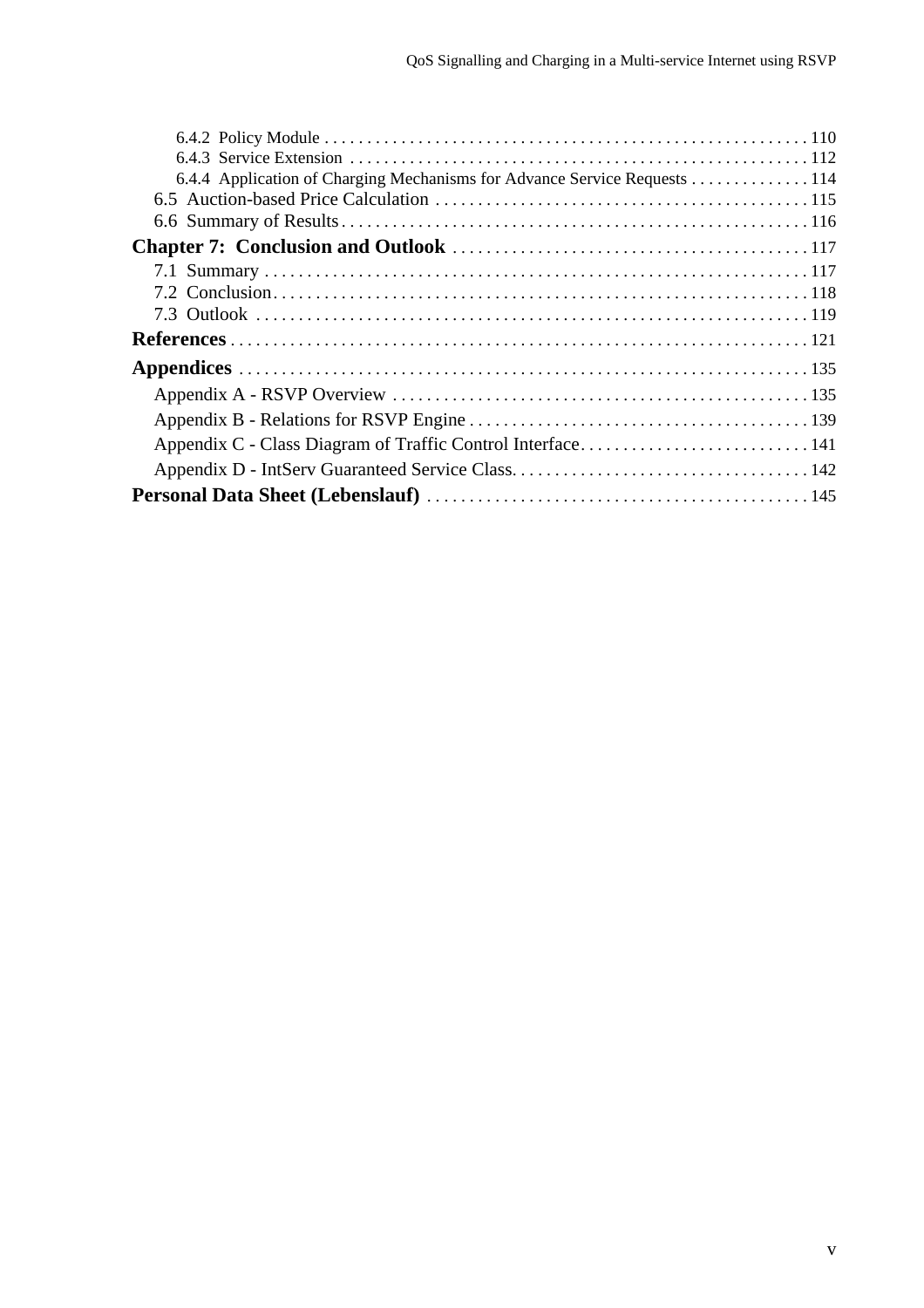[QoS Signalling and Charging in a Multi-service Internet using RSVP](#page-0-0)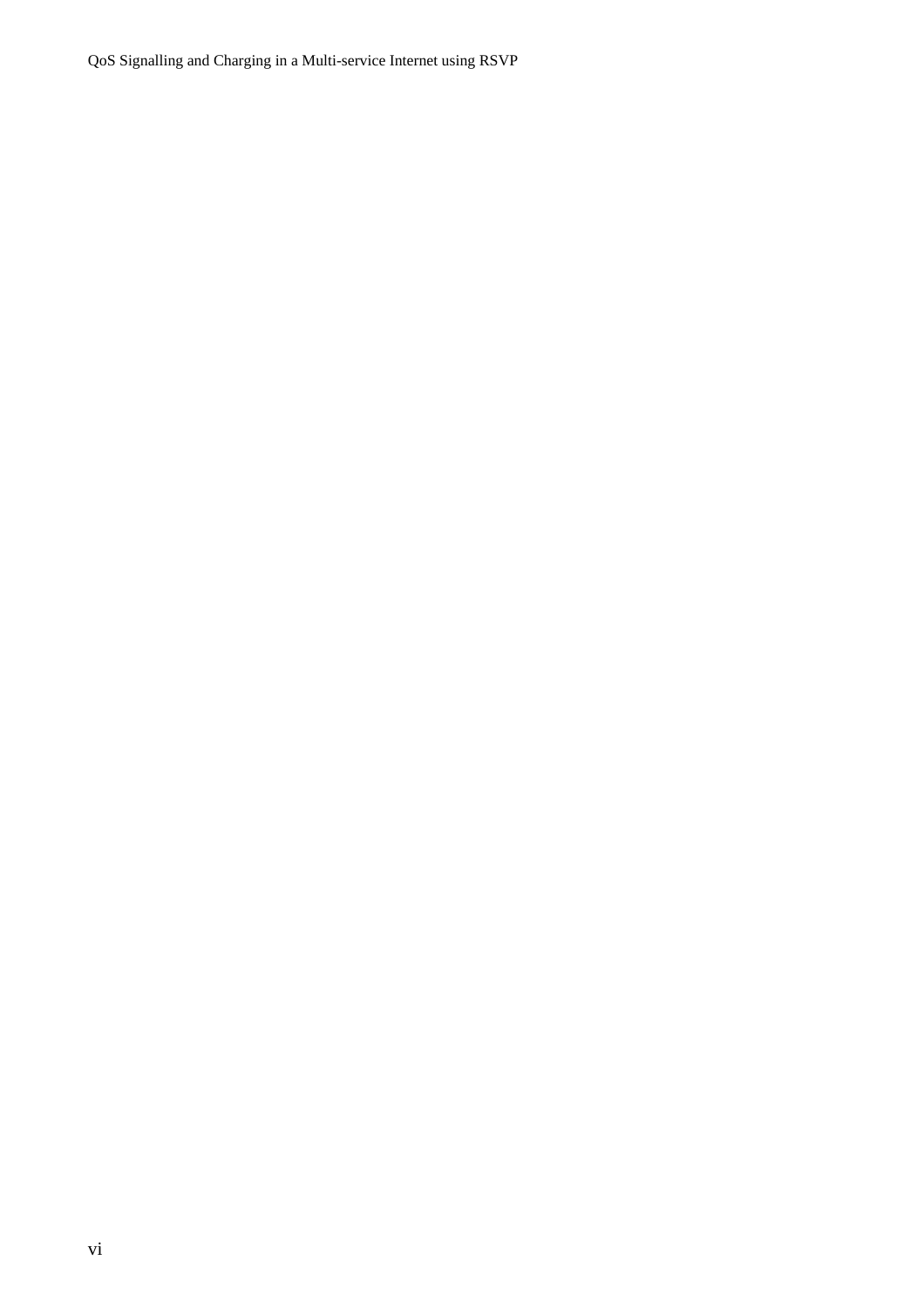# **List of Figures**

<span id="page-8-0"></span>

| Figure 1: | Basic Alternatives for QoS Signalling Architectures 26        |  |
|-----------|---------------------------------------------------------------|--|
| Figure 2: | QoS Signalling Architecture - Conceptual View 27              |  |
| Figure 3: | QoS Signalling Architecture - Topological View 29             |  |
| Figure 4: |                                                               |  |
| Figure 5: |                                                               |  |
| Figure 6: |                                                               |  |
| Figure 7: | Entity-Relationship Diagram for State Blocks 46               |  |
| Figure 8: | Example for Relationships between State Blocks in a Session48 |  |
| Figure 9: |                                                               |  |
|           |                                                               |  |
|           |                                                               |  |
|           |                                                               |  |
|           |                                                               |  |
|           |                                                               |  |
|           |                                                               |  |
|           |                                                               |  |
|           |                                                               |  |
|           |                                                               |  |
|           |                                                               |  |
|           |                                                               |  |
|           | Figure 21: Class Diagram of Traffic Control Modules141        |  |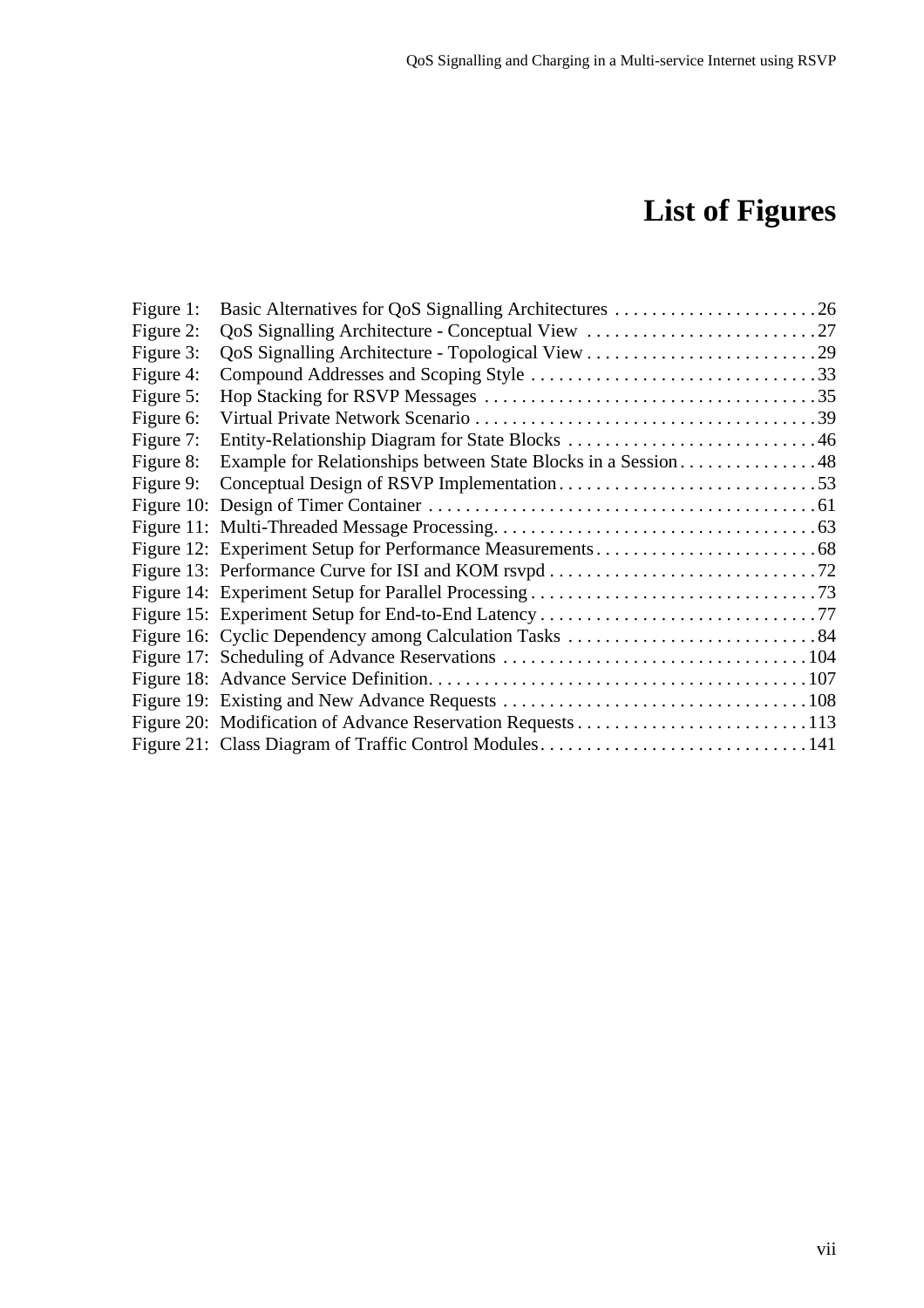# <span id="page-9-0"></span>**List of Tables**

| Table 1: |                                                                            |
|----------|----------------------------------------------------------------------------|
| Table 2: |                                                                            |
| Table 3: |                                                                            |
| Table 4: |                                                                            |
| Table 5: | Experiment Results: Performance of KOM rsvpd & Fuzzy Timer Optimization 73 |
| Table 6: |                                                                            |
| Table 7: |                                                                            |
| Table 8: |                                                                            |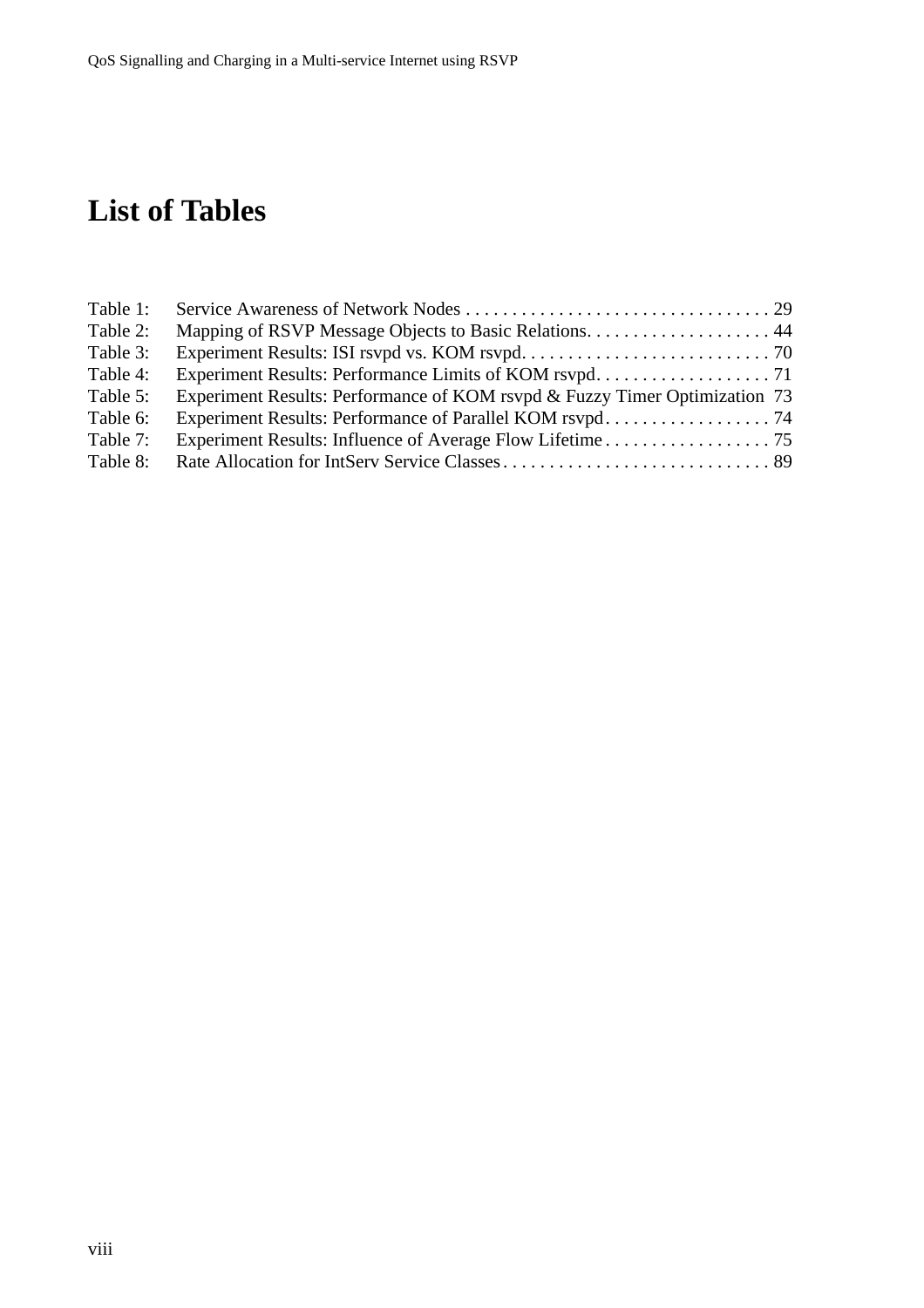## **Abbreviations**

<span id="page-10-0"></span>

| <b>ALTQ</b>     | <b>Alternate Queuing</b>                             |
|-----------------|------------------------------------------------------|
| API             | <b>Application Programming Interface</b>             |
| ATM             | <b>Asynchronous Transfer Mode</b>                    |
| <b>BA</b>       | <b>Behaviour Aggregate</b>                           |
| <b>BGP</b>      | <b>Border Gateway Protocol</b>                       |
| <b>BGRP</b>     | <b>Border Gateway Reservation Protocol</b>           |
| <b>CBQ</b>      | <b>Class-Based Queuing</b>                           |
| <b>CIDR</b>     | <b>Classless Inter-Domain Routing</b>                |
| <b>COPS</b>     | Common Open Policy Service                           |
| <b>CPU</b>      | <b>Central Processing Unit</b>                       |
| <b>DiffServ</b> | <b>Differentiated Services</b>                       |
| <b>DSCP</b>     | Differentiated Services Code Point                   |
| <b>ECN</b>      | <b>Explicit Congestion Notification</b>              |
| FF              | <b>Fixed Filter</b>                                  |
| FlowSpec        | Flow Specification                                   |
| HeiBMS          | Heidelberg Buffer Management System                  |
| HeiRAT          | Heidelberg Resource Administration Technique         |
| HeiTS           | Heidelberg Transport System                          |
| <b>HFSC</b>     | <b>Hierarchical Fair Service Curve</b>               |
| <b>ICMP</b>     | <b>Internet Control Message Protocol</b>             |
| <b>IETF</b>     | <b>Internet Engineering Task Force</b>               |
| IntServ         | <b>Integrated Services</b>                           |
| I/O             | Input/Output                                         |
| IP              | <b>Internet Protocol</b>                             |
| <b>ISP</b>      | <b>Internet Service Provider</b>                     |
| <b>ISSLL</b>    | <b>Integrated Services over Specific Link Layers</b> |
| NBMA            | <b>Non-Broadcast Multiple Access</b>                 |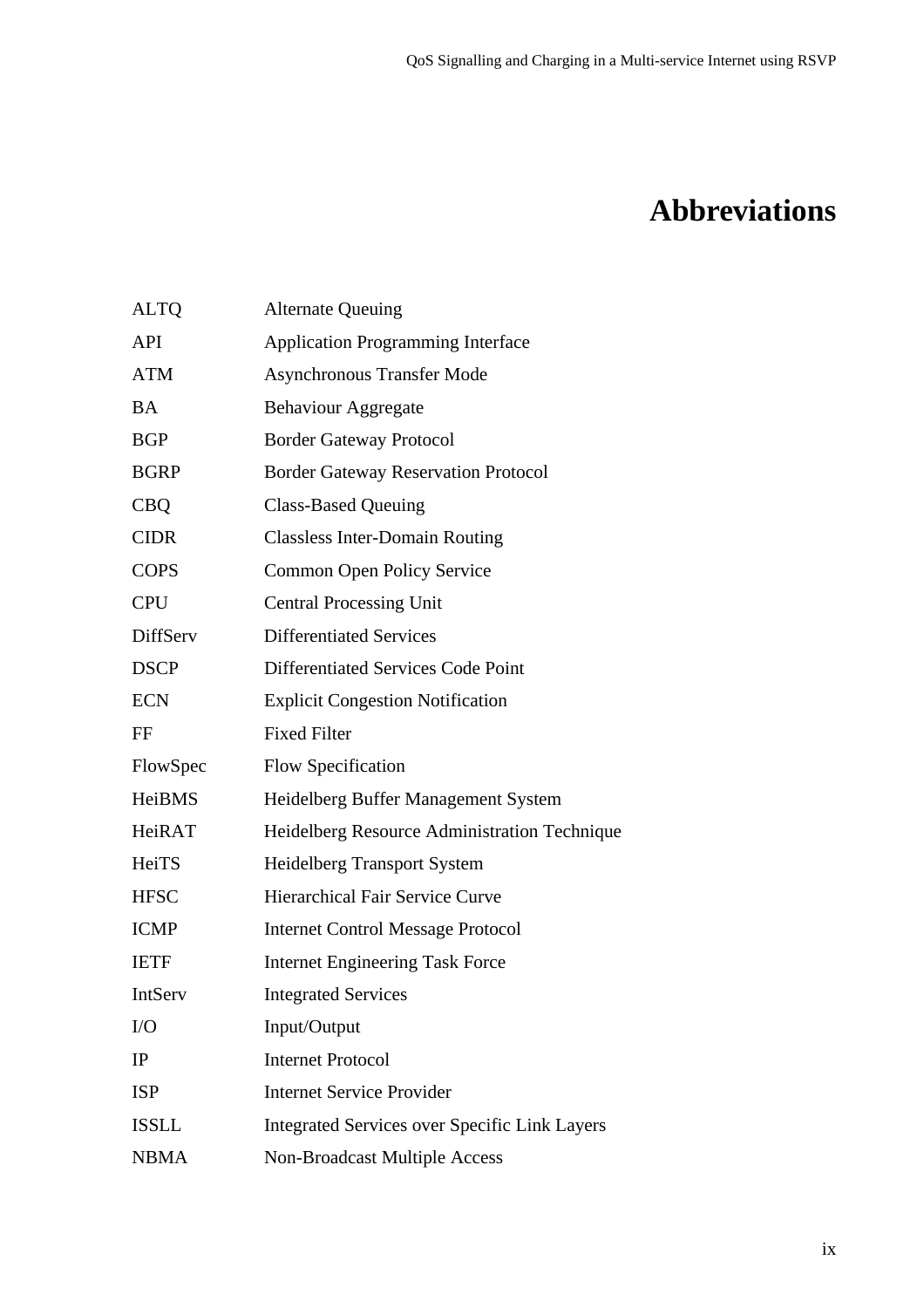| <b>OIatPSB</b>  | Outgoing Interface at Path State Block           |
|-----------------|--------------------------------------------------|
| OutISB          | <b>Outgoing Interface State Block</b>            |
| <b>PC</b>       | <b>Personal Computer</b>                         |
| PHB             | Per-Hop Behaviour                                |
| PHopSB          | Previous Hop State Block                         |
| <b>PNNI</b>     | Private Network-Node Interface                   |
| <b>PSB</b>      | Path State Block                                 |
| QoS             | <b>Quality of Service</b>                        |
| <b>RAM</b>      | <b>Random Access Memory</b>                      |
| <b>RSB</b>      | <b>Reservation State Block</b>                   |
| RSpec           | <b>Reservation Specification</b>                 |
| <b>RSVP</b>     | <b>Resource Reservation Protocol</b>             |
| <b>RTCP</b>     | Real-time Transport Control Protocol             |
| <b>RTP</b>      | <b>Real-time Transport Protocol</b>              |
| <b>SE</b>       | <b>Shared Explicit</b>                           |
| <b>SLA</b>      | Service Level Agreement                          |
| ST <sub>2</sub> | <b>Internet Stream Protocol Version 2</b>        |
| <b>TCSB</b>     | <b>Traffic Control State Block</b>               |
| <b>TSpec</b>    | <b>Traffic Specification</b>                     |
| <b>UNI</b>      | <b>User-Network Interface</b>                    |
| <b>VCM</b>      | Virtual Circuit Management                       |
| <b>VC</b>       | <b>Virtual Circuit</b>                           |
| <b>VPN</b>      | <b>Virtual Private Network</b>                   |
| WF              | <b>Wildcard Filter</b>                           |
| <b>YESSIR</b>   | Yet another Sender Session Internet Reservations |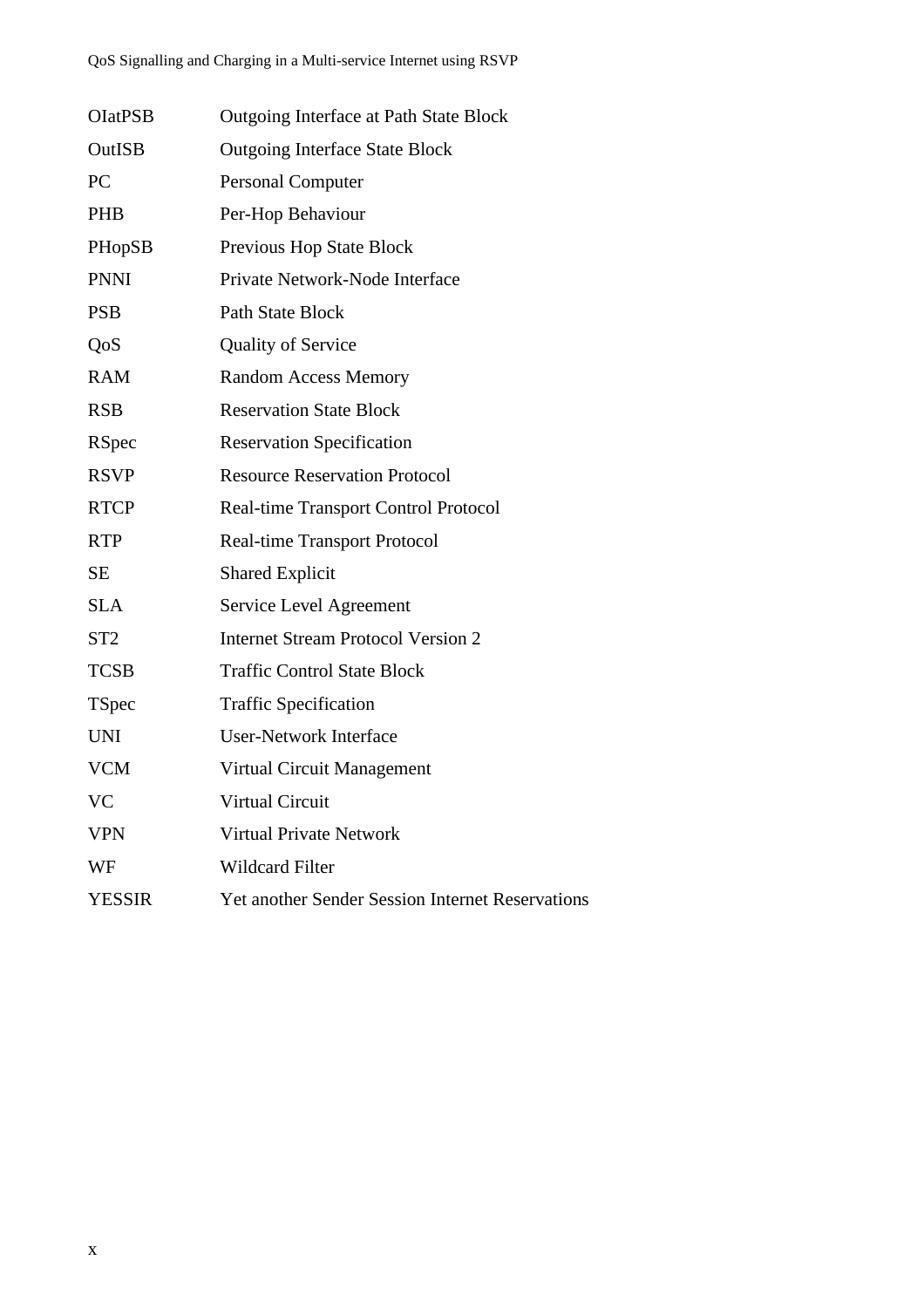## **Trademarks**

<span id="page-12-0"></span>

| 3Com                                                                                   | 3Com is a trademark of 3Com Corporation                 |  |
|----------------------------------------------------------------------------------------|---------------------------------------------------------|--|
| FreeBSD                                                                                | FreeBSD is a copyright of FreeBSD Inc.                  |  |
| Gigabyte                                                                               | Gigabyte is a trademark of Gigabyte Technology Co., Ltd |  |
| Linux                                                                                  | Linux is a trademark of Linus Torvalds                  |  |
| <b>OPNET</b>                                                                           | OPNET is a trademark of OPNET Technologies, Inc.        |  |
| Pentium                                                                                | Pentium is a trademark of Intel Corporation.            |  |
| Solaris                                                                                | Solaris is a trademark of Sun Microsystems, Inc.        |  |
| <b>SparcServer</b>                                                                     | SparcServer is a trademark of Sun Microsystems, Inc.    |  |
| Other company, product and service names may be trademarks or service marks of others. |                                                         |  |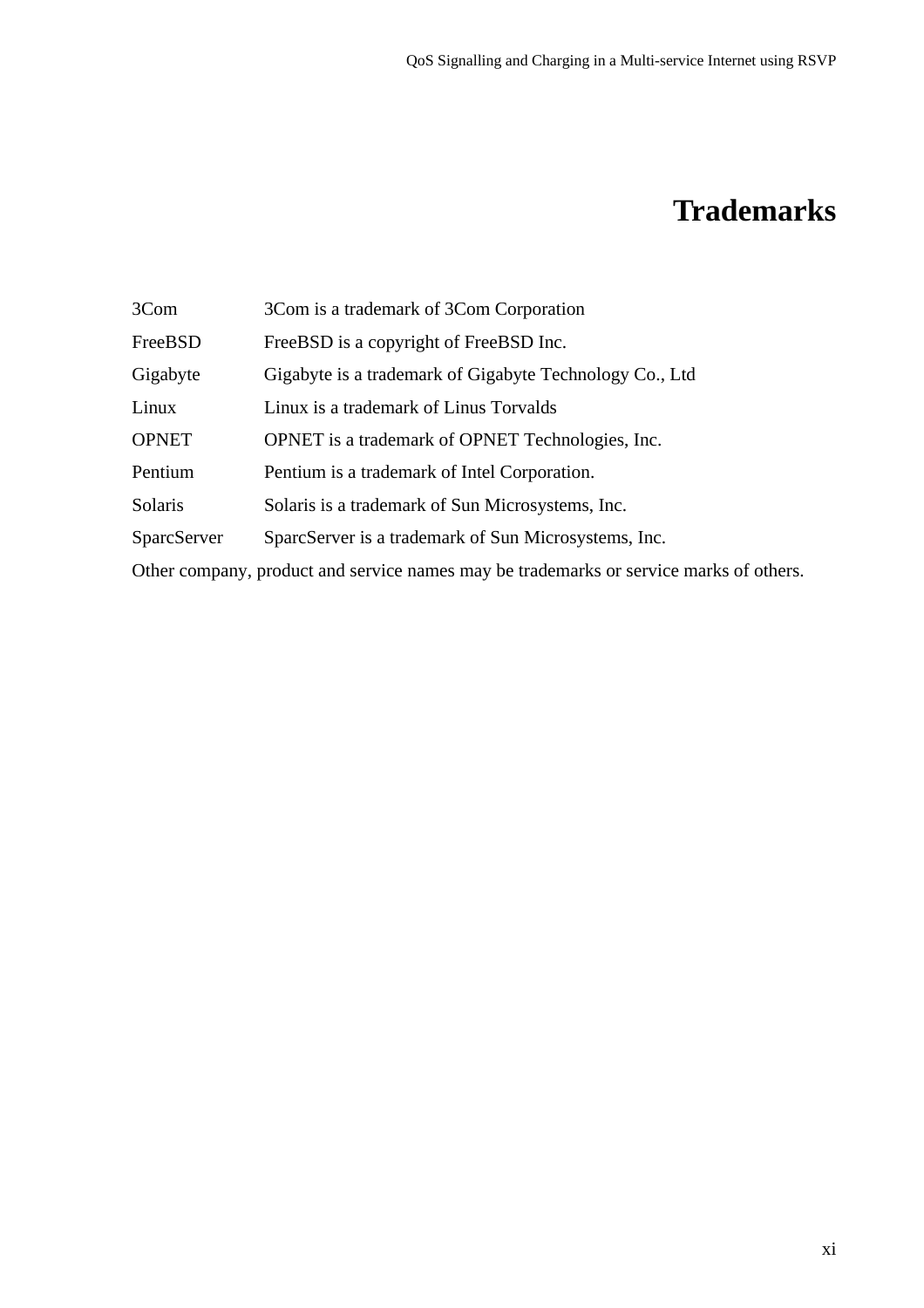[QoS Signalling and Charging in a Multi-service Internet using RSVP](#page-0-0)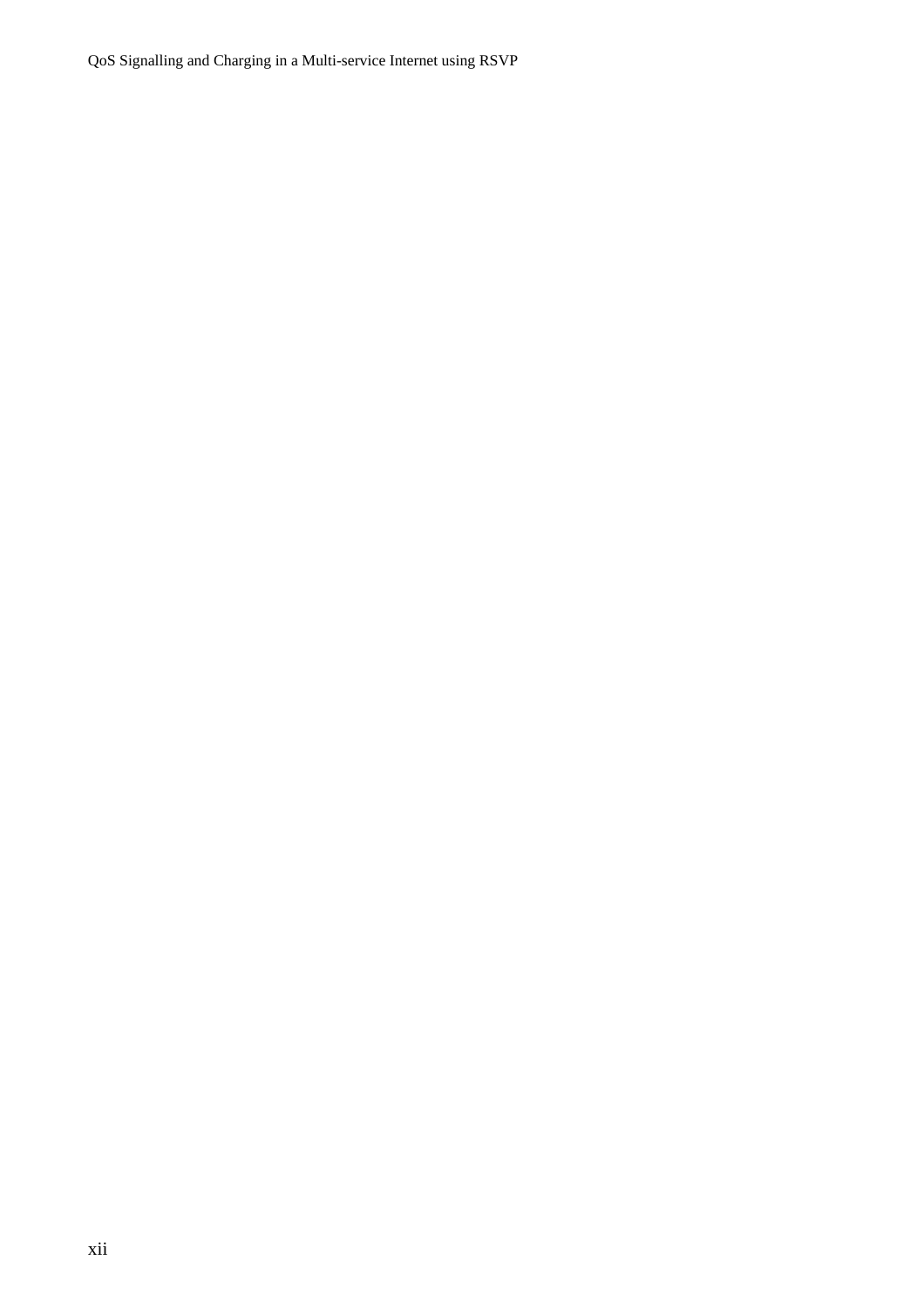### **Chapter 1: Introduction**

<span id="page-14-0"></span>The relevant technology that is used to run the Internet is developed and defined within the *Internet Engineering Task Force* (IETF) working groups. The standardization process of the *Resource Reservation Protocol* (RSVP*)* [BZB+97] and the *Integrated Services* (IntServ) architecture [Wro97a] has created significant expectations about the migration of the Internet towards an integrated multi-service network. Afterwards, objections against the resulting signalling and data forwarding complexity have led to the establishment of a new working area, called *Differentiated Services* (DiffServ) [BBC<sup>+</sup>98], in which much simpler solutions are sought. Furthermore, numerous other proposals (see [Chapter 3](#page-24-0)) have been made to deliver predictable *Quality of Service* (QoS) in packet-switched networks. However, it is unlikely that a single QoS technology can satisfy the diverse requirements for a future multi-service Internet. Additionally, it is highly questionable whether any such technology will be uniformly deployed on a global scale. In this thesis, it is argued that building predictable end-to-end network services requires a signalling architecture that integrates diverse data forwarding technologies and allows for service requests for various topological scopes. The only relevant standard proposal for a flexible signalling protocol is given by RSVP. While there might also be reluctance against deploying uniform signalling mechanisms, such mechanisms have an important integration role to simplify inter-operation between different autonomous systems and to integrate varying technologies and strategies, similar to e.g, the *Border Gateway Protocol* (BGP) [RL95] for routing in the current Internet. Furthermore, they will serve as the principal interface to incorporate charging information. It is clear that the technical potential to discriminate service requests must be accompanied by corresponding economic calculations. Accounting of service requests and appropriately charging for them is essential to protect a multi-service Internet from arbitrary service requests and to create a funding mechanism to extend network capacity at the most desired locations at the expense of those users that actually use these resources. The main objective for such work is flexibility to support all reasonable employment scenarios. On the other hand, it seems unsuitable to precipitously invent new signalling mechanisms, before the full potential of existing (yet maybe extended) proposals has been investigated and exploited.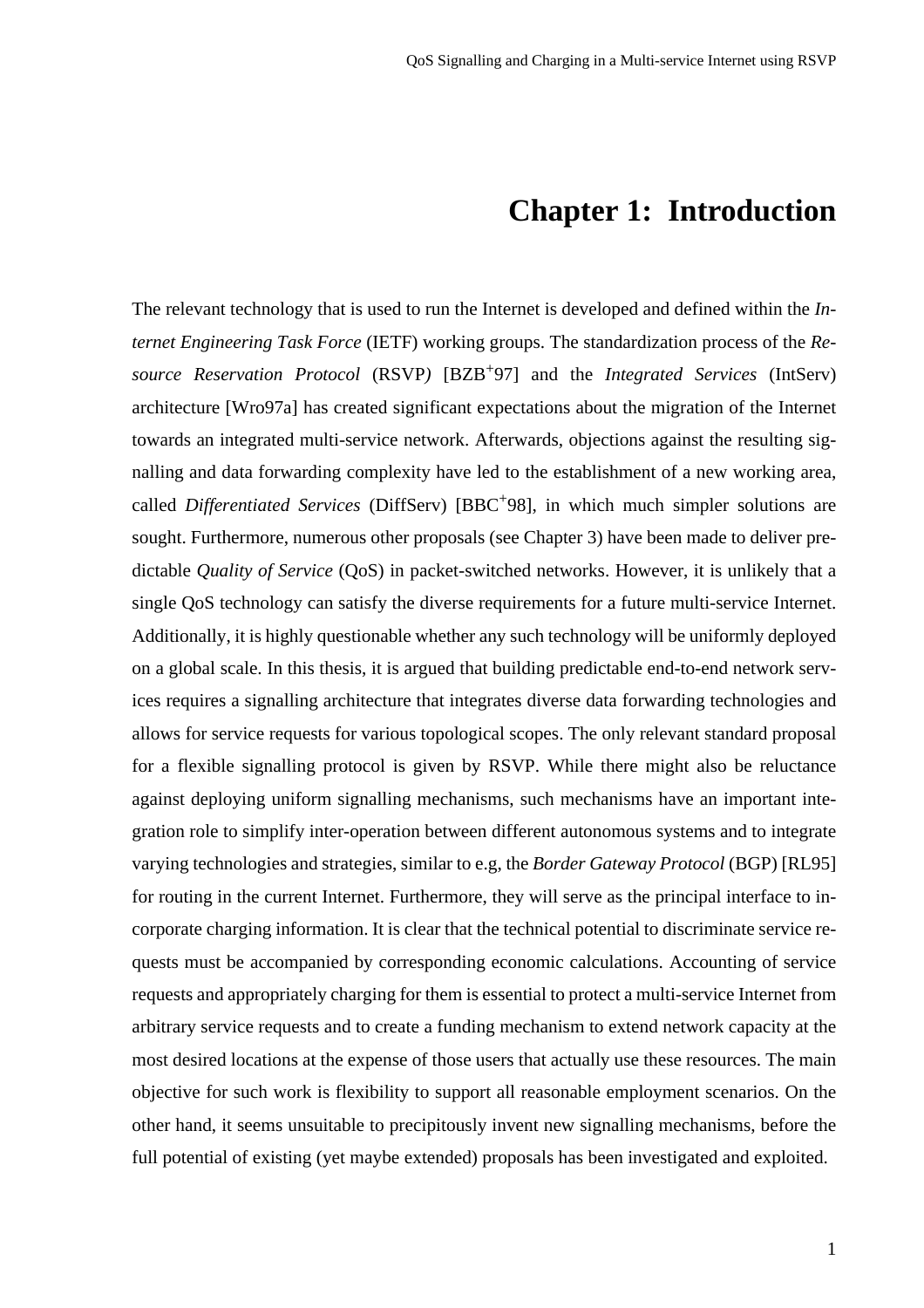#### <span id="page-15-0"></span>**1.1 Goals**

In this thesis, it is intended to show how stringent decoupling of service interfaces and protocols from service instantiation (as e.g. initially intended for RSVP and IntServ) can create a realistic point of view on the issue of service signalling. The main goal for this work is to assess the applicability of RSVP to realize a flexible QoS signalling architecture, incorporating the necessary charging mechanisms for commercial exploitation. To do so, it is necessary to develop an overall signalling architecture and carry out the suitability assessment of RSVP both conceptually and technically. The other important goal for this thesis is to investigate the issue of price calculation and charging in a multi-service Internet. At the same time, it is an explicit goal for this work to adhere to existing standardization proposals as much as possible.

It is not a goal of this thesis to design a detailed and overall optimal technology to deliver QoS in the Internet or to suggest particular schemes for pricing and charging network services. Corresponding to the well-known paradigm to distinguish between mechanisms and strategy, this thesis investigates and proposes flexible yet efficient mechanisms, leaving it open for future work to answer the question about the optimal strategies to employ them.

#### **1.2 Structure**

This thesis is structured as follows. In [Chapter 2,](#page-16-0) the general topic for the thesis is motivated, as well as the specific choice of its focus and method[s. Chapter](#page-24-0) 3 presents and discusses existing results and related work in the area of QoS and economics for packet-switched networks, since these general topics constitute the foundation of this work. The first step to investigate the topic of this thesis is described in [Chapter 4,](#page-38-0) in which the design for a flexible QoS signalling architecture is presented, based on abstract reasoning about its fundamental building blocks. In [Chapter 5,](#page-54-0) the technical feasibility of RSVP is evaluated by describing an innovative implementation design, its realization and examining the performance of the resulting software. The last step to fulfil the overall goals of this thesis is carried out by developing calculation models for a multi-service Internet and charging mechanisms for RSVP-based service invocations. Both are evaluated to conceptually demonstrate the commercial applicability of this approach. This work is described in [Chapter 6](#page-92-0). Finally, [Chapter 7](#page-130-0) concludes the thesis and summarizes the major contributions. An outlook to future work items is given. Some particular aspects are described in the appendices. For reasons of clarity and brevity, they are not part of the main body of the thesis.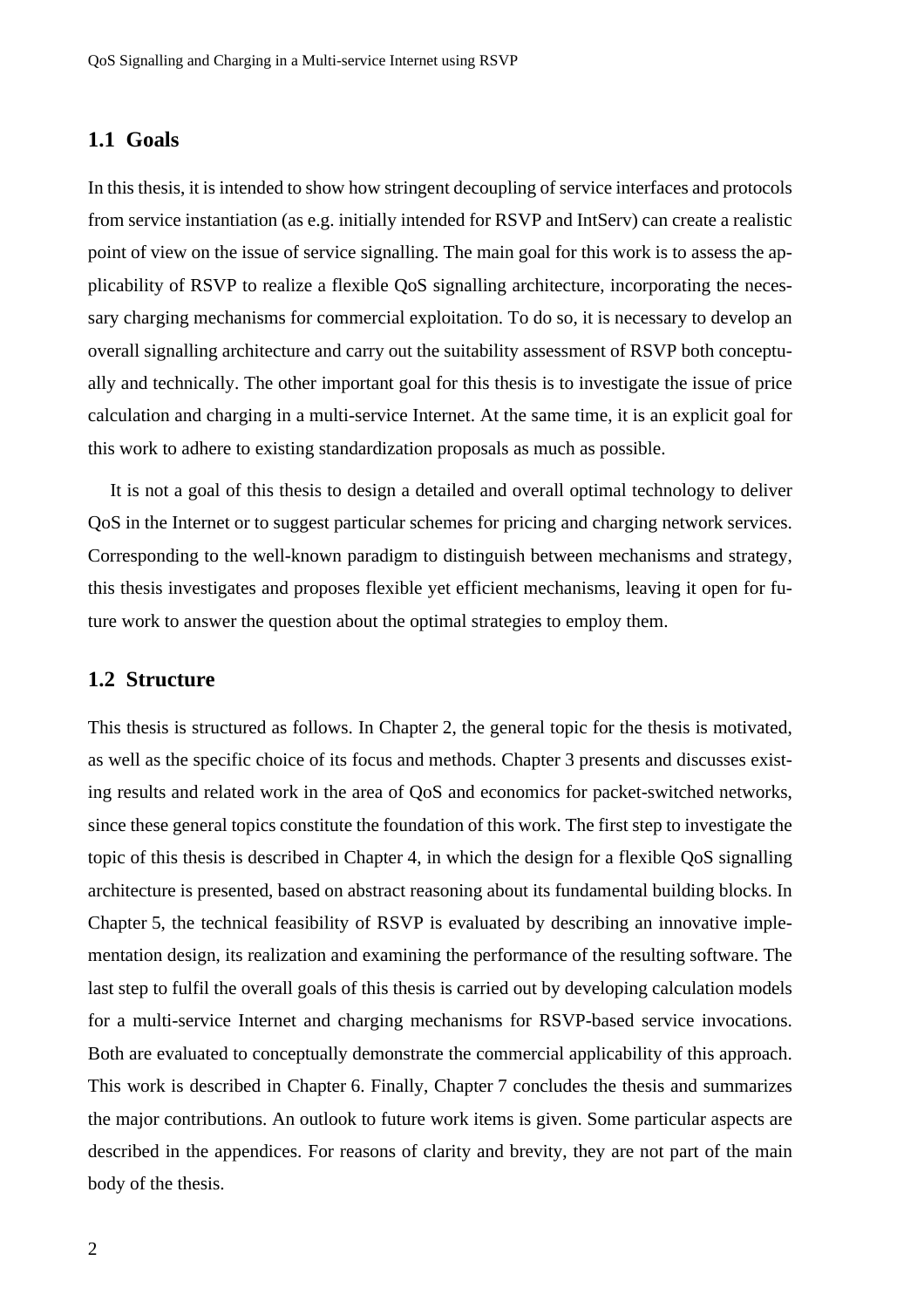### **Chapter 2: Motivation**

<span id="page-16-0"></span>In this chapter, the scope, goals and methods for this thesis are presented, motivated and discussed in further detail. The motivation begins with describing a very broad vision and general challenges for this vision. The chapter continues by narrowing down the focus to more detailed aspects, which resemble the relevant topics for this thesis.

#### **2.1 Vision of an Integrated Multi-service Internet**

The current Internet offers a packet-based, best-effort service via the *Internet Protocol* (IP) [Pos81] and provides no assurances about the quality of transmission, other than the best effort of all participating entities. Packets can be garbled, lost, duplicated or arbitrarily delayed. This particular technology is well-suited and very effective to serve the application mix it has been initially designed for. This can be directly concluded from the current success of the Internet in number of users and increase in topological size. At the same time, there are other communication networks, like the telephone and cable-TV network, which deliver a certain transmission quality for exactly one application.

A network that can carry many different applications seems highly desirable to support the large diversity of communication applications that already exists and will be created in the future. In fact, it can hardly be imagined to build new and separate networks to support new applications.

A single network infrastructure is economically more efficient than the current situation, even if it cannot be as optimized as a dedicated network [She95]. This is due to economies of scale that can be achieved both in the human resources sector as well as in the equipment sector, if only one technology has to be supported. The apparent need for interaction and combination of multiple applications, for example, between human tele-conferencing and collaborative applications, even further supports this point of view. Finally, there is a potential for resource savings through multiplexing gains in both the short and medium time-scale. As an example for medium time-scale multiplexing, consider that the telephone network usually reaches is peak load during the day, whereas the TV network records it peak demand during the evening. The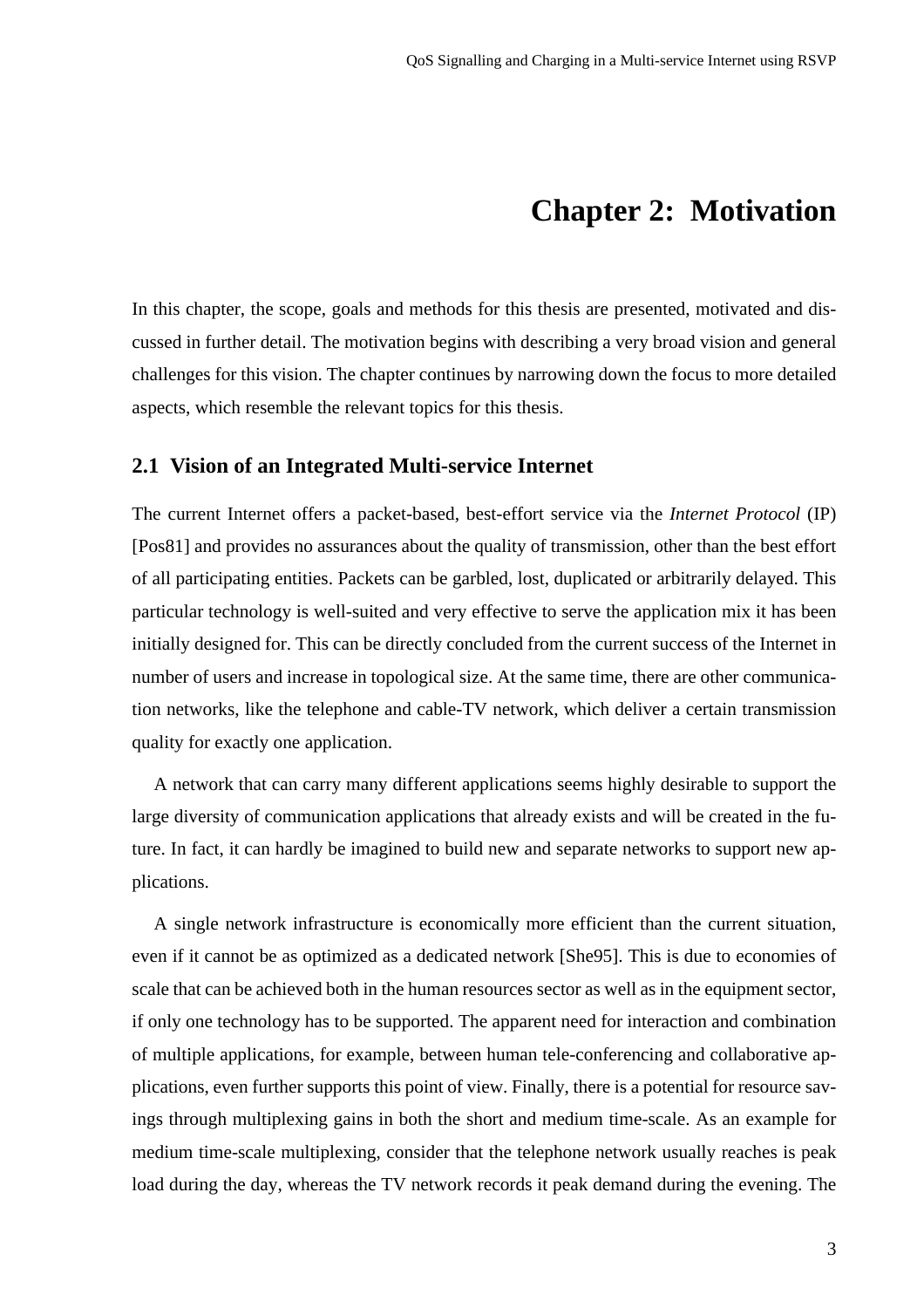<span id="page-17-0"></span>existence of short time-scale multiplexing gains for a heterogeneous applications mix that includes variable transmission rate applications, is a well-known fact that can be deduced directly from basic queuing theory [Kle75].

The vision behind the work for this thesis is the eventual realization of a truly global and ubiquitous communication infrastructure, supporting the largest diversity of applications conceivable, e.g., ranging from text-based email to tele-surgery.

#### **2.2 Challenges for an Integrated Multi-Service Internet**

Numerous proposals have been made to enhance the basic service model of the Internet and provide the capabilities for predictable QoS characteristics (see [Chapter 3\)](#page-24-0). However, a number of issues, which highly influence the suitability of any particular technology, are often not clearly expressed.

#### **2.2.1 Demand Expectations**

Two important but often confused aspects to assess different alternatives for QoS provisioning in the Internet are given by the time scale one considers and the expectations about the demand for different types of applications, i.e., the traffic mix that is carried at that time. An insightful classification is given in [She95] to distinguish different traffic types, especially elastic from inelastic applications. Adaptive applications can be considered to have an inelastic lower bound, thus eventually being inelastic.

If one assumes that future traffic patterns are mainly determined by elastic applications, the current best-effort service of the Internet might be very appropriate (with only slight modifications) for a future multi-service network. The conclusion that a relatively small amount of inelastic traffic can be carried with high performance can be drawn quite obviously. Resources will be plentiful for traffic from inelastic applications, if it is simply marked to receive a higher priority when packets are forwarded. On the other hand, if inelastic applications, especially longlived flows, will form the major part of overall demand, one might choose to favour ATM-like technology as main interconnection layer, because it is optimized for such applications. Elastic traffic could then be carried over a meshed IP topology on top of the underlying ATM network and the impact on overall resource provisioning would be negligible.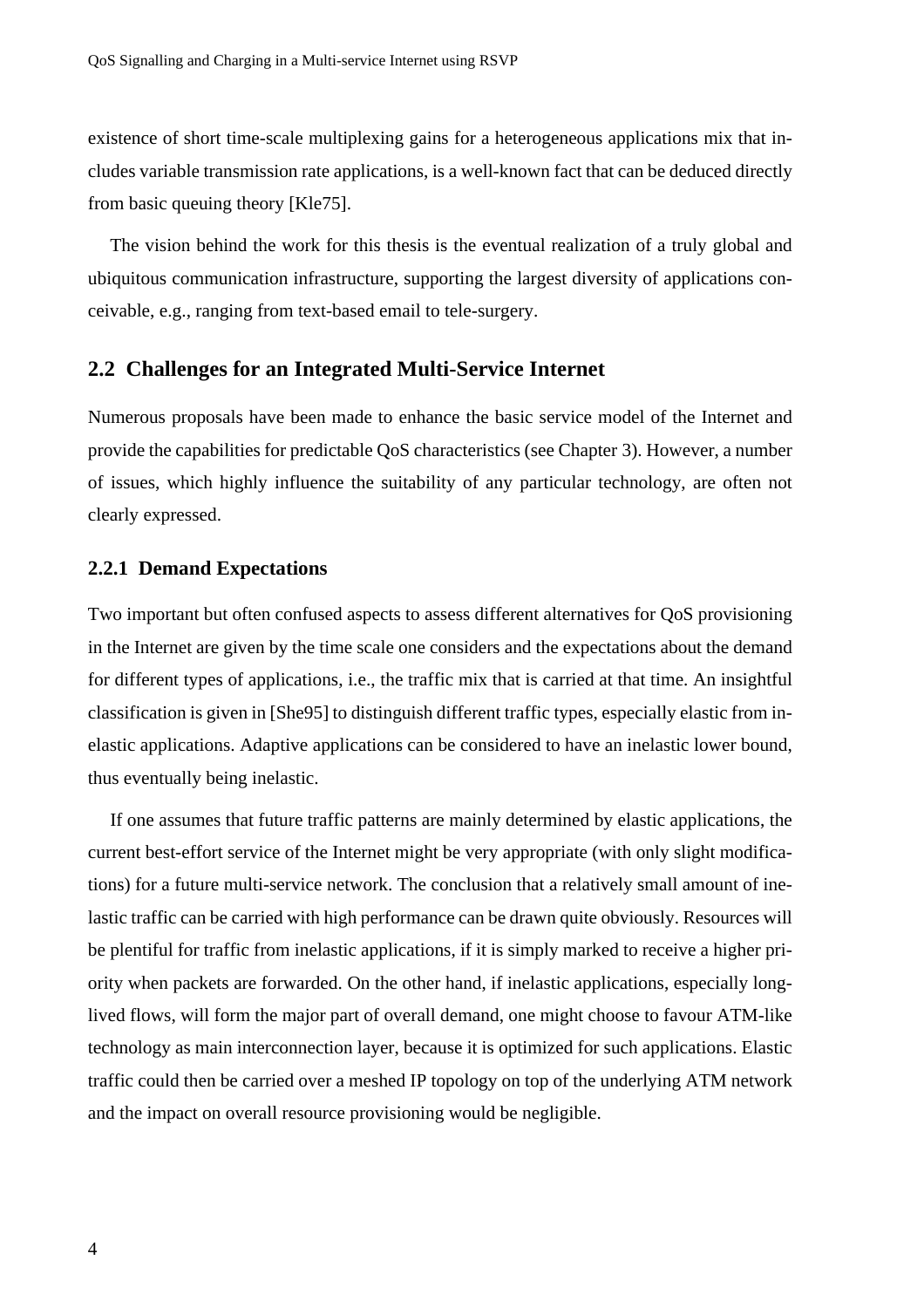<span id="page-18-0"></span>If, however, the traffic mix is roughly evenly distributed between both types of applications, it seems favourable to have a connectionless packet-switched interconnection layer, which is augmented by special mechanisms to accommodate and appropriately carry inelastic traffic without wasting too many resources. It is actually imaginable that 'roughly evenly' covers a quite significant part of the overall distribution scale. In [She95] it is argued that in this case, an integrated network is economically more efficient than having two distinct network infrastructures. This point of view is supported in this thesis and furthermore, it is argued that because of the fundamental uncertainty about future demand patterns, a system should be built to support any possible traffic mix, yet not necessarily each potential traffic mix at the absolutely lowest cost. It can be optimized at any time, if the demand patterns actually stabilize.

It should be noted here that demand and technology in fact have a bidirectional dependency. Technological choices determine the lowest possible price at which certain services will be offered, which in turn influences overall demand. This cyclic dependency makes it even harder to predict any particular traffic mix.

#### **2.2.2 Commercial Environment**

When considering a communication network that is eventually designated to serve in a commercial environment, the most prevalent requirement is given by the need for clear and precise, yet expressive, semantics of service invocations. This is especially important when it comes to the upper and tighter end of performance characteristics. Such properties do not only have to apply to the interface between end-users and network providers, but instead, they are equally important for interfaces between peering provider networks. The main reason for this assessment has no direct technical background, but is deduced from the necessity of end-customers' trust in an advanced communication infrastructure. So far, product liability and customer satisfaction has been paid rather little attention in the area of computer software and Internet technology, opposite to almost every other industry branch (even the traditional telephony industry after deregulation). In order to create a similar trust as regular users currently have in their residential telephones, a new era of clear and precise responsibility for the value-chain of creating an advanced commodity product 'integrated services network' is very likely to come forth. For such commercial reasons, it is also very important that both service provision and service accounting are intimately tied together. It does not make sense to invent new mechanisms to de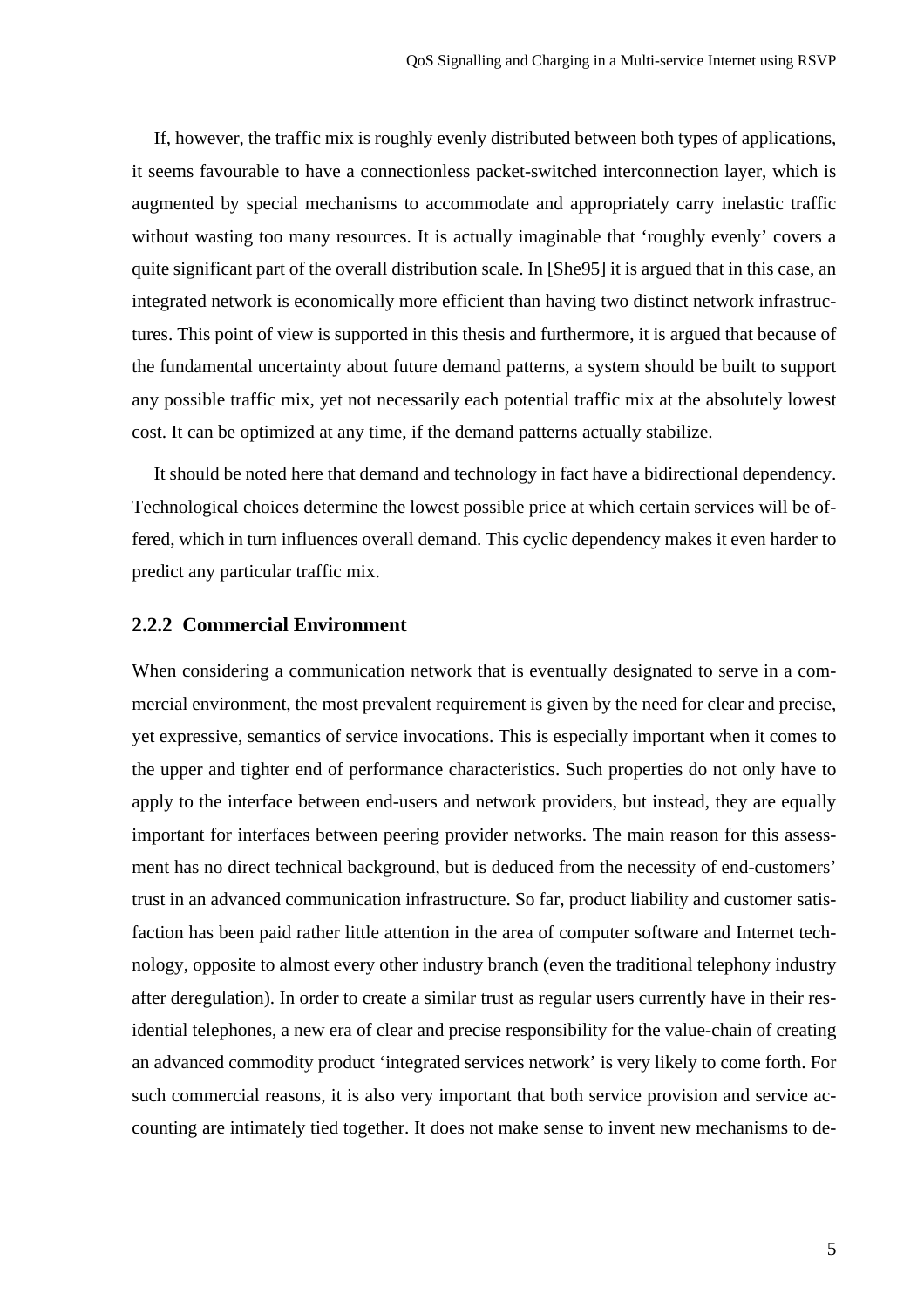<span id="page-19-0"></span>liver a high-end service without presenting a commercially sound service interface and vice versa.

#### **2.3 Towards an Integrated Multi-service Internet**

The chain of arguments in the previous sections has its background in both technical and nontechnical areas. On the one hand, the are indications for the technical (and consequently economical) superiority of integrating all communication applications over a uniform, robust, packet-switched interconnection layer. On the other hand, it can be expected that some of the underlying principles of current Internet network service provision, as e.g., cooperation, implicit traffic contracts, and the assumption of every party's goodwill, cannot be carried over to the commercialized future of an integrated multi-service Internet. Instead, explicit service negotiations will be necessary for a large spectrum of topological scopes and time scales of service duration.

#### **2.3.1 QoS Signalling**

The need for an overall and integrative QoS signalling architecture is stated in the most recent draft of the Internet Architecture Board [Hus00]. Such a general architecture is needed to integrate the prevalent variety of QoS subnet technologies and to provide meaningful end-to-end services [Hus00]. In general, a receiver-oriented model to request network services can be adopted for such service signalling [Hus00]. In order for a communication service to make sense, both sender and receiver must have reasonable interest in establishing it. Only at the receiver's end-system, there is knowledge what kind of network transmission performance is desired and reasonable, therefore, it seems plausible to delegate service requests to receivers. A sender determines how much traffic it emits and announces this to the network and receivers, however it does not make sense to have the sender request a certain network performance, if e.g., a receiver has not enough interest in any particular transmission performance (or transmission in the first place) and discards incoming packets anyway.

One particular goal of such a QoS signalling architecture, besides flexibility, is given by the consideration that requests for tight per-flow service guarantees will present the relatively highest challenge to a future multi-service network, both in terms of signalling and data forwarding complexity. In this thesis, it is therefore argued to optimize the QoS signalling architecture for that case. The development of a QoS signalling architecture is a highly constructive task, which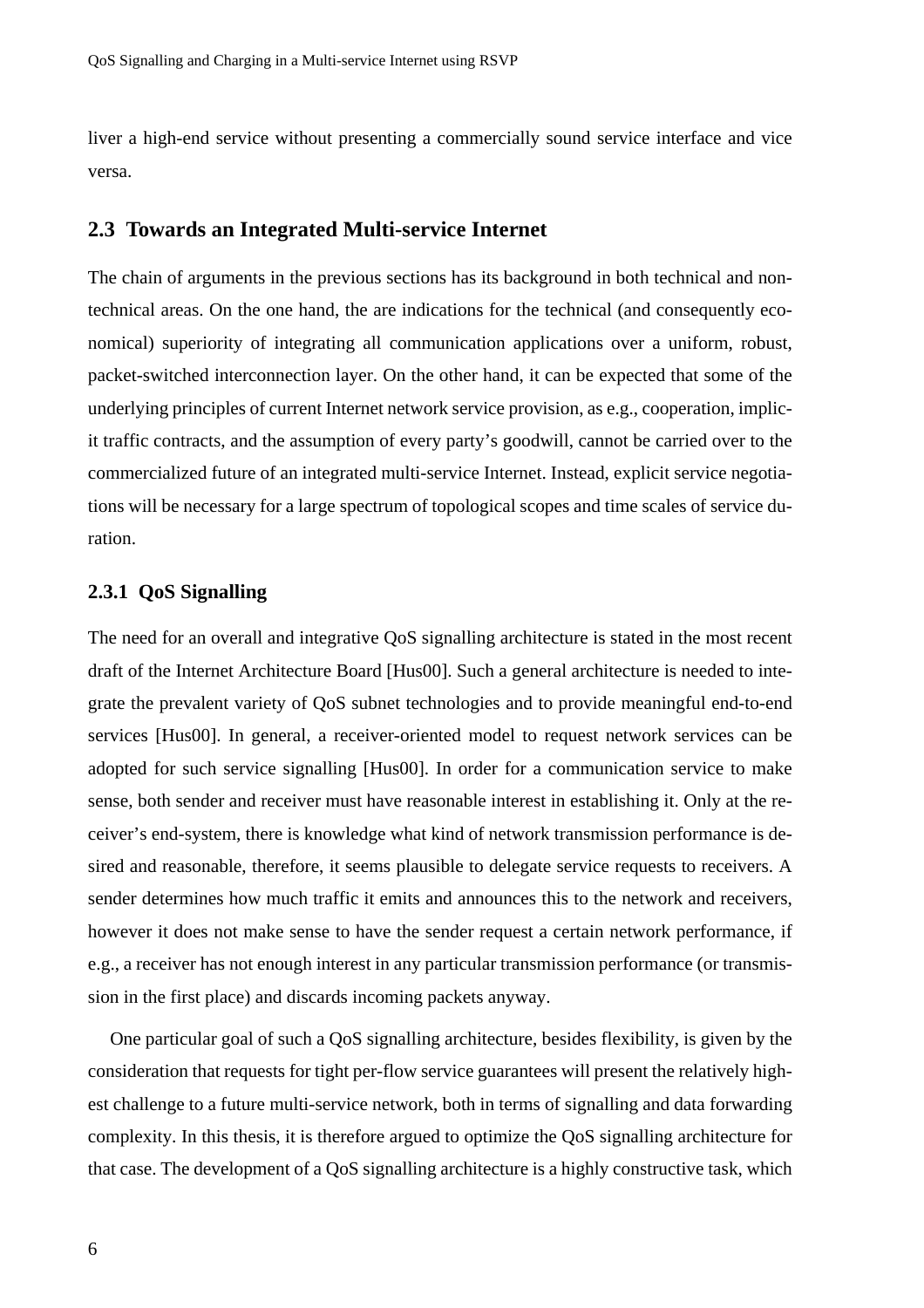<span id="page-20-0"></span>requires a significant understanding of existing QoS proposals and application requirements in both theory and practice. The suitability and even superiority of any particular proposal can hardly be proven, other than by experiments with real users in a real large-scale network. In order to evaluate the specific architecture that is proposed in this thesis, a usage case evaluation is carried out in [Section 4.5](#page-49-0) to at least back up the claim of its flexibility.

#### **2.3.2 Employing Standardization Proposals**

Besides the protocol work for QoS signalling that has been carried out within the IETF, numerous other publications have proposed specific, often called 'lightweight', signalling protocols. On the other hand, the general acceptance of QoS mechanisms for the Internet has been rather slow, so far. This slow acceptance can be explained as follows. Providing Internet connectivity in the first place has evolved from an academic niche to an increasingly emerging market. Producers of this 'good' consequently have only little incentives to differentiate their products, because satisfying the increasing number of users already ties up their capacities. This situation might dramatically change in the near or middle-term future, if the market for basic connectivity begins to saturate. However, deployment of Internet QoS technology can only occur incrementally, but also only makes sense, if eventually the provision of true end-to-end service commitments is possible. Therefore, in order to alleviate the realization of QoS-enabled Internet communication, it is important to adhere to a minimum of standardized inter-operation capabilities. Consequently, it seems inefficient to precipitously develop (or even standardize) new signalling mechanisms, before the full potential of existing (yet maybe extended) proposals has been investigated and exploited. These arguments do not apply to short-term solutions for urgent congestion problems, but for any middle- and long-term activity to develop a flexible endto-end QoS solution.

#### **2.3.3 RSVP**

The specification of RSVP [BZB<sup>+</sup>97] is currently the only major IETF standardization proposal for a QoS signalling protocol. An older approach is given by the *Internet Stream Protocol* (ST2) in its latest version ST2+ [DB95], but because of no significant acceptance, it can be considered largely historic. It is not as flexible and robust as RSVP, because it employs a senderoriented setup scheme and hard state in intermediate systems. Furthermore, it represents a dualstack approach in the network layer, such that two entities of internetworking protocols have to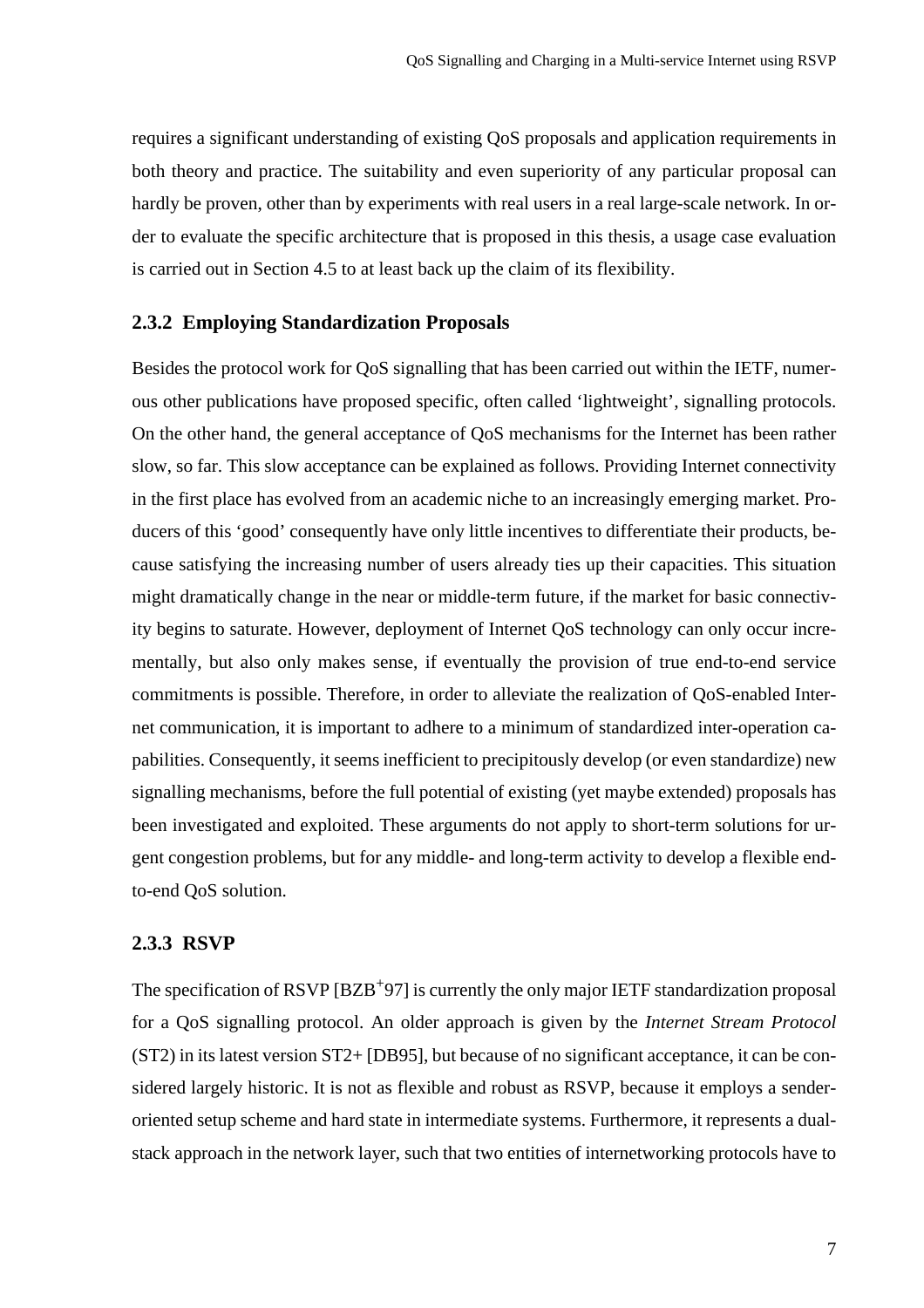<span id="page-21-0"></span>co-exist in intermediate systems. A comparison between both protocols from either point of view can be found in [DHVW93] and [MESZ94].

Since its invention, the applicability of RSVP is under discussion, because of scalability concerns about the required amount of state and additional computation overhead for periodic soft state refreshes. However, RSVP is designed to be extremely flexible and robust and provides a number of features, which seem hard to achieve without this resulting complexity. The overhead introduced by message refreshes can be arbitrarily traded off against robustness by modifying the refresh period. Its receiver-oriented service model fits quite well with the motivation for a QoS signalling architecture as presented in [Section 2.3.1](#page-19-0). Additionally, through this receiver-oriented service model, RSVP suits the well-known challenges stemming from IP multicast and heterogeneous service requirements from multiple receivers. For those reasons, RSVP basically resembles the only currently existing choice for such a highly flexible signalling mechanism.

In this thesis, the approach to investigate the technical feasibility of RSVP is carried out in multiple directions. First, a few RSVP extensions are presented, which enable the protocol to more efficiently handle requests for aggregated service invocations and thus, increase overall flexibility. As with other work items of this thesis, it is impossible to prove the absolute truth of certain assumptions. While the theoretical complexity of RSVP is not debatable, it is highly interesting to relate the theoretical knowledge to practical performance figures in order to gain additional insight about its applicability. This work is described in [Chapter 5](#page-54-0) and is based on a new and innovative internal design and a number of optimizations. It forms a large part of the overall thesis contribution.

#### **2.3.4 Charging**

The transition of the Internet towards a commercially funded and used integrated services network raises, among others, the question about how network usage can be charged appropriately. Clearly, the current charging schemes (mainly flat-fee access-based or time/volume-based) will not be sufficient in the presence of multiple service classes, resource reservation and discrimination between different usage requests [MMV97]. It is obvious that if network traffic is discriminated by QoS mechanisms, some negative feedback is needed to prevent users from arbitrarily allocating resources. On the other hand, a market and competition mechanism is needed to provide users with the best and most inexpensive level of service, while creating in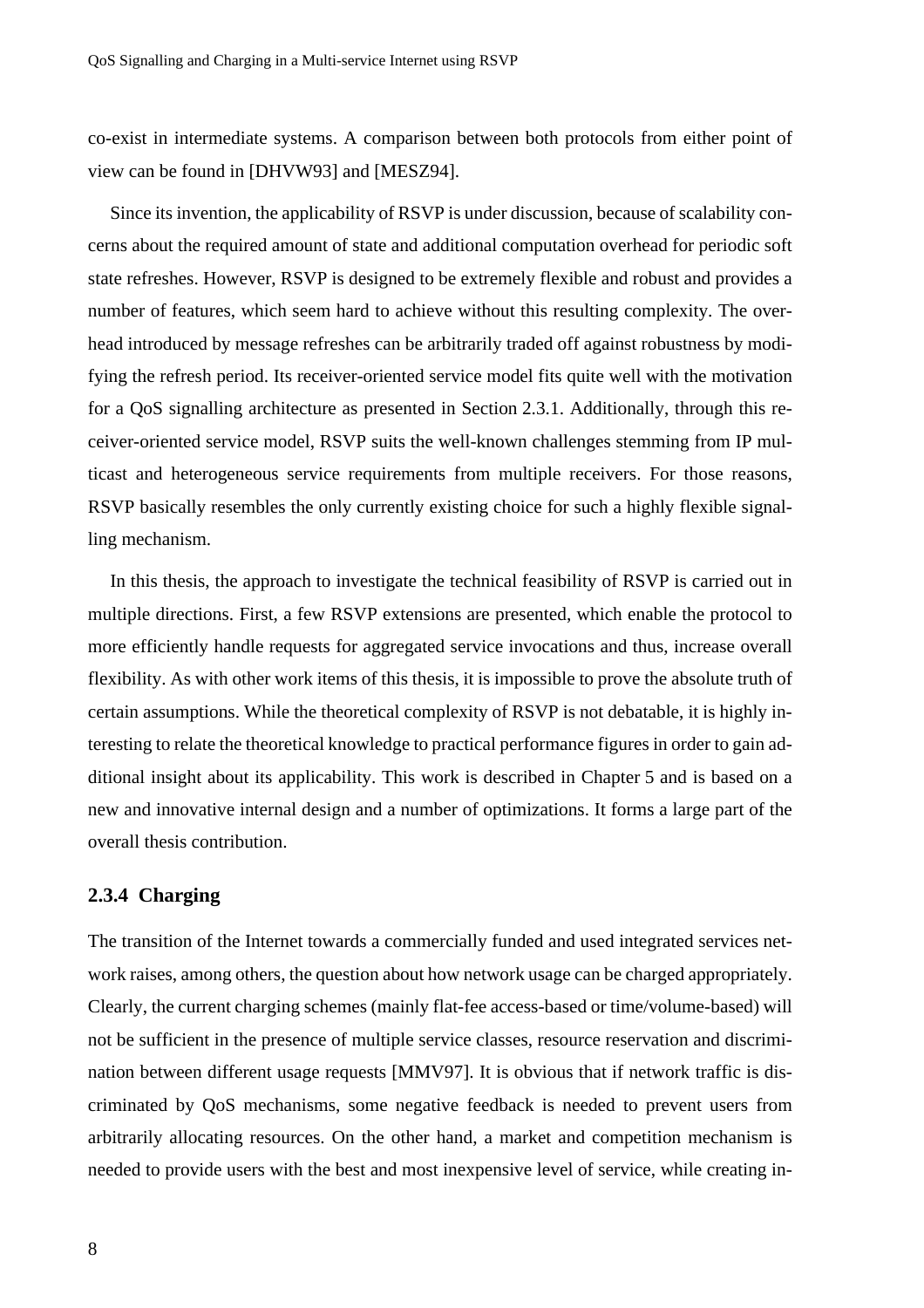centives for network providers to supply more resources when there is sufficient demand. Therefore, charging mechanisms are needed to compensate for the allocation of scarce resources. Furthermore, they are needed to create a funding mechanism to extend network capacity at the most desired locations at the expense of those users that actually use these resources. A QoS signalling architecture is in principle independent of charging models built on top of it, however, both have to be related, to achieve clear responsibility for service delivery when service requests induce financial consequences. For example, the legal aspects of service charging might require that a network provider can present detailed accounting records for high-end services upon request. A signalling architecture must therefore allow for the collection of such data.

Several aspects have to be taken into account, when designing charging mechanisms for a multi-service Internet. Primarily, there is a need to ensure technical inter-operation between charging mechanisms and network service signalling on the one hand and accounting and actual network service on the other. Furthermore, cost-based price calculation resembles an important input to capacity planning and sales price calculation. In this thesis, work is presented to develop calculation models and charging mechanisms for an RSVP-based QoS signalling architecture and thus, to assess the suitability of RSVP as a general basic signalling mechanism as a whole. Similar to a QoS signalling architecture, the resulting system proposal can hardly be proven to be optimal for real world employment. The charging mechanisms that are proposed in this thesis, have been experimentally implemented to realize a proof-of-concept about their suitability. Additionally, they are analytically assessed in order to verify their applicability to a variety of cost and price calculation scenarios. In order to do so, certain calculation methods have been developed, as well. These calculation models have been designed, but not solved or optimized. They are intended to serve as basis for economic research to improve and apply them.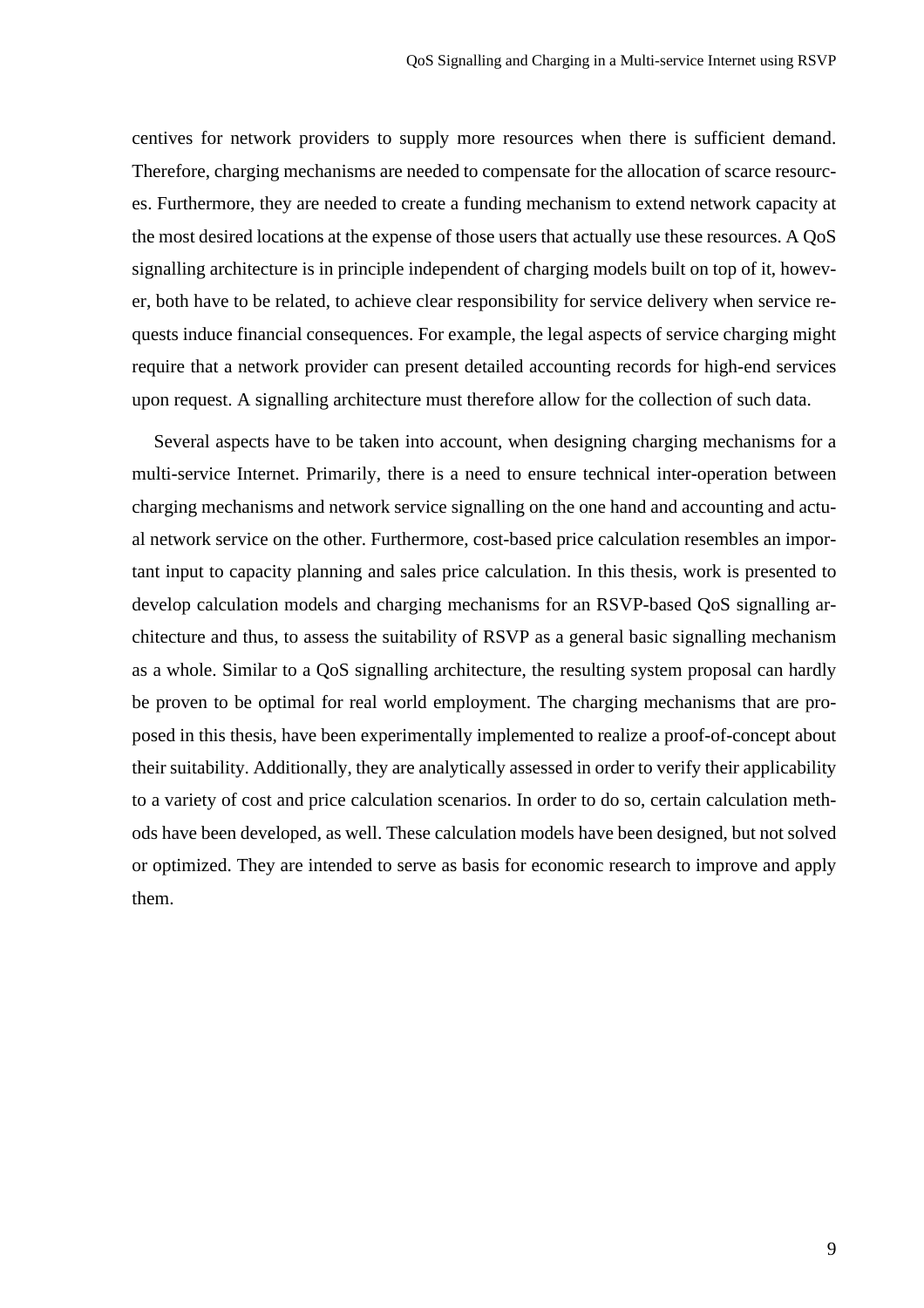[QoS Signalling and Charging in a Multi-service Internet using RSVP](#page-0-0)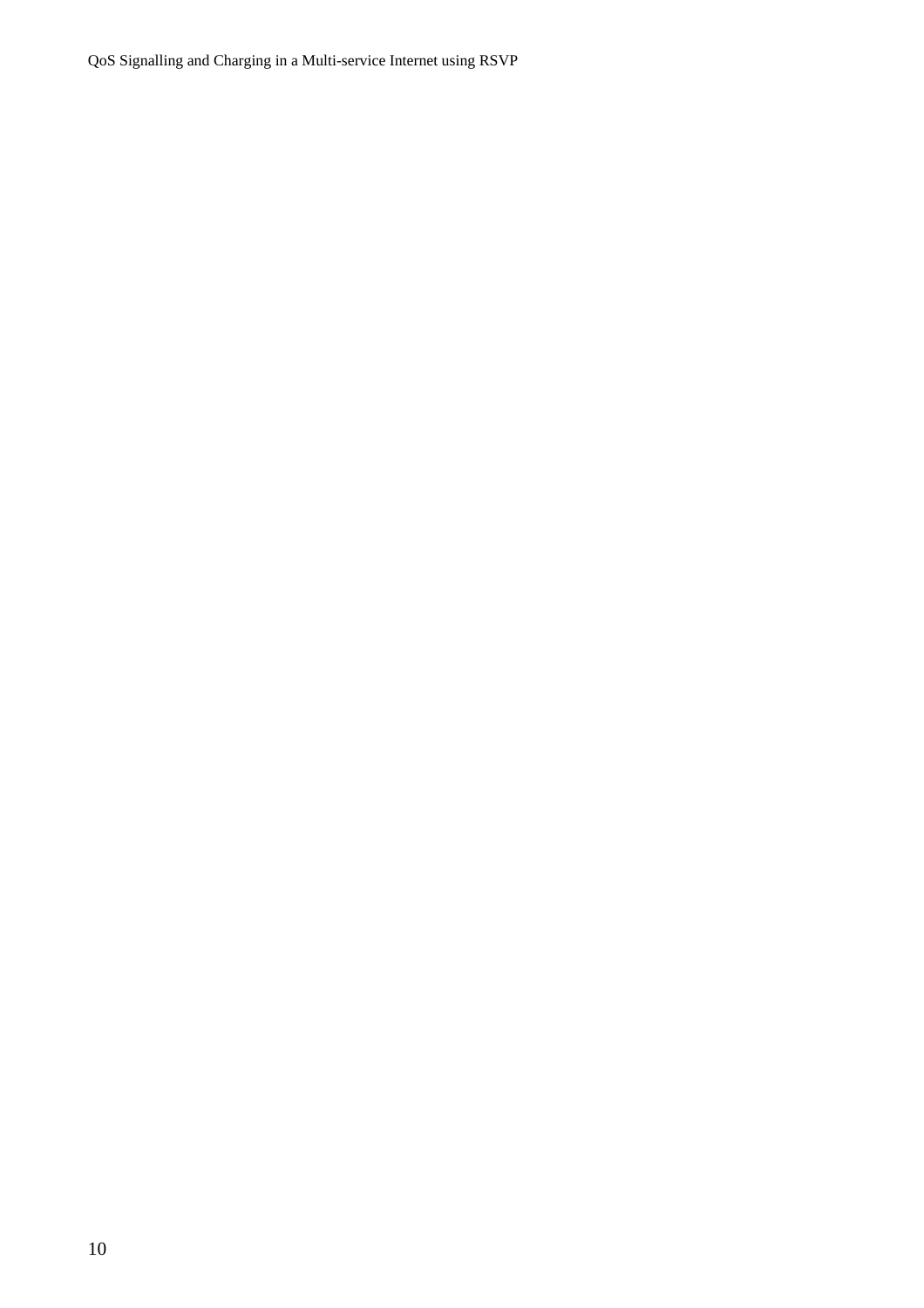## <span id="page-24-0"></span>**Chapter 3: Fundamentals of QoS and Economics**

In this chapter, the existing fundamental knowledge about QoS for packet-switched networks and economics of communication networks is presented and related work is revised. As well, a brief overview about RSVP is given.

#### **3.1 QoS - Related Work**

An insightful overview and evaluation of various QoS technologies for the Internet is presented in [MEH00]. In the following sections, a brief overview about the relevant state of the art is given.

#### **3.1.1 QoS Provision**

QoS-enabled network services can be provided by a spectrum of different technologies which can be mainly distinguished by their trade-off between complexity and capabilities. Those technologies are built upon different models of QoS. A *QoS model* consists of the following macroscopic facets (related to [Bra97]):

- **Scope** defines the logical distance over which a service model is provided.
- **Granularity** defines the smallest unit which is treated individually by a service model.
- **Time Scale** defines the granularity in time on which services are being provided.
- **Control Model** defines the entities which exert control over the network and how they do it. As extreme cases, control could either be located exclusively in the network or in the endsystems, with a continuum of hybrid forms in between.

QoS models apply different *QoS tools* in order to achieve their respective goals:

- **Network Design and Engineering** deals with the proper setup and maintenance of network equipment based upon experience, expert knowledge, heuristics or formal optimization methods [Ker93]. Sometimes this is also called *provisioning*.
- **Traffic Engineering** is concerned with distributing the incoming traffic for a given network among potential transmission paths by mechanisms as, e.g., explicit routing capabilities [RVC99] or QoS-based routing schemes [AWK+99].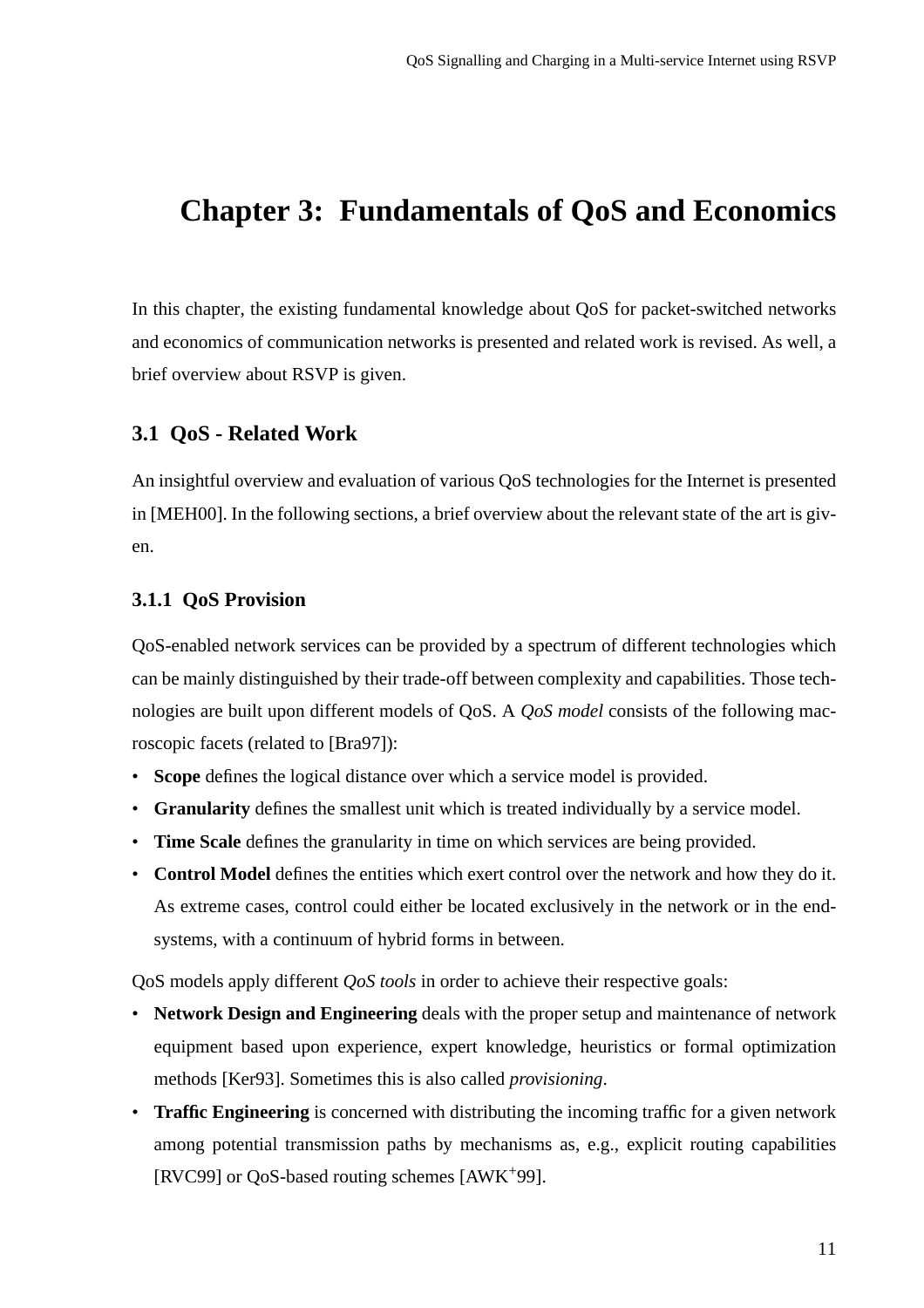- **Signalling and Admission Control** is an integrated set of mechanisms which builds upon a session paradigm where users of the network signal their requirements explicitly and the network consults admission control modules to grant or reject those requests. Examples of proposed signalling protocols for the Internet are RSVP  $[{\rm BZB}^{+97}]$  and  $ST2+$  [DB95], while proposed admission control procedures are either parameter- [PG93] or measurement-based [GK97,BJS99]. Without per-flow admission control, only statistical QoS assurances can be given on a per-packet basis.
- **Packet Scheduling** is concerned with the decision which packet to send next on a given link if there is a number of packets waiting for service [SV98]. This decision of course has a major impact on the QoS experienced by a packet since the queuing delay usually constitutes a large portion of the total end-to-end transfer delay.
- **Traffic Policing/Shaping** deals with forming traffic to an either negotiated or at least advertised level at the edges of networks or between distinct network elements in order to ensure a controllable load of the network. Example mechanisms in this area are the well-known leaky or token bucket traffic envelopes [Tur86,Cru91].
- **Adaptiveness** is the capability of end-systems to react upon congestion in the network by evaluating signals from the network. These signals can be either implicit, e.g., the loss behaviour of the network, or explicit, e.g., by a so-called *Explicit Congestion Notification* (ECN) [RF99]. Dynamic and possibly congestion-based pricing of network services is also a form of network signal proposed for managing QoS [MMV95,GK99b].

These tools have different time-scales and, thus, not all of these tools are suitable for all different kinds of QoS models. In general a combination of those tools is needed to implement a certain QoS model. For example, proper network design and engineering is certainly a prerequisite to the successful operation of any QoS model. The QoS models mainly differ in how much emphasis is put on each element in their combination of tools, which reflects different assumptions on how powerful the different components are assessed.

Proposed QoS models in the Internet arena are listed below and classified according to the above mentioned aspects.

**IntServ.** This model [BCS94] is composed of RSVP as a per-flow signalling protocol and service classes defined by the Integrated Services (IntServ) architecture [Wro97b,SPG97]. Its scope is to provide end-to-end services, and its granularity is determined on a per-flow basis, i.e., it is very fine-grained. Through RSVP, the concept of a session is introduced which deter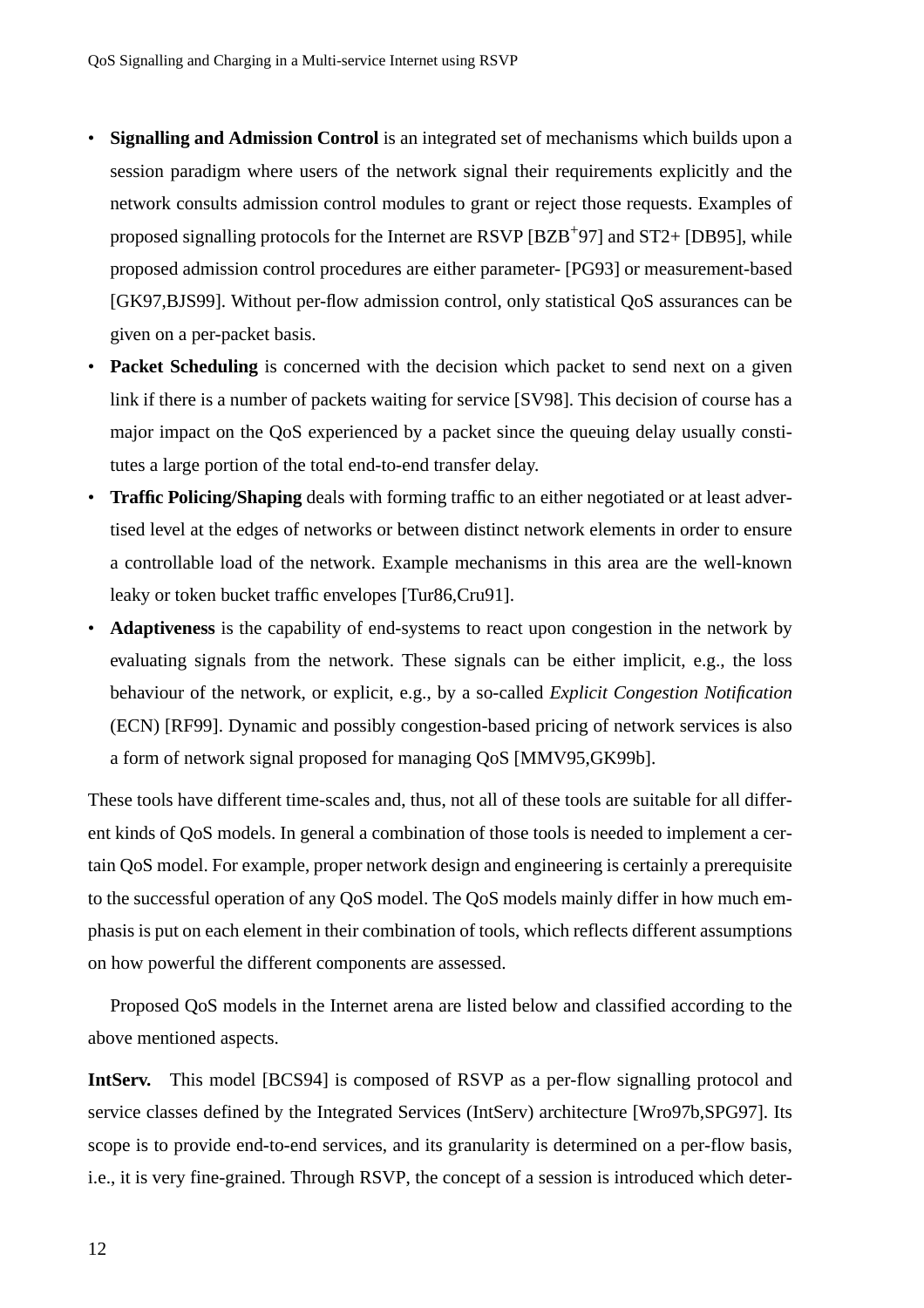mines the unit of time-scale of that model. The control loop of the IntServ model tends to be network-centric in the sense of offering fairly advanced services inside the network, which can be requested by applications. A usual counter-argument against this QoS model is based on the resulting complexity for network elements. The most important tools to implement the IntServ model are signalling and admission control obviously, but it also depends upon a sensible network design and engineering in order to keep the blocking probability for sessions low. Furthermore, policing and shaping is required to keep reserved traffic in its negotiated borders.

**DiffServ.** While still evolving, the Differentiated Services (DiffServ) [BBC<sup>+</sup>98] model's scope is rather inter-domain, based upon the peering between network domains. It outlines a framework which allows for bilateral contracts by *Service Level Agreements* (SLA) at such borders. Currently, the DiffServ proposals only deal with different flavours of forwarding behaviours inside network elements, so-called *Per-Hop Behaviours* (PHB) [HBWW99,JNP99]. It is assumed that by concatenating PHBs, it is possible to build sensible services, thereby allowing for an end-to-end scope in result. However this is not a necessary direction of evolution for DiffServ. The PHBs operate on traffic aggregates, so-called *Behaviour Aggregates*\* (BA) [NC00], and thus its granularity is fairly coarse-grained. Similarly, the unit of time-scale is expected to be long-termed since SLAs should be rather static, although with the addition of dynamic SLAs by the introduction of signalling protocols, the time-scale could decrease [FNM+99]. As with the IntServ model, the control model is rather network-centric, but for some of the PHBs defined, it is necessary for end-systems to adapt themselves to the network state. Recent results [Cha00,Bou00,SZ99] have shown that only by providing static service level agreements (SLA), the theoretical worst-case performance guarantees for providing per-flow services might exhibit a larger conflict with the objective to utilize resources as efficient as possible, than often assumed. Therefore, it can be concluded that building end-to-end services out of DiffServ PHBs forwarding classes will not be fully sufficient to satisfy the diverse requirements for a future multi-service Internet. The tools upon which DiffServ builds are mainly network design/engineering and traffic policing or shaping. However, an introduction of dynamic SLAs will make it move towards an emphasis of signalling and admission control mechanisms, as well.

**Over-provisioned Best-effort.** This model argues for a continuation of the current operation of the Internet in a best-effort manner. The underlying assumption is that over-provisioning net-

<sup>\*</sup> Recently, the IETF DiffServ working group decided to change the terminology to *Per-Domain Behaviour*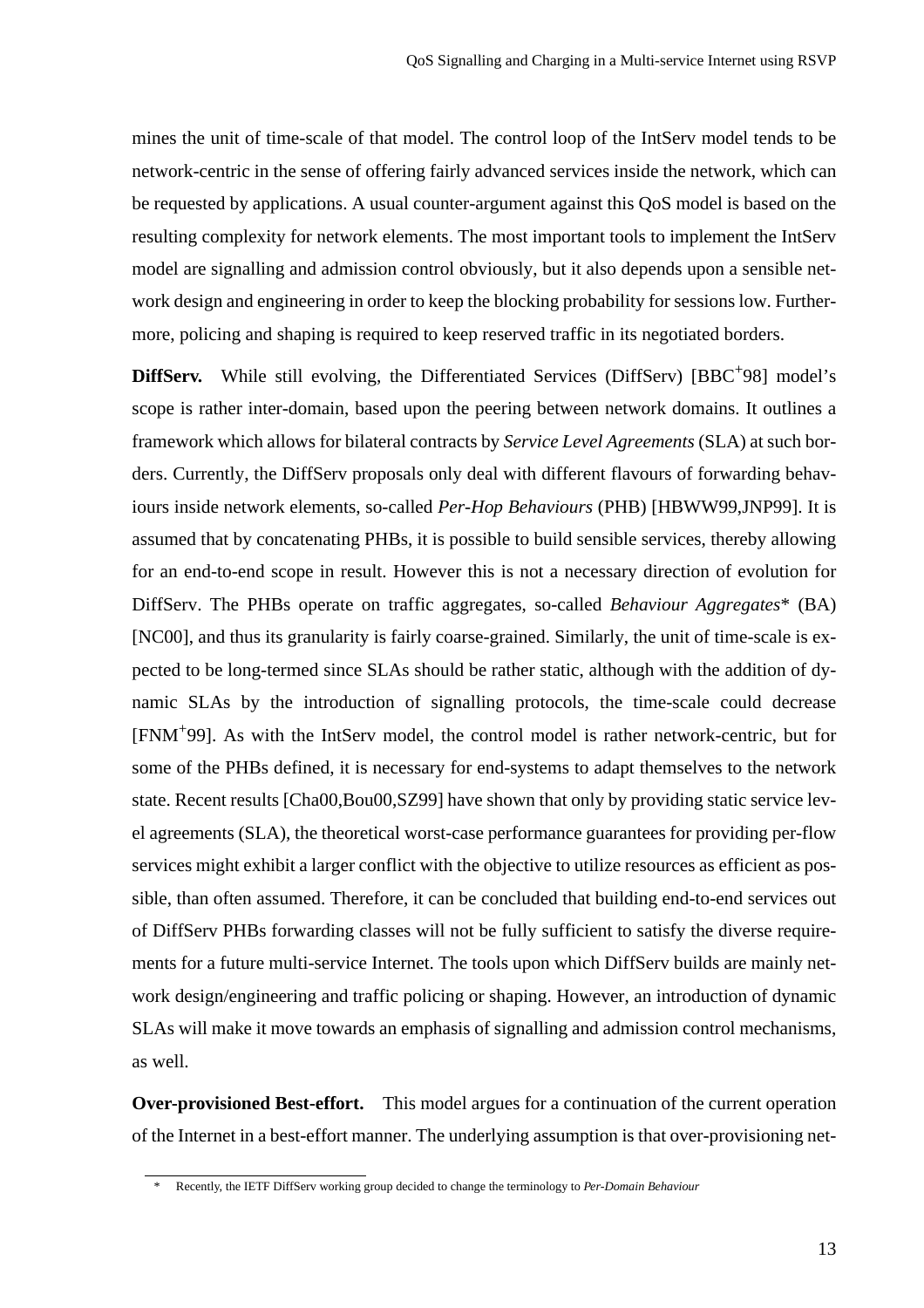work resources is both sufficient and possible to sustain the single service nature of the current Internet. The scope of that model is end-to-end in nature since all the intelligence is located in end-systems. Since there is no state in the network and all traffic is treated at the same granularity, it is as coarse-grained as possible. The time-scale of this model is very large and essentially equal to the length of one capacity planning cycle. Since end-systems are the only intelligent units in the network, the control model is end-system-centric. Certainly, the most important tool applied by that model is that of network design/engineering in order to always provide for a super-abundance of network resources. However, in periods of scarcity of resources this model relies on the adaptiveness of end-systems to such presumably transient situations, and hence, it is intrinsically targeted to elastic applications.

**Price-controlled Best-effort.** This is not a single proposal, but a notion of several authors [MMV95,KMT98,CP99] who feel that pure over-provisioning is not sufficient without additional means of signalling besides packet loss. This additional signal is a per-packet price that may depend on the internal state of the network, i.e., its congestion level. However, some authors even propose a semi-static approach with fixed but differentiated prices per packet [Odl99]. With respect to its properties this model is very similar to the pure over-provisioned best-effort model, however, its time-scale is related to the frequency of price announcements and, due to the ability to set prices, the network is not as passive as for that model. With regard to the tools that are applied by that model it also has to be noted that it heavily relies on the combination of network design/engineering and the adaptiveness of end-systems, and hence, it is intrinsically targeted to elastic applications. Furthermore, it is crucial for correct operation that the end-systems' or users' sensitivity to pricing signals can be estimated. In order to provide a flat-fee best-effort service in combination with price-controlled best-effort, it is important that traffic for both classes can be distinguished by routers, hence a DiffServ-like marking scheme is required to distinguish service classes. Price marks must be set only with respect to the congestion level of this traffic class. Furthermore, if the price-controlled service class is supposed to offer a higher transmission quality than flat best-effort, a single tail-drop queue might not be sufficient to appropriately favour packets from this service class over best-effort packets. Additionally, there are open questions about potential time-gaps between pricing signals and adaptation at the end-systems, as well as the prerequisite of global consensus between all participants in such a model.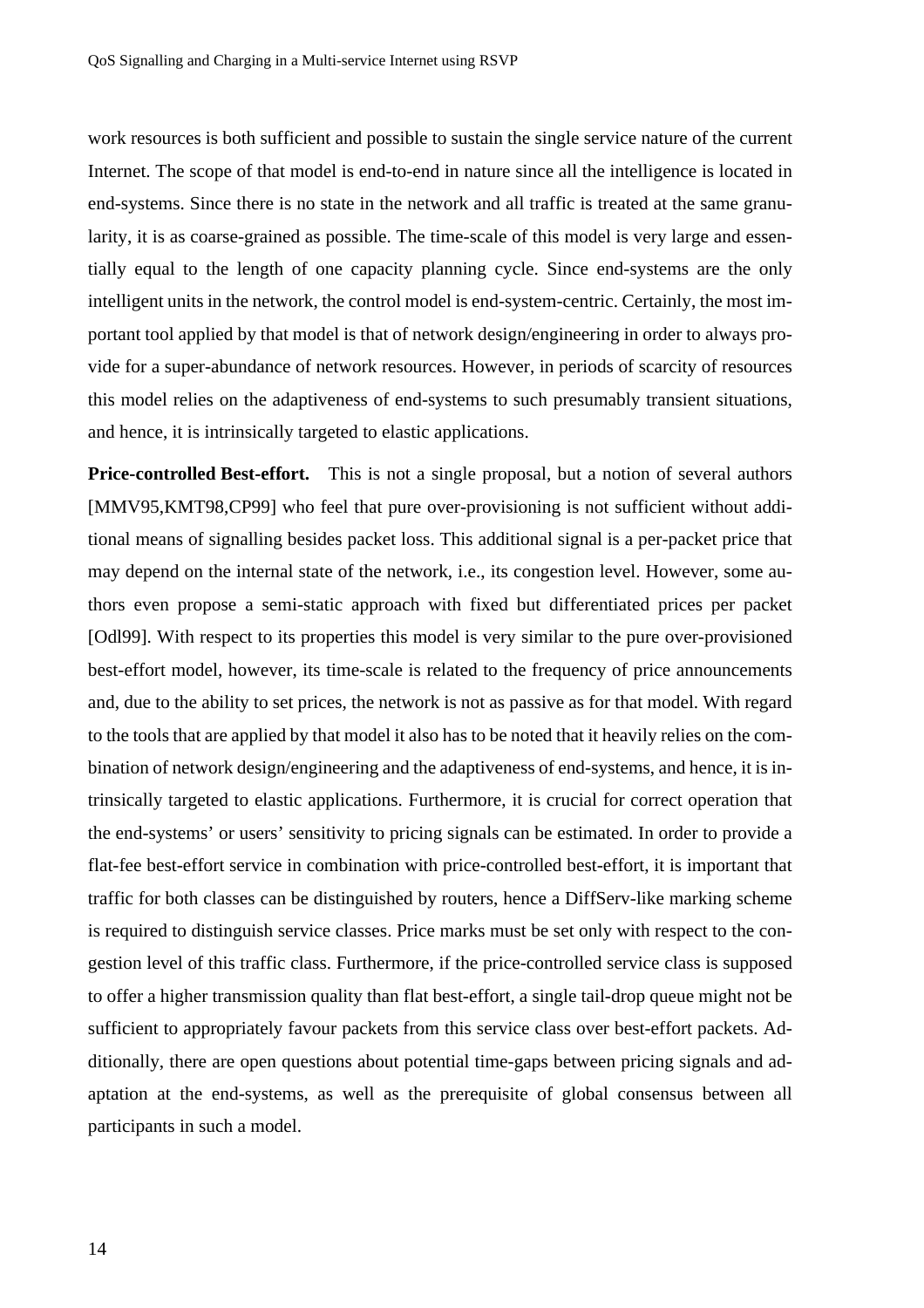#### <span id="page-28-0"></span>**3.1.2 RSVP**

RSVP is designed to carry reservation requests for packet-based, stateless network protocols such as IP. In essence, it is aimed at combining the robustness of connectionless network technology with flow-based reservations by following a so-called *soft state* approach. State is created to manage routing information and reservation requests, but it times out automatically, if it is not refreshed periodically. In the RSVP model, senders inform RSVP-capable routers and receivers about the possibility for reservation-based communication by advertising their services via PATH messages. These messages carry the sender's *traffic specification* (TSpec) and follow exactly the same path towards receivers as data packets, establishing soft state in routers. Receivers initiate reservations by replying with RESV messages. They contain a TSpec and a *reservation specification* (RSpec) and also establish soft state representing the reservation. RESV messages are transmitted hop by hop and follow exactly the reverse path that is formed by PATH messages.

RSVP treats reservation requests (TSpec and RSpec) as opaque data and hands them to complementary local modules, which are able to process them appropriately. Being tuned to support large multicast groups, RSVP uses logic from these modules to merge reservation requests that share parts of the transmission path. Merging takes place at outgoing interfaces by merging requests from different next hops that can be satisfied by a single reservation at the same interface. As well, reservation requests that are transmitted towards a common previous hop are candidates for merging. The amount of merging possible is determined by the filter style, which is requested by receivers. For shared filter style, all reservations for the same interface and all reservations towards the same previous hops are merged, respectively. When distinct filter style is requested, only reservations that specify the same sender are being merged. Furthermore, filter styles are classified by whether applicable senders are wildcarded or listed explicitly. The (potentially empty) list of senders is called *FilterSpec*. The following filter styles are currently defined:

- FF (fixed filter): single sender, distinct reservation
- SE (shared explicit): multiple senders, shared reservation
- WF (wildcard filter): all senders, shared reservation

All these filter styles are mutually exclusive and a session's filter style is determined from the first arriving RESV message. The combination of TSpec and RSpec is called *flow specification* (FlowSpec). The combination of FlowSpec and FilterSpec is referred to as *flow descriptor*.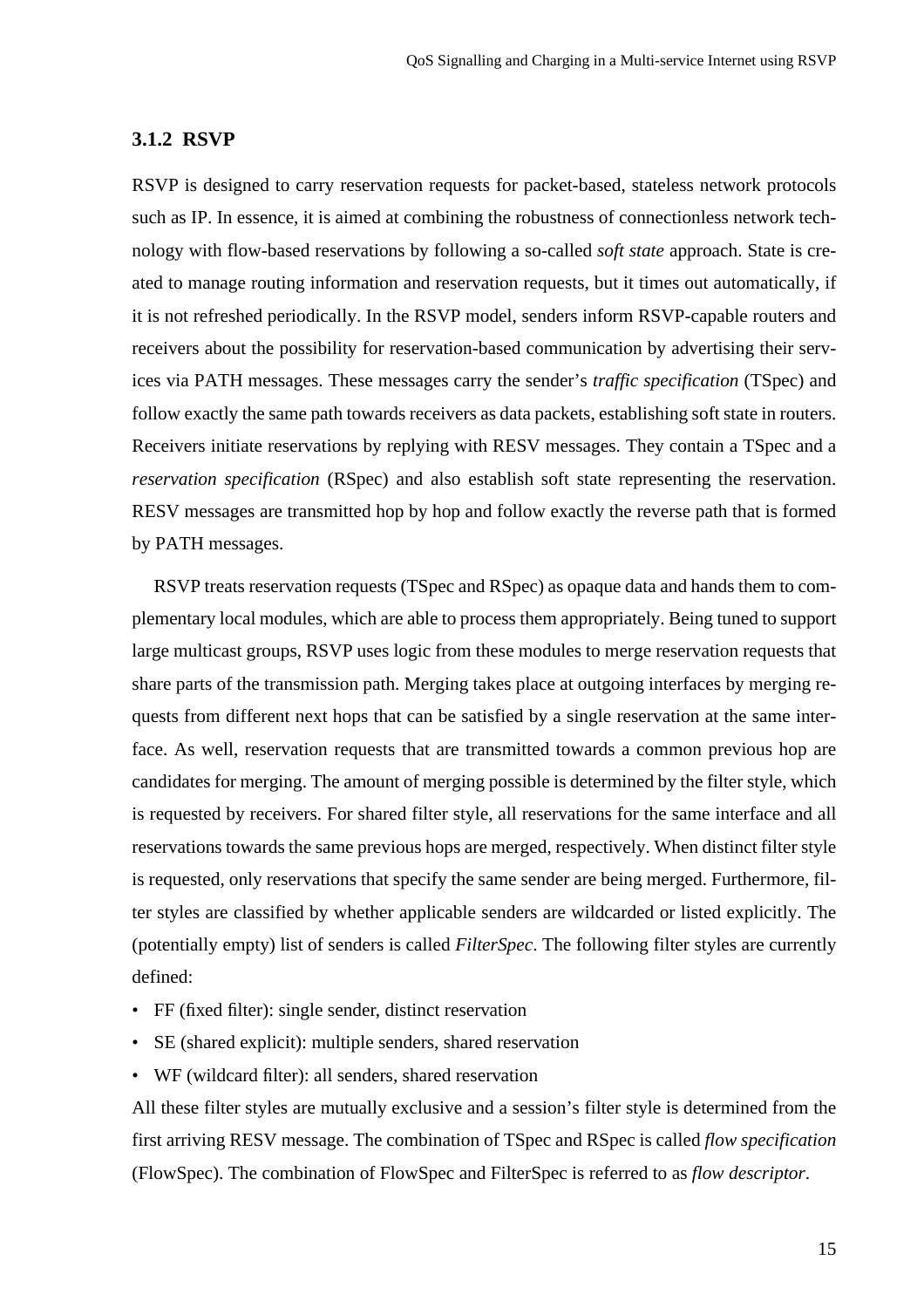<span id="page-29-0"></span>The initial description of RSVP [ZDE<sup>+</sup>93] explains many details and the design philosophy of the protocol. A detailed overview about RSVP operation in combination with the IntServ architecture is given in [WC97].

#### **3.1.3 QoS Signalling**

A number of proposals have been made for lightweight signalling protocols or signalling protocols that are dedicated for certain application scenarios. In this section, some of the recent proposals for packet-switched networks are briefly presented and discussed in comparison to RSVP.

In [PS99], the lightweight reservation protocol *YESSIR* is presented. This protocol is tied to the employment of RTP [SCFJ96] as transport protocol and exploits RTCP reports to establish end-to-end resource reservations. Reservations are requested from the sender and thus, the protocol does not support heterogeneous requests from multiple receivers in a multicast group. It provides a very elegant and efficient way to carry out resource reservation for certain application scenarios. Its processing overhead is reported to be less expensive than that of RSVP by a factor between 2 and 3. However, this speed-up has to be traded off against the loss of flexibility. Furthermore, only limited details about the performance tests are given in [PS99]. For example, the testing scenario did not burden the YESSIR protocol engine with the ability to support various service classes. Since the software is not publicly available, so far, it is impossible to verify these results or fill the gaps in the test. As a conclusion, while being an interesting approach, this proposal does not provide the flexibility of RSVP and its performance gain must be subject to further study.

The *Boomerang* project [FNM+99] defines a limited set of protocol primitives to establish quantitative QoS parameters for end-to-end IP flows. It requires no immediate support from end-systems, because it is proposed to be embedded into ICMP messages. However, this is not a very clean system design. In a sense, it can be considered as a very useful and efficient subset of RSVP's specification, but, as the authors of [FNM+99] note, it cannot be considered to replace a protocol like RSVP.

An alternative suggestion has been made in [PHS99] by the development of *BGRP* to enable resource management for inter-domain trunk reservations. This proposal borrows from the specification of BGP [RL95] and considers backbone reservations along the sink tree to each destination. It addresses some problems of the current version of RSVP for this scenario. This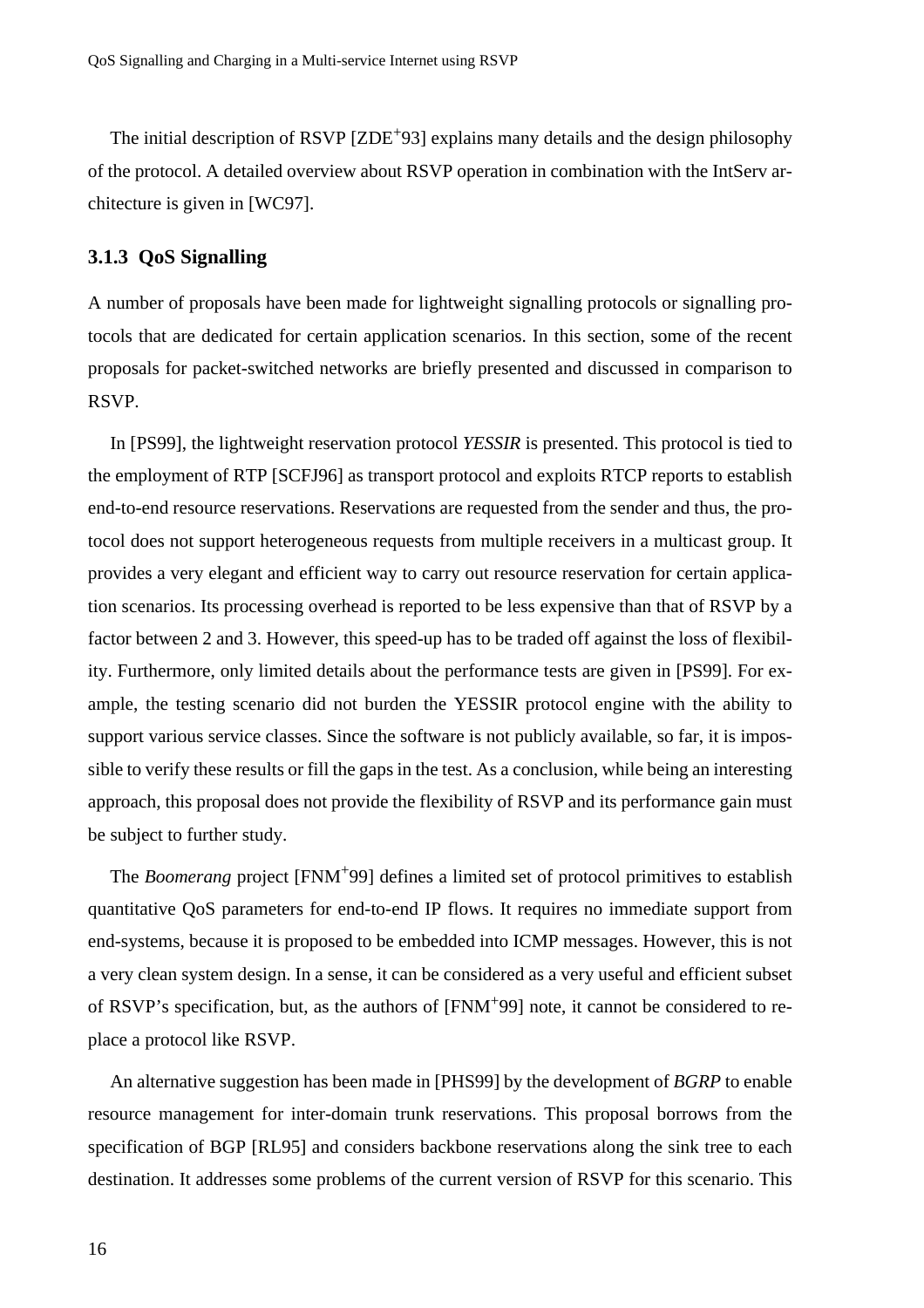<span id="page-30-0"></span>work also presents a very interesting and useful analysis of the resulting protocol overhead. However, as shown in [Section 4.5.3](#page-51-0) and [Section 5.1.2](#page-56-0), these improvements can be quite easily carried out by slightly modifying RSVP and without losing the general scope of RSVP, instead of defining a completely new protocol.

While all the proposals mentioned above contain very important insight and present valuable properties, they are, at the same time, limited to support certain application scenarios. None of them is as flexible as RSVP. However, approaching the overall problem with a single homogeneous protocol seems to be clearly advantageous when compared to using multiple protocols for different services and scopes, because a single protocol eliminates functional redundancy.

Very interesting work has been carried out in the area of *Open Signalling* [CLSS98]. However, the focus of this work goes much beyond the understanding of signalling for this thesis, in both effort and goals. It is targeted towards creating programmable interfaces employing active networking nodes. In that sense it can be considered more heavy-weight and less evolutionary as compared to the traditional protocol-based approach.

In comparison to proposals how to specifically realize the inter-operation of certain QoS mechanisms, the work of this thesis concentrates on the interface role of a QoS signalling protocol. Work as described in [LR98,BYF<sup>+</sup>00,TKWZ00] can be considered as complementary, in that low-level detailed aspects of inter-operation are examined and solved.

#### **3.1.4 Integrated QoS Architectures**

Besides ATM and the already mentioned IntServ approach, several research groups have developed comprehensive QoS architectures, consisting of both QoS models and the respective signalling mechanisms. These projects have created enormous insight into the challenge of QoS provision in the Internet. However, all these research architectures have in common that they cannot be applied directly to the global Internet, because of their overall complexity and the tight relation between individual components. All approaches focus on reservation-based services and thus, employ similar QoS tools as the IntServ architecture. The following three architectures can be considered as the most influencing ones.

#### **Tenet**

The core building block of the Tenet approach [BFM<sup>+</sup>96] is given by a real-time channel, which is defined as a simplex unicast end-to-end connection with performance guarantees and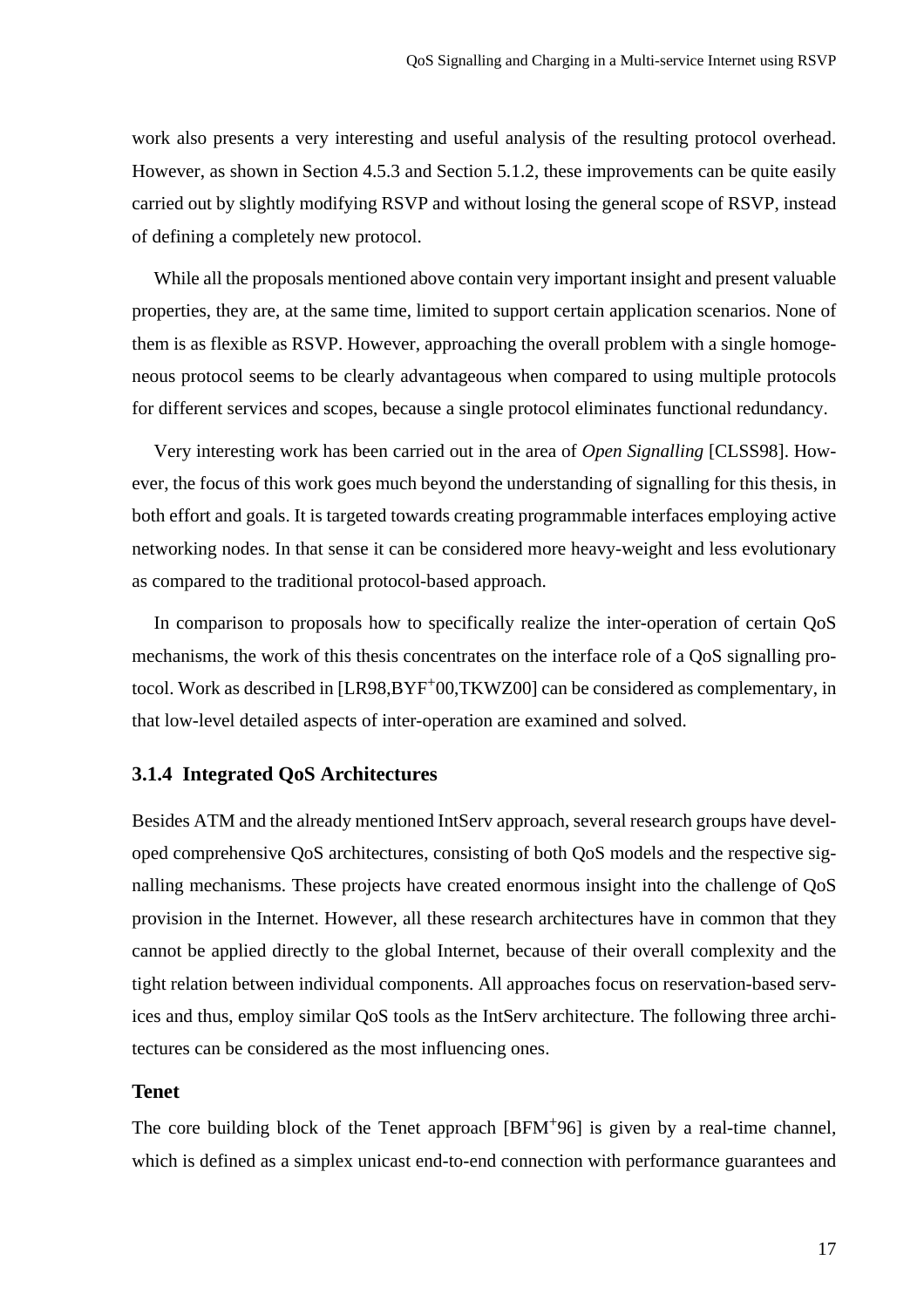restrictions on traffic shapes. Two versions of the Tenet protocol suite have been implemented. The network service is provided using a connection-oriented channel administration protocol in combination with a separate network protocol and two dedicated transport protocols for continuous media and real-time message delivery, respectively. Thereby, the Tenet approach employs a dual-stack model of employing two network protocol entities in intermediate systems. In this project, issues like channel setup, multi-party communication and flexible service interfaces have been studied, among others. The need for pricing as back-pressure method against greedy service requests is recognized, but no corresponding mechanisms have been integrated. With respect to QoS signalling, the protocol suite is less flexible than RSVP in the areas of multicast communication and connection establishment, mainly because it employs sender-oriented connection setup and hard-state at intermediate systems.

#### **HeiTS**

This QoS architecture, developed as part of the *HeiProjects* [Her92], uses the concept of stream handlers as the core building block, to which QoS assurances are applied. The end-to-end data path is described as a concatenation of stream handlers, including resources in both end systems and network. The network part of this overall architecture is given by HeiTS and consists of essentially ST2 [DB95] as network protocol and a dedicated transport protocol. Additionally, aspects of media scaling and resource reservation in advance have been investigated in this project. Further modules of the overall system are especially given by HeiRAT [VHN93] for resource administration and HeiBMS for buffer management. The HeiProjects are a very comprehensive approach to QoS for packet-switched communication. However, when considering QoS signalling, this architecture inherits the problems of ST2 as discussed in Se[ction 2.3.3.](#page-20-0)

#### **QoS-A**

The QoS-A architecture [CCH94] defines the most complete and comprehensive QoS architecture. There is a distinct architectural model consisting of layers and planes, similar to the ATM model. The network layer is based on ATM technology and QoS-A is focused on service contracts between the user and the network. A service contract consist of a variety of QoS parameters, for which the level of service commitment can be independently chosen, i.e., instead of a fixed set of service classes, each parameter combination is allowed. A cost parameter is integrated into the service contract, as well, to express the system's effort to deliver certain services. Furthermore, the service contract specifies a QoS maintenance policy, which describes how the system should react upon variations in the actual delivered QoS. As with the HeiProjects,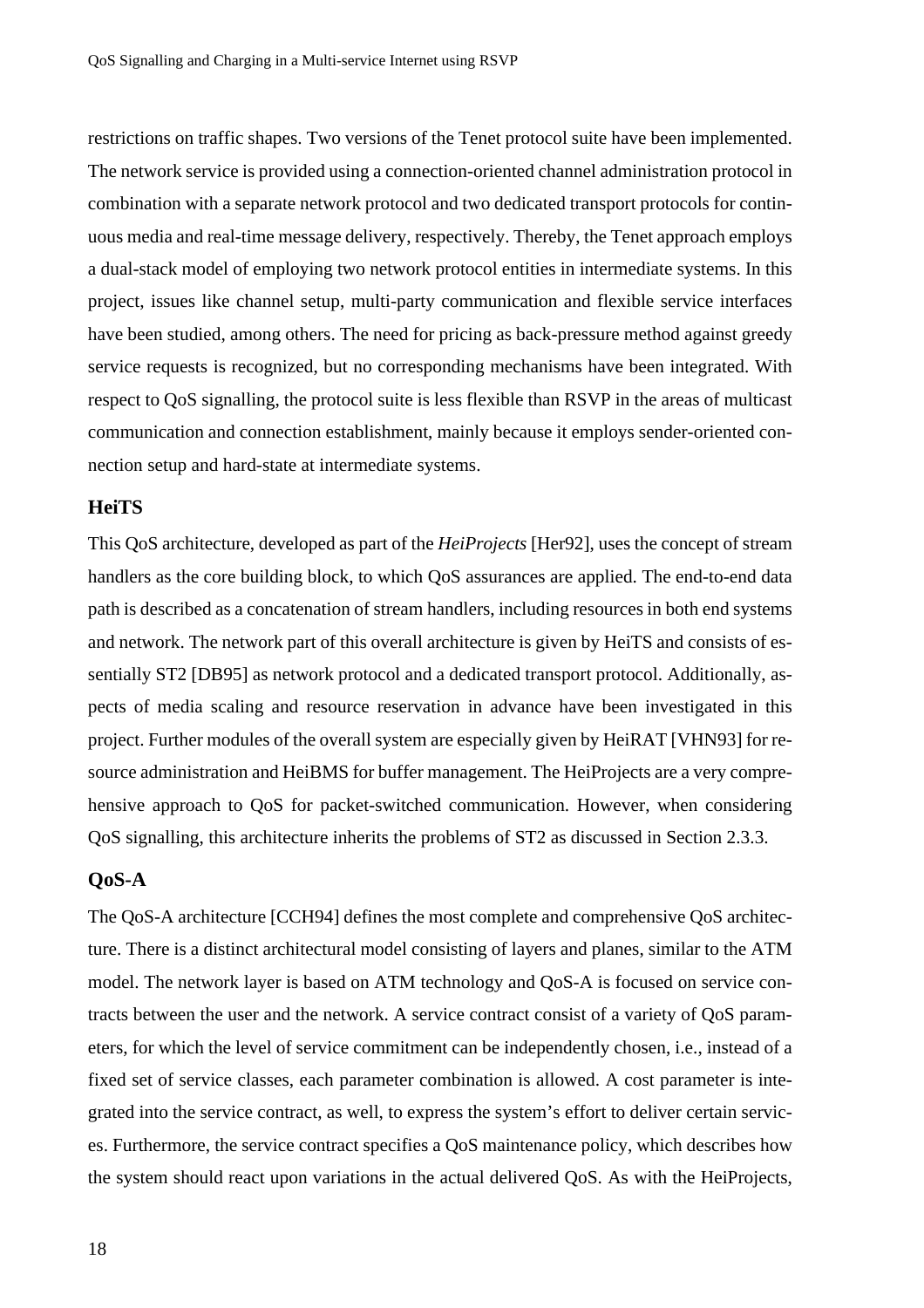<span id="page-32-0"></span>this project also investigated resource management within end systems. One particular work item is given by integrating QoS control functionality in the Chorus micro kernel [CCR+95]. There has been no separate QoS signalling protocol developed in this project, but the architecture's flow manager is designed similar to ST2, however, with extensions supporting fast connection establishment and advance reservation service.

#### **3.2 Economics - Related Work**

There are two economic perspectives which can be applied to the Internet. Work in the area of welfare economics seeks to optimally allocate resources between competing users, subject to certain criteria. From a business economics point of view, a network provider's goal to maximize its profit is adopted and cost and price calculation is carried out appropriately. In a theoretical perfect market, both perspectives lead to the same results, however, the intermediate path to this result differs. Furthermore, both approaches have to model a very large and complex system and deal with a lot of uncertainties. Consequently, the respective work can only analyse a particular fragment of a real situation and thus, both approaches typically lead to different inaccuracies.

#### **3.2.1 Welfare Economics**

So far, significant research work has been published on the issue of pricing in telephone networks (see e.g. [MV91] and references contained herein). In the area of packet-switched multiservice networks, approaches to find welfare-optimizing price models can be found in e.g. [MMV95,MM97,KVA98,PSC98,SFY95,GK99b]. A good overview about the fundamental economic theory is given in [Var96]. There are mainly three basic concepts that are used to assess the operation of a communication network:

- **Utility** refers to a user's valuation of the successful transmission of a packet or a flow of packets.
- A **utility curve** describes the type of an application in terms of the user's utility depending on the amount of resources allocated to transmit his network traffic.
- **Marginal cost** denotes the additional cost that is caused by the additional transmission of a packet or a flow of packets.

It has been established by many researchers [MMV97,WPS97,SFY95] that pricing based on real marginal cost is not sufficient for communication networks. For example, the marginal cost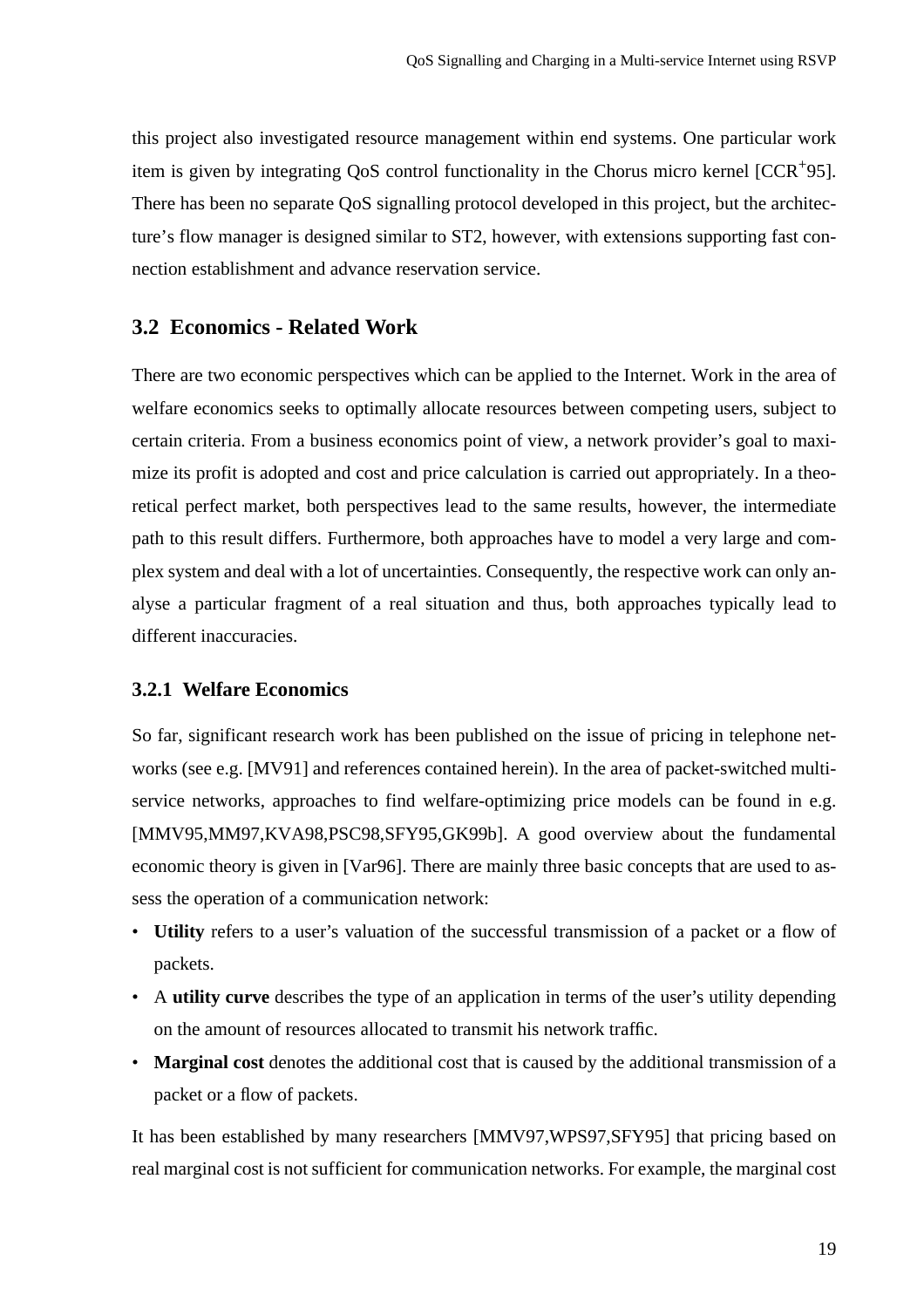of transmitting an additional packet through a network is basically zero. Consequently, congestion costs are often used as marginal costs, i.e., consumption of resources prohibits other users to use them and lowers their utility. The goal of a pricing algorithm is then to provide the optimal resource allocation with respect to the users' utility function. In this section, the most influencing proposals are briefly presented. Three game-theoretic criteria are usually used to asses the characteristics of any pricing algorithm:

- **Nash equilibrium** defines a state in which no participant can increase its individual lot through unilateral actions, i.e., a local optimum for each participant.
- **Pareto optimality** defines a state in which no lot can be increased for any participant without decreasing the lot of others.
- **System optimality** defines a state in which the sum of all individual lots is maximized.

In [MMV95], the concept of a *Smart Market* for packet-switched networks is presented. This is a conceptual system, which is not intended to be a real engineering proposal, but to illustrate some economic principles. The Smart Market is created by carrying out *Second-Price* auctions [Vic61] at each router for all packets. Packets contain a representation of an amount of money, which is used as a bid and serves to reveal the user's true valuation of the service, i.e., essentially his utility curve. This system leads to a system-optimal allocation of resources. In [MM97], the Smart Market proposal is extended to cover flow-based services, as well, however, the overall practicability is still questionable, because it relies on independent auctions at each router.

A completely different proposal has been made in [Odl99] to design pricing and QoS in the Internet according to the old pricing system of the Paris Metro. This model is intended to be extremely simple by statically partitioning the network into two classes and differentiating both classes by price. For economic reasons, it can be concluded that the load situation would usually be better in the high-price class and thus, this service class would deliver superior service. However, there is little flexibility in this approach and no intention to provide real service guarantees.

Realizing the respective shortcomings of both previous alternatives, a sophisticated model for pricing Internet services and analysing the resulting effects has been developed and presented in [GK99b]. It aims to combine the simplicity of [Odl99] with the economically powerful proposal in [MMV95]. Packets are statistically marked similar to the ECN proposal for the Internet [RF99] and it can be statistically shown that the resulting system converges to a system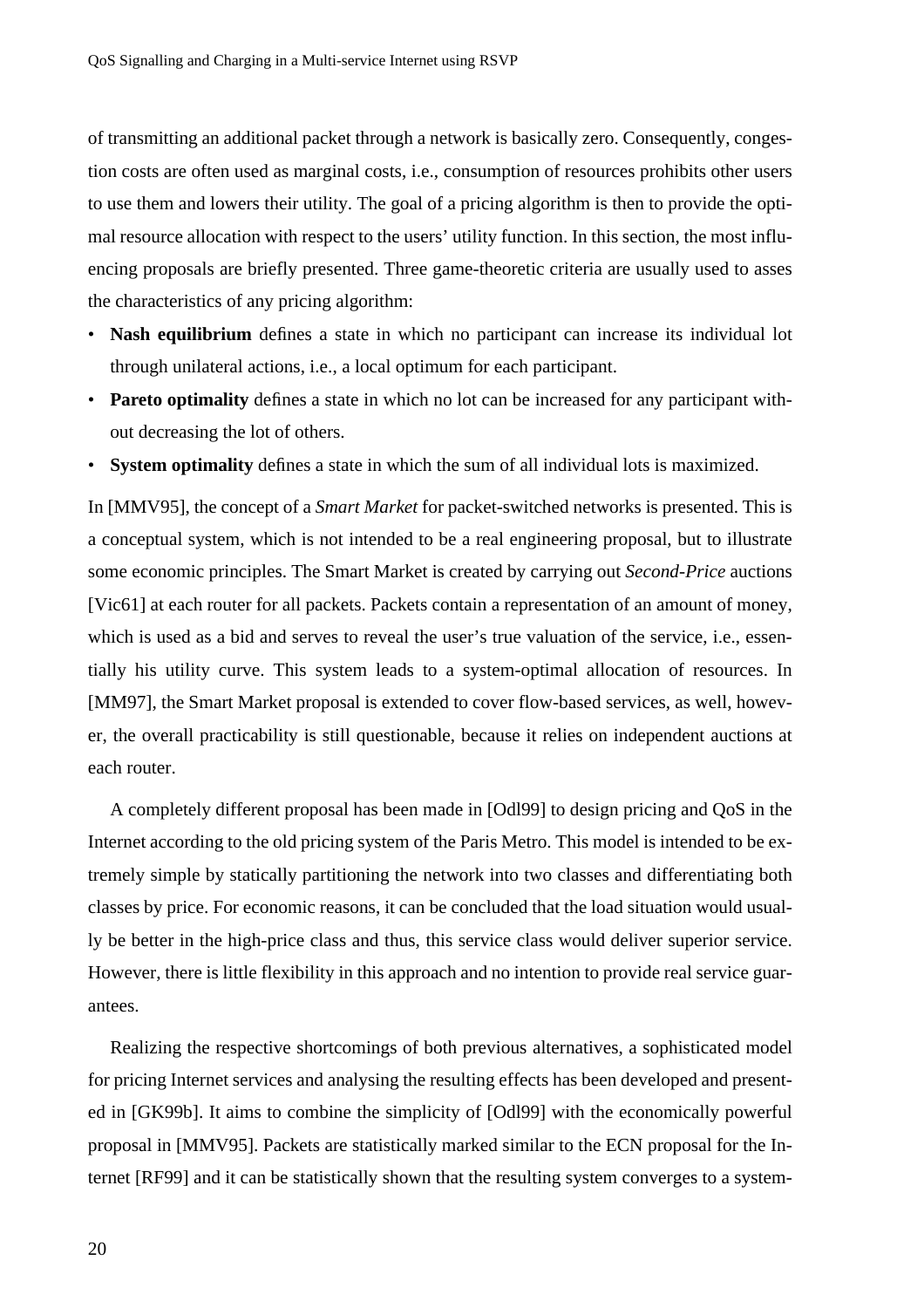<span id="page-34-0"></span>optimal state as long as all utility curves are strictly concave. This proposal is definitely the most elaborated model to price packet transmission in the Internet by a simple mechanism and employing economic insight. However, its application to the real Internet remains open, because of the prerequisite of strictly concave utility curves. Furthermore, it is not clear, whether the theoretical results hold in the presence of real timing and delay effects at the scale of a global communication network.

Opposite to the proposals presented above, there are publications [PSC98,VLK99] indicating that stability and optimality criteria are not necessarily fulfilled by very simplistic proposals. Specifically, in [PSC98] a careful investigation of game-theoretic results in the presence of multi-dimensional QoS vectors and burstiness of network traffic is reported. It is argued that these desirable economic characteristics are guaranteed, if there are enough resources in the network to potentially accommodate all users requirements, but not necessarily in any other case, especially if utility curves are not concave.

#### **3.2.2 Business Economics**

Little work can be found in the area of business economics to find provider-oriented calculation models for packet-switched multi-service networks. From a business economics point of view, communication services are characterized by:

- availability of a non-storable resource (network capacity)
- high fixed costs & low variable costs

In business economic theory, these characteristics, which are similar to traditional telephony, electricity, aircraft seats, etc., are dealt with by using a management technique called *Yield Management* [Lei98]. When Yield Management is used, calculation is based on *profit contribution* and *opportunity costs*, instead of using full-cost or variable-cost calculation. The concept of profit contribution means that each resource unit is sold for a price higher than its marginal cost. The difference of both contributes to the overall revenue, which must exceed the overall investment for the appropriate business cycle. Opportunity costs describe the fact that selling a resource unit prohibits using it for another business transaction. Under given price-demand patterns, prices can be optimized to maximize the overall revenue.

In the context of communication networks, granting a service request is profitable as long as the charge for this request is higher than its marginal cost. However, to reach the optimum profit, opportunity costs must be added to the marginal costs, i.e., a service request might prohibit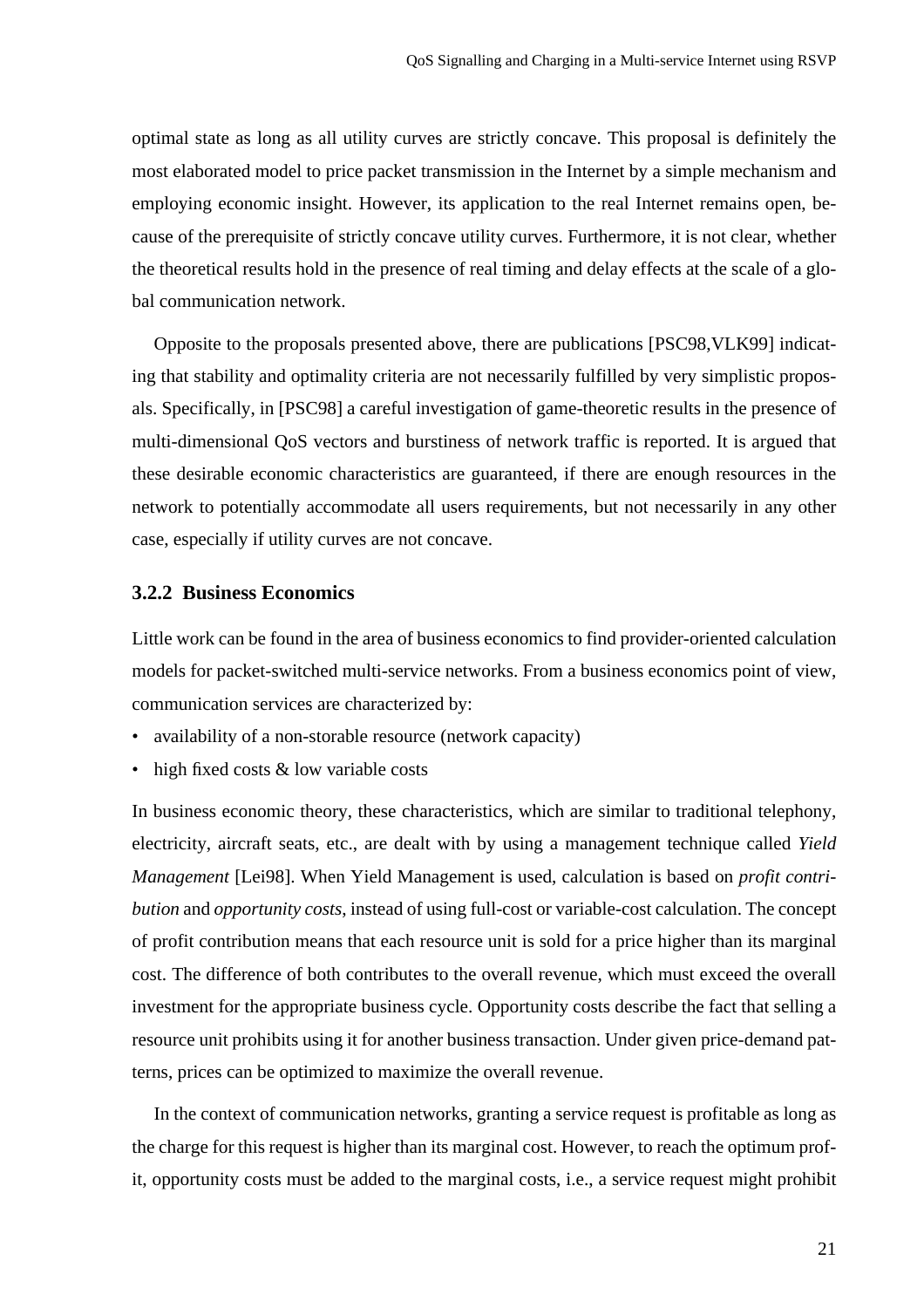<span id="page-35-0"></span>using the resources for another request with a potentially higher revenue. In fact, opportunity costs dominate marginal costs by far, since variable costs are negligibly low. The main task is to optimize capacity and prices according to a given price elasticity (i.e. demand per price), such that the overall revenue is maximized. A very general, complete and hence complex price calculation model is presented in [WPS97], although it lacks full applicability to multiple service classes. Particularly, details about the relation of prices to resource-oriented admission control are not considered in [WPS97]. These aspects are further discussed in Cha[pter 6.](#page-92-0)

In [Lei98], it is attempted to describe a complete cost- and price-model for a typical Internet Service Provider (ISP). Then, it is examined how the introduction of a new service offering, namely IP telephony, in combination with a flat-fee pricing model influences the ISP's revenue. The author shows, how this change negatively affects the provider's profit and clearly points out that offering new services in combination with the traditional flat-fee pricing model of current Internet access service directly leads to this result.

One interesting theoretical business aspect must be mentioned at this point. Similar to other emerging electronic businesses, providers of Internet service face the risk of high customer fluctuation. Electronic markets might create an almost friction-free economy for commodity products. In such an economy, however, it is clear that price is the dominating and potentially only factor for a consumer's decision. In theory, this leads to a price-war between competitors trying to drive each other out of business to realize economies of scale. Prices are then expected to decrease until and below production cost. Eventually, a monopoly situation can be established by the winner. To avoid this scenario, it might be necessary for ISPs to vertically integrate their business with providing application-level services and to realize so-called *economies of scope*.

#### **3.3 Conclusions**

When considering the diverse proposals for enabling QoS in the Internet in combination with the economic background information, it becomes clear that all this work provides extremely useful insight into the problem and its potential solution. However, there is currently no clearly superior technology that has the ability to supersede all others. Because of the different applicability scenarios and the natural heterogeneity that will result from this diversity of QoS technologies, it can be concluded that a controllable and flexible interaction layer is needed to integrate all these approaches. Such interaction can be carried out by a uniform mechanism for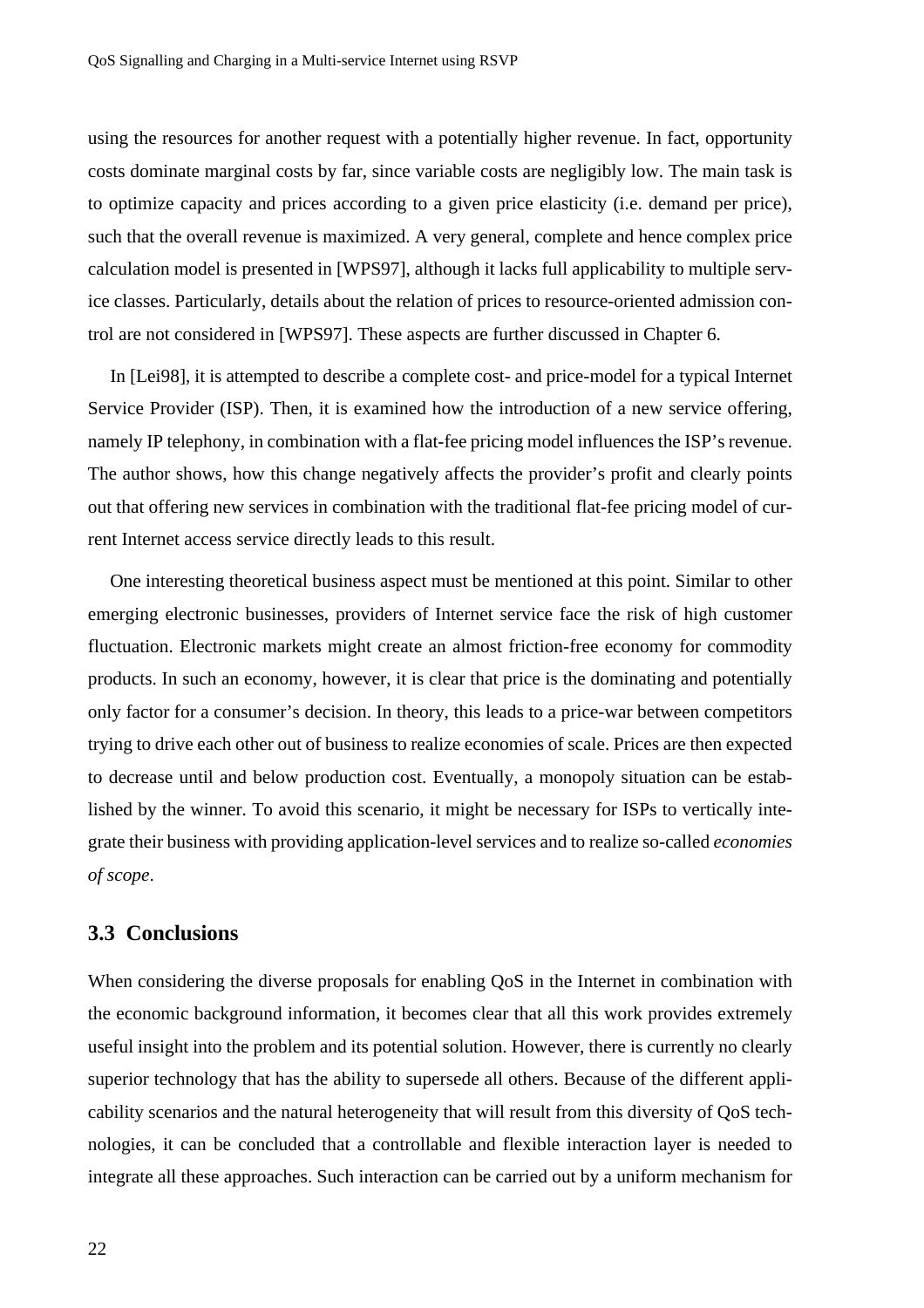signalling service requests. Other proposals than RSVP are generally limited in their application scenarios and thus, do not provide the same flexibility. In analogy to the open question about superior technical mechanisms for providing QoS, no single and completely sound business model can be foreseen at this time. Therefore, there is also need for flexible charging mechanisms, which allow for highly differentiated pricing and accounting strategies. An early overview about charging for Internet communication has been published in [KSWS98b]. As well, the relation of QoS and charging for communication networks has been surveyed in in [KSSW00].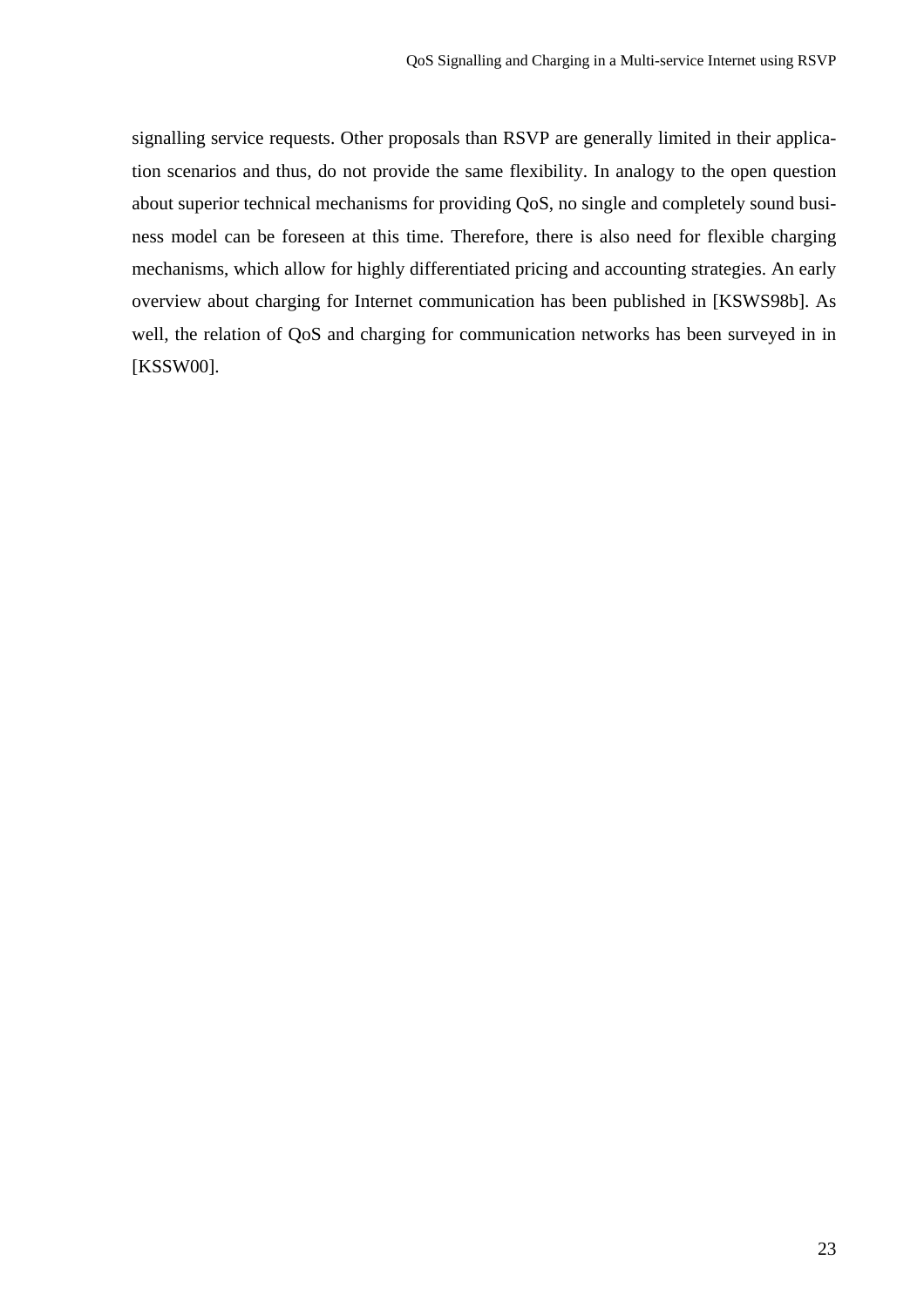[QoS Signalling and Charging in a Multi-service Internet using RSVP](#page-0-0)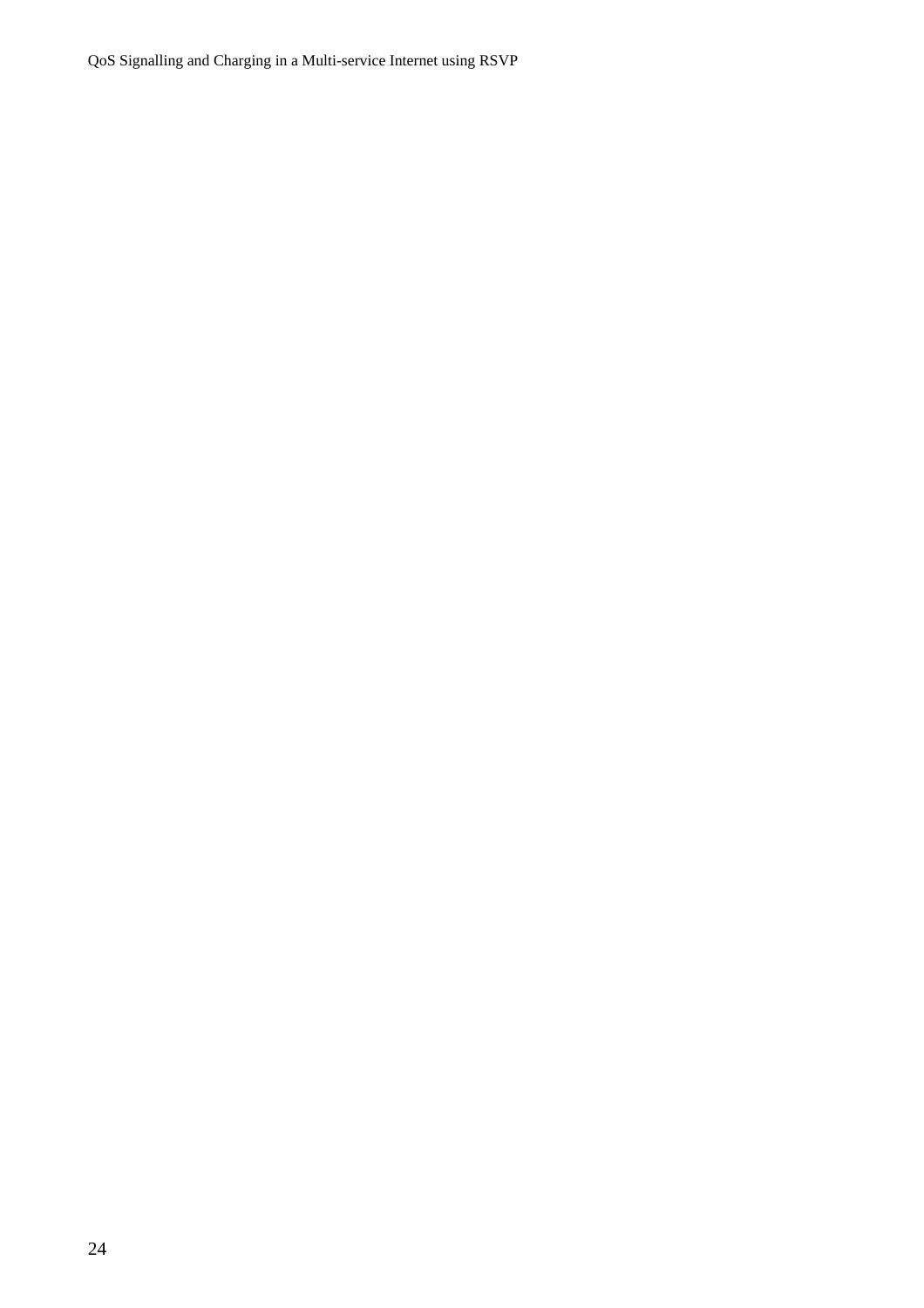# **Chapter 4: QoS Signalling Architecture**

<span id="page-38-0"></span>As motivated in [Chapter 2](#page-16-0) and further discussed in [Chapter 3,](#page-24-0) it is rather unlikely that a future commercial multi-service Internet can provide end-to-end QoS completely without service signalling. In this chapter, the scope for developing a signalling architecture is an arbitrary combination of packet-switched networks, some having end-systems attached, some might be pure transit networks, all of them are running IP as the basic interconnection layer protocol. The main focus of this work is to define a useful global architecture for service interfaces at traffic exchange points between peering networks (including end-systems/end-subnets). It is not an immediate goal of this architecture to describe the most efficient packet-forwarding technology to actually build end-to-end services, since that is beyond the scope of this thesis. Furthermore, it is not a goal to precisely define the inter-operation of potentially different QoS technologies at such service exchanges points. However, a usage case evaluation is described in [Section 4.5](#page-49-0) in order to conceptually show the applicability of this architecture.

## **4.1 General Taxonomy of QoS Signalling Architectures**

It is important to clarify fundamental roles of building blocks for a QoS architecture. In this section, a taxonomy is given along the well-known distinction between mechanism and strategy/ algorithm.

## **4.1.1 Distinction of Service Interface Mechanism from Distributed Algorithm**

One must clearly distinguish two roles of a signalling protocol like, e.g. RSVP. It has been initially designed as a distributed algorithm to enable multiple entities to cooperatively deliver a certain service, i.e., multiple routers creating a reservation-based, end-to-end transmission service. On the other hand, it can be considered as an interface specification to request services, regardless of how the service is technically constructed. In this role as an interface mechanism, it can be used to negotiate related administrative information, such as prices and payments, as well. Much of the current QoS debate does not clearly distinguish between both roles, thus creating significant unnecessary misunderstanding. If any single and coherent protocol can pro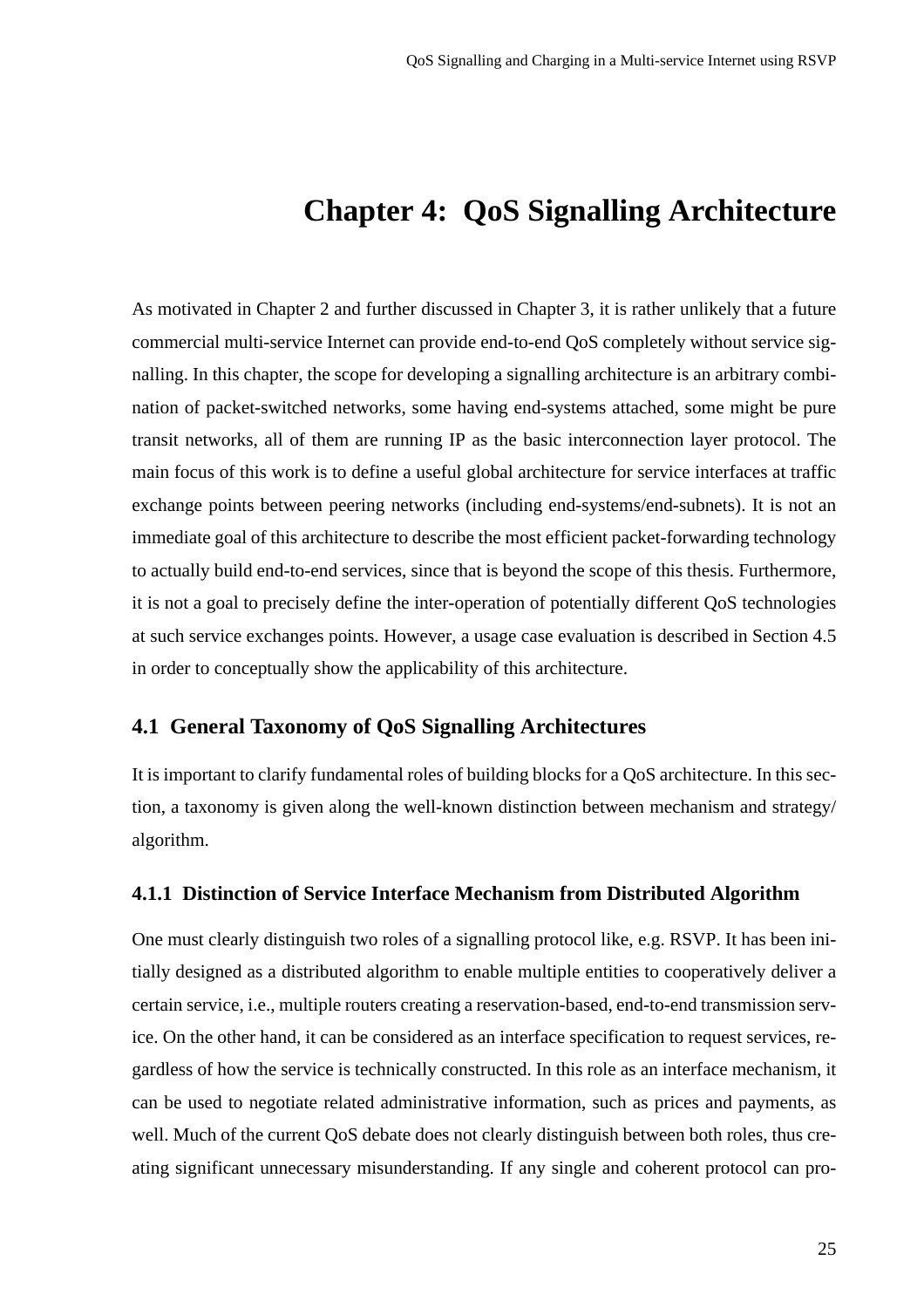<span id="page-39-0"></span>vide for multiple incarnations of both roles, it can be considered superior to having multiple distinct protocols for different services, because a single protocol eliminates functional redundancy. In that sense, certain extensions for RSVP are described in [Section 4.4,](#page-44-0) which enable the resulting protocol architecture to serve as both concise interface mechanism and, if desired, distributed algorithm. RSVP can be considered as being a basic mechanism, whereas the traditional IntServ approach of establishing per-hop and per-flow reservations can be described as one particular example of a strategy employing the RSVP mechanism.

## **4.1.2 Basic Alternatives for QoS Signalling Architectures**

To illustrate the distinction between distributed strategies and interface mechanisms, a somewhat instructive comparison can be made by comparing ATM's separation between UNI [ATM96b] and PNNI [ATM96a] with the Internet architecture, as depicted in Figure 1 (a) and (b). Along the dimension *distributed algorithm*, two types of functionality of a communication



Figure 1: Basic Alternatives for QoS Signalling Architectures

network are shown: *Routing,* which establishes basic connectivity between nodes and *QoS*, which refers to performance characteristics applying to specific flows between sets of nodes. QoS is negotiated between participating entities. The second dimension is given by *interface mechanisms* and populated by two instances, as well. In both architectures, end users are not involved in the global routing mechanism, hence, in both scenarios the remaining problem space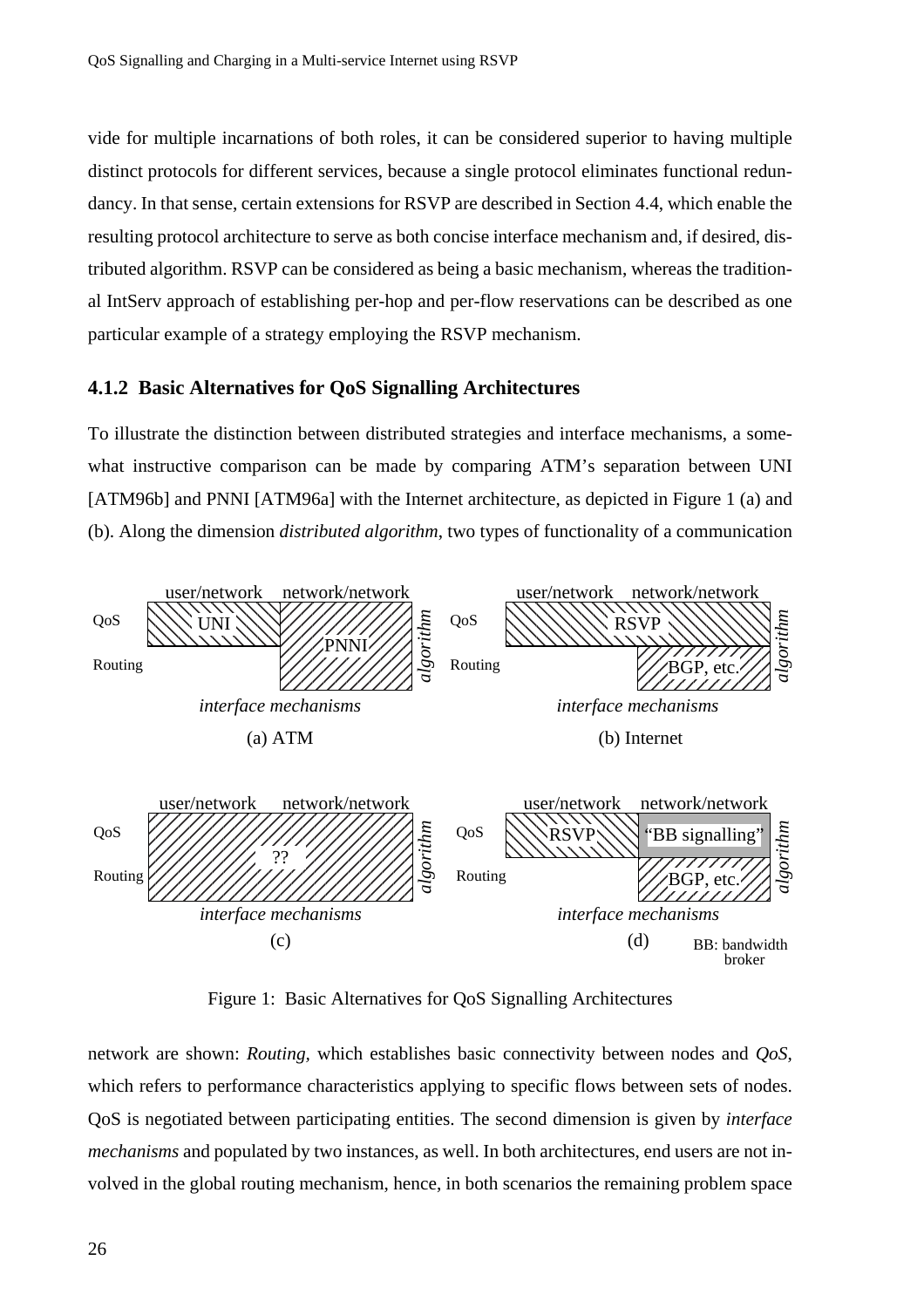is split in a certain way. In ATM, this separation is done along interface mechanisms. With the advent of RSVP, the Internet community developed a separation along the two algorithmic tasks. However, there are proposals to decouple basic connectivity from QoS provision in ATM signalling, as well [RHV99]. It is important to note that at least either of these splits is inevitable for a modular and concise design of the overall architecture, since otherwise, an interface to global network-level routing would have to be presented to end users. This choice is depicted in [Figure 1](#page-39-0) (c), whereas part (d) of [Figure 1](#page-39-0) shows the alternative of further subdividing the problem space, as suggested in e.g. [NJZ99]. In the light of these issues, the different points of view in the current debate about how to provide QoS in the Internet can be classified by which of those four basic alternatives turns out to be superior for a future multi-service Internet. Thereby, although not complete in terms of technology choices, these architectural alternatives establish a minimal taxonomy for competing QoS proposals for the Internet.

## **4.2 Proposed Architecture**

The most important requirement to consider when assessing the basic architectural alternatives, is to consider interfaces (especially interfaces to end-users) as stable and hard to change. Therefore, service interfaces must be chosen carefully to be very flexible, robust and compatible with future developments. On the other hand, service interfaces must not inhibit the performant realization of services. The best way to accommodate these goals is to make interfaces as lean yet expressive as possible.

## **4.2.1 Concept**

This proposal for an overall QoS signalling architecture conceptually consists of three layers as depicted in Figure 2. With respect to the taxonomy in [Section 4.1](#page-38-0), it is assumed that a basic connectivity mechanism exists, which is given by a routing protocol and packet forwarding nodes



Figure 2: QoS Signalling Architecture - Conceptual View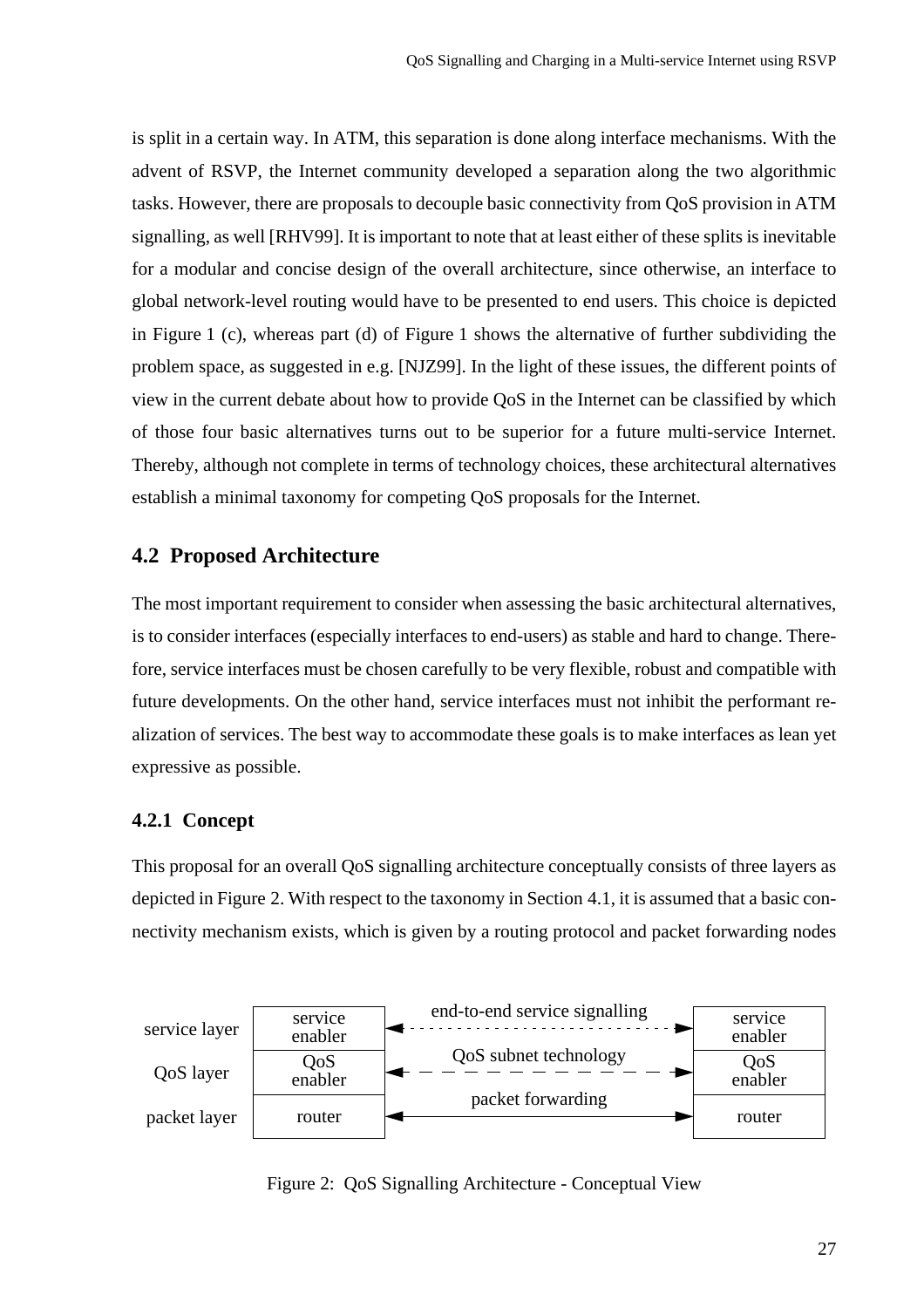called *router*. This is described as *packet layer* in the picture. The actual QoS technology is represented by an intermediate *QoS layer*. An entity that, besides carrying out router functionality, also performs active load management by policing, shaping or scheduling, or marking packets for a certain scheduling objective, is called *QoS enabler*. A pure QoS enabler, however, does not participate in end-to-end signalling. Advanced end-to-end services that allow for specification of performance characteristics are realized using a complementary interface on the *service layer*. The entities of this layer, which handle service signalling and potentially flow-based load control (admission control) are denoted as *service enabler*. A service enabler can also perform the role of a QoS enabler, but not vice versa. Of course, in a future QoS-enabled Internet, further open issues, such as QoS routing have to be addressed, as well. However, their eventual precise definition is currently beyond the scope of a QoS signalling architecture.

The focus of this work is to design a flexible service layer that allows for integration of a variety of QoS layers. In the conceptual architecture, the layers can be considered as roles. Compared to previous work, the role or functionality of each layer is not bound to certain nodes in the network topology. Instead, it depends on a network operator's particular choice of QoS technology and furthermore, on the service class, which node carries out the role of a certain layer. Detailed usage cases are presented in [Section 4.5.](#page-49-0) While this concept increases flexibility, the resulting architecture is not as completely defined as in earlier proposals like those presented in [Chapter 3.](#page-24-0)

#### **4.2.2 Topological View**

To illustrate the application of the conceptual architecture, an example network topology is shown in [Figure 3](#page-42-0). The picture shows a sender host S and a receiver host R which are connected through an access network each  $(A_S \text{ and } A_R)$  and two backbone networks,  $(B_1 \text{ and } B_2)$ . Border routers are shown as entities  $R_S$ ,  $R_1$ ,  $R_B$ ,  $R_2$ ,  $R_R$  in this figure. Service signalling takes place between at least those border routers. Depending on the service class and the particular QoS technology, intermediate routers (not shown in this picture) might participate in the signalling, as well. Furthermore, subnets might employ bandwidth brokers [NJZ99], depicted as BB, to carry out resource allocation for the complete subnet for other service classes. In this case, service requests are either forwarded from border routers to the bandwidth broker or alternatively, the bandwidth broker somehow intercepts the respective service requests. All nodes are classified as either *service-aware*, *partially service-aware* or *service-unaware* as depicted in [Table 1.](#page-42-0) In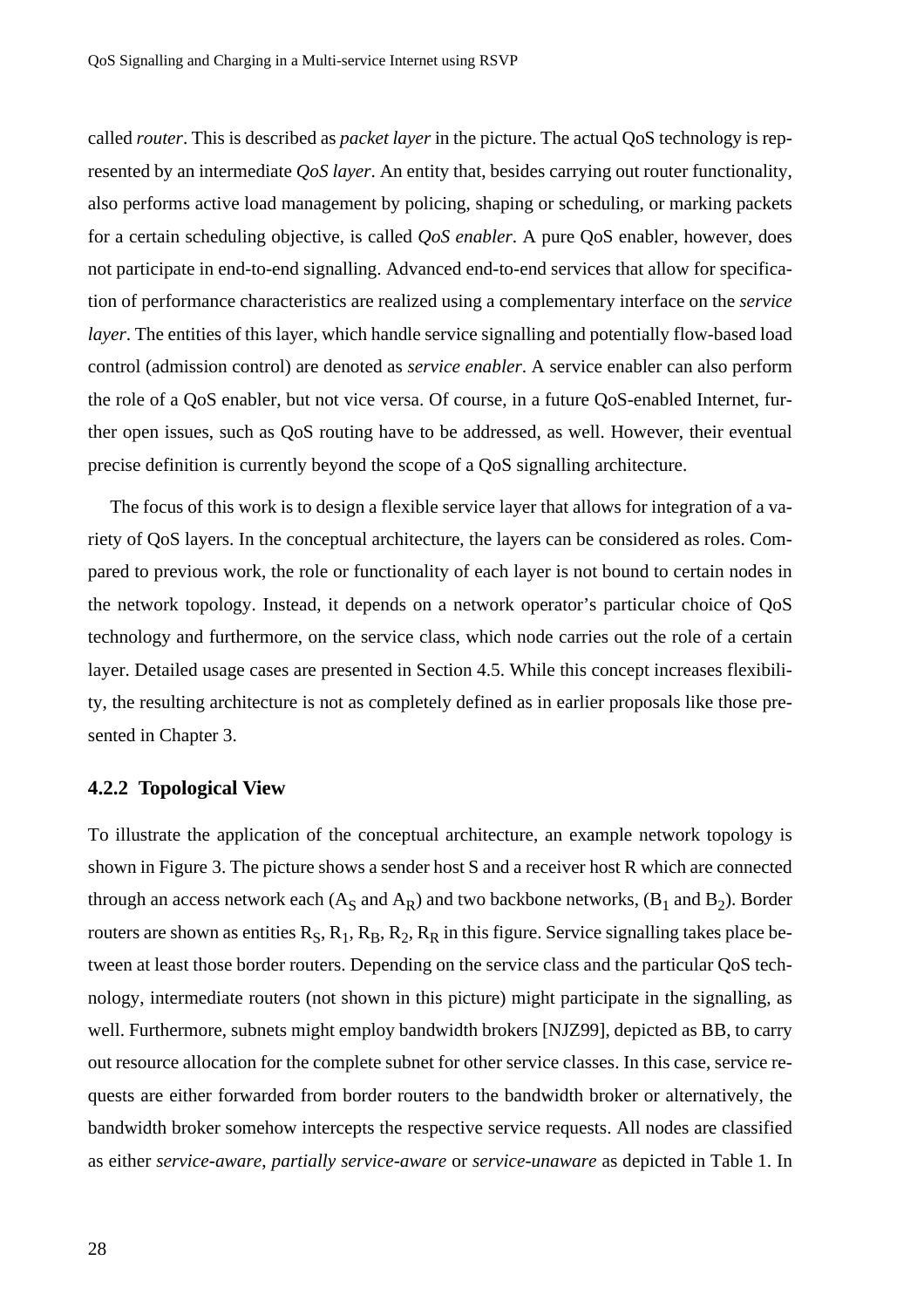<span id="page-42-0"></span>case of partially service-aware nodes, these nodes have to distinguish whether to process or just forward a service request. The main criterion for this distinction is very likely to be the service class. This aspect is further illustrated by the usage cases in Sec[tion 4.5.2.](#page-50-0)



Figure 3: QoS Signalling Architecture - Topological View

Table 1: Service Awareness of Network Nodes

| <b>Service Awareness</b> | Description                                          |
|--------------------------|------------------------------------------------------|
| service-aware            | signalling-capable, support for all service classes  |
| partially service-aware  | signalling-capable, support for some service classes |
| service-unaware          | not signalling-capable                               |

## **4.2.3 RSVP as General Signalling Mechanism**

In order to satisfy both goals of flexibility and optimization for highly demanding services when realizing a service layer, as discussed in [Section 2.3,](#page-19-0) a solution is given by a uniform extended RSVP interface for advanced services. Using such an interface as service layer entity at each traffic exchange is both sufficient and effective to realize the conceptual architecture for multiple topological scopes and QoS technology alternatives and to create meaningful end-toend services. With respect to the taxonomy in [Section 4.1](#page-38-0), this design represents the choice to carry on with the Internet service architecture and to employ RSVP (including the extensions presented in [Section 4.4\)](#page-44-0) as the primary signalling mechanism, especially for inter-domain signalling. Initially, it can then be used as a service interface between bandwidth brokers (particularly for dynamic DiffServ SLAs or other coarse-grained QoS technologies).

However, the main motivation is given by the advantage that a future migration to employ RSVP in its initially intended style as distributed algorithm to request and provide per-flow and potentially per-node service guarantees will be alleviated, if the basic mechanisms are already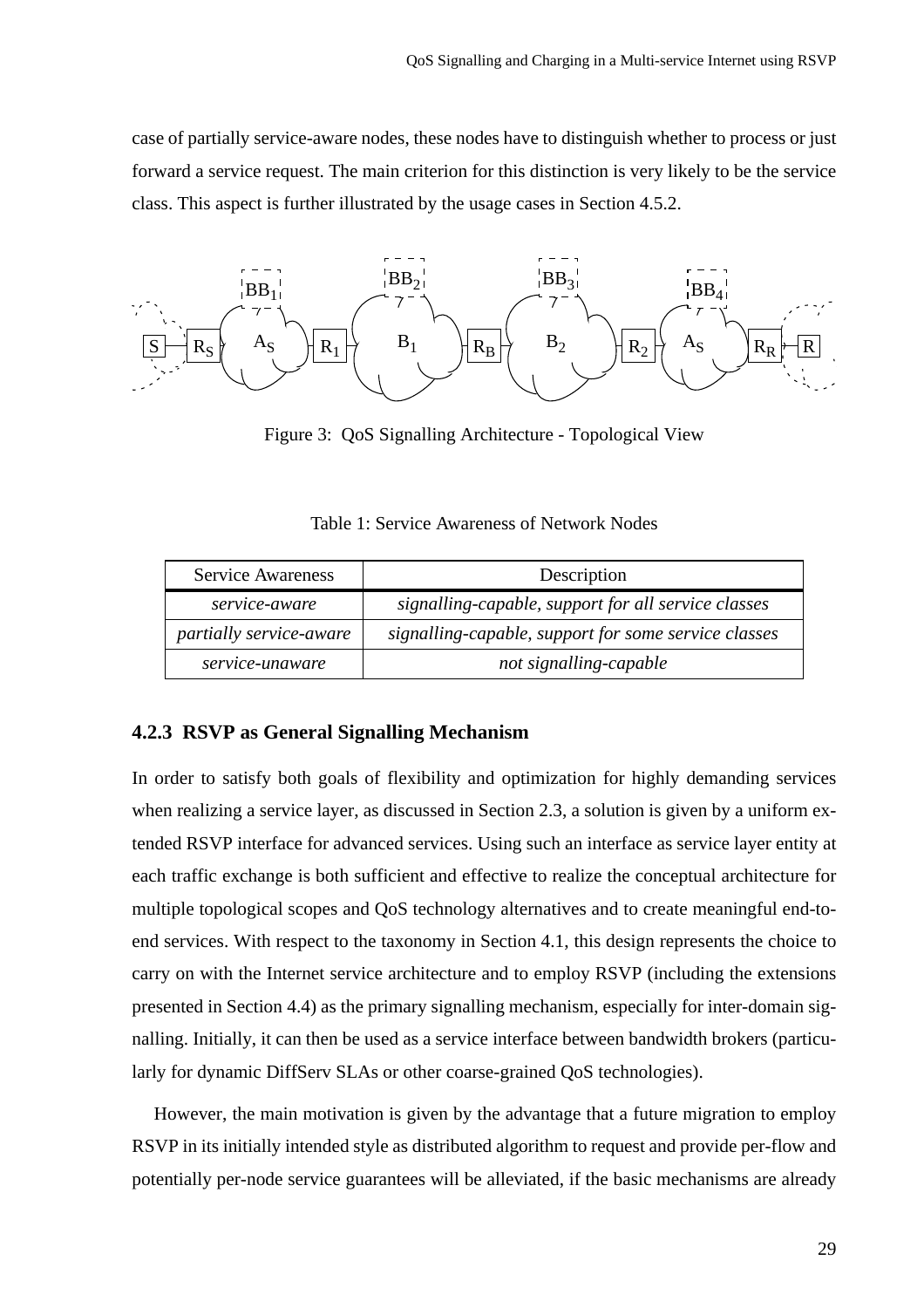in place. In such a future scenario, RSVP then acts as a signalling mechanism between each node, as well. Consequently, it is intended that a router employing this extended version of RSVP can efficiently handle both per-flow and aggregated service invocations of multiple service classes. The alternative to invent different signalling mechanisms for per-flow and aggregated service requests or different mechanisms for end-to-end and backbone signalling seem clearly inferior, especially if RSVP can be applied beyond its initial scope without introducing a large overhead. In [Chapter 5](#page-54-0), it is demonstrated that even the application of RSVP in its initial way of operation does not necessarily exhibit as much of a performance problem, as usually assumed, if the software is well implemented.

In order to emphasize the generalized application of RSVP, the terms *service request* and *service invocation* are used throughout the rest of the thesis to describe the general interface mechanism, despite RSVP's initial designation for actual end-to-end reservations. Only when referring to reservation-based services, the terms *reservation request* and *reservation establishment* are used. To keep the relation with traditional RSVP, protocol messages are nevertheless referred to as PATH and RESV messages.

## **4.3 Service Classes**

A general QoS architecture should be flexible to support arbitrary service classes and be open for new alternatives. To this end, the following services classes are considered to be supported by the architecture. These services classes represent the set of currently discussed methods to provide various QoS assurances for Internet communication:

• *best-effort*

It is highly desirable for any kind of future multi-service network to provide a flat-fee besteffort service class in order to continue the extremely successful operation of the current Internet and support elastic applications like web-browsing. Such a service provides a low threshold entry, especially for private users, and accommodates a large number of applications and usage scenarios. If a flat-fee service is not offered by technical means, it is essential to develop a sound business model to provide it on top of other service classes.

• *ECN*\**-priced best-effort*

ECN-priced best-effort service in combination with 'admission control' gateways is a rather new proposal, presented in [GK99a], that uses ECN-marking [RF99] at routers to signal

**Explicit Congestion Notification**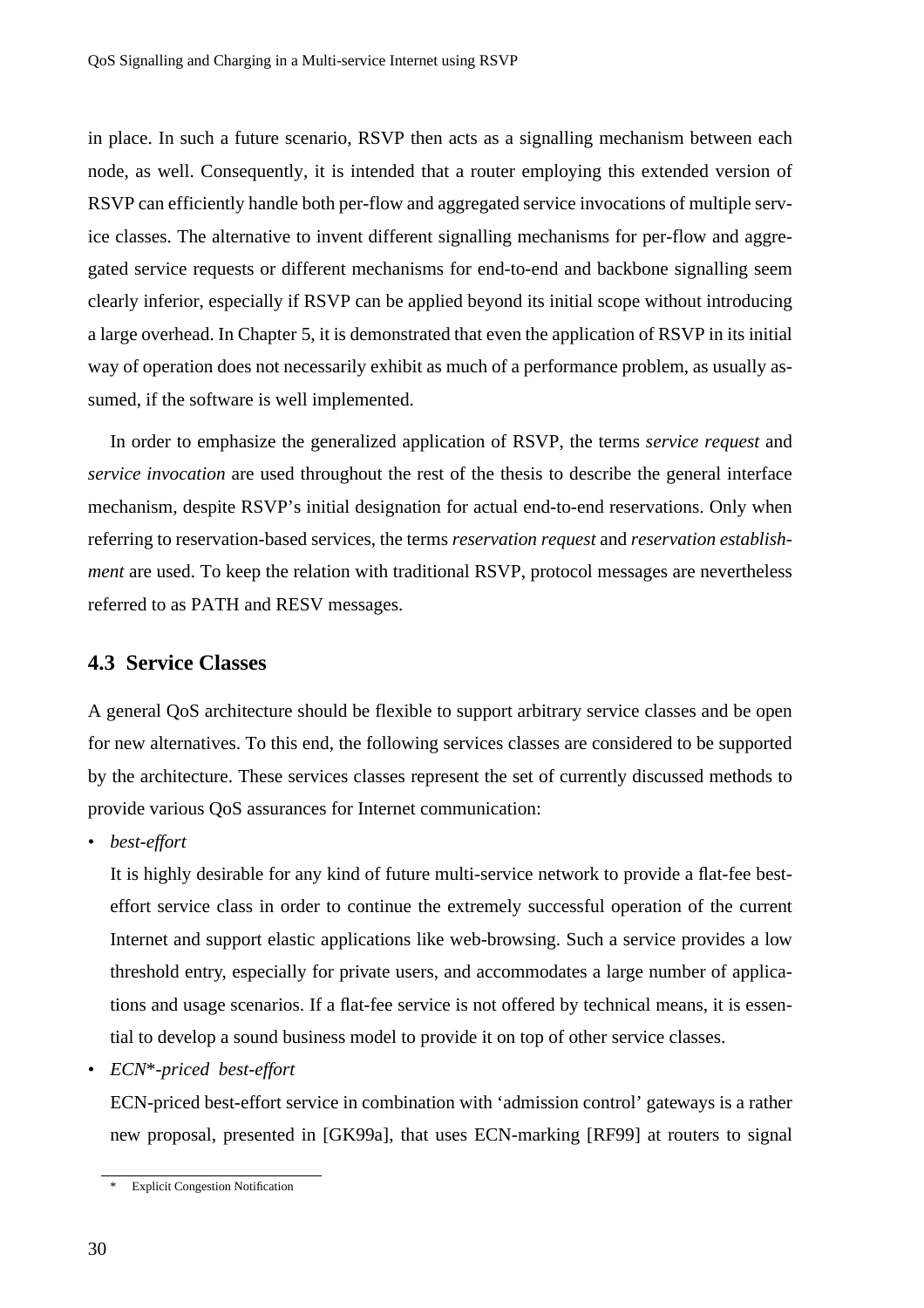<span id="page-44-0"></span>congestion to end-systems and furthermore, argues that ECN-priced best-effort leads to stable resource allocation. Although the applicability of these results might be debatable, ECN-priced best-effort could be considered as a separate service class and provide differentiated service for elastic applications.

• *DiffServ PHB concatenation*

While currently the quantitative precision for end-to-end services that are provided employing a concatenation of DiffServ PHBs cannot be fully assessed, it seems clear that such services can be built very soon within the Internet and that there will be demand, e.g., in the area of *Virtual Private Networks* (VPN).

• *IntServ*: Guaranteed, Controlled Load, and Guaranteed Rate The well-known IntServ service classes represent the upper end of the service range by providing guaranteed per-flow service to applications like high-quality videoconferencing, distributed games or even future tele-medicine.

It is important to distinguish the different motivations that might lead to the provision of a particular service class. The natural motivation is given by the assumption of appropriate demand and price-elasticity to eventually recover the service's cost and operate at a profitable level. Another source of motivation might be given by existing excess resources or by the fact that a service class promises a very high resource utilization. Then, such a service class can be offered at a very competitive price, which in turn stimulates the necessary demand to create an overall profitable business.

## **4.4 RSVP Extensions**

There are mainly two shortcomings in the currently specified version of RSVP, which aggravate its application as a general service interface:

- Traffic flows are either identified by host or multicast addresses, i.e., the specification of subnets as source or destination address is not possible.
- Path state information has to be stored for each service advertisement in order to ensure correct reverse routing of service requests.

In order to appropriately extend RSVP's functionality, existing ideas [Boy97,PHS99] have been taken up and augmented to design a general processing engine for a lean and flexible service interface. The major goal for this work is to achieve a high expressiveness for service interfaces. The extensions are mainly dedicated for, but not restricted to, unicast communication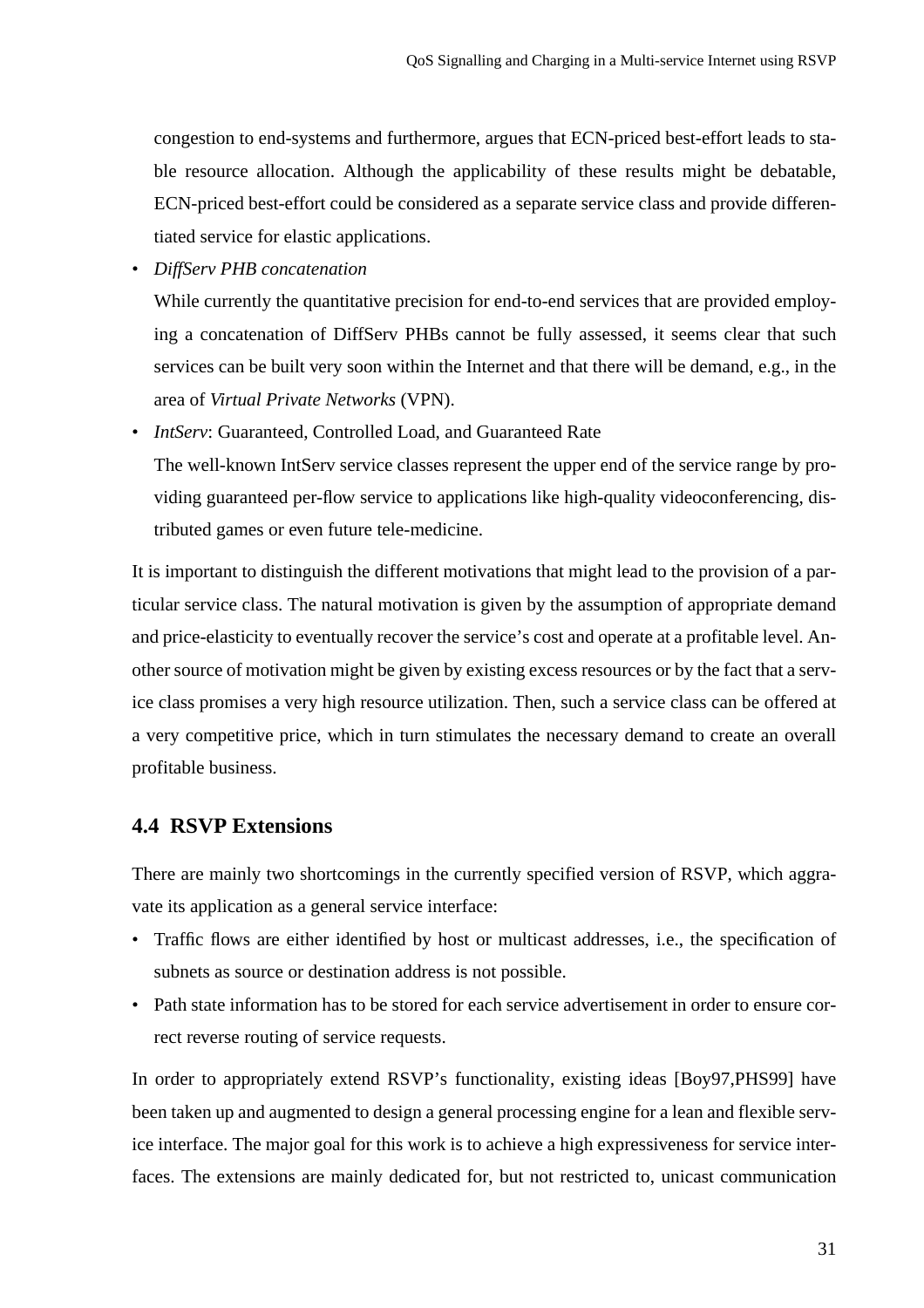<span id="page-45-0"></span>(including communication between subnets) and cover cases where the per-flow model of traditional RSVP signalling, which in the worst case exhibits quadratic state complexity [PHS99], seems inefficient, because the requested transmission performance characteristics do not require flow isolation at each intermediate node. In that sense, the extensions are targeted to aggregated service requests on the control path. This has to be distinguished from the issue of aggregating flows on the data path. For the latter, careful network and traffic engineering, e.g. using MPLS [LR98], is required or alternatively, strict performance guarantees might be given by applying network calculus to multiple flows [SKWS99]. For both multicast in general and non-aggregated performance-sensitive (i.e. inelastic) unicast communication, the current version of RSVP can be considered as very well-suited, especially if recent proposals to increase the overall efficiency of RSVP operation  $[BGS^+00]$  are implemented.

## **4.4.1 Compound Addresses**

The current specification of RSVP supports only host and multicast addresses. In order to specify service requests for traffic aggregates between subnets, the notion of addresses has to be extended to cover network addresses. A respective proposal to include the *Classless Inter-Domain Routing* (CIDR) extension into RSVP has been made in [Boy97]. In this thesis, the term *generalized address* is used to refer to either a host or a network address, including CIDR prefixes and the special address 0.0.0.0 denoting complete wildcarding. Additionally, it might be necessary to specify several of such addresses within a single session or sender description, thus the notion of a *compound address* is introduced, which consists of a set of generalized addresses. Of course, a dedicated node must exist within an end-subnet to receive and respond to such service advertisements. In principle, any node can emit requests as long as they are authorized.

In order to employ the full flexibility of compound addresses, it is inevitable to introduce a further generalization to specify their handling at certain nodes. During transmission of RSVP messages targeted to a compound address, the border router towards the specified subnet(s) will be hit. In that case, it has to be decided whether the message is forwarded towards multiple destinations or not. If the message is not forwarded, then the resulting service essentially covers only a portion of the end-to-end path. If however, the message is forwarded into multiple subnets, it is not immediately clear how to interpret any quantitative expression of performance characteristics. The term *scoping style* is used to describe the alternatives that such a message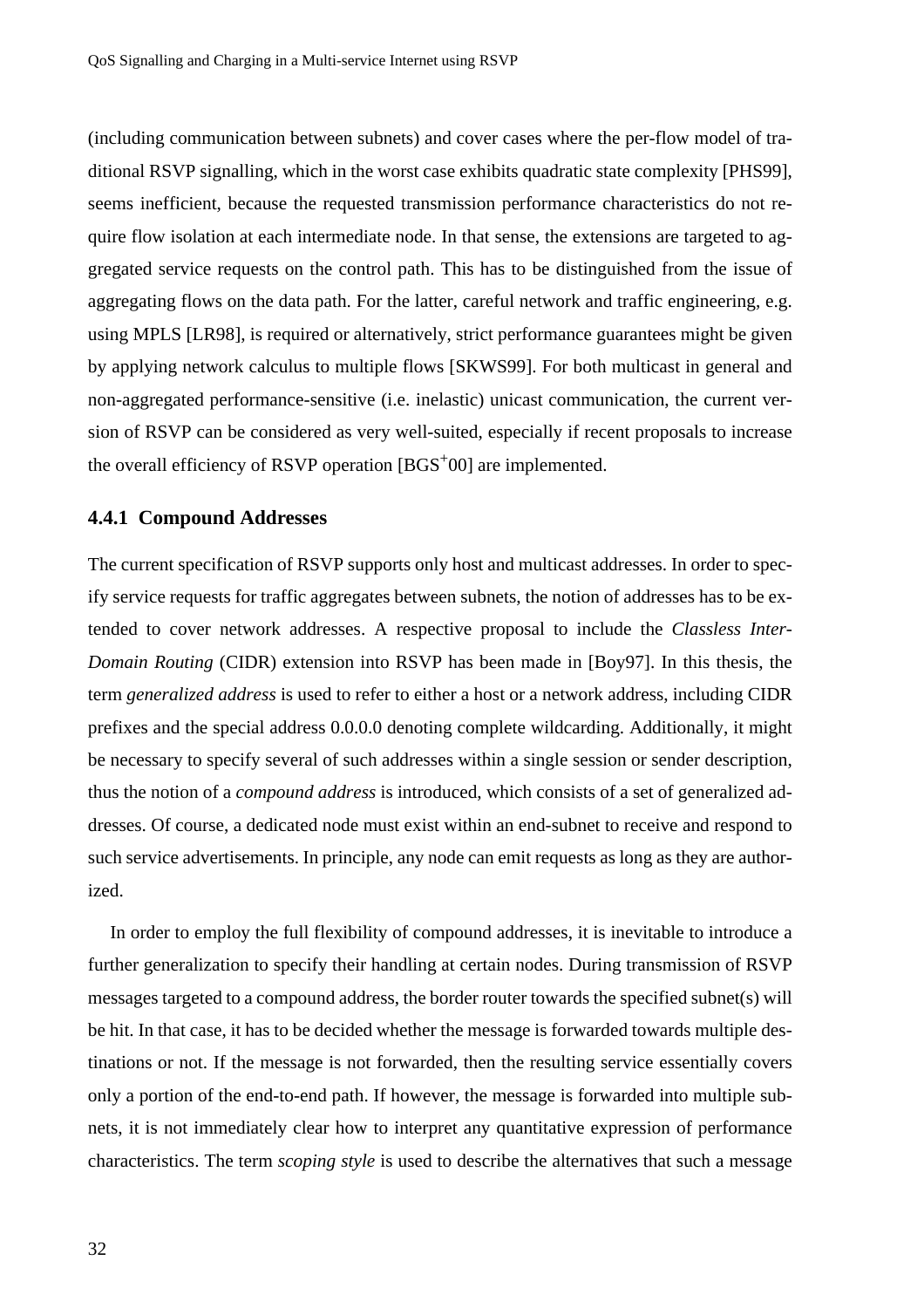is forwarded to multiple next hops (*open scope*) or not (*closed scope*). To this end, it is an open issue whether the scoping style should be chosen by the node issuing a request or whether it is determined by the network provider depending on its local policy how to provide certain services. As this is a matter of strategy and not mechanism, it is beyond the scope of this work to extensively investigate the detailed aspects of this question. Nevertheless, some usage case examples are given in [Section 4.5](#page-49-0). In Figure 4, an example RESV message is shown to illustrate the choice between both alternatives.



BR: border router

Figure 4: Compound Addresses and Scoping Style

If RSVP's addressing scheme is extended to include compound addresses, new challenges are presented to the data forwarding engine of a router. In order to support flows targeted to or sent from an end-system at the same time as a session involving the subnet of this end-system, a longest-prefix match on both destination and source address might be necessary to distinguish which packets belong to which session. However, it can be expected that any service establishing performant communication for traffic aggregates between subnets is going to be built using a packet marking scheme, as e.g. the DiffServ model. In the DiffServ architecture, such a case is already considered and alleviated by the fact that only edge-routers are expected to do the full classification to isolate aggregate service contracts from individual flows. In the core of the network, traffic belonging to aggregates is forwarded according to its DiffServ marking and individual flows requiring total isolation can be appropriately serviced using a dedicated DiffServ mark and full packet classification. The same marking scheme can be applied to RSVP messages themselves, such that per-flow request messages are transmitted to the appropriate end-subnet, but not processed by nodes along a trunk flow. This allows for transparent end-to-end signalling, even in the case that a flow is mapped onto trunk service along a part of the path.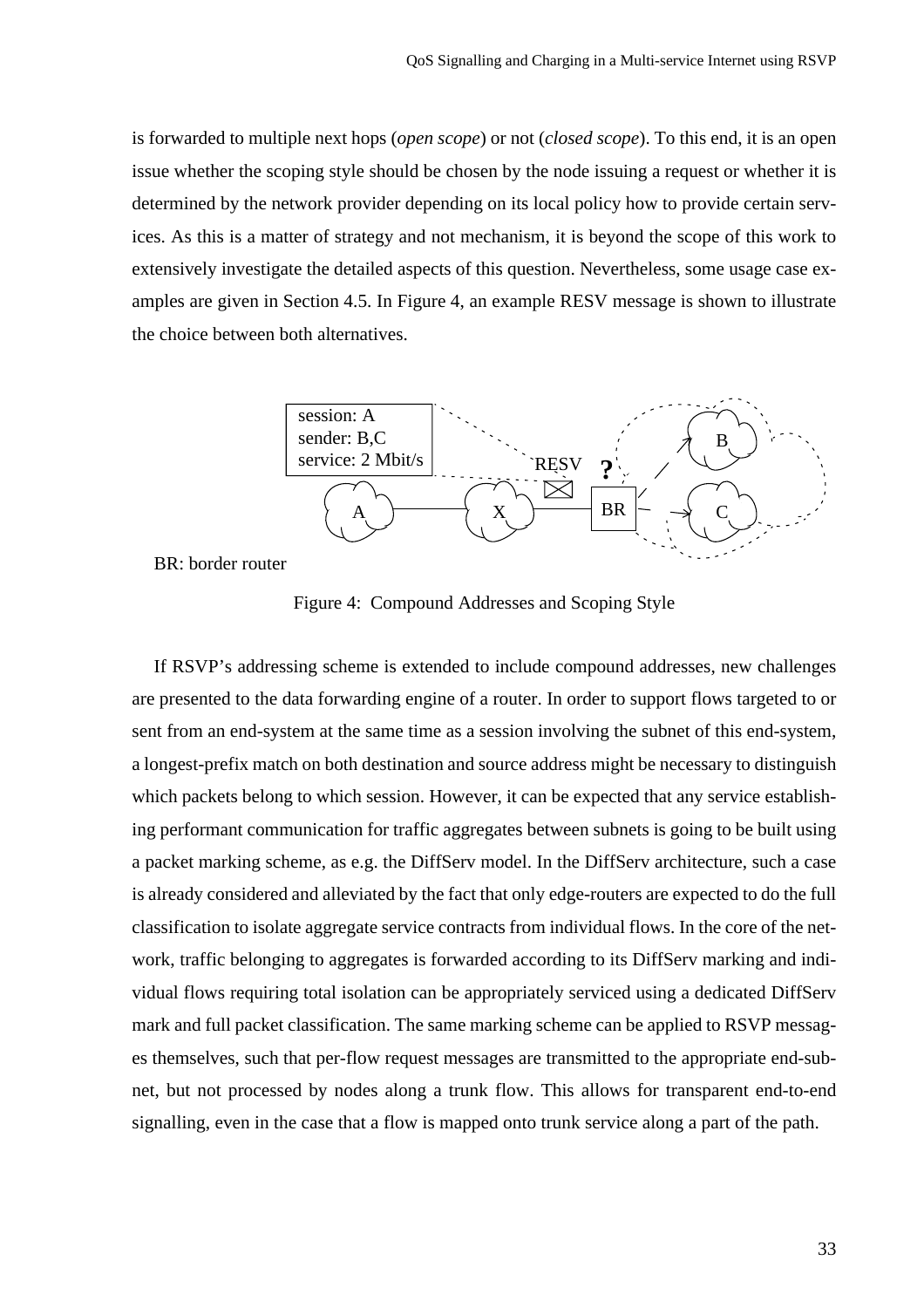A somewhat different treatment of port numbers is necessary to incorporate compound addresses into RSVP. It might be useful to specify a port number, if e.g., the resulting service is used for a single application which can be identified through the port number. In any other case, the port number should be set to zero and effectively denote wildcarding. Analogous to the description in the previous paragraph, a classification challenge exists, which will be alleviated by employing a DiffServ-like marking scheme.

A scheme of compound addresses in combination with the choice of scoping style is more appropriate for service requests between subnets than the initial approach of CIDR addressing of RSVP messages [Boy97], because it overcomes the limitations induced by restricting source and destination to a single address prefix each. Furthermore, the scoping style provides a controllable way to deal with the resulting flexibility. Thereby, it is well-suited to especially provide a signalling mechanism and interface between bandwidth brokers which control the establishment of dynamic SLAs that are eventually provided to traffic aggregates by means of DiffServ PHBs.

#### **4.4.2 Hop Stacking**

To reduce the quadratic amount of state that might have to be kept by routers in case of traditional RSVP signalling, it is quite trivial to extend its specification similar to [PHS99]. Traditionally, PATH messages are sent along the same path as the data flow and state containing reverse routing information is kept at each node to allow forwarding of a RESV message along the exact reverse path towards the sender.

In order to alleviate this effect for intermediate nodes, a mechanism termed *hop stacking* can be incorporated into RSVP. From a node's point of view, hop stacking provides a transparent method to employ other approaches for QoS provision without per-flow state at intermediate nodes, e.g., RSVP over DiffServ-capable networks [BYF<sup>+</sup>00]. However, from an overall system's point of view, hop stacking defines a generic mechanism to carry out RSVP signalling without PATH state at each node. It can be used for trunk signalling or tunnelling, and it provides for an open interaction with traffic and network engineering. In that sense, slightly more freedom is taken to extend the existing RSVP specification than other approaches.

Each router has the option to replace the RSVP\_HOP object by its own address and store appropriate state information from PATH messages (traditional operation). Alternatively, the address of the outgoing interface is stored as additional RSVP\_HOP object in front of existing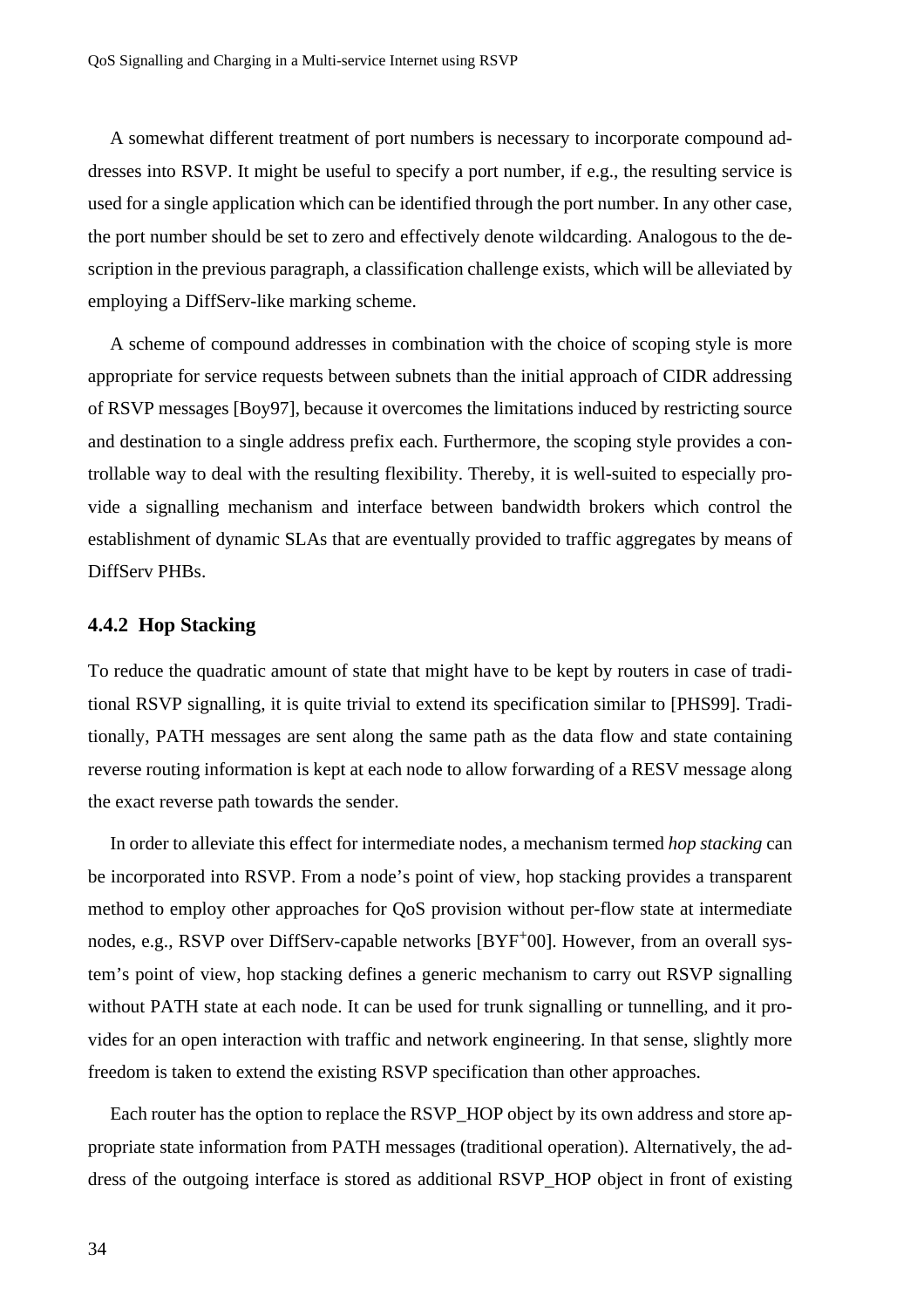ones. During the service request phase, the full stack of such hop addresses is incorporated into RESV messages and used at respective nodes to forward the service request to previous hops, if no PATH state has been stored. On the way upstream, such a node removes its RSVP\_HOP object and forwards the message to the next address found in the stack. This mechanism allows for installation of state information for service requests without the necessity to keep PATH state for each service announcement. This specification introduces even further flexibility as compared to other approaches in that stacking of hop addresses is optional and can be mixed with traditional processing within a single session. A node might even remove the full stack, store it locally together with the PATH state, and insert it into upstream RESV messages, such that the next downstream node does not have to deal with hop stacking at all. Figure 5 illustrates the flexibility of hop stacking. In this picture, nodes C and D perform hop stacking instead of storing local state whereas node E removes the full stack and stores it locally, such that node F does not realize the existence of stacked hops at all. An according RESV message travelling along the reverse path, can find its way back to the sender by local state or stacked hop information.



Figure 5: Hop Stacking for RSVP Messages

#### **4.4.3 Interface Semantics**

While the extensions presented above form the procedural part of this proposal, it is important to define coherent semantics at a service interface. The inherent meaning of accepting a traditional RSVP message is to adhere to the distributed algorithm, i.e., to appropriately process and forward the request, establishing an end-to-end resource reservation. In this architecture, the semantics are changed such that the meaning of accepting a service request is a (legal) commitment to deliver this service, regardless of its actual realization. For example, compound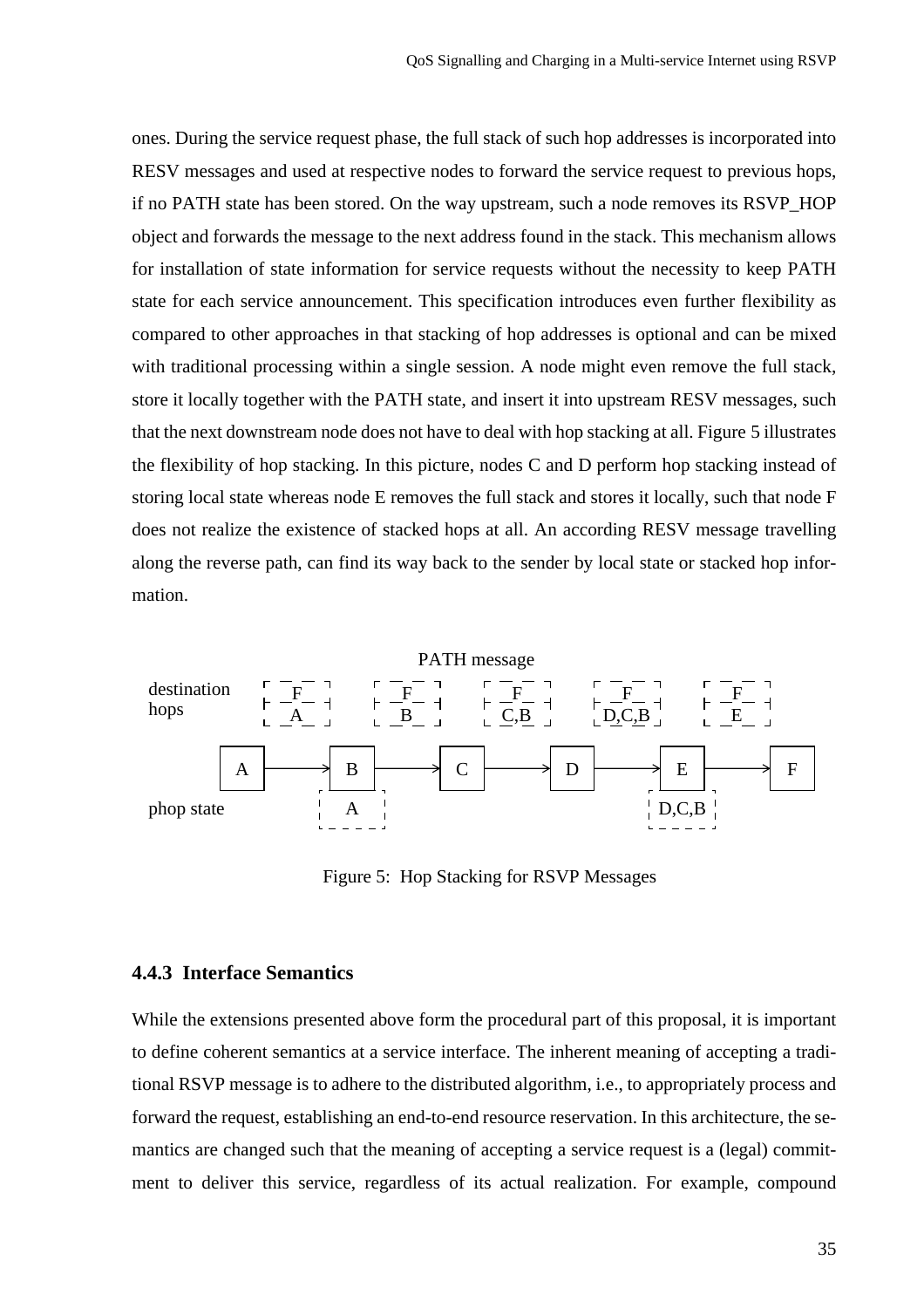<span id="page-49-0"></span>addressing provides an interface to transparently incorporate IP tunnels as presented in [TKWZ00]. Similarly to the notion of *Edge Pricing* [SCEH96], this creates a notion of *edge responsibility* for the end-to-end service invocation. Effectively, an application's data flow might be mapped onto several consecutive network flows in the notion of traditional RSVP. In that sense, intermediate nodes carrying out that mapping might actually be considered as 'RSVP gateways' or 'service gateways'.

## **4.5 Usage Case Evaluation**

A collection of usage cases is described in this section to conceptually show the flexibility of the RSVP-based signalling architecture to integrate diverse QoS technologies and create a variety of service scenarios. The usage cases focus on the mechanisms of service layer signalling between service enablers. In case of multiple alternatives, it is left open to further work to determine the optimal strategies to map service requests onto the underlying QoS technology.

## **4.5.1 Supporting Diverse Subnets**

Below, it is briefly presented how various QoS subnet technologies can be integrated by this QoS signalling architecture. Most of these are well-known and treated (together with link layer technologies) by the IETF ISSLL working group (see [ISS00] for a list of documents). However, there's an additional scenario explained below, which supports the proposal of providing QoS by employing ECN marking in a certain way.

## **IntServ Signalling for Per-Hop, Per-Flow Service**

A per-flow service invocation for an IntServ service class can be handled precisely as described in [BZB+97,Wro97a,Wro97b,SPG97] and thus, is not described here in further detail.

## **Service Signalling across DiffServ Subnet**

The details of per-flow service invocations for a service class, which is mapped onto a *DiffServ Code Point* (DSCP) within a subnet, are described in [BYF<sup>+</sup>00]. Besides the possibility that partially service-aware nodes ignore service requests because of the service class, another option is to bypass them, if the respective DiffServ SLAs are realized as tunnels [TKWZ00].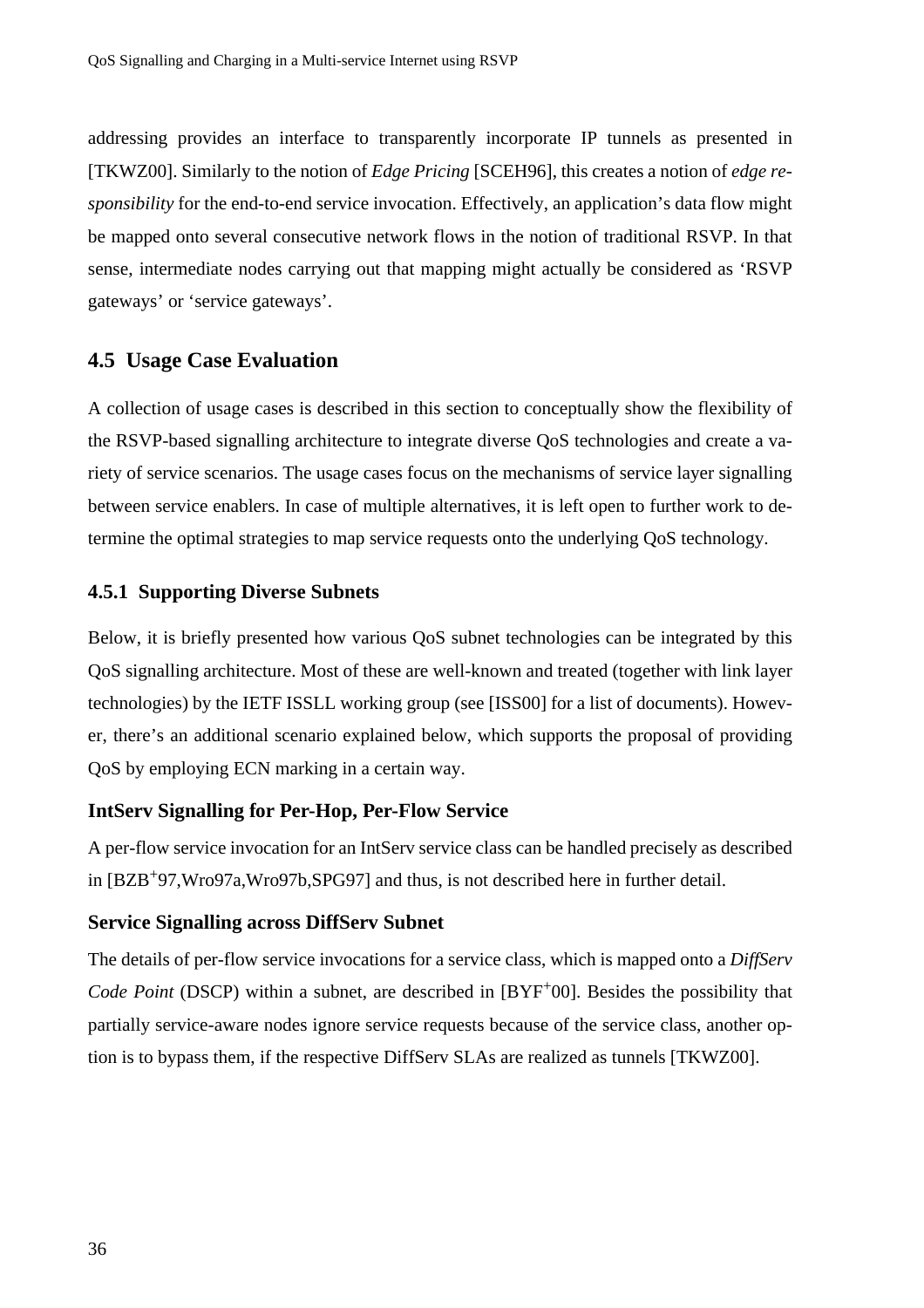## <span id="page-50-0"></span>**Service Signalling across ATM Subnet**

As has been proposed in numerous publications [SMMT97,BG97,CBB+98,SA98b], RSVP signalling can be carried out across ATM subnetworks and exploit the QoS capabilities of an ATM subnet. Further details on how to map QoS parameters can be found in [SKS00b].

## **Service Signalling across ECN-priced Subnet**

A somewhat speculative proposal to provide QoS has been made in [GK99a]. It is based on intermediate nodes carrying out statistical ECN-marking, which are interpreted as small charges at edge systems. It is claimed that the resulting economic system provides a stable resource allocation which could then be considered to resemble a certain QoS. In order to mimic the allor-nothing characteristic of regular admission control, the ingress of the subnet acts like a risk broker and decides whether to accept or reject a service invocation. This risk broker subsequently undertakes the economic risk of guaranteeing the accepted service even in the presence of rising congestion and thus, charges. Another option is for the ingress node to adapt the sending rate to the current congestion situation. Since the ECN mechanism is an end-to-end mechanism and usually requires a transport protocol to carry the feedback from the receiver back to the sender, it is not immediately obvious how such an approach should be realized for a partial path in the network. However, if RSVP signalling is employed between the edge nodes of such a partial path, the periodic exchange of RSVP messages can be used by the egress node to provide at least some kind of feedback to the ingress node.

## **4.5.2 Flexible Service Signalling Techniques**

The following scenarios present a variety of service invocations that can be supported using the RSVP-based QoS signalling architecture. Note that all the scenarios presented below can be carried out at the same time in the same infrastructure.

## **Reduced State Service Signalling in Backbone Networks**

In this scenario, a backbone network is assumed, which allows for establishment of trunk reservations between edge nodes, which are dynamic in size and routing path. Because of a potentially large number of edge nodes that advertise services to each other, it may be inappropriate to potentially keep state for each pair of edge nodes at routers. Furthermore, the service class does not provide precise service guarantees, but rather loosely defined bandwidth objectives. RSVP signalling can be carried out between each pair of nodes including the hop stacking extension. Path state is not stored at intermediate nodes and reservations towards a common send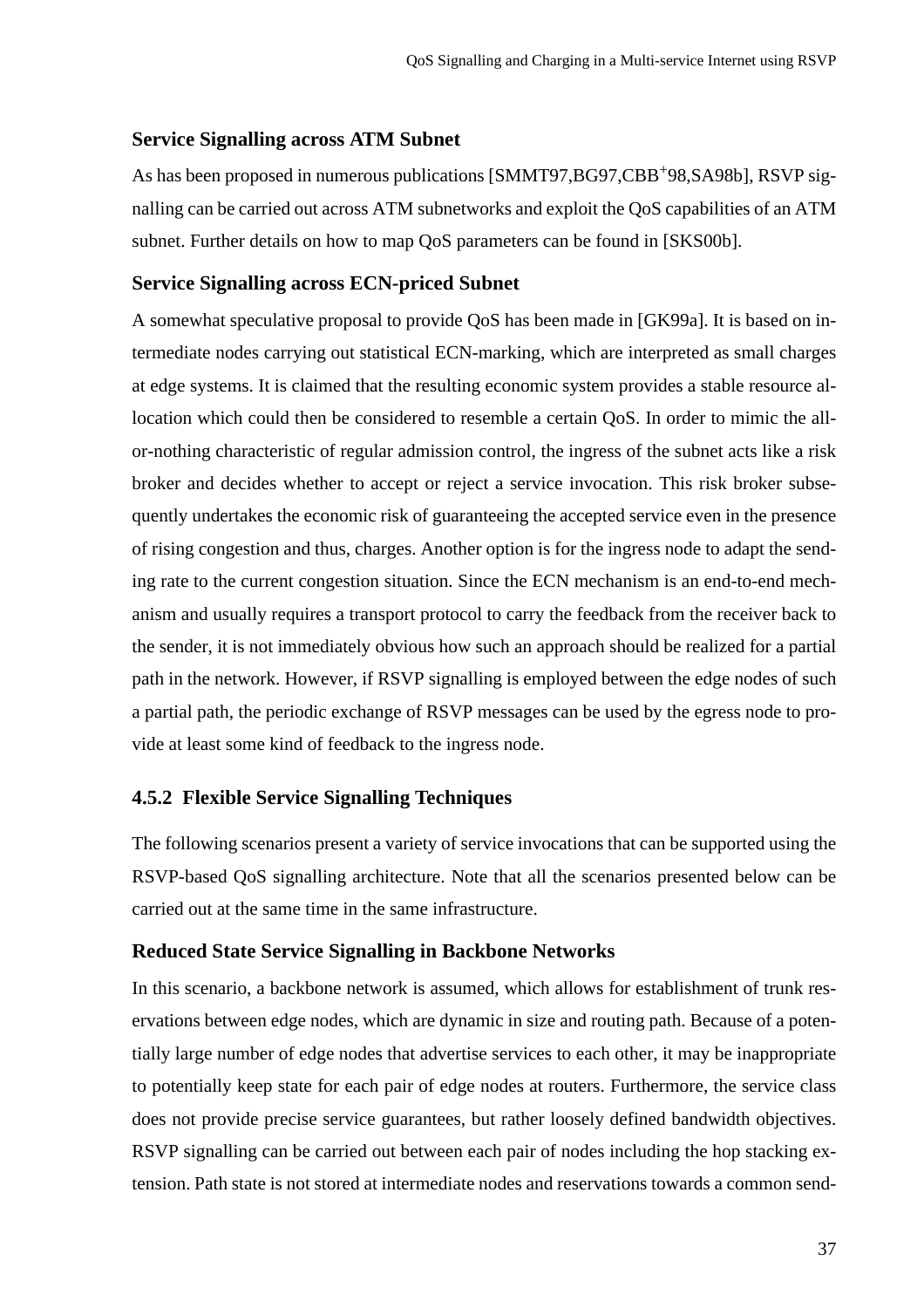er are aggregated at each node. Consequently, the worst-case amount of state that has to kept at each router is linear to the number of nodes, instead of quadratic. This example resembles the basic state reduction technique of BGRP [PHS99].

## **Service Mapping of Flow Service to Trunk Service**

The notion of compound prefix addresses allows for expression of service mappings of individual flows into aggregated trunk services. Individual flow requests that arrive at the ingress end of the trunk service are incorporated into a single service request, which is described by a compound prefix address and transmitted to the other end of the trunk. In [Section 4.4.1](#page-45-0), it is discussed how to distinguish trunk traffic from other packets which might be exchanged between the corresponding end systems. Alternatively, a tunnel might be established for the aggregation part of the data path [TKWZ00] and eligible packets are encapsulated into the tunnel. Nevertheless, it is useful to have a notion to describe the aggregate traffic flow, such that signalling can be carried out across multiple autonomous systems.

## **Lightweight Service Signalling**

One might even go one step further and consider an RSVP PATH message as service request, while RESV messages only confirm the currently available resources. In that case, the end-systems keep track of the network state along the data path and no state information is stored at intermediate nodes. Such a scenario can be realized by a specific service class instructing each intermediate node to report its current load situation and service commitments, but without carrying out any particular activity for this request. PATH messages record their way through the network by hop stacking and RESV messages are initiated by receivers including the amount of service that this receiver requests. On their way back to the sender, the RESV message is used to collect the information whether this service is currently possible. Intermediate nodes are free to store as much state information as necessary and feasible to report best-effort estimates of the current load situation.

## **4.5.3 Application Scenarios**

In addition to the simple techniques described in the previous section, the following examples describe more complete application scenarios which employ these techniques.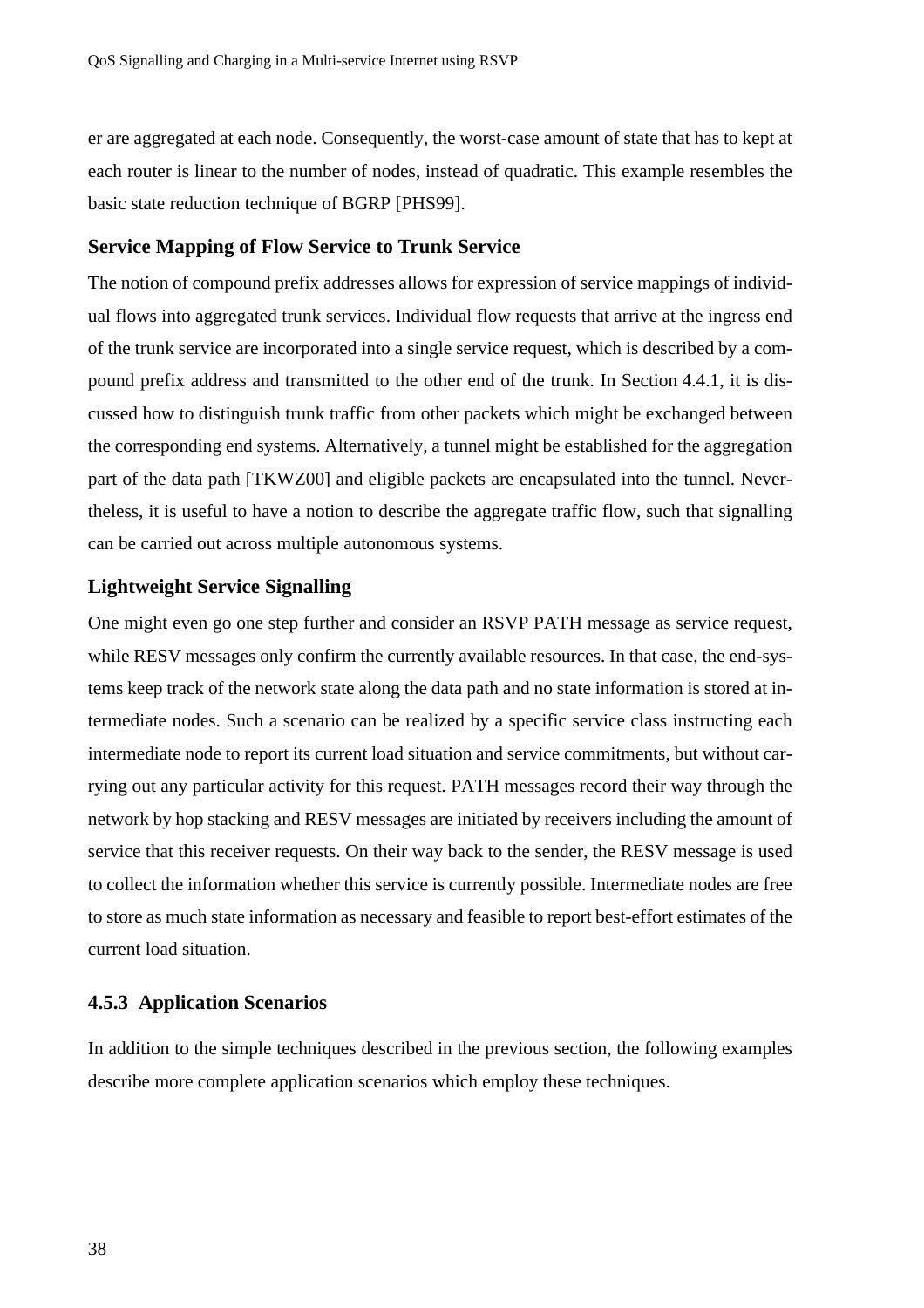#### **Service Signalling for Dynamic Virtual Private Networks**

Consider a corporate Internet user wishing to establish a VPN between multiple locations. Each of these locations operates an IP network with a different subnet address prefix. Furthermore, it is deemed important to dynamically adapt the requested VPN capacity according to each location's current demand. In this example, it is examined how the resulting service requests are handled by a backbone network B, which is crossed by traffic from multiple locations. The scenario is illustrated in Figure 6. The corporate subnets are denoted with  $S_1$ ,  $S_2$ ,  $S_3$  and  $S_4$ . The edge routers are depicted as  $E_1$ ,  $E_2$  and  $E_3$ . Each corporate subnet emits service advertisements (e.g. from a bandwidth broker or dedicated gateway) towards the other subnets, either separately or bundled with a compound destination address. The corresponding service requests might be treated separately or also be aggregated at certain nodes and targeted towards a compound sender address.



Figure 6: Virtual Private Network Scenario

As an example,  $S_1$  advertises a certain total amount of traffic towards the other subnets, hence there is no specific service description for each subnet. The advertisement is processed by  $E_1$  and forwarded to the other edge devices. If the backbone QoS technology is given by a combination of static SLAs and a bandwidth broker,  $E_1$  obtains the information about multiple egress edge devices from the bandwidth broker and splits up the request accordingly. If intermediate nodes also act as service enablers, the advertisement is forwarded as a bundle, until an intermediate node contains two routing entries for the different destination subnets. This is similar to multicast distribution and applies the service mapping technique described in the previous section. The correspondent service requests from  $S_2$ ,  $S_3$  and  $S_4$  traverse back to  $S_1$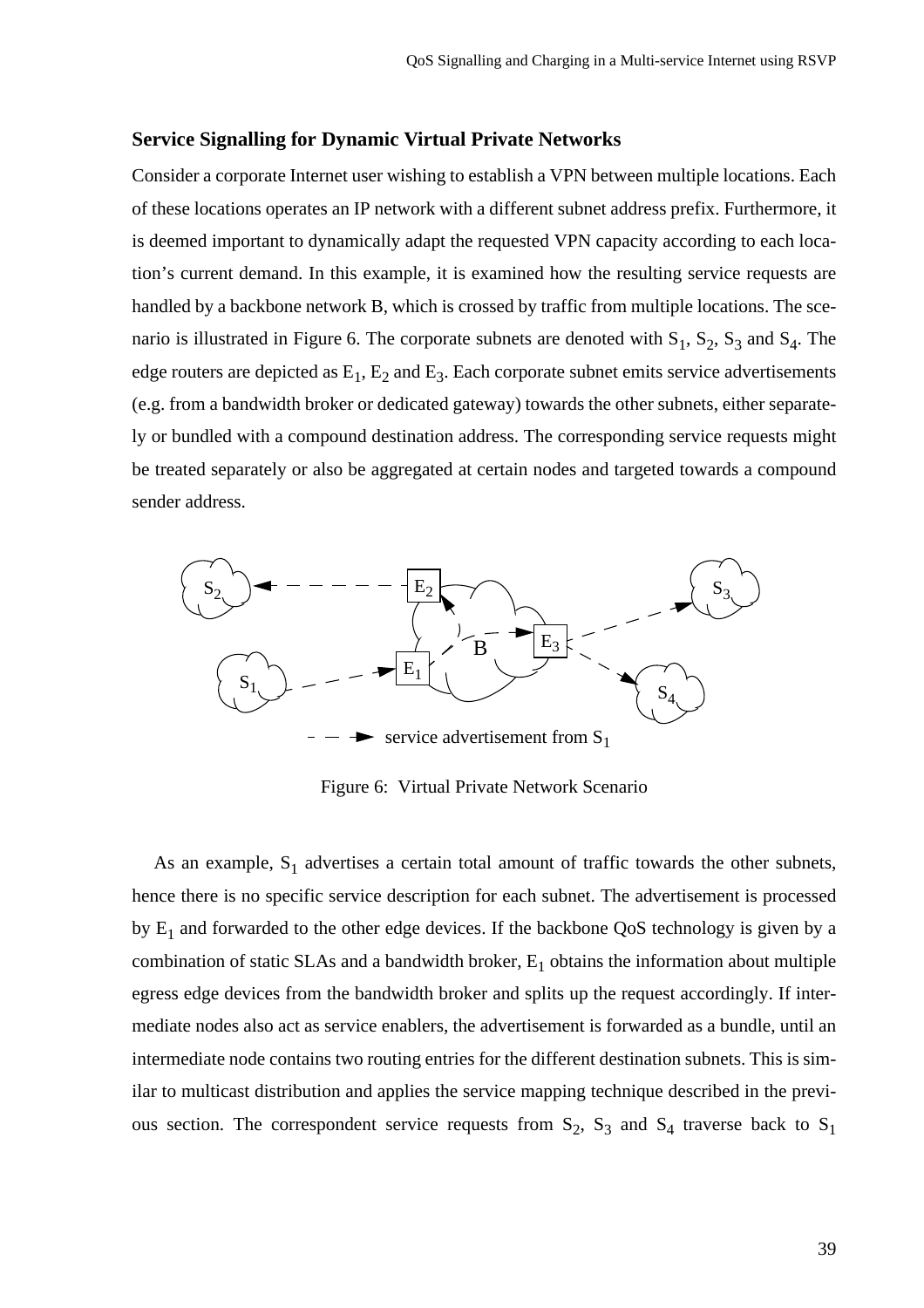establishing the subnet-to-subnet service. Because of the dynamic nature of RSVP signalling, the dimensioning of the VPN service can be adapted over time.

#### **Inter-Domain Service Signalling**

A scenario of inter-domain trunk reservation signalling has been described and carefully analysed in [PHS99]. The same advantages as reported for BGRP can be obtained by employing the reduced state signalling technique described in the previous section. If combined with a recent proposal to bundle and reliably transmit refresh messages [BGS+00], RSVP provides a functionally equivalent solution having the same complexity as described there. However, there is no completely new protocol needed.

## **4.6 Summary of Results**

In this chapter, some fundamental aspects to distinguish different proposals for QoS architectures have been addressed and, as a result, a minimal taxonomy has been presented, based on the separation of mechanism and strategy. Then, a general QoS signalling architecture has been developed, which employs an extended RSVP as its major building block and covers a variety of service classes. This architecture is more flexible than previous approaches, because the conceptual roles are not statically bound to certain nodes in the topology. Certain protocol extensions have been designed to enable RSVP to serve as general and flexible QoS signalling protocol. The architecture and protocol extensions will be published in [KSBS00]. The approach is aligned with the most recent QoS architecture draft of the Internet Architecture Board [Hus00] in that it supports the integration of heterogeneous QoS technologies and allows the provision of end-to-end services. This conclusion is conceptually shown by a usage case evaluation.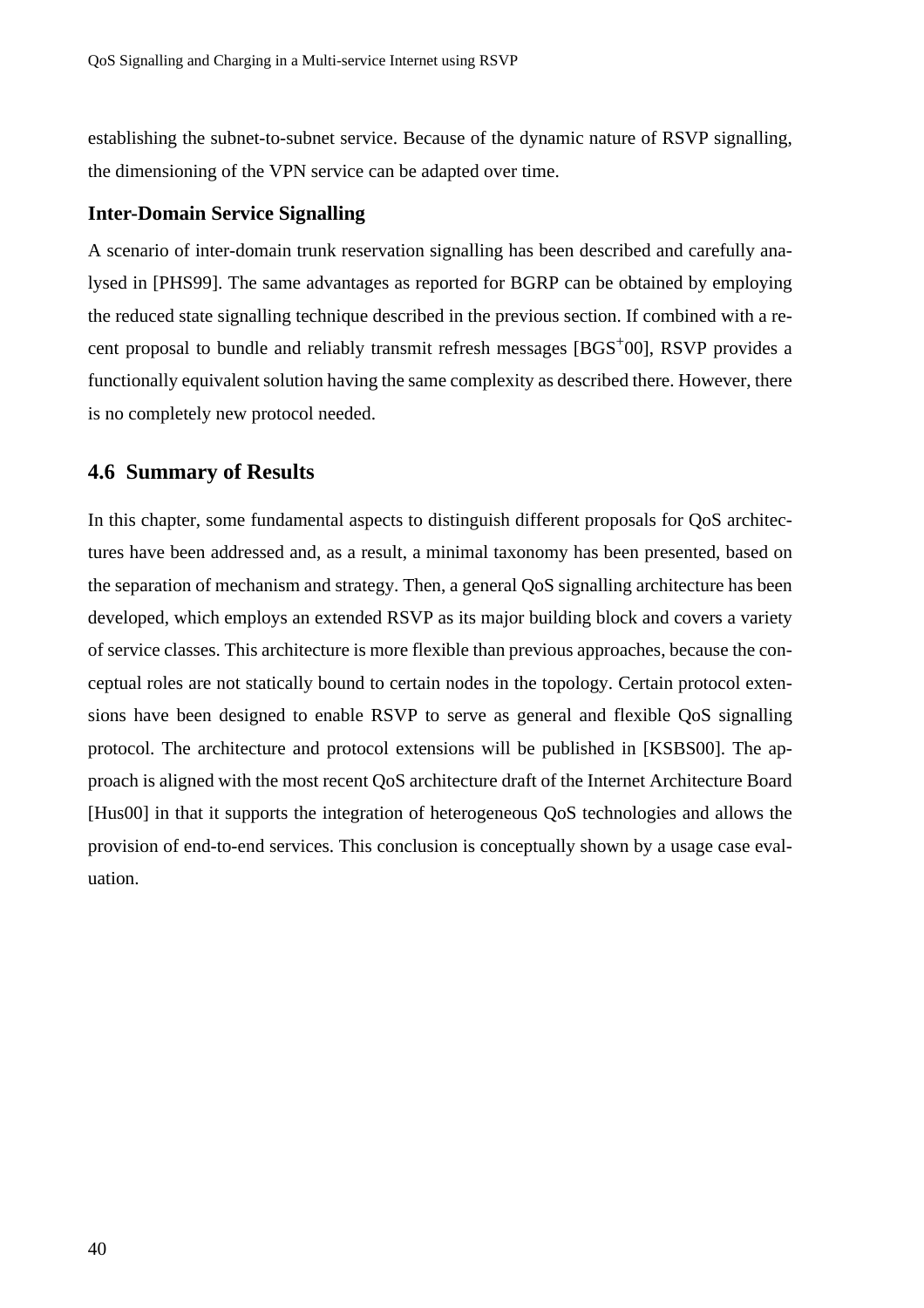# <span id="page-54-0"></span>**Chapter 5: Implementation and Evaluation**

Besides the ideas presented in [Section 4.4,](#page-44-0) various proposals have been published, which describe useful extensions to the basic version of RSVP (see [Section 5.1.2](#page-56-0) for details). The goals of these extensions are mainly to complete RSVP's specification in the areas of security and reliability and furthermore, to improve certain characteristics which are identified as currently limiting overall performance. On the other hand, little attention has been paid to the implementation of the core protocol engine itself. As a result, RSVP is often assessed as having a poor performance, however, those judgments are usually not based on reasonable and solid data. Therefore, the internal design structure and algorithms, as well as the overall protocol performance, have been subject to careful investigation in this work.

The chapter is structured as follows. First, existing work is described and evaluated with respect to the goals of this thesis. Then, an innovative design and implementation of an RSVP engine is described, which forms one of the main contributions of this thesis. Certain improvements over previous work are discussed in detail in a separate section and the current implementation status is briefly presented. Finally, performance tests are described and their results discussed in order to gain insight about the technical feasibility to employ RSVP signalling in a large-scale scenario.

## **5.1 Existing Work**

Apart from the work that is described in this thesis, there is only one publicly available implementation of RSVP, namely the *ISI rsvpd* package from USC ISI [ISI99]. The ISI rsvpd package is regarded as the reference implementation, and it is also the basis for numerous other versions for different platforms [GF98]. This package is very complete and useful, however, it does not appear to be the optimal platform for examining and testing protocol characteristics or even modifications for anyone not belonging to the original developer team. This assessment stems from the following observations: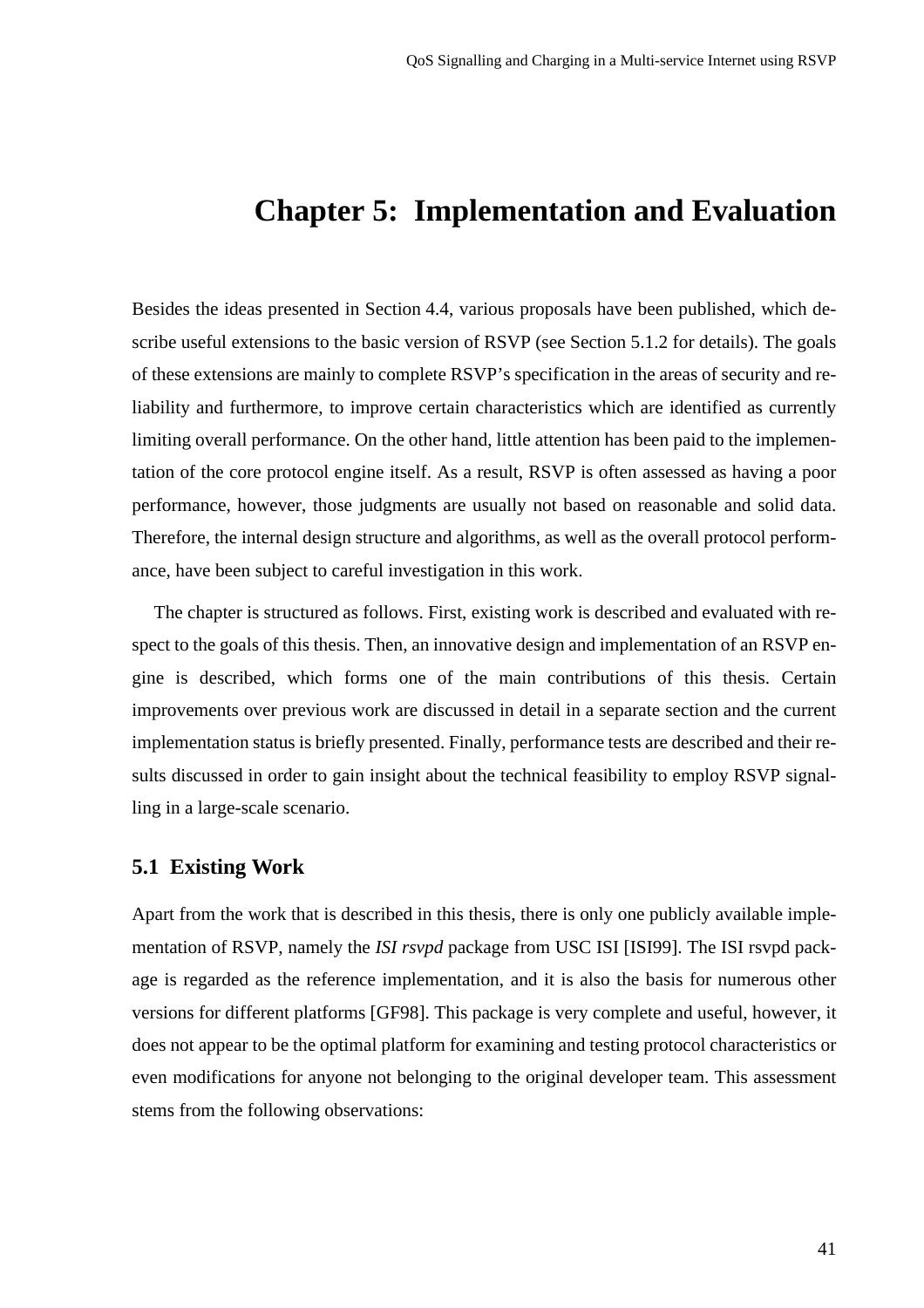- Because of its innovative nature, it is likely that the initial implementation design has been done with only little experience of the protocol. The code grew historically and it seems that no significant design reshaping has been done.
- Throughout the implementation, design and coding style is that of system-level C code.
- Portability is aggravated because system-dependent code (e.g. system calls) is distributed across the implementation.
- The implementation is distributed without design documentation relating general concepts to implementation details. The only documentation available [BZ97] is outdated and contains errors. A new attempt to describe message processing [LBZ99] is incomplete and has not been updated so far.

Furthermore, this software package is currently not suitable for performance testing, because it contains several fatal bugs, which basically prohibit testing scenarios which involve the deletion of multiple sessions. An investigation of this problem revealed at least one non-trivial error in the memory management to be responsible for this situation. It is quite easily possible to fix the most prevalent problem, such that the software does not crash too often, but as a result, memory leaks prohibit reasonable operation.

## **5.1.1 Performance Evaluation**

Some work has been reported to assess the performance of commercial RSVP implementations. In [NCS99], a technical framework for carrying out such tests is presented. The performance figures for a midrange commercial router show that it cannot deliver the delay objective for 450 flows requesting a small bandwidth. Furthermore, from the numbers given in this paper, it can be deduced that RSVP flow setup scales significantly worse than linear. These results indicate that this implementation is in a rather early and immature development stage.

Other published work describes the implementation of an RSVP-capable switch-router in [BBD+99], but the reported performance figures are targeted towards the fundamental capability of the system to deliver QoS objectives in the first-place, rather than performance of the signalling capabilities in a large scale.

In [PS99], interesting performance figures are reported for RSVP message processing on a commercial router platform. However, these performance figures are somewhat debatable, because it is not mentioned under which load conditions they were taken. Additionally, because these numbers are not the central focus of the work in [PS99], not many details about the exper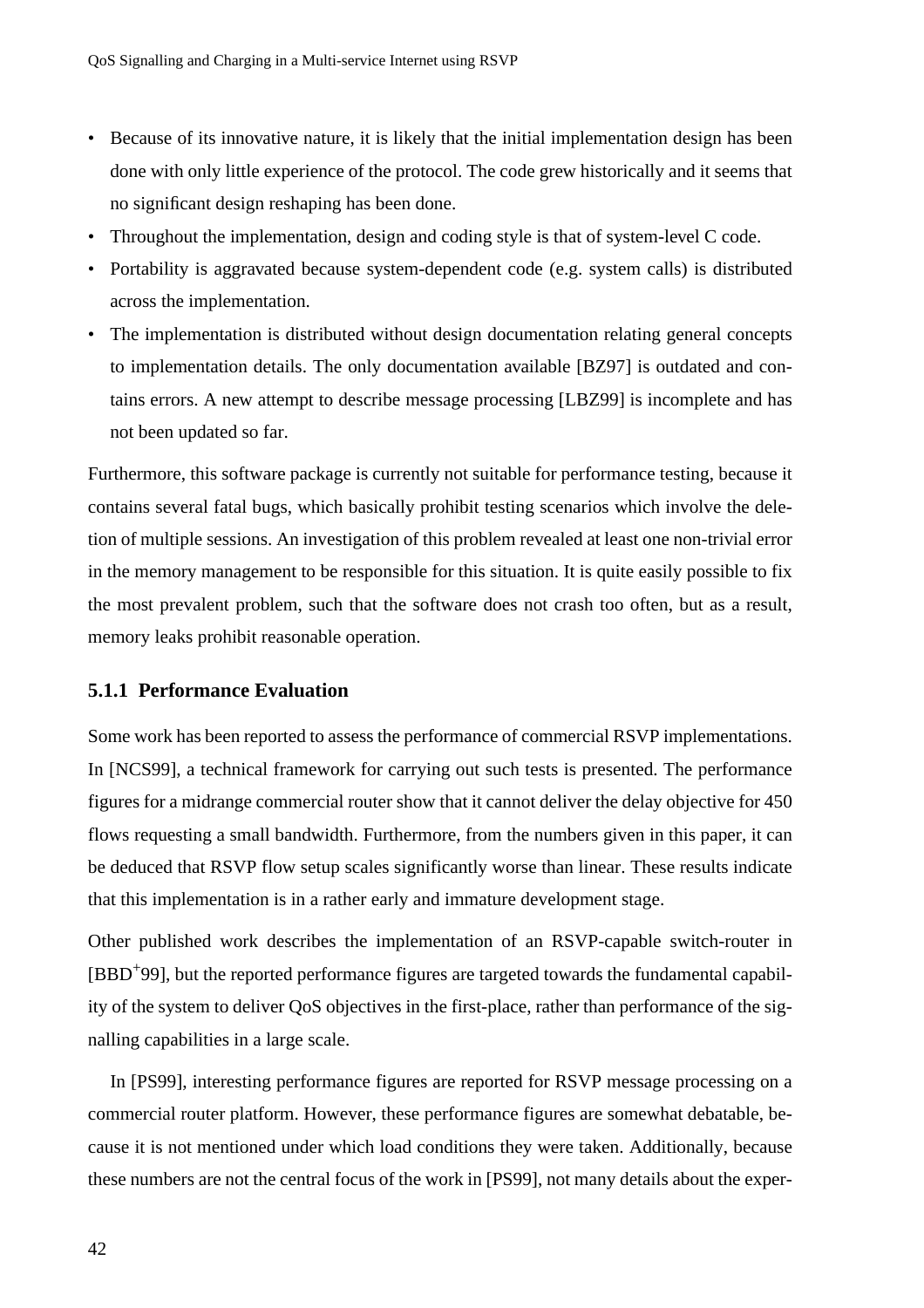<span id="page-56-0"></span>iments are given. Because of these observations and because the code which was used is not publicly available, these numbers can serve as a basic indication about RSVP's processing overhead, but they cannot be considered to be the final statement in the discussion about RSVP.

#### **5.1.2 Proposed Improvements**

A number of protocol improvements have been suggested to increase the performance characteristics of RSVP operations. An initial proposal to speed up the service establishment time in the presence of occasional packet loss has been made in [PS97]. One of the problems with this approach is the requirement to introduce a reliable confirmation message into RSVP. An improved approach has been described in [MHSS99], which also deals with the general issue of reliability of RSVP messages, e.g., in case a service invocation is torn down. Instead of refreshing all the state information, neighbouring RSVP nodes only need to exchange 'heartbeats' denoting their liveness. A slightly different suggestion addressing the same issue even more precisely is currently developed within the IETF RSVP working group [BGS<sup>+</sup>00]. This mechanism addresses further details, such as how to discover a very short-timed node failure.

It is beyond the scope of this thesis to rate these different techniques, however, it can be clearly deduced that they create the potential to drastically reduce RSVP's processing requirements, especially for steady-state refresh signalling. This eliminates one of the major disadvantages of the current RSVP specification.

Other RSVP extensions, which are in the process of being standardized, encompass diagnostic messages [TBVZ00], inter-operation with IP tunnels [TKWZ00], cryptographic authentication [BLT00] and user identity representation  $[YYP<sup>+</sup>00]$ .

## **5.2 Improved Design of the Protocol Engine**

Because of the generally limited software quality of the only available free implementation, its questionable internal structure and the restricted value of the few available published performance figures, it was decided to develop a new protocol engine from scratch obeying the following design goals:

- structured (object-oriented) design and implementation
- portability for multiple platforms, including simulators
- clear and concise representation of RSVP's concepts in the code
- suitability for performance testing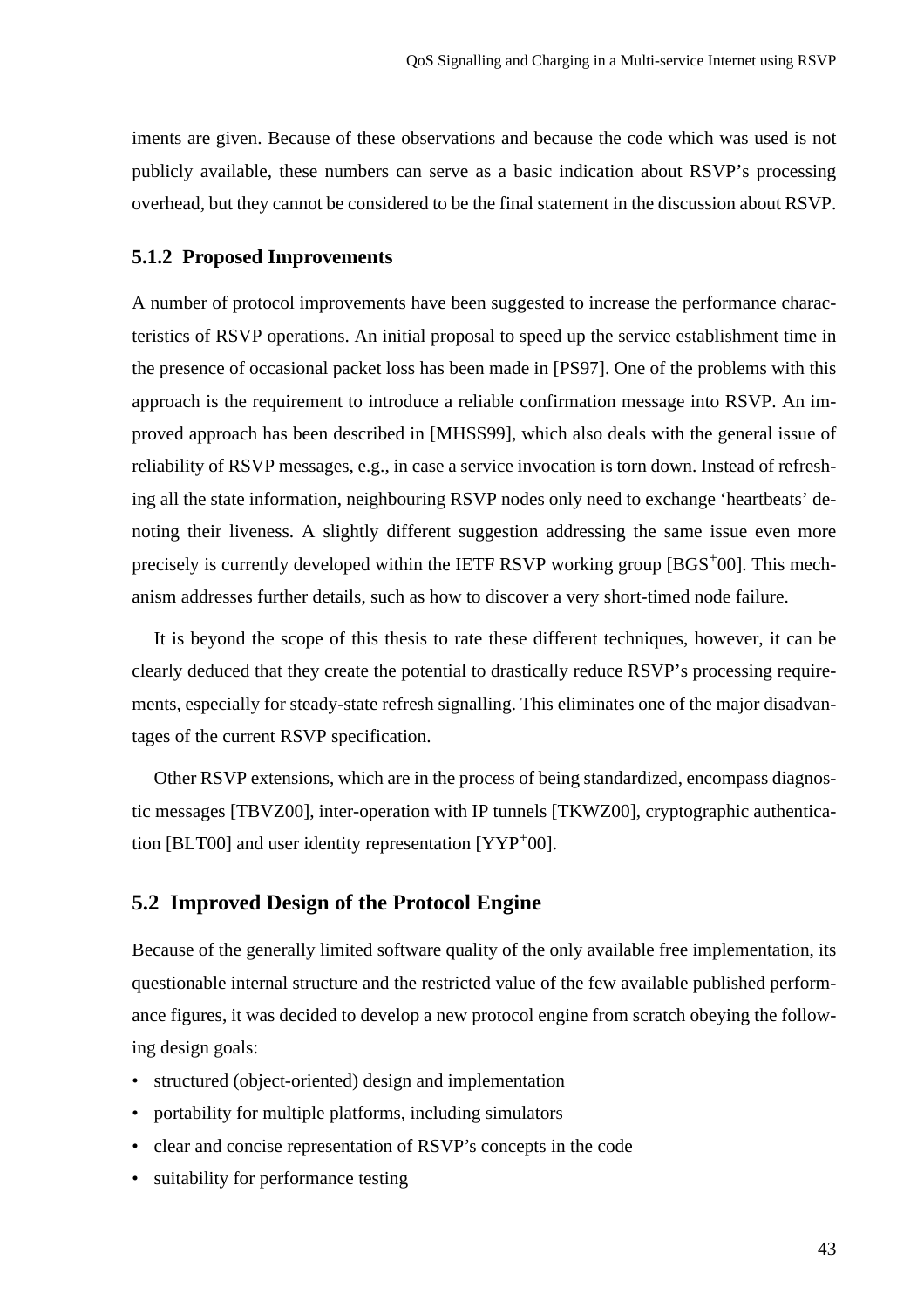Another explicit goal for this work was to create and publish an experimental platform which allows other researchers to test and examine modifications of RSVP with a reasonable effort. This implementation is called *KOM RSVP engine* [Kar00b], or *KOM rsvpd* for short.

While at a first glance RSVP seems to be straightforward and easy to understand, the details of an implementation are somewhat puzzling. One reason for the slow acceptance of RSVP might actually be given by the very limited amount of published work on implementation internals, leaving room for myths and rumours about very high implementation complexity and poor performance.

In this section, an innovative design for an RSVP engine is presented together with an overview of the corresponding message processing rules. The design is based on relational design and object-relationships between state blocks. A rigorous approach for modelling RSVP would begin by representing state information as relations and identifying functional dependencies between them. Then, well-known normalisation algorithms could be applied to create the highest possible normal form and message processing could be expressed using relational algebra. Intuitively, this is often done to some extent by software designers and programmers.

While not following the strict method in this work, state information is explicitly modelled as relations which in turn are considered as state blocks to create object-relationships between them. The initial relational model is deduced from the relevant standardization documents [BZB+97,BZ97,LBZ99] and personal reasoning about the protocol. Additionally, experiences made during design and implementation of the software have been a source of insight into protocol operations. The details of relational representation are omitted here for reasons of brevity and can be found i[n Appendix B](#page-152-0). Some basic relations are equivalent to the respective RSVP objects as specified in [BZB+97] and listed in Table 2.

Table 2: Mapping of RSVP Message Objects to Basic Relations

| RSVP message object | Relation          |
|---------------------|-------------------|
| SESSION             | <b>SessionKey</b> |
| FILTER SPEC         | Sender            |
| RSVP HOP            | Hop               |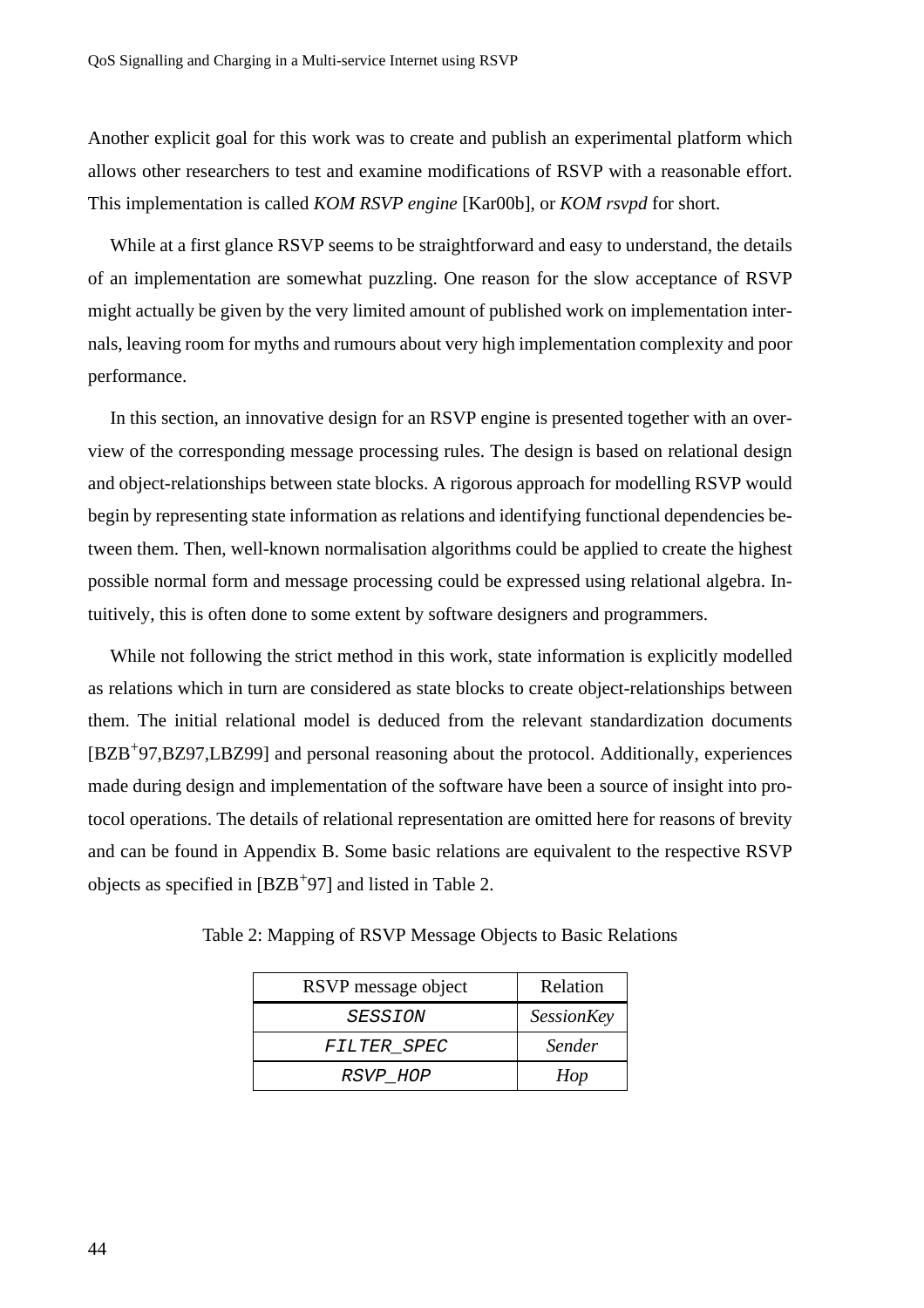## **5.2.1 Conceptual Design**

A significant part of RSVP message processing consists of finding appropriate state blocks for certain operations. For a normal implementation (i.e. without using a dedicated database for state information), state blocks and object-relationships can be considered to be more expressive and efficient than directly implementing the relational model. The relationships between objects are explicitly stored when knowledge is available, instead of recalculating them through relational rules whenever they are needed. The algorithmic description in [BZ97,LBZ99] exhibits a relational style, but without being rigorous. Opposite to that approach, the processing rules in this work are based on object-relationships between state blocks. A subset of state blocks is similar to those described in [BZ97,LBZ99], but semantics and lifetime are occasionally modified. Additional relations are designed to express useful state information. Eventually, these are represented as state block objects as well, to efficiently accomplish protocol operations as outline above.

## **State Blocks - Overview**

State information is stored as objects containing relationships to other objects. The contents of a PATH message are stored in a *Path State Block* (PSB) whereas contents of a RESV message are stored in a *Reservation State Block* (RSB). As an example for relationships, each PSB has a relationship to a *Previous Hop State Block* (PHopSB) representing the hop from which this PATH message has been received. Information concerning a reservation at an outgoing interface is stored in an *Outgoing Interface State Block* (OutISB) and the relationship between reservation state and PSB objects is modelled as separate object *Outgoing Interface at PSB* (OIatPSB) in order to internally represent an N:M relationship by 1:N relationships (which simplifies structure and implementation). This design introduces a more detailed representation of state information, by introducing the separate state blocks PHopSB and OIatPSB.

## **State Blocks - Details**

From the initial relations, corresponding state block objects and state block relationships are deduced. Although this is not done rigorously (i.e. by using normalisation algorithms), certain optimizations have been applied to avoid redundancy of information and to suit an efficient implementation. The result can be expressed as an entity-relationship model and is shown as diagram in [Figure 7](#page-59-0). As shown in the diagram, all entities except Session are weak entities, i.e., they cannot uniquely be identified without the respective session key. Furthermore, OutISB is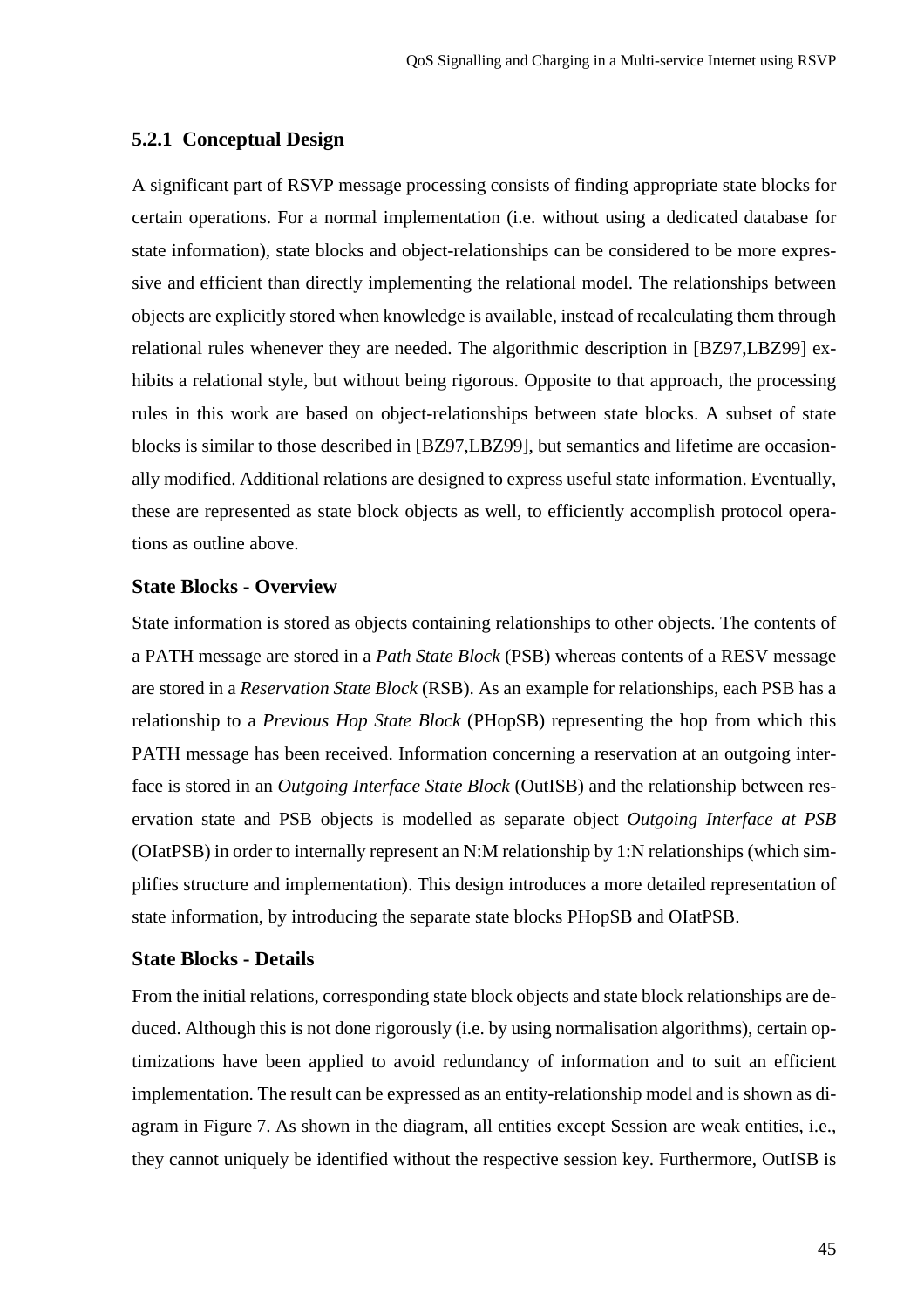<span id="page-59-0"></span>indirectly identified through the set of OIatPSB objects it is related to, although the cardinality ratio implies the opposite direction. In RSB, there is no information about the outgoing interface stored and the list of senders is not used for identification. Thereby, it is a weak entity depending on the key of OutISB. For both RSB and OutISB, instead of storing the set of applicable senders, a relationship to PSB is maintained (indirectly in case of OutISB). The cardinality ratio of each relationship is shown in the diagram in Figure 7. A brief description of each state block is given below.



Figure 7: Entity-Relationship Diagram for State Blocks

**Session.** For each RSVP session, the Session state block bundles all relevant information and the session's destination address and port is saved there. Relationships are kept to those state blocks that are needed to fully access all information during early stages of message processing. All Session objects are identified by a SessionKey and bound to a single RSVP object, representing an RSVP router.

**Path State Block (PSB).** A PSB holds all relevant information from a PATH message, i.e., the sender's address and traffic specification, routing information, etc. It also stores blockade information, which is needed to alleviate the effects of RSVP's so-called *killer-reservation* problem  $[ BZB^+97]$ .

**Reservation State Block (RSB).** An RSB represents a reservation requested from a next hop, particularly by holding the reservation specification, i.e., the FlowSpec, which determines the amount of resources that are requested, depending on the service class. It is identified by its outgoing interface, available from OutISB, and the next hop's address.

**Outgoing Interface State Block (OutISB).** This state block represents the merged reservations from multiple RSB objects applying at a certain outgoing interface. It is roughly comparable to the *Traffic Control State Block* (TCSB) in [BZ97,LBZ99]. However, different from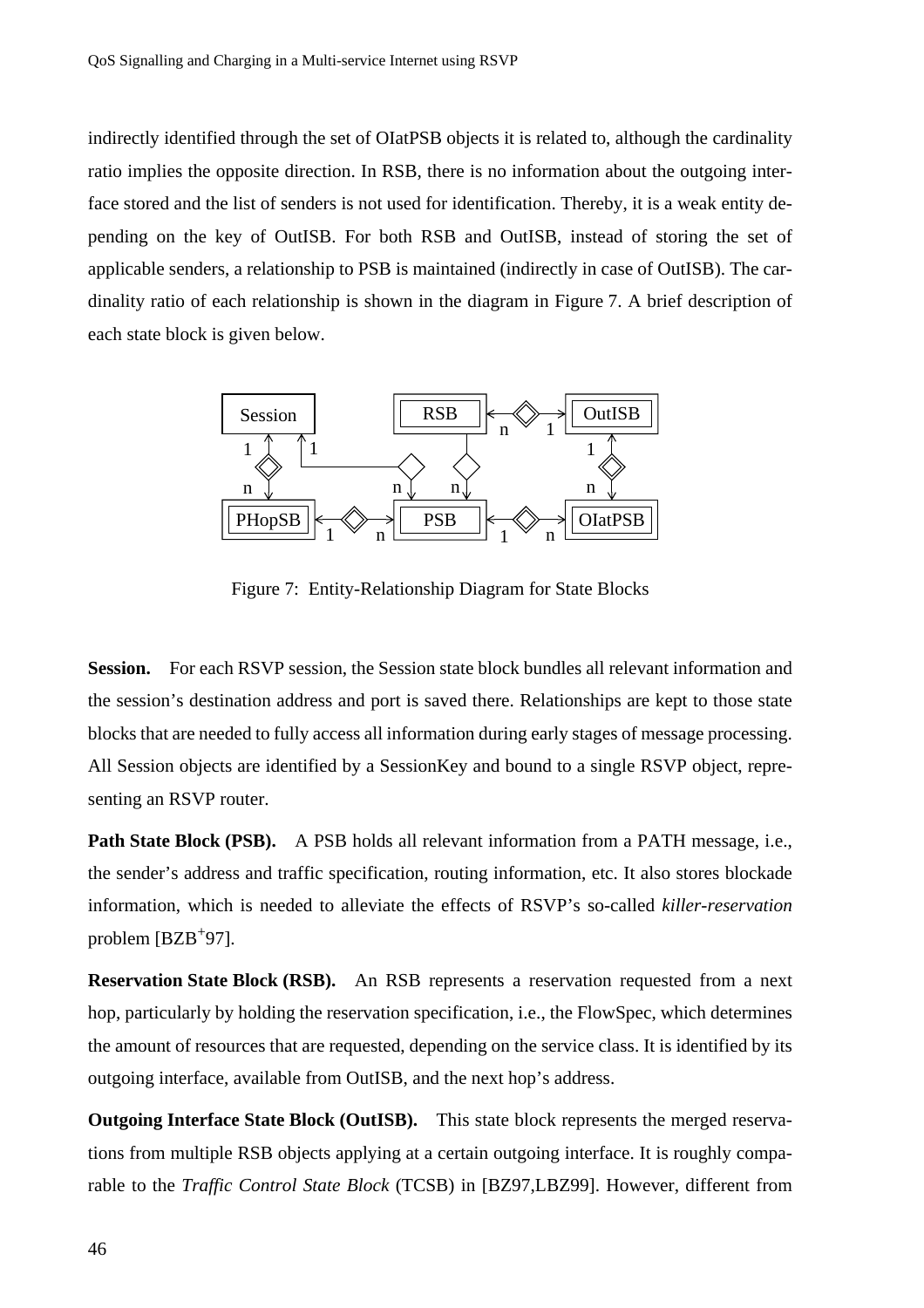<span id="page-60-0"></span>those processing rules, the TCSB is split into a general (OutISB) and a specific part in this new design. The nature of the specific part depends on the particular traffic control module, which in turn depends on the corresponding link layer medium behind the network interface  $[{\rm BZB}^+97]$ , SA98a,SWKS99]. An instance of OutISB is constructed immediately upon creation of the first contributing RSB.

**Outgoing Interface at PSB (OIatPSB).** For each outgoing interface that is part of the routing result for a PATH message, an instance of OIatPSB is created. A relationship to an OutISB object expresses that an actual reservation is active at this interface. The introduction of this state block allows the split of the N:M relationship between PSB and OutISB into two 1:N relationships.

**Previous Hop State Block (PHopSB).** The concept of an explicit PHopSB is new to an RSVP description. It is used to hold information about reservations that are merged at a certain incoming interface towards a previous hop, as well as the resulting reservation request that is sent to this hop. A PHopSB is identified by the previous hop's IP address and the incoming interface, at which traffic from this hop arrives for the destination address of a session. Analogous to OutISB and RSB, a PHopSB object is created as soon as the first PATH message arrives from a certain previous hop.

## **Relationships**

Each relationship is presented below, including the necessary key to traverse it, if it is a multiobject relationship. The respective keys applying to these relationships are often smaller than the full key of each state block. This is due to inherent identification through the relationships. However, the implementation of this model is done by directly storing the relationships. Furthermore, all Session objects are bundled into a global container. This could be considered as a special relationship to a unique object representing the RSVP router. An illustrative example for relationships between state block objects relative to the data flow belonging to a single RSVP session is presented in F[igure 8.](#page-61-0)

key: Sender, Incoming Interface and Previous Hop (R1) In a PSB object, information about incoming interface and previous hop are not stored directly, instead this information can be extracted from the corresponding PHopSB (see ([R3\) be](#page-61-0)low). Session  $\iff$  PSB.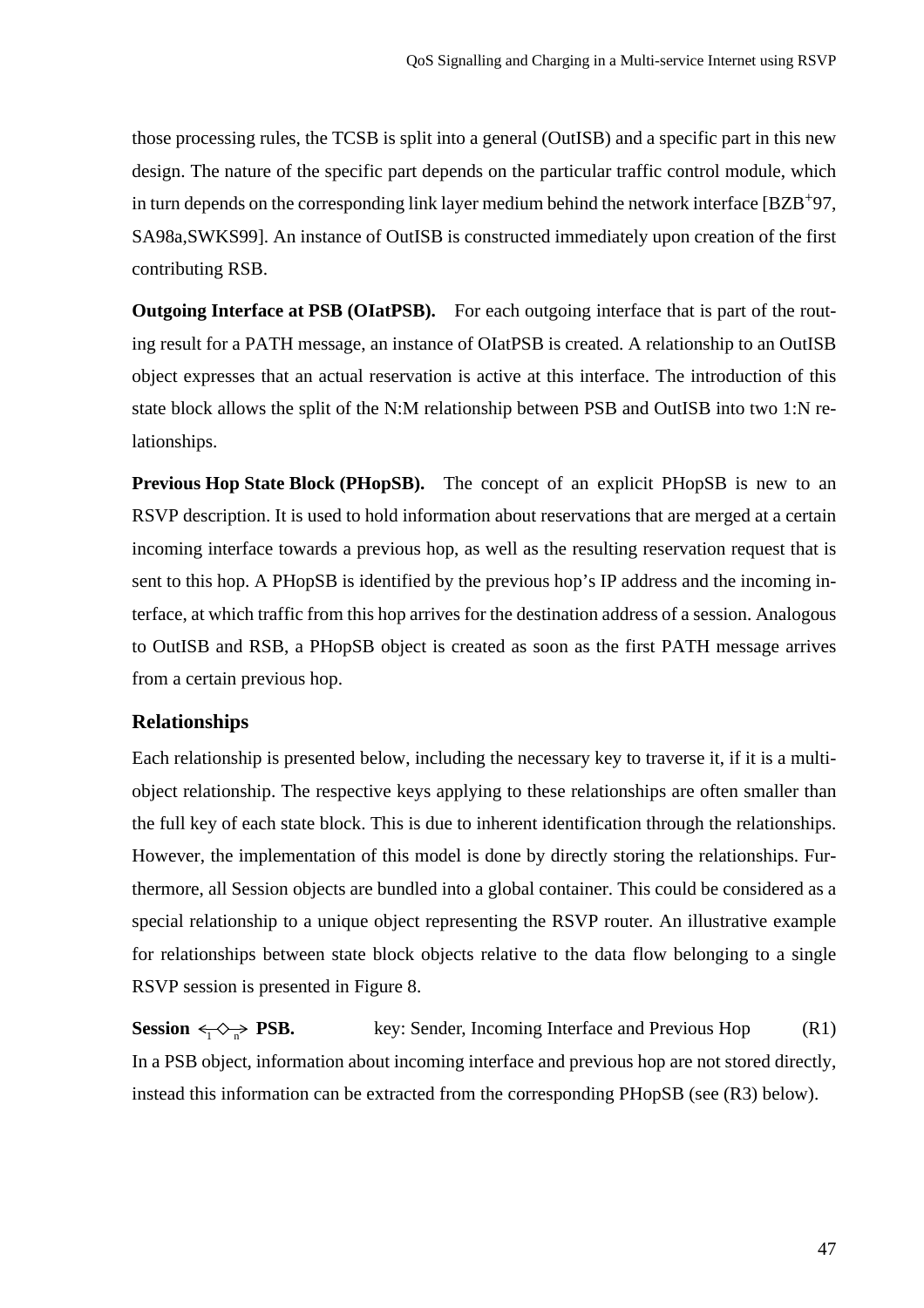<span id="page-61-0"></span>

Figure 8: Example for Relationships between State Blocks in a Session

key: Incoming Interface and Previous Hop (R2) While it seems redundant to store relationships from Session to PSB and PHopSB, both relationships are needed in order to efficiently deal with routing changes and process a PATH refresh message that arrives from a different previous hop. Details are given below. **Session**  $\iff$  **PHopSB.** 

**PHopSB**  $\leftarrow_{1} \otimes_{n} \rightarrow$  **PSB.** key: Sender (R3)

Each PSB is logically connected to the PHopSB representing its previous hop. This relationship is mainly used when reservation requests are created for previous hops. Information obtained through this relationship from the PHopSB (hop address and incoming interface) is used to distinguish PSB objects in [\(R1\).](#page-60-0) In PHopSB, the merged FlowSpec of all PSBs from this previous hop is maintained in case of a shared reservation style.

# **PSB**  $\leftarrow_{1} \otimes_{n}$  **OIatPSB.** key: Outgoing Interface (R4)

This relation expresses that a PATH message is routed to a set of outgoing interfaces. In case of unicast sessions, it is effectively reduced to a 1:1 relationship. In PSB, the shared flowspec of all applicable reservations is maintained.

# **OutISB**  $\leftarrow_{n} \otimes \rightarrow$  **OIatPSB.** key: Sender (R5)

A merged reservation, installed at an outgoing interface, applies to a set of senders. This is expressed by storing relationships to the respective OIatPSB objects, instead of directly storing information about all applicable senders. In the other direction, this relationship in combination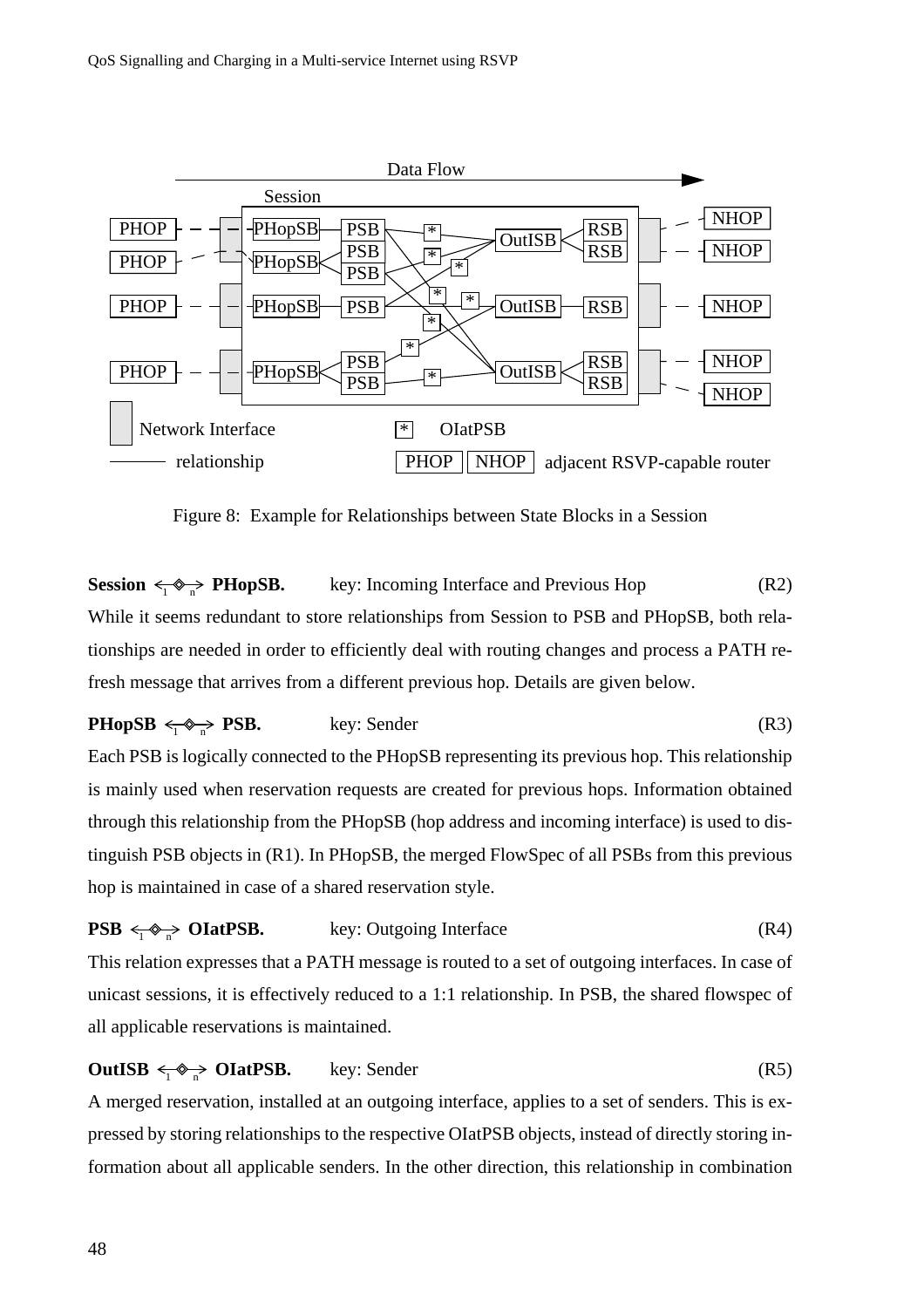<span id="page-62-0"></span>with [\(R4\)](#page-61-0) expresses the existence of a reservation at a certain outgoing interface for a particular sender.

## **OutISB**  $\leftarrow_{n} \otimes \rightarrow \text{RSB.}$  key: Next Hop (R6)

Each OutISB is related to those RSB objects that are merged together at an outgoing interface. Because an RSB only contributes to one specific OutISB, partitioning the set of RSB objects along all OutISB objects creates a complete and disjoint decomposition. Because the information about the applicable outgoing interface is always available for an RSB, a relationship between Session and RSB is not necessary to access RSB objects from a Session object.

$$
\text{RSB} \longrightarrow_{\text{n}} \text{PSB.} \qquad \text{key:Sender} \tag{R7}
$$

A reservation applies to a set of senders, either by explicit selection (SE or FF filter style) or implicit association (WF filter style). Instead of storing a list of all sender addresses, a relationship to the respective PSB objects is maintained from the RSB.

## **Operations Overview**

In the following paragraphs, the core operations of the RSVP engine are explained with respect to the relationships between state blocks. The presentation is divided into four parts, which together form the central protocol operations:

- State Maintenance
- Outgoing Interface Merging
- Incoming Interface Merging
- Timeout Processing

In general, if a message or timeout triggers a modification of internal state, all relationships are updated immediately during State Maintenance or Timeout Processing, except the relationship between OIatPSB and OutISB. For Outgoing Interface Merging, the 'old' state of this relationship has to be available to appropriately modify the filter setting at the underlying traffic control module. Afterwards, this relationship is updated, as well. If the contents of an RSB change, Outgoing Interface Merging is invoked. If during Outgoing Interface Merging, the contents of an OutISB are changed, Incoming Interface Merging is triggered. Only if the resulting upstream reservation request (stored in PSB/PHopSB) changes, a new RESV message is created and sent to the previous hop immediately.

The basic claim of this work is that maintaining relationships imposes no significant additional overhead during analysing an incoming message and updating state from it. However,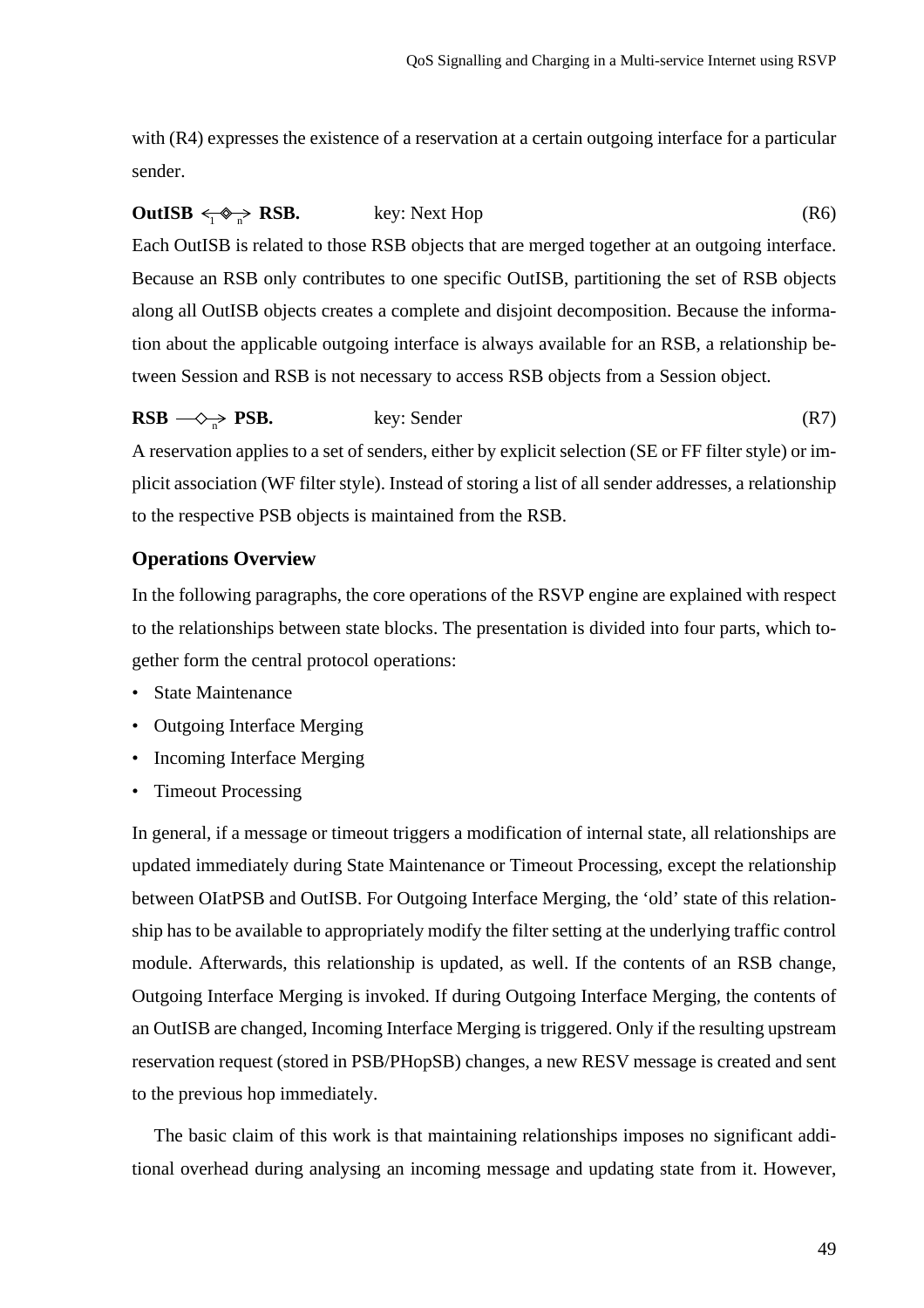when it comes to merging reservations and timeout processing, existing relationships can be exploited instead of recomputing them every time, especially under stable conditions. In this section, only the basic operations are described. Whenever the term *interface* is used in the following text, it might also denote a local connection to an instance of the *Application Programming Interface* (API), i.e., a local application communicating with the RSVP engine.

#### **State Maintenance**

Arriving RSVP messages are decomposed into components and processed depending on the type of message. During processing, appropriate state blocks have to be located, created and/or modified and relationships between them have to be updated. Below, a pseudo-algorithmic description of the processing rules is given for each message type. Although it is not mentioned explicitly for most of the message types, usually the appropriate Session object has to be determined first.

**PATH.** Find a Session and check for conflicting destination ports. If no Session exists, create one. Find a PSB for this sender through [\(R1\) a](#page-60-0)nd check for conflicting source ports. If none exists, create a new PSB. When creating a PSB object, create the relationship to the corresponding Session object [\(R1\).](#page-60-0) If the PSB is new and no appropriate PHopSB can be found, create a new PHopSB and its relationship to Session [\(R2\).](#page-61-0) Set a relationship between PSB and PHopSB [\(R3\).](#page-61-0) If the session address is multicast and the incoming interface differs from the routing lookup result, mark this PSB as local to an API session. Update all information in the PSB and in case of relevant changes, trigger an immediate generation of a PATH message and potentially invoke Outgoing Interface Merging.

**RESV.** Process each flow descriptor separately, i.e., each pair of FilterSpec and FlowSpec. Match (i.e. consider the intersection of) the filter specification (in case of FF or SE) or the address list determining the scope (WF) against all existing PSB objects that route to the outgoing interface through [\(R1\).](#page-60-0) Find or create an appropriate OutISB for one of the resulting PSB objects through [\(R4\)](#page-61-0) and [\(R5\)](#page-61-0) and find or create an RSB using [\(R6\)](#page-62-0). When creating new objects, set the corresponding relationships. Update the RSB and invoke Outgoing Interface Merging, if relevant content has changed, i.e. FilterSpec or FlowSpec.

**PTEAR.** Find a PSB through [\(R1\).](#page-60-0) If found, forward the message to the PSB's outgoing interfaces, remove the PSB, clear its relationships and invoke Outgoing Interface Merging.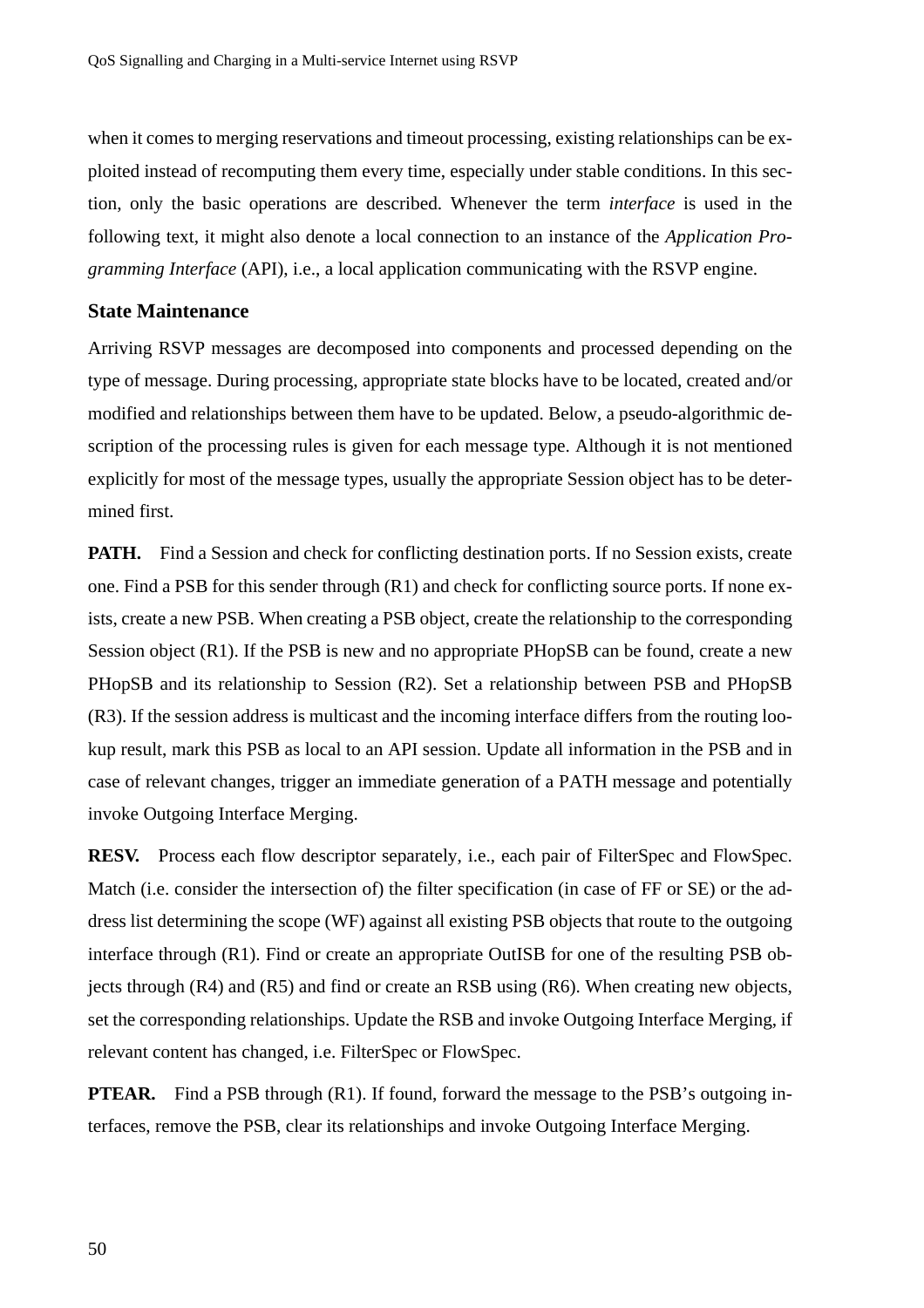**RTEAR.** Process each flow descriptor separately. After looking up the matching PSB objects [\(R1\),](#page-60-0) find an RSB through [\(R4\)](#page-61-0), [\(R5\)](#page-61-0) and [\(R6\).](#page-62-0) If found, remove the filters that are listed in the message and invoke Outgoing Interface Merging. If the RSB's filter list is empty, remove the RSB and clear its relationship to OutISB.

**PERR.** Find a PSB through [\(R1\).](#page-60-0) If found, forward the message to the previous hop, which is accessible through ([R3\).](#page-61-0)

**RERR.** Find a PHopSB for the previous hop address from the message through [\(R2\).](#page-61-0) If found, find all PSB objects that match a filter from the message through [\(R3\).](#page-61-0) If the error code indicates an admission control failure, set a blockade FlowSpec at those PSB objects. Find all OutISB objects that have a relationship to any of the PSB objects through [\(R4\)](#page-61-0) and [\(R5\)](#page-61-0) and do not belong to the incoming interface of the message. Forward the message to all next hops which are represented by RSB objects that have a relationship [\(R6\)](#page-62-0) to these OutISB objects. In case of admission control failure, forward the message to only those next hops which sent a reservation containing a FlowSpec not strictly smaller than that of the received error message.

**RCONF.** Forward the message to the outgoing interface that results from a routing lookup for the message's destination address.

## **Outgoing Interface Merging**

During the merge operation at an outgoing interface, all applicable PSB and RSB objects have to be collected to access their TSpecs and FlowSpecs. Precise operation depends on the nature of the underlying link layer and appropriate algorithmic descriptions can be found for point-topoint or broadcast media in [BZ97,LBZ99] and for non-broadcast multi-access media (e.g. ATM) in [SA98a,SWKS99]. Outgoing Interface Merging operates on a certain OutISB. Relationships to those PSB objects that are relevant and route to this interface as well as RSB objects that contribute to the merged reservation state are given by [\(R4\),](#page-61-0) [\(R5\)](#page-61-0) and [\(R6\).](#page-62-0) They can be traversed directly, instead of recomputing them. Therefore, no special (filter style dependent) rules have to be given on how to find those state blocks. The rules to calculate the appropriate merged FilterSpec and FlowSpec settings are given in [BZ97]. The result is stored in the OutISB and, if the merged FlowSpec or the FilterSpec has changed, the appropriate PSB and PHopSB objects (accessible through [\(R4\),](#page-61-0) [\(R5\) a](#page-61-0)nd [\(R3\)\)](#page-61-0) are marked for Incoming Interface Merging. Certain policing flags have to be passed to traffic control, which can be derived from accessible information, as well. To determine whether this reservation is merged with any other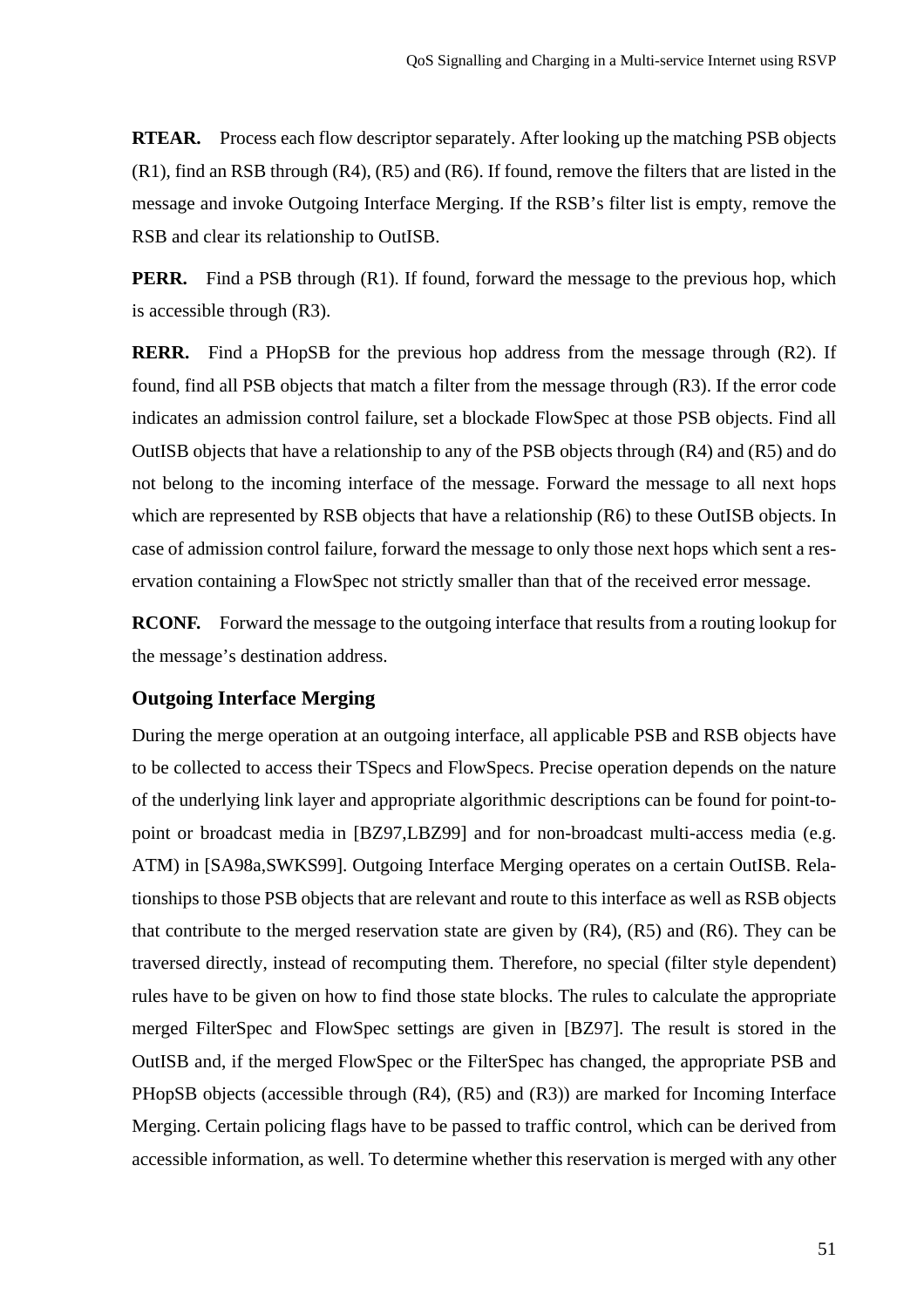reservation that is not less or equal, the least upper bound of all merged FlowSpecs from all OutISB objects (at different interfaces) for all PSB objects can be calculated by traversing [\(R4\)](#page-61-0) and [\(R5\).](#page-61-0) If at the end of Outgoing Interface Merge the OutISB has no relationship [\(R5\)](#page-61-0) to any OIatPSB object (which must coincide with having no relations [\(R6\)](#page-62-0) to RSB objects), the OutISB is removed. Further details about the invocation of traffic and policy control modules are discussed in [Section 5.3.1.](#page-68-0)

## **Incoming Interface Merging**

After a single or multiple (in case of RESV message processing) invocations of Outgoing Interface Merging, all PHopSB and PSB objects that are marked for update are subject to Incoming Interface Merging. During this sequence, it is again possible to traverse relationships, instead of collecting state blocks. The details of this merging operation depend on the filter style for the session. In case of distinct reservations (FF), each marked PSB that relates to the PHopSB is considered separately. All OutISB objects accessible through a PSB through relationship [\(R4\)](#page-61-0) and [\(R5\)](#page-61-0) are inspected and the FlowSpecs of all RSBs accessible through [\(R6\)](#page-62-0) are merged. A flow descriptor is created, containing the PSB's sender address and the merged FlowSpec. For shared reservations, all FlowSpecs of all RSB objects accessible through [\(R4\), \(R5\)](#page-61-0) and [\(R6\)](#page-62-0) from any of the PSB objects are merged. The resulting flow descriptor contains the set of all sender addresses and the single merged FlowSpec. In case of relevant changes, a RESV message is created and stored at the PHopSB. The PHopSB manages the periodic refresh of this message.

## **Timeout Processing**

According to the soft state paradigm, each state block is associated with a timer and deleted upon timeout. Periodic refresh messages restart the timer. Timers are directly connected to the object they apply to and the actions resulting from a timeout are similar to those when receiving a PTEAR or RTEAR message. The only difference is, that no PTEAR or RTEAR message has to be forwarded.

## **5.2.2 Software Design**

Given the objectives of the project, the following goals have been set for an implementation:

- Message handling (creation/interpretation) should be clear, simple and extensible.
- Protocol processing should be clear and comprehensible, yet efficient.
- The implementation should be portable, but also nicely integrate with system interfaces.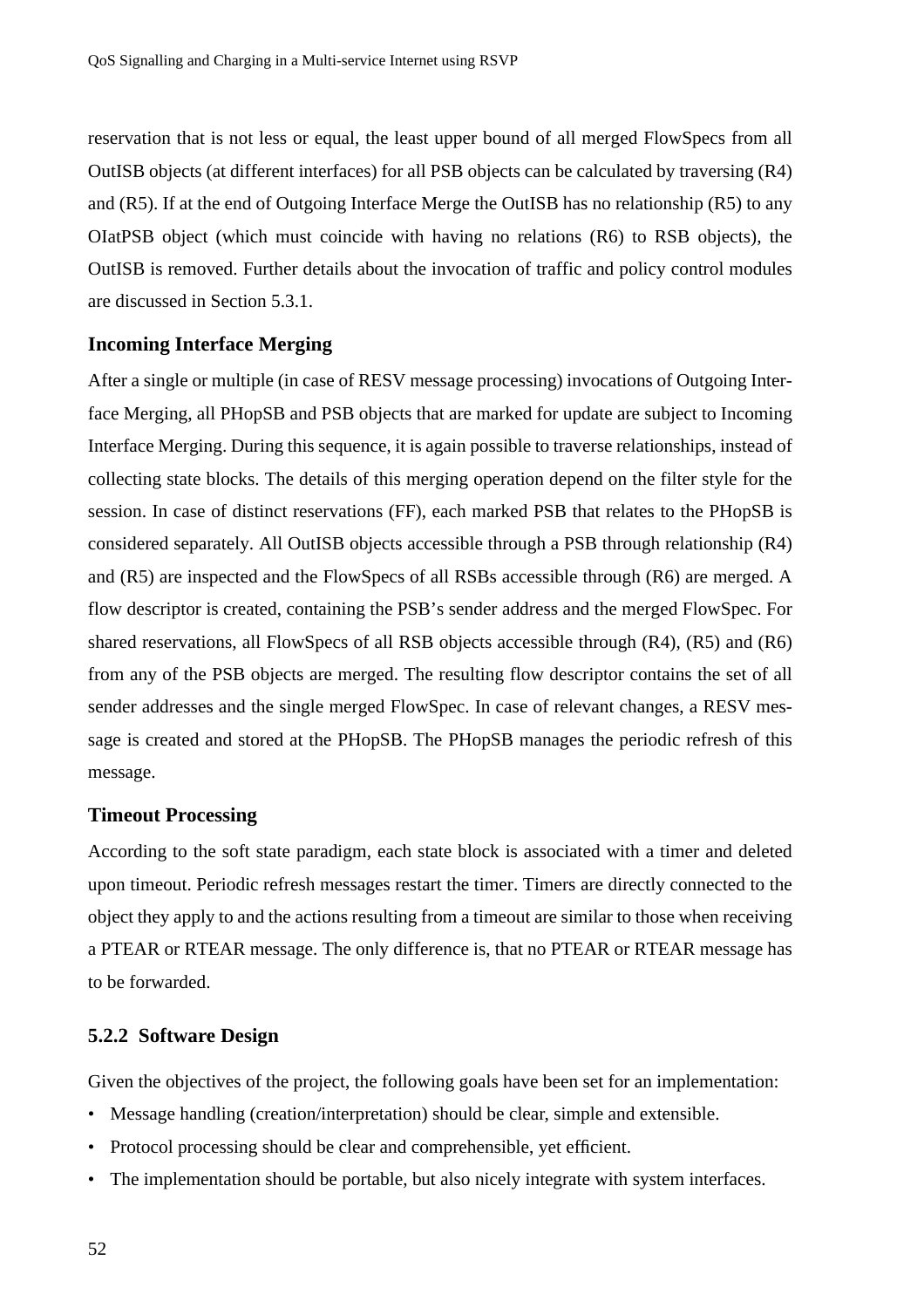The design that has been chosen is a hybrid form of object orientation and procedural design. Object orientation does not seem to be fully appropriate for implementing state machines like network protocol engines, however, many aspects of an implementation can benefit from data encapsulation, inheritance and polymorphism.  $C_{++}$  has been selected as the programming language of choice to implement such a hybrid design under the given objectives. In the following description, identifiers stemming from the implementation are printed in italic, when they are introduced. Figure 9 gives an overview of the design.



L: Logical Network Interface

Figure 9: Conceptual Design of RSVP Implementation

In this picture, the main components, which together form the contents of a global *RSVP* object, are shown. An RSVP object represents an RSVP-capable router and interacts through abstract interfaces with system-dependent services like routing, network I/O, traffic control and others. The primary handler for incoming messages and events is denoted as *Message Processor*. Multiple *Session* objects exist, representing currently active RSVP sessions. The *State Block Repository* is an abstract notation for all state block objects which are accessible through the relationships, initially starting from Session. A number of *Logical Interface* objects encapsulate physical and virtual interfaces of the underlying system. Logical interfaces are numbered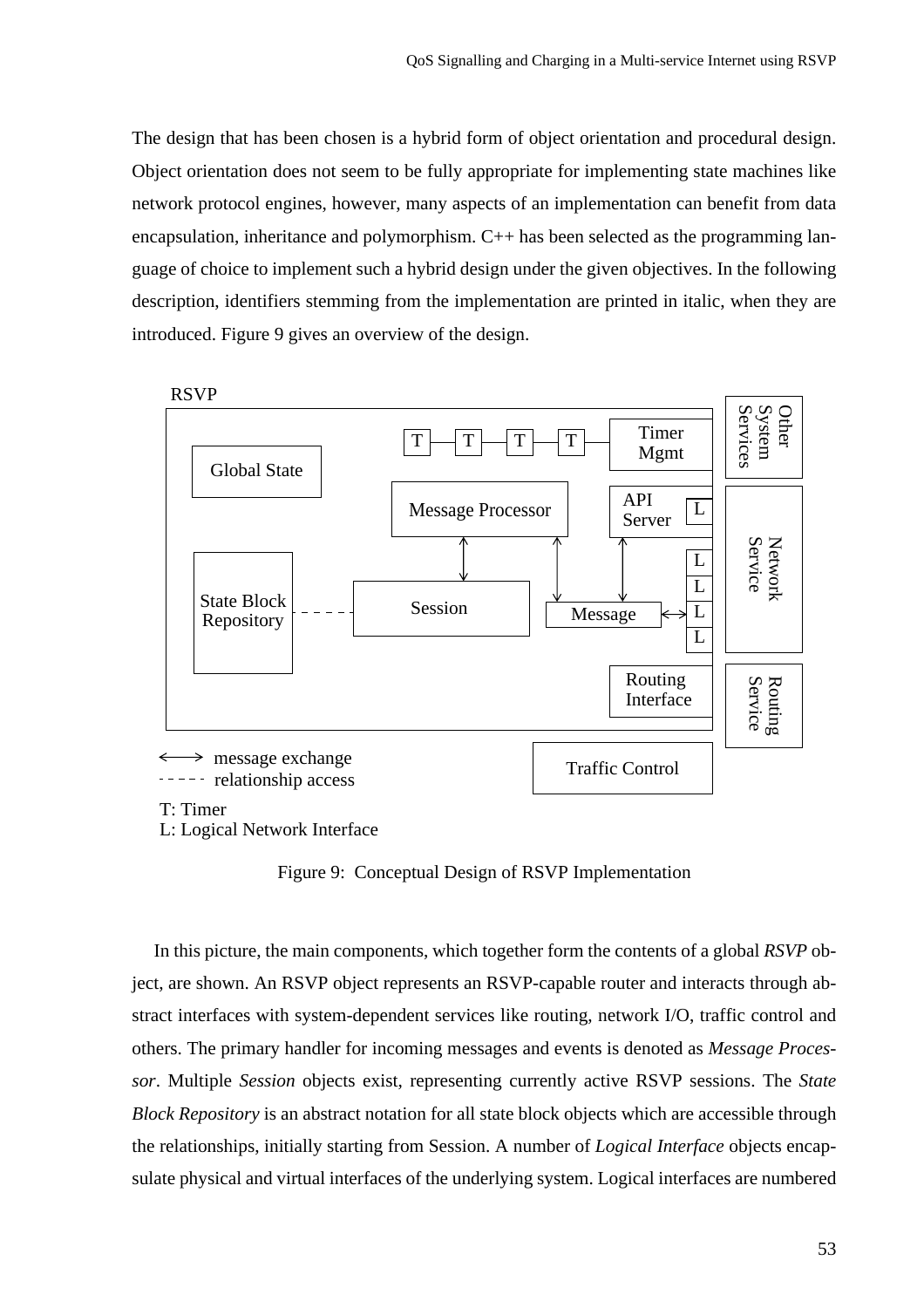and the number is used as LIH (Logical Interface Handle, see [BZB+97] for details). The association with API clients is modelled as a dedicated container object, called *API Server*, containing a special instance of a Logical Interface and all information about currently active API clients. RSVP messages are encapsulated in a *Message* class and passed between Logical Interface, Message Processor and Session objects, potentially involving API Server. Global state is accessible from all other parts and kept separately in the RSVP object, for example, the current message, a PHopSB refresh list, etc. Solid arrows denote the exchange of RSVP message objects and the dashed line represents relationship traversal. Other inter-object communication is not shown.

## **Message Processing**

Each incoming message arrives at the main RSVP object. It is passed to the Message Processor, which carries out preprocessing and updating global state. Afterwards, the message is dispatched to the appropriate Session object for further processing. The initial part of State Maintenance (e.g. finding or creating a Session object) and the majority of Incoming Interface Merging is carried out in the Message Processor object. Another significant part is implemented in class Session. Merging at an outgoing interface is link-layer dependent and consequently, functionality is split up. Further details are given in [Section 5.3.1.](#page-68-0) Incoming Interface Merging takes place when reservation state has changed, that is, if FlowSpec or FilterSpec of an OutISB has been modified. It is implemented in class Message Processor.

## **Implementation Details**

Some specific implementation details are explained below to illustrate the fulfilment of the initial design goals. As a general note, an RSVP implementation on a regular UNIX workstation can only serve as a proof of concept and research platform for future investigations. Therefore, although the design is kept prepared for efficient operation, it is not necessary to implement for outmost efficiency.

**Relationship Representation.** Relationships are implemented as a set of classes from which state object classes inherit. These relationship classes automatically maintain referential integrity. A single-object relationship is internally represented by a pointer or reference, whereas a multi-object relationship is internally represented by a sorted container of pointers to the respective objects. The order is determined by those object attributes forming the relational key.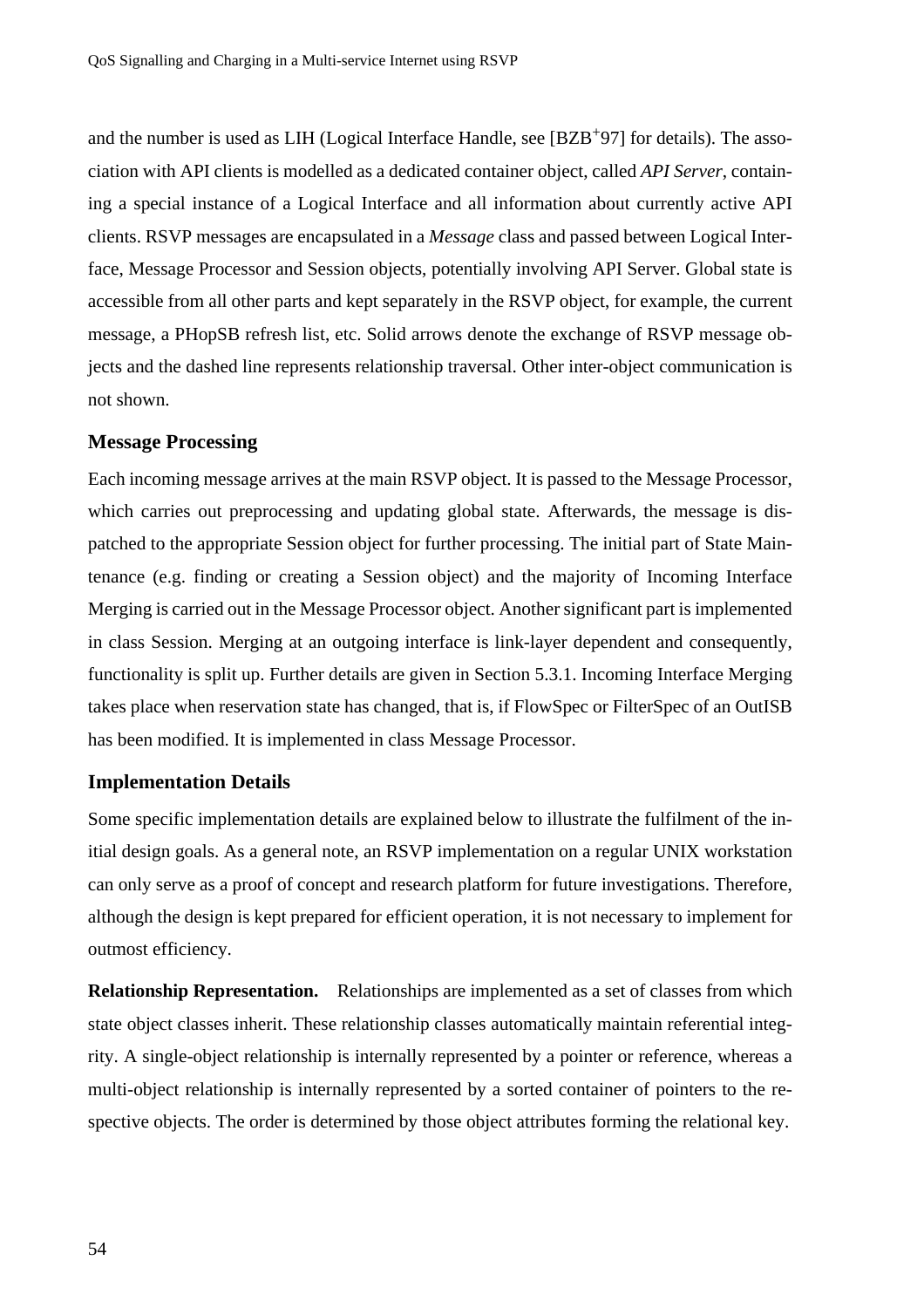<span id="page-68-0"></span>**Timers.** Timer management is logically separated from the rest of the implementation, such that it can be independently optimized without considering other parts of the code. A base class *BaseTimer* exists, from which refresh and timeout timers are derived. They are controlled by their owners, but handled commonly through BaseTimer. In the basic version, all timers are kept in a container, ordered by their expiration time. This design completely hides implementation details between timer management and timer clients.

**Container Classes.** A simple container library for lists and sorted lists has been implemented, in a style similar to the C++ Standard Template Library [ISO98]. While it is conceptually very advantageous to use common container classes, it seems not necessary to provide the most efficient implementation for them. It is left to the user of this implementation to decide whether outmost efficiency is required when accessing certain containers or not. Because of the encapsulated design, testing of different algorithms and data layouts for containers is possible with relatively low effort.

For example, the container of [\(R4\)](#page-61-0) is internally realized as an array of pointers, because at most one OutISB exists at each interface and the maximum number of network interfaces is limited, fixed, and can be determined at start-up of the RSVP daemon. The container for the timer system is implemented as a two-layer hierarchy, where its upper layer is given by a an array representing time slots and the lower layer consists of a sorted list of timers belonging to each slot. The session container is implemented in a similar manner, except that the upper layer is accessed through a simple hash function defined on the session's destination address. The size ratio between upper and lower layers of these containers are configurable, hence they allow for trading off memory requirements against processing effort.

## **5.3 Internal Design and Algorithmic Improvements**

Besides developing a new general design for an RSVP engine, a number of internal design and algorithmic improvements have been carried out to generalize RSVP operations and improve message processing performance. These improvements are described below.

#### **5.3.1 Generalized Interface to Traffic Control and Policy Control Modules**

The initial specification of RSVP lacks two aspects, which are important for real employment as general signalling mechanism. The interface to traffic control modules, which eventually control and enforce resource reservations, has been specified without taking into account the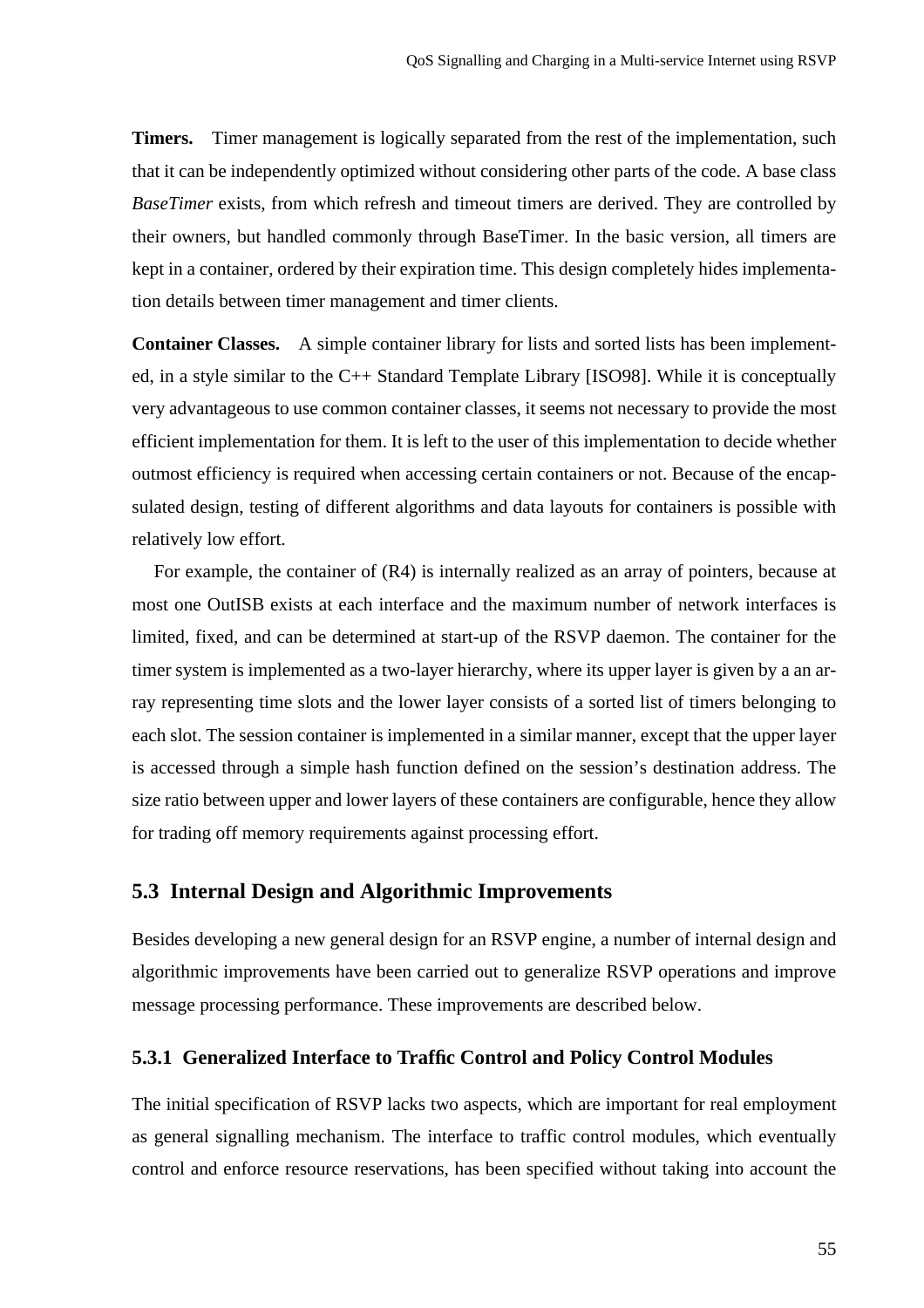specific properties of non-broadcast multiple-access (NBMA) networks such as native ATM. Additionally, no interface to policy control modules has been specified. While the general operation of RSVP in the *Common Open Policy Service* (COPS) framework is described in  $[HBC<sup>+</sup>00, Her00a]$ , this does not cover any implementation internals. A policy control module is needed to make and enforce administrative authorizations to use certain resources. As well, inter-operation with a charging system has to be carried out by this module. Several new aspects arise when broadening the point of view on traffic control by NBMA networks and policy control.

**Silent Next Hops.** Consider the arrival of the first RESV message from a downstream RSVP hop. Suppose that a reservation is already in place at the respective outgoing interface and that the new request carries no new FilterSpec and a FlowSpec which is strictly smaller than the existing one. If NBMA subnets and policy control modules are not considered at this point, no traffic control operation is necessary, because the new request can be served by the existing reservation. However, in case of NBMA networks, a new reservation request conveys a new next hop. This information must be handed over to the traffic control module, because it might be necessary to establish a dedicated transmission channel (e.g. a VC or VC-endpoint in case of ATM) to it. Also, a policy control module that calculates charges and accounts them to next hops must be informed about such a change.

**IP Multicast.** The interface to a traffic control module of RSVP is specified in [BZB<sup>+</sup>97]. With respect to IP multicast, it is mentioned in this document that the description "assumes that replication can occur only at the IP layer or 'in the network'". This can be denoted as a *broadcast* network. Note that a point-to-point link can be considered as special type of broadcast network. As has been extensively discussed, e.g. in [SA98b] and [CBB<sup>+</sup>98], there are many aspects of efficiently overlaying RSVP and ATM networks, which mainly result from the NBMA characteristics of ATM and the fact that ATM does not directly support the highly flexible IP/RSVP multicast model. Without extensions, an RSVP engine merges all requests arriving at a single outgoing interface by calculating the least upper bound of all FlowSpecs. In case of NBMA networks, however, the traffic control module itself must be able to decide how to merge reservations. The concept of *merging groups* can be used to express this capability [SA98a]. Because ATM does not support multicast-VCs with heterogeneous QoS parameters, the traffic control module partitions the set of next hops according to the similarity of their QoS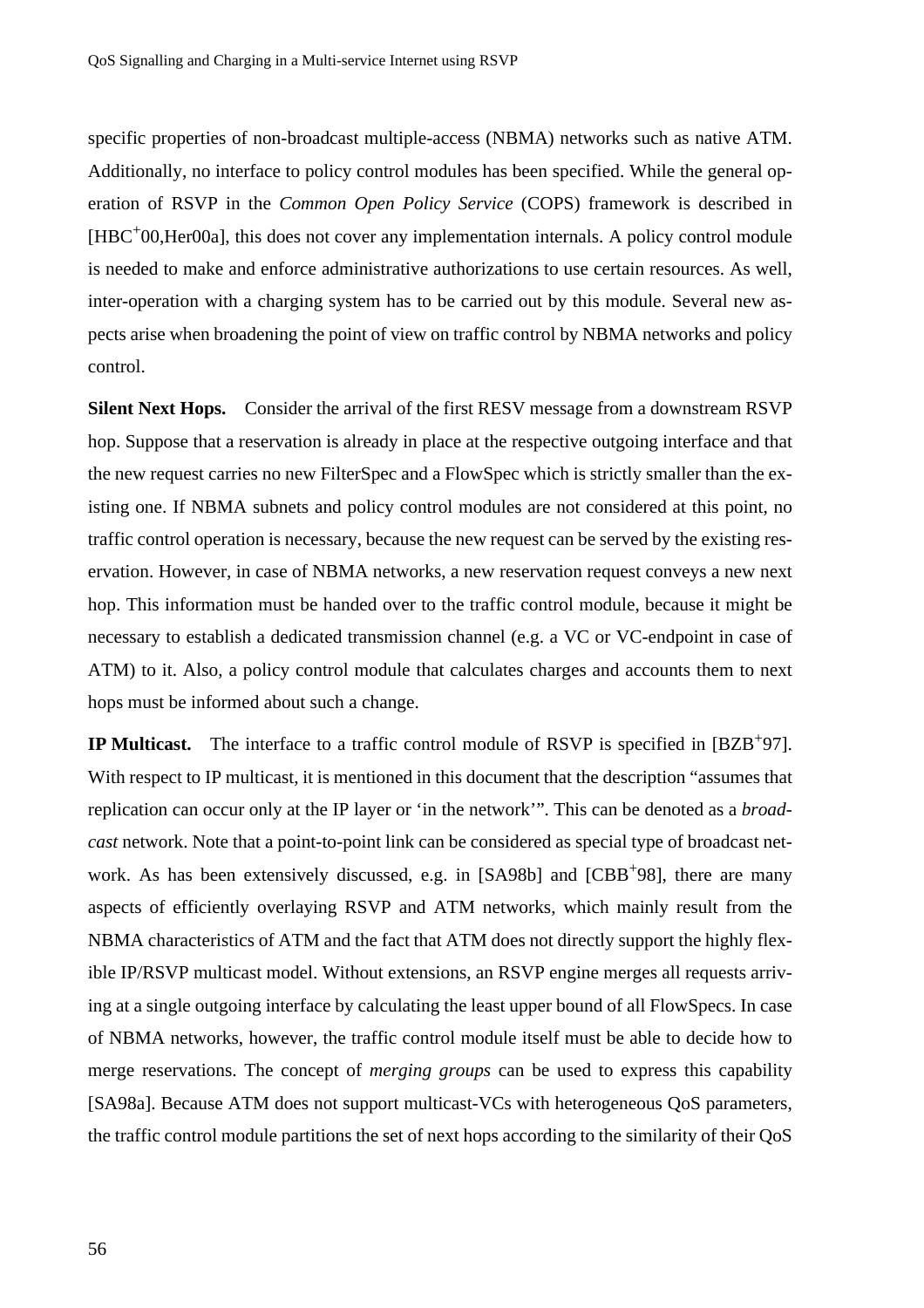requests into merging groups. Then, a multicast-VC is used for transmission to each merging group. Algorithmic aspects of efficiently building merging groups are studied in [SWKS99].

**Atomicity of Operation.** Both traffic control and policy control module independently decide about acceptance of a reservation, based on their respective state and configuration. Each operation must be done atomically, i.e., having an all-or-nothing property. Furthermore, for the core RSVP engine, complete acceptance or rejection of a reservation must appear as a single decision, because RSVP has no mechanisms to deal with a reservation that is accepted by only one of both modules. Consequently, admission of a reservation request must be done in one atomic operation from RSVP's point of view. An open issue is to determine which of traffic control and policy control module decides first about admission and which is second. That module doing the first decision must be prepared for a full rollback if the other decision fails. In this work, it has been decided to place this burden on the policy control module for the following reasons.

It is likely to assume that policy control decisions generally consist of an authorization, a validity check and an accounting step. Validity check and accounting might be omitted, if the network operator considers it unnecessary. The validity check might be a test whether the offered payment is sufficient. This in turn requires part of the accounting process to be carried out. 'Raw' resource accounting might be followed by an internal transaction, e.g., debiting an internal account. Internal transactions are periodically cleared by external transactions, i.e., real payments. Because an update of traffic control parameters immediately results in different network conditions, affecting other flows as well, it is favourable to lower the probability of a traffic control rollback over a policy control rollback. In case of a policy control rollback, internal transactions can be reverted without influencing any external entities.

Additionally, from the diversity of subnet technologies and their potential for complexity (e.g., in case of ATM or when employing a *Subnet Bandwidth Manager* [YHB+00]) it can be concluded that the effort for rollback preparation and potential resource wastage makes a case for this design decision. Yet another reason can be given by considering network provisioning. In a well-dimensioned network, traffic control rejections can be expected to be less likely than policy control refusals (e.g., because of overdue bills or empty prepaid billing cards). The same strategy has been chosen in the proposal for interaction between RSVP and COPS [Her00a]. In the following three paragraphs, certain challenges and approaches to them are presented, which result from these considerations.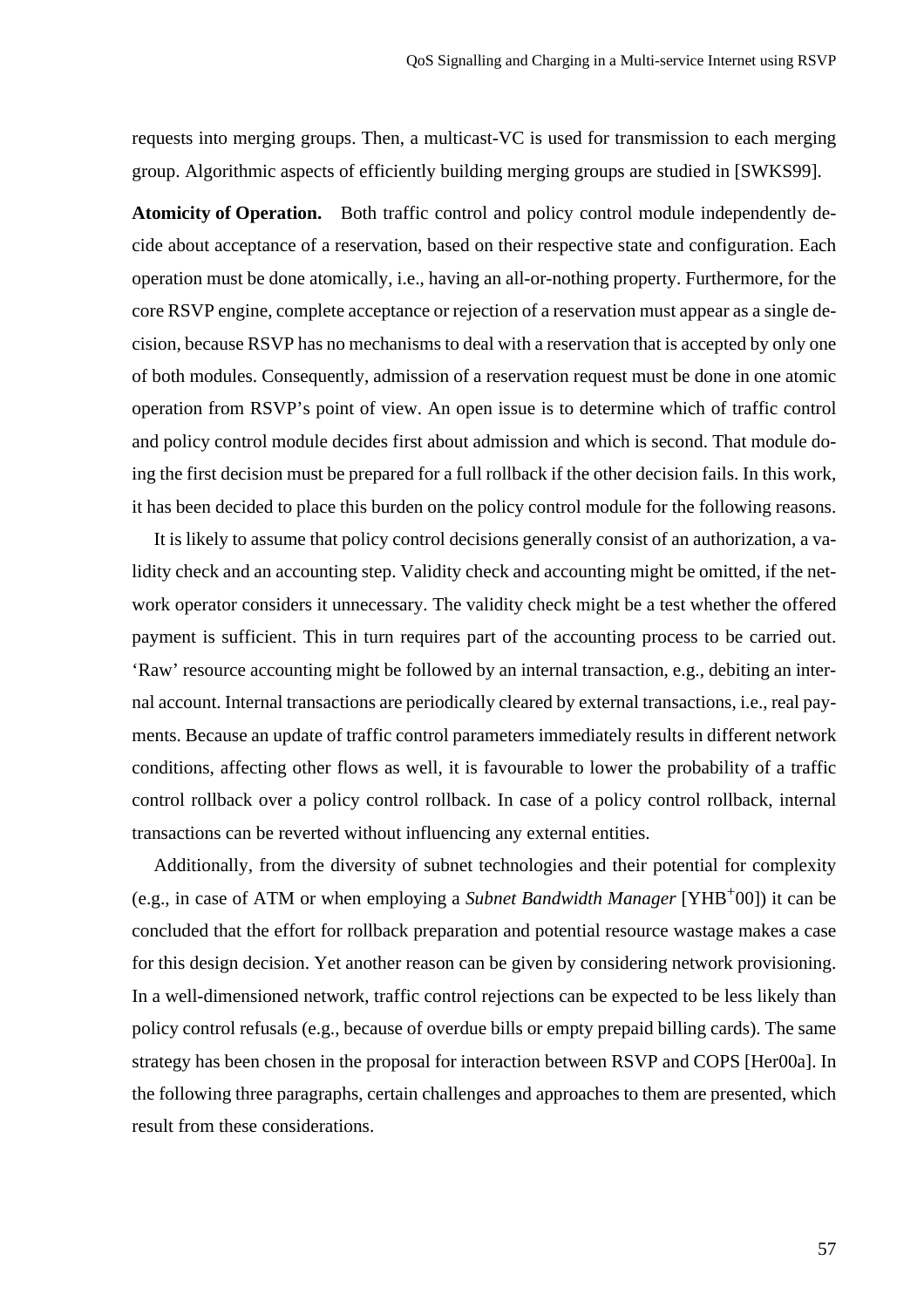**Partial Rollback of Traffic Control.** The scope of a single traffic control update operation is defined by the handling of a single RSVP message or timer expiration per interface. Performing such an update operation consists of several actions to be carried out. Besides installing a new FlowSpec for a reservation, FilterSpecs to identify eligible sender applications might be added or removed. Although unlikely, it is possible at least for a filter insertion operation to fail. Therefore, the traffic control modules are prepared for partial rollback by carrying out the update operation as follows:

- First, the new reservation FlowSpec is installed, then filters are added or removed. Note that the above definition of a scope for a single operation prevents that filters are added and removed within the same update operation. As well, when filters are removed, the installed FlowSpec is never increased.
- If installing a new FilterSpec fails, all previously installed FilterSpecs from this update operation are removed again and the FlowSpec is set to its previous value. Thus, the important all-or-nothing property of a traffic control update operation is guaranteed by internal partial rollback. By appropriately designing the respective software interface (see below), a traffic control module for NBMA networks can easily be integrated into this process to revert any merging group operations (as discussed above).

**Full Rollback of Policy Control.** In order to integrate a policy control module that has the capability for rollback, the interface has to be split into two parts.

- 1. The preparation step consists of authentication and validity check. As a result, the request is either accepted or rejected and temporary state is saved within the policy control module.
- 2. The commit step corresponds to accounting, i.e., handing over the state information for persistent storing and potential external transactions.

If a reservation is accepted and later rejected by the traffic control module, it is sufficient to delete all temporary state information.

**Concurrent Execution.** Both traffic control and especially policy control operations might involve a certain overhead, so that it seems desirable to execute them concurrently to the core RSVP operations. This however, requires to specify most of RSVP's state information and operations such that concurrent execution is possible. As presented in [Section 5.3.3,](#page-75-0) extending the implementation design for concurrent execution is not too hard.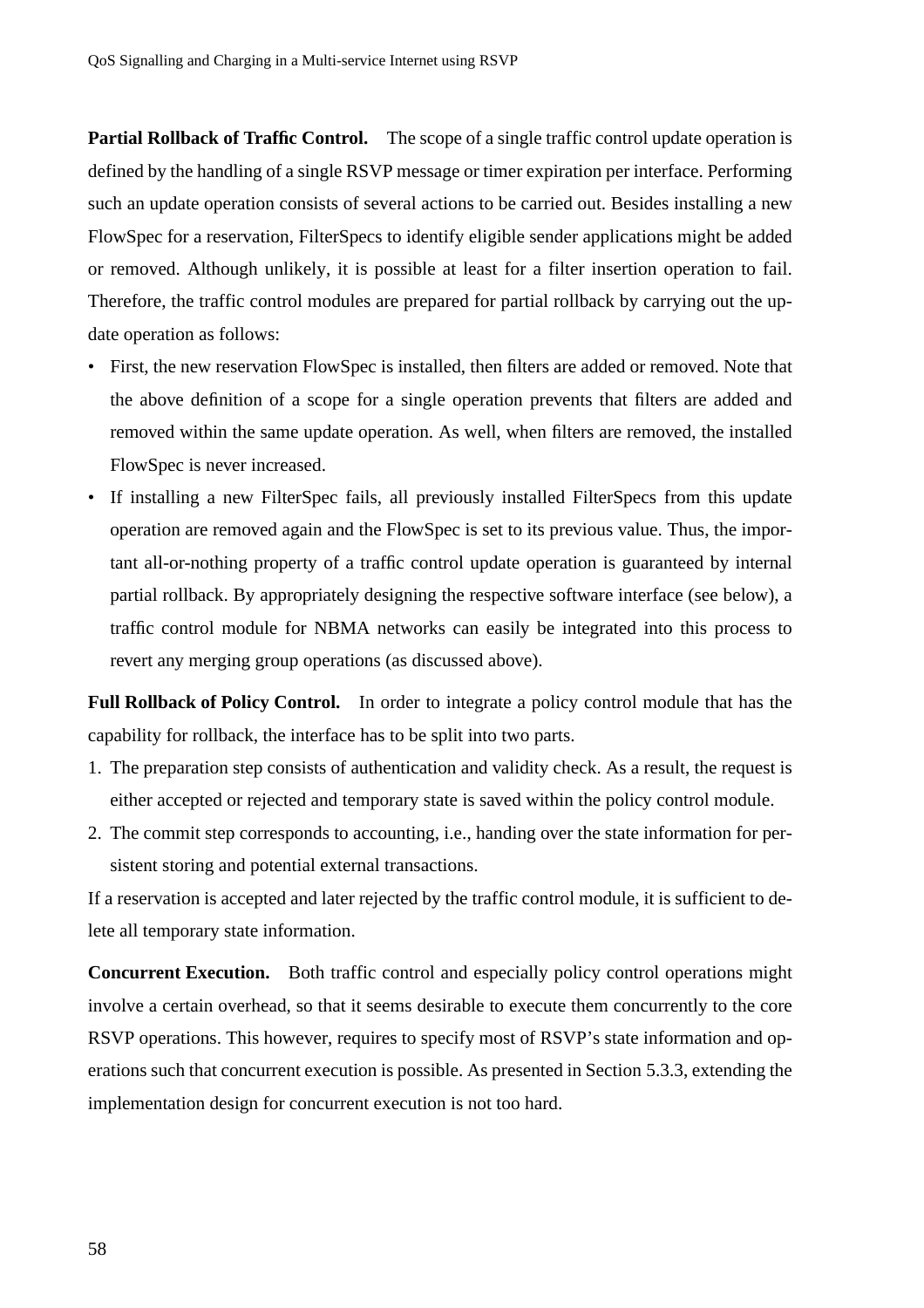## **Interface Design**

The traffic control and corresponding modules are modelled as a class hierarchy forming four layers of abstraction. Common tasks are implemented in higher layers whereas more specialized task are implemented in derived classes. A class diagram of this design is given in [Appen](#page-154-0)[dix C](#page-154-0). A common base class *TrafficControl* exists, which provides the main interface to the core RSVP engine. The following interface presentation is restricted to the most relevant methods without showing details like arguments and return types.

```
class TrafficControl {
    virtual updateReservation() = 0;
    virtual redoLastReservation() = 0iupdateFilters();
    addFilter();
    removeFilter();
    updateTC();
};
```
This base class completely implements the high-level handling of insertion and removal of FilterSpecs. Whenever during message processing a FilterSpec is found eligible for insertion or removal, a call to *addFilter* or *removeFilter* respectively is made. In order to minimize interaction between traffic control module and the system's resources, these actions are buffered within the *TrafficControl* class and executed only when *updateFilters* is called. Common merging logic is implemented in the method *updateTC*. This calling interface takes an instance of OutISB as input parameter. All state that is needed for admission control and updating of the underlying scheduling system is then accessible through relationships starting at OutISB. The methods *updateReservation* and *redoLastReservation* are realized in derived classes and implement the logic for merging of multiple reservations. They are specialized on broadcast or NBMA respectively, depending on the actual type of subnet an interface is attached to. Correspondingly, two classes are derived from *OutISB*: *TCSB\_BMA* and *TCSB\_NBMA*. Internal state information for a reservation at an outgoing interface is stored in these classes. For example, merging group information for NBMA subnets is stored in objects of type *TCSB\_NBMA*.

A separate class *Scheduler* acts as a base class for different flavours of scheduling packages and provides a common interface to them. This interface is basically the same as the traffic control interface in [BZ97]. The public methods of class Scheduler are eventually realized by calling internal virtual methods, which in turn are implemented in derived classes. Furthermore,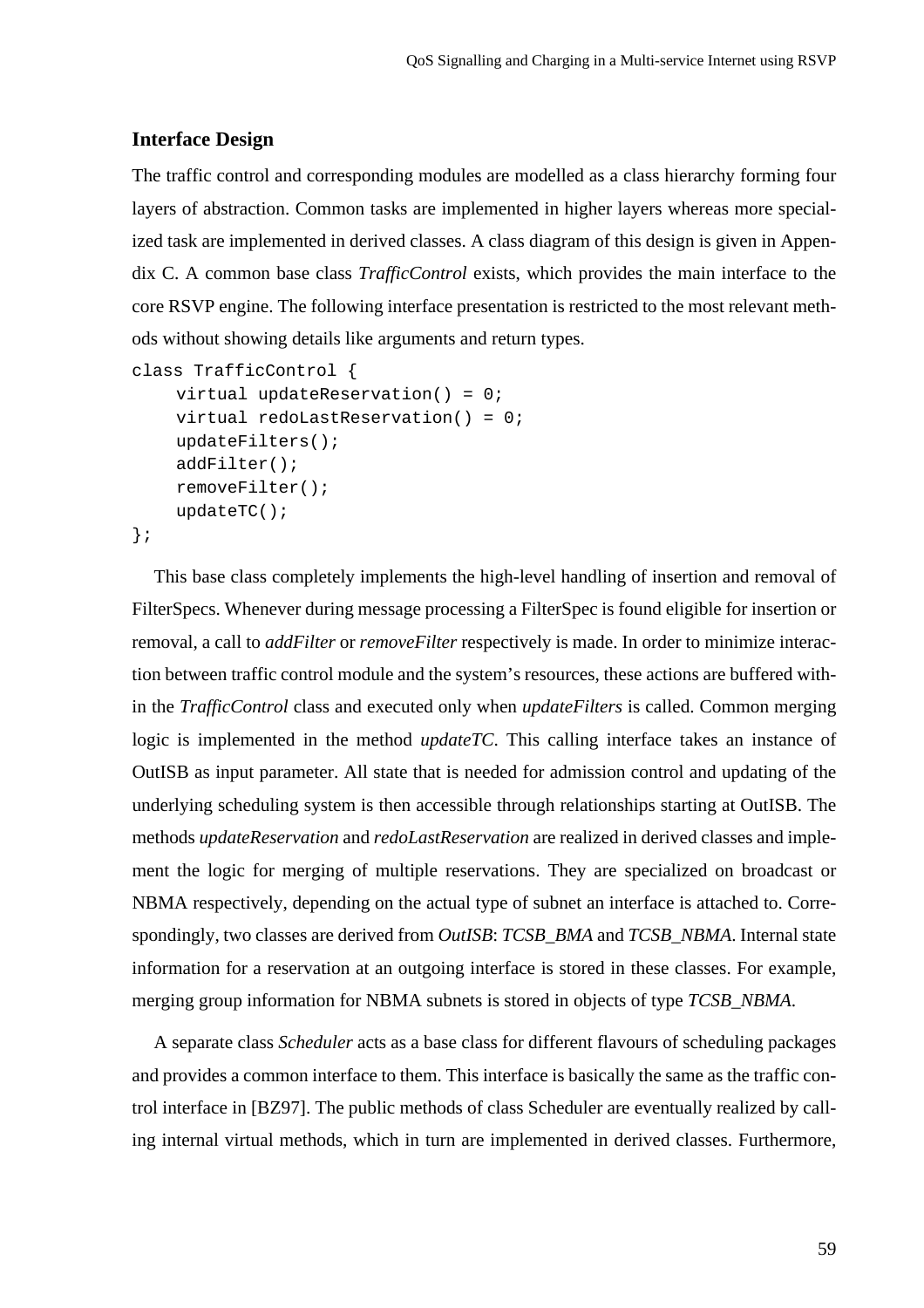this class provides some common mechanisms like logging of events and high-level admission control.

The interface to policy control includes the necessary methods to perform a policy control update in two steps with a potential rollback after the first one. Given that the general design for the protocol engine allows for traversal of object-relationships, it is suitable for those methods to take similar arguments as the traffic control interface. All operations that are carried out when *commit* is called, can be executed concurrently to further RSVP operations.

```
class PolicyControl {
    checkAndPrepare();
    commit();
    rollback();
};
```
## **Structure of Operation**

In order to glue the pieces together, the following pseudo code describes how *updateTC* from class *TrafficControl* utilizes the services of other objects. As can be seen from this pseudo-code, the appropriate design of traffic control and policy control modules and interfaces leads to a very concise and elegant expression of high-level concepts.

```
PolicyControl::checkAndPrepare();
if (success) {
    updateReservation();
    if (success) {
         updateFilters();
         if (success) {
             PolicyControl::commit();
             return;
         }
         redoLastReservation();
    }
    PolicyControl::rollback();
}
```
# **5.3.2 Fuzzy Timers**

By far the largest container in an RSVP implementation is necessary for timer handling. In this implementation, all timers are stored in a hierarchical container. The upper layer is implemented as an array representing time slots and accessed through a hash. The lower layer is implemented as a sorted list. The configuration of this hierarchy, i.e., the amount of time covered by each slot, can be set arbitrary. Such a container is only capable to foresee a limited amount of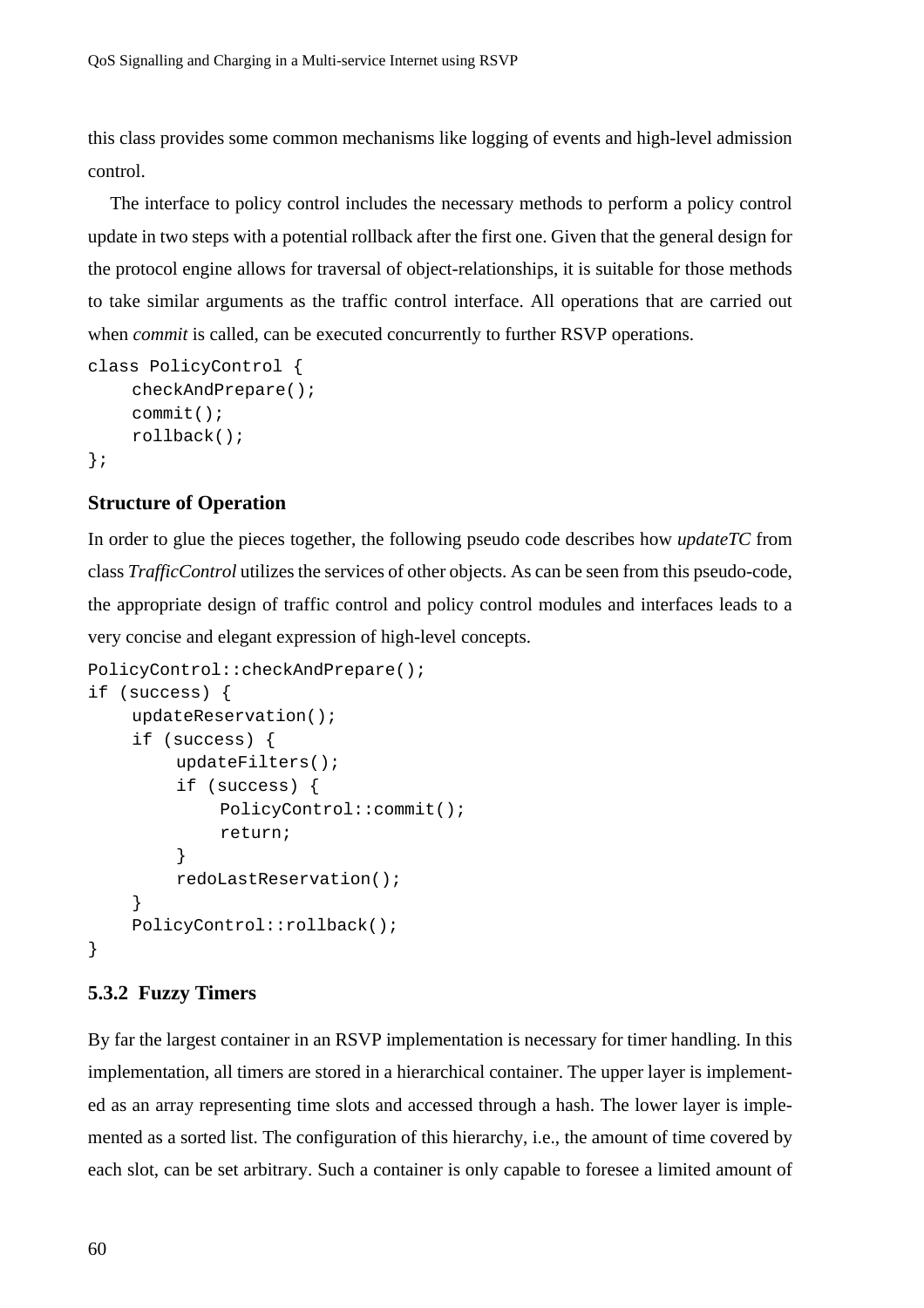time in the future, which should sufficient for RSVP. In order to accommodate the rare event that timers exceed this time frame, an additional sorted list is kept and timers from this list are moved into the respective slot when it becomes available. This concept is known as a *timer wheel* [VL87]. The best possible access complexity of such an implementation using standard hardware is  $O(log(n))$ , with *n* being the (varying) number of timers in a slot. Consequently, performance of this container can be arbitrarily traded off against memory requirements by choosing the size and number of slots. This data structure design is shown in Figure 10.



Figure 10: Design of Timer Container

For RSVP messages, this scheme can be optimized even further. RSVP is designed to be robust against varying message transmission times and in fact, a large number of all timers are calculated as random numbers within a certain interval. As a consequence, there is no demand for outmost precision in the scale of a few milliseconds. If the duration of a time slot in the hierarchy becomes small compared to the basic refresh time (e.g. smaller than 100 microseconds when the basic refresh interval is set to 30 seconds), an option to employ *fuzzy timers* is implemented. When enabling it, timers are stored in a simple FIFO list instead of being sorted according to their precise expiration. During each time slot, timers are fired equally distributed according to their location in the simple list. The result is a slight inaccuracy of timers compared to their expiration time. The inaccuracy is bounded by the length of a time slot and can be considered a very reasonable trade-off. This scheme promises a significant performance gain over the plain timer wheel, because the access complexity is reduced to  $O(1)$ . However, as presented and discussed in [Section 5.6.4,](#page-85-0) only a limited performance gain has been observed so far, on top of what is achievable by tuning the normal timer wheel implementation.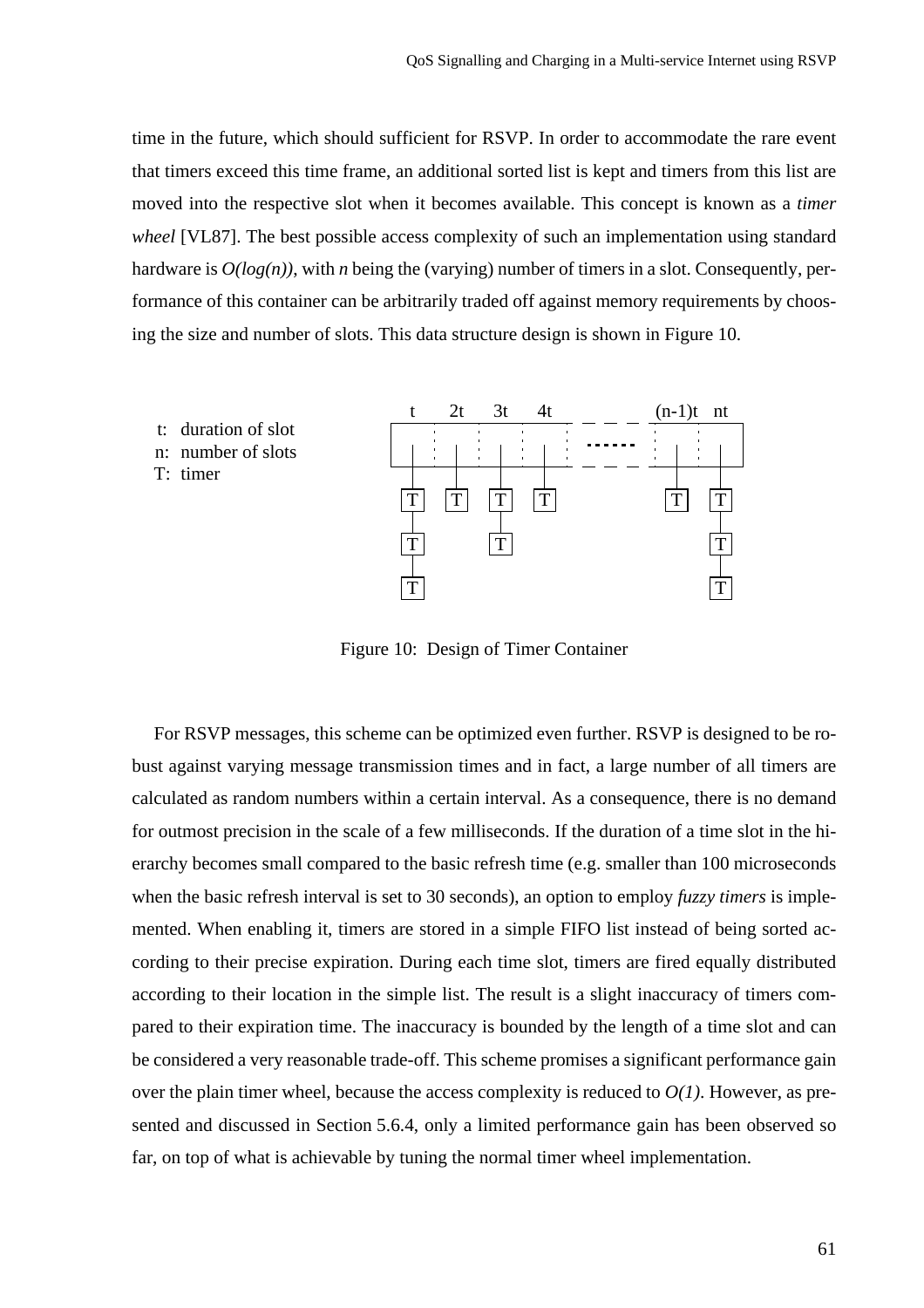### <span id="page-75-0"></span>**5.3.3 Multi-threaded Message Processing**

Employing the new design of the RSVP engine, it was possible to quite easily replace the initial sequential message processing by a multi-threaded protocol engine with an incremental implementation effort of about 4 weeks. The design tries to mimic operation in a high-speed router, such that for each network interface a dedicated thread for message processing is created. Recapitulating the software design from [Section 5.2.2](#page-65-0), the class Message Processor is combined with a thread of control and an object is created for each network interface in the system. Because of a current lack of system support, certain interactions with the operating system, e.g. the reception of raw IP packets, cannot be performed truly multi-threaded. Therefore, those operations are currently carried out sequentially. As a consequence, in addition to the threads per network interface, there is a dedicated thread to initially receive and dispatch protocol messages. Furthermore, a separate thread is created to handle timer events. Synchronisation points are set at

- access to the central state repository (synchronisation point per session),
- interfaces to traffic control (synchronisation point per interface),
- access to the central timer management (global synchronisation point), and
- access to certain system services (global synchronisation point, see above).

Of course, using multiple threads on a single-CPU workstation cannot be expected to significantly increase performance other than potentially providing improved interaction with any external I/O operation. This design could be further improved. For example, the global lock for the timer system could be replaced by more fine-grained locking for each slot of the timer container. On the other hand, with the fuzzy timer scheme, access to the timer container is not as time-consuming and critical as with a sorted container. To this end, the purpose of this extension is to demonstrate the simplicity and feasibility of parallelizing RSVP operations as a proof of concept. Indicative performance tests have been carried out and are described in [Section 5.6.5.](#page-86-0) The design of multi-threaded message processing is sketched in Fig[ure 11.](#page-76-0)

It becomes very obvious that the object-relationship design alleviates the task of parallelizing message processing a lot. The reasons are given by the natural encapsulation of data and functionality in an object-oriented design. This allows for easy identification of synchronisation points. Because all state objects are stored and accessed through the session object, no additional locking is necessary for them, besides acquiring a single lock for the session.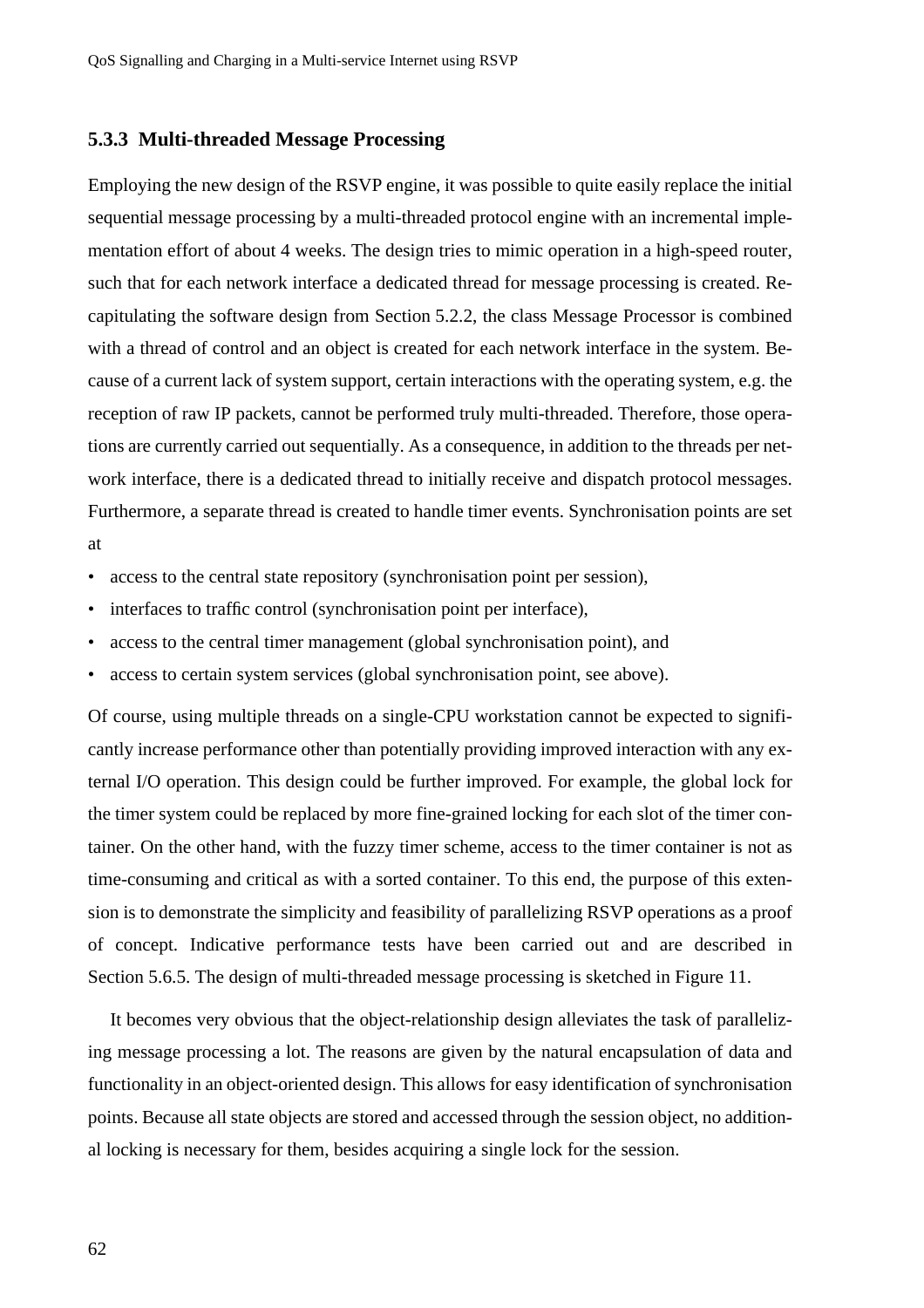<span id="page-76-0"></span>

Figure 11: Multi-Threaded Message Processing

# **5.4 Protocol Extensions**

In this section, the message processing rules for the RSVP extensions, which are presented in [Section 4.4,](#page-44-0) are given. This is done separately from basic RSVP processing in order to clearly show the respective overhead compared to the standard RSVP specification. Only fundamental changes in processing are described. For example, allowing CIDR prefixes as address description requires to extend the message format of RSVP messages appropriately, which in turn leads to different parsing of messages. Such obvious details are omitted here. Because these extensions are mainly intended to augment RSVP's capabilities as an interface mechanism, these processing rules should not be considered as exclusive description. On the other hand, this consideration eventually applies to the basic processing rules, as well.

### **5.4.1 Compound Prefix Addresses**

Compound prefix addresses change the addressing of RSVP messages in two ways. First, by allowing network addresses to be used and second, by allowing more than one address to be specified. This applies to session descriptions, i.e., the SESSION object and sender descriptions, i.e., SENDER\_TEMPLATE and FILTER\_SPEC objects. The changes in message processing are discussed separately for sender and session descriptions.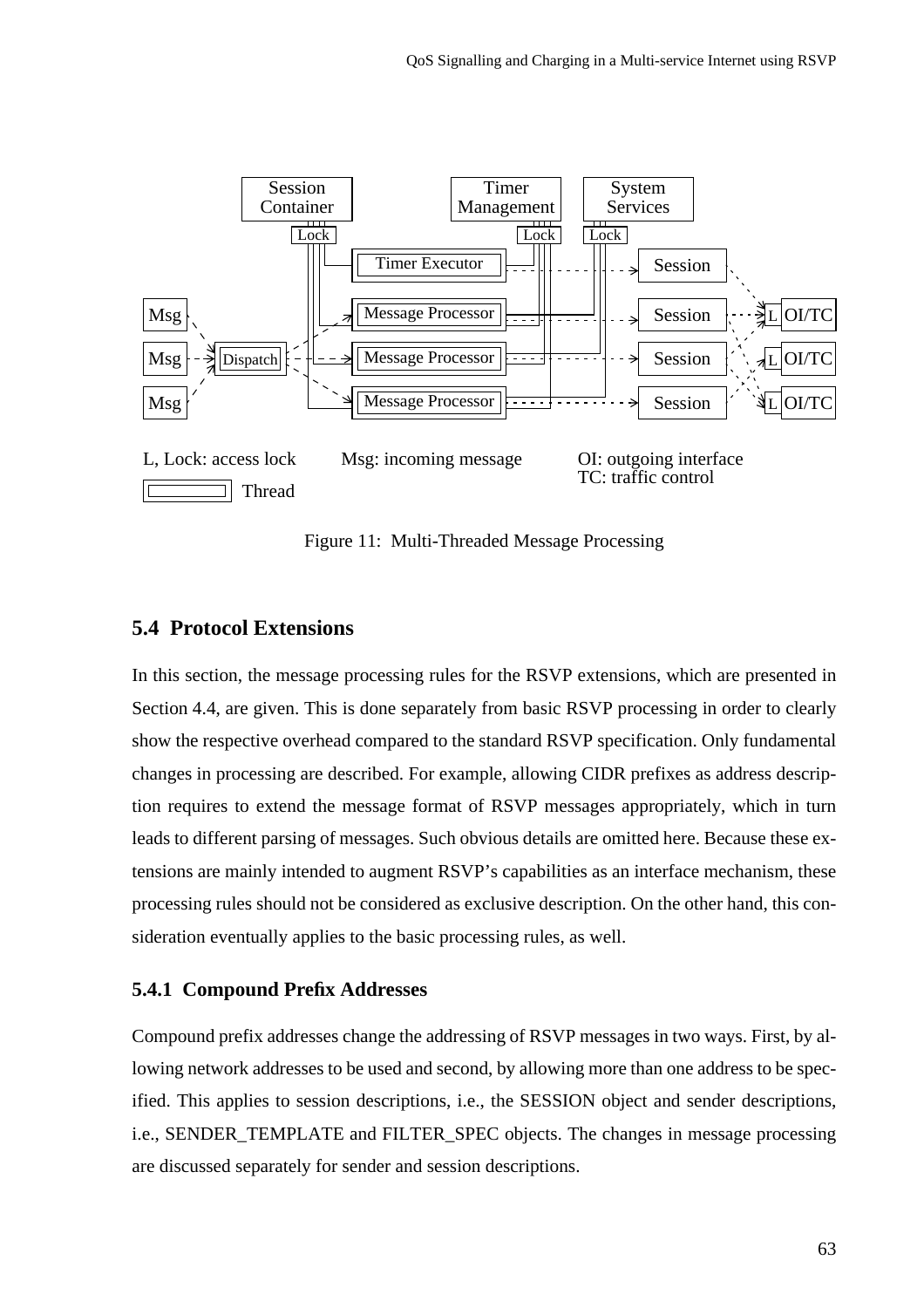### **Sender Description**

In case of a PATH, PTEAR or PERR message, the introduction of a network address in a sender description does not change the specification of operations at all. The case of multiple addresses within a single sender description can be handled by creating multiple PSB objects, but it seems efficient to extend the definition of a PSB appropriately to store the respective information in a single object.

As well, the introduction of compound addresses does not change the processing of RESV, RTEAR or RERR messages, except if the node acts as RSVP gateway and has previously combined multiple PATH messages into a single compound message. In that case, the setting of the scoping style determines, whether the respective service request is forwarded to multiple previous hops, or not. As mentioned in [Section 4.4.1,](#page-45-0) it is currently not clear in which scenario which entity is responsible for determining the scoping style.

### **Session Description**

In case a session description contains a network address, this does not change the processing, except at the border router towards the respective subnet, which, depending on the scoping style, has to decide whether to forward a PATH message into multiple subnets, or not. The information about the destination of a PATH message is looked up in the routing table, as usual and the message is forwarded using the session address as IP destination address.

If multiple addresses are given as session address, a similar situation exists. Either the routing lookup for PATH messages delivers a single interface, in which the message is simply forward using any of the addresses as IP destination address. Alternatively, if multiple routing entries direct the message to multiple interfaces, it depends on the scoping style, whether this message is forwarded any further.

In both cases, if a service enabler detects multiple outgoing interfaces for a PATH messages and decides to forward the message through all of them, the resulting session is treated similar to a multicast session at this node. The same applies for PTEAR messages and, in the opposite direction, to PERR messages.

The handling of RESV, RTEAR and RERR messages is completely analogous to the usual message processing, because they are transmitted hop by hop along the reverse data path according to previously stored routing information.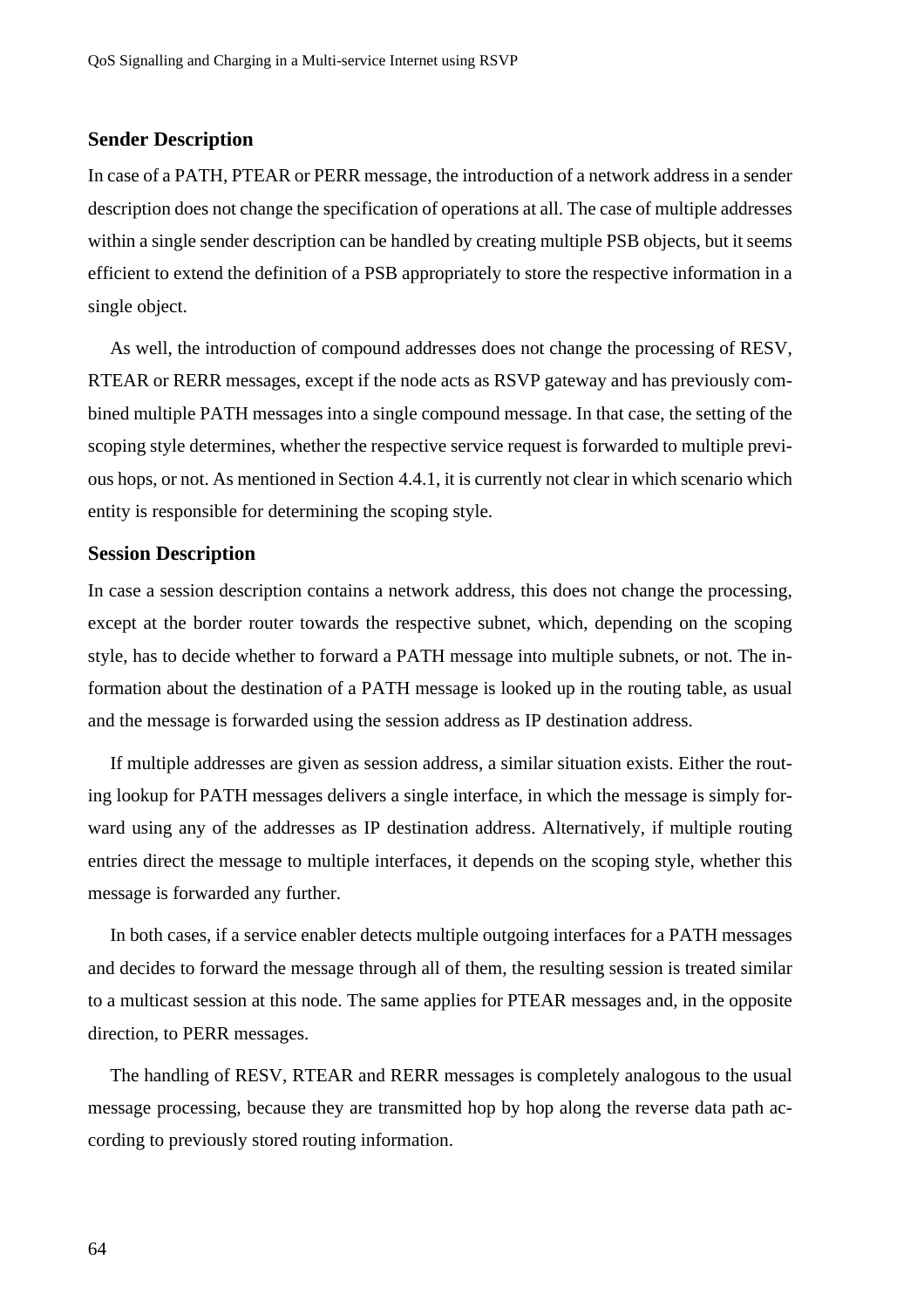## **5.4.2 Hop Stacking**

Hop stacking requires a change in the message format, as well, and furthermore, a change in the philosophy of message parsing. While a traditional RSVP implementation can, in principle, handle message objects in arbitrary order, the order of RSVP\_HOP objects becomes important for the introduction of hop stacking. For handling of a PATH or PTEAR message at a node that employs hop stacking, it is sufficient to perform regular message processing, of course, without creating of or searching for any PSB objects. Upon reception of the corresponding RESV or RTEAR message, such a node can process it normally, but has to remove the first RSVP\_HOP object and eventually forward the message to the node denoted by the next RSVP\_HOP object.

RERR messages are transmitted hop by hop to those next hops which are stored in RSB objects, such that the processing is unaffected by hop stacking. PERR messages can be transmitted directly to the first hop of a stack. Intermediate hops that perform hop stacking have not stored path state and thus, do not need to be informed about such an error.

Each node that receives an RSVP message containing a stack of hops, has to copy this stack to related outgoing messages. Alternatively, for PATH messages, the stack might be stored in the local PSB object to insert it into corresponding RESV or RTEAR messages. In that case, the full stack can be removed from the message and only the local outgoing interface information is placed as RSVP\_HOP object into the outgoing PATH message.

# **5.5 Implementation Status**

In this section, the current implementation status is described in comparison to the RSVP specification. The software package is publicly available [Kar00b].

# **Basic Information**

This implementation is a full implementation of RSVP operations, except for a few limitations given below. It has been tested to correctly inter-operate with the reference implementation. It is developed and tested to compile on Solaris 2.{6,7}, FreeBSD 3.X and Linux 2.X operating systems, using GNU C++ 2.95 and higher. The complete source package consists of approximately 19,000 lines of code. System-dependent code is cleanly separated and consists of about 2,000 lines of code with at most 250 lines dedicated to each system. The implementation effort is estimated to be about 18 person months. To this end, the implementation integrates schedul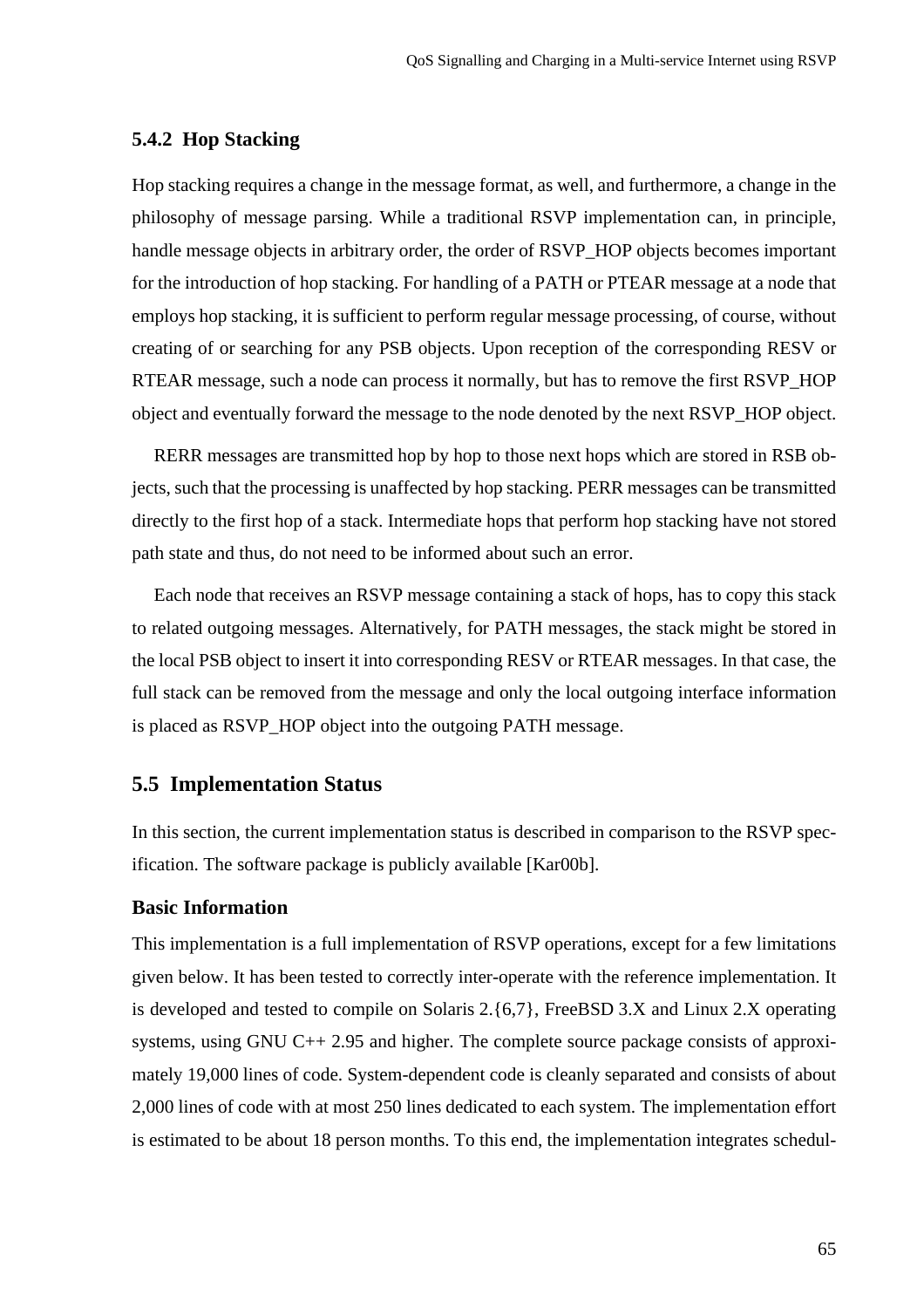ing packages for CBQ scheduling [FJ95] on Solaris [WGC+95] and CBQ and HFSC scheduling [SZN97] on FreeBSD employing the ALTQ package [Cho98].

In experimental versions, an integration with the VCM package for ATM [SKS00a] on Solaris has been implemented, as well as extensions for embedding charging information into policy objects [Bet99] as described in [KSWS98a]. However, these components are currently not part of the public distribution release.

## **Limitations**

Some of the properties of a fully compliant RSVP implementation with respect to [BZB<sup>+</sup>97] are currently missing. The main reason for them to be missing is their relative irrelevance with respect to the project goals, compared to the effort necessary to develop and test these features.

- IPv6 [DH95] is currently not supported. Due to the modular and portable design of the software, this should not create too much effort, but of course it would require the effort to be tested then.
- UDP encapsulation as described in  $[0.7B<sup>+</sup>97]$  is not supported. It is not planned to support this in the future, because it does not belong to the core of the specification and it is already discussed in the IETF to drop this requirement [Bra98].

Other RSVP parts and extensions, which are currently in the standardization process or just being standardized are currently not supported, either, for example [BLT00] and [BGS<sup>+</sup>00].

## **Features**

The implementation provides some additional features that are new to an RSVP implementation and rather rare for experimental protocol implementations in general.

The protocol engine can be compiled to execute in an emulation mode, in which multiple daemons execute on the same or differing machines and use a configurable virtual network between them, simulating shared link media and static multicast routing. Without such a feature, examinations of RSVP behaviour in non-trivial network topologies are only possible by using a simulator or by using real systems. In the second case, it is necessary to start multiple processes on multiple machines needing super-user privileges and a suitable infrastructure. The emulation mode allows to experiment without the need for additional software or hardware. A testsuite can be created by writing high-level configuration files, from which detailed configuration files are built. A preconfigured test-suite consisting of 16 virtual nodes and test scenarios is pro-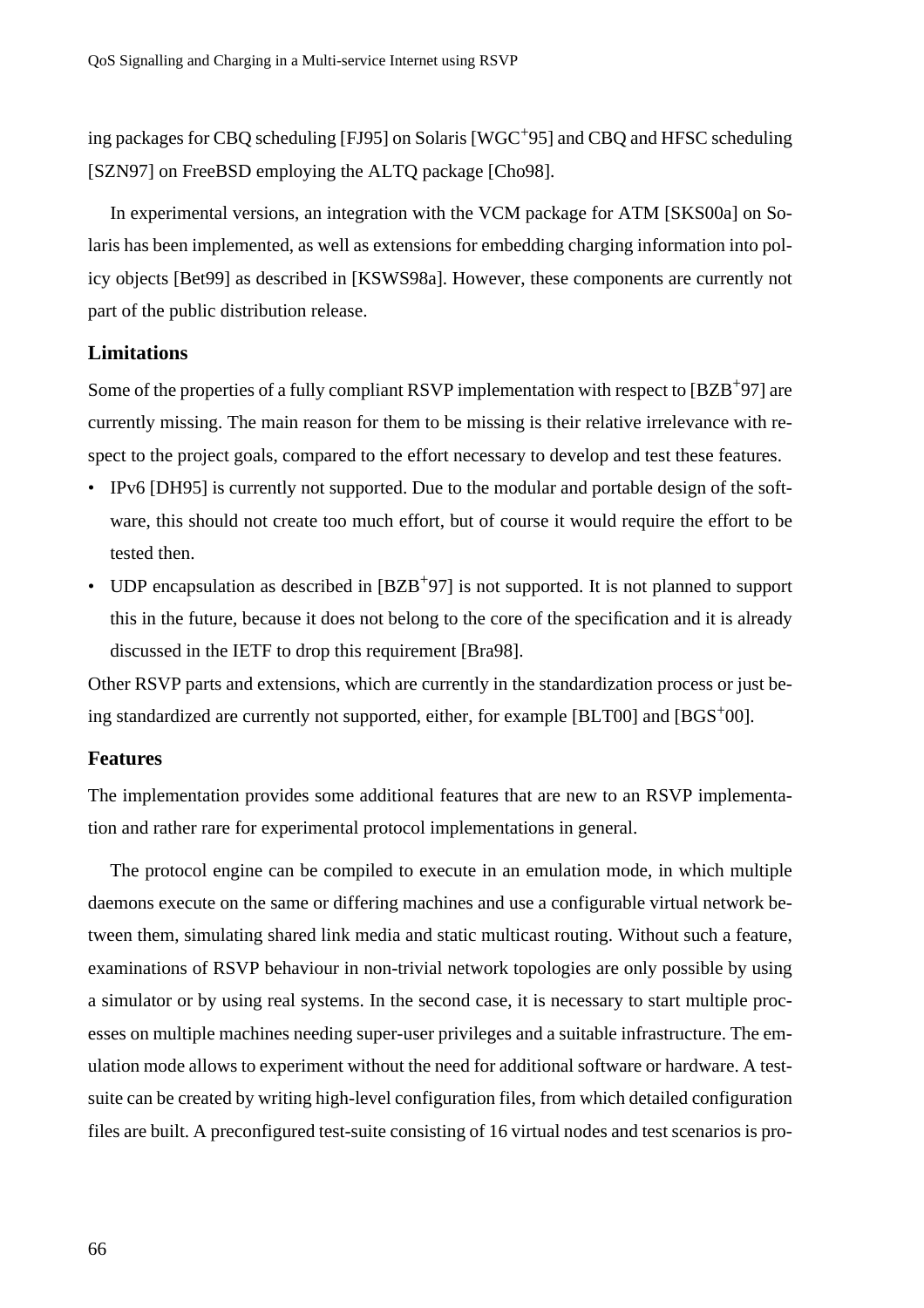<span id="page-80-0"></span>vided as part of the current distribution package. Furthermore, the emulation mode can be combined with real operation, for example, to test interoperability with other implementations.

An initial attempt to port this software to the OPNET modelling environment [OPN00] has been successfully realized [Met99]. While by far not all system interfaces are supported yet, this shows the general practicability of such a port by modifying only a limited number of modules. Some minor changes have to be done in the current OPNET modelling library (version 6.0.L) in order to enable RSVP support.

For the purpose of experimenting with various protocol aspects and enhancements or creating optimized versions for specific purposes, a large part of the full functionality is compiled optionally and fully configurable at compile time.

# **5.6 Performance Evaluation**

In order to assess the performance of an RSVP implementation and to address the usual concerns against its processing overhead, a number of performance experiments have been carried out. After describing the general setup, these experiments are documented here in detail. It is important to mention at this point that the KOM RSVP engine has not been subject to careful and detailed tuning on the coding level. No specific optimizations have been carried out, other than the general design decisions and algorithmic improvements described earlier in this chapter.

The first series of tests compares the performance of the KOM rsvpd with the ISI rsvpd. The second series investigates the current performance limits of the new implementation and the following experiments analyse the effect of algorithmic improvements that have been implemented. Additionally, an experiment is reported, which investigates the influence of the average flow lifetime on the processing effort. Finally, some experiments have been carried out to obtain additional interesting performance figures, e.g., about the end-to-end setup latency.

# **5.6.1 Experiment Setup**

The experiments were carried out on standard PC-based workstations, which serve as router platform running FreeBSD 3.4. These workstations are equipped as follows:

- single Pentium III processor, 450 MHz, 512KB second-level cache
- point-to-point 100 Mbit/sec Ethernet links, 3Com 3c905C-TX interface cards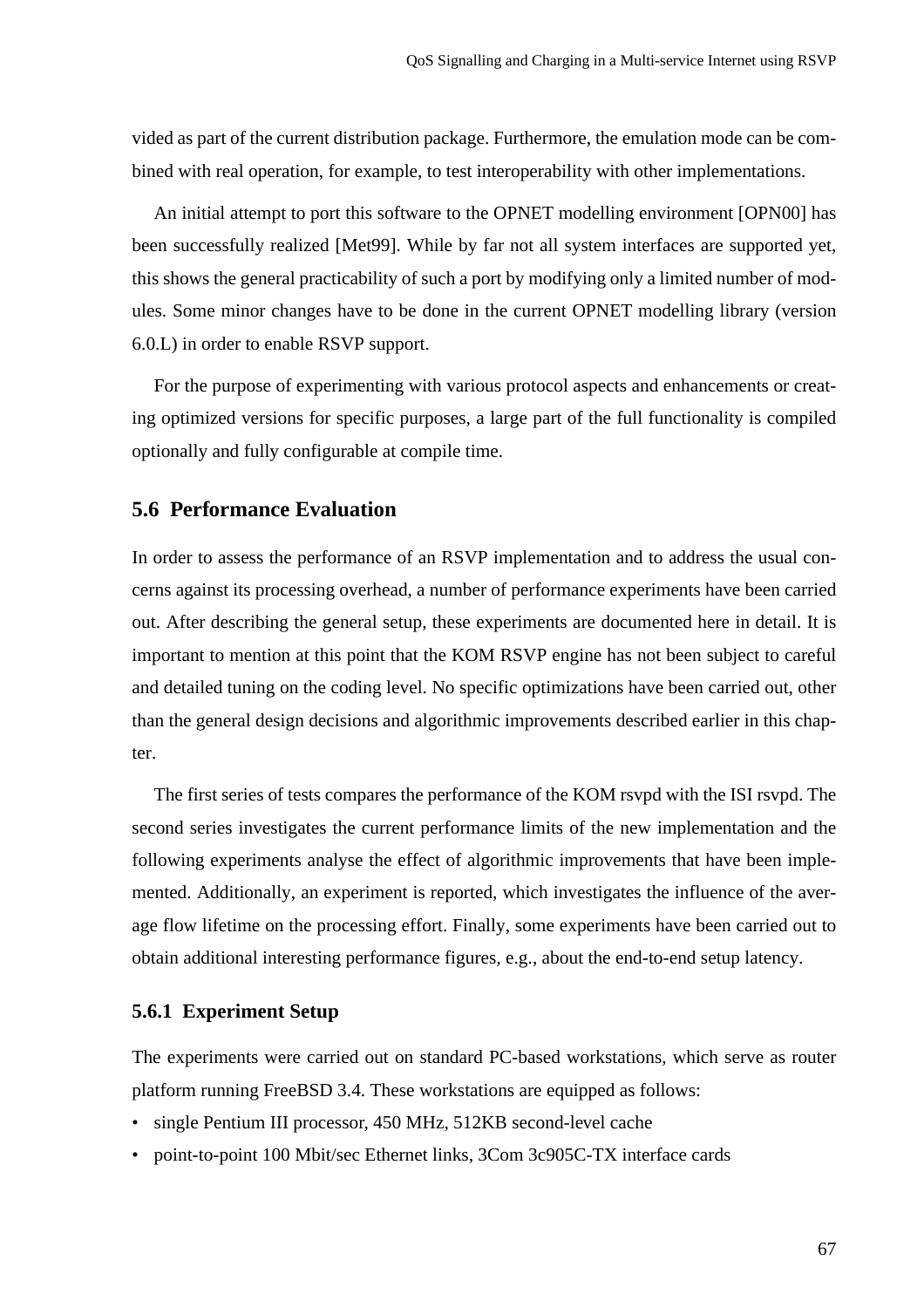- <span id="page-81-0"></span>• Gigabyte GA-6BXU mainboard, standard hard disk
- 128 MB RAM main memory

The total cost of this equipment as of December 1999 is approximately 600 Euros plus 50 Euros per network interface. For the tests, 6 nodes are connected as depicted in Figure 12.  $N_5$  is used as destination host and  $N_1$  as source host. Multiple unicast sessions are created by specifying multiple port numbers. Since handling of API sessions creates additional overhead at the respective end node,  $N_2$  and  $N_6$  are used as additional source and destination hosts, if a large number of sessions is created. The RSVP refresh interval is set to 30 seconds, as suggested in [BZB+97]. The RSVP daemons exchange basic RSVP messages only, without policy data and integrity objects.



Figure 12: Experiment Setup for Performance Measurements

The load generator at  $N_1$  (N<sub>2</sub>) creates sessions and path advertisements with a randomized time interval in between, until a certain number of sessions *n* is reached. The upper bound of this time interval can be chosen for each experiment. When the target number of sessions is reached, the load generator creates and deletes sessions with the same randomized time interval respectively, in a way that the number of sessions is guaranteed to stay in the interval [*n*-10,*n*]. The receiver at  $N_5$  ( $N_6$ ) responds to each path advertisement by generating reservation requests, which establish the end-to-end flow reservation. All experiments encompass the generation and transmission of confirmation messages.

The observations have been taken at Node  $N_3$  and  $N_4$ . Measurements have been done by periodically executing top and recording the highest numbers for current total memory consumption and percentage of raw CPU time that is reported for the RSVP daemon on either node.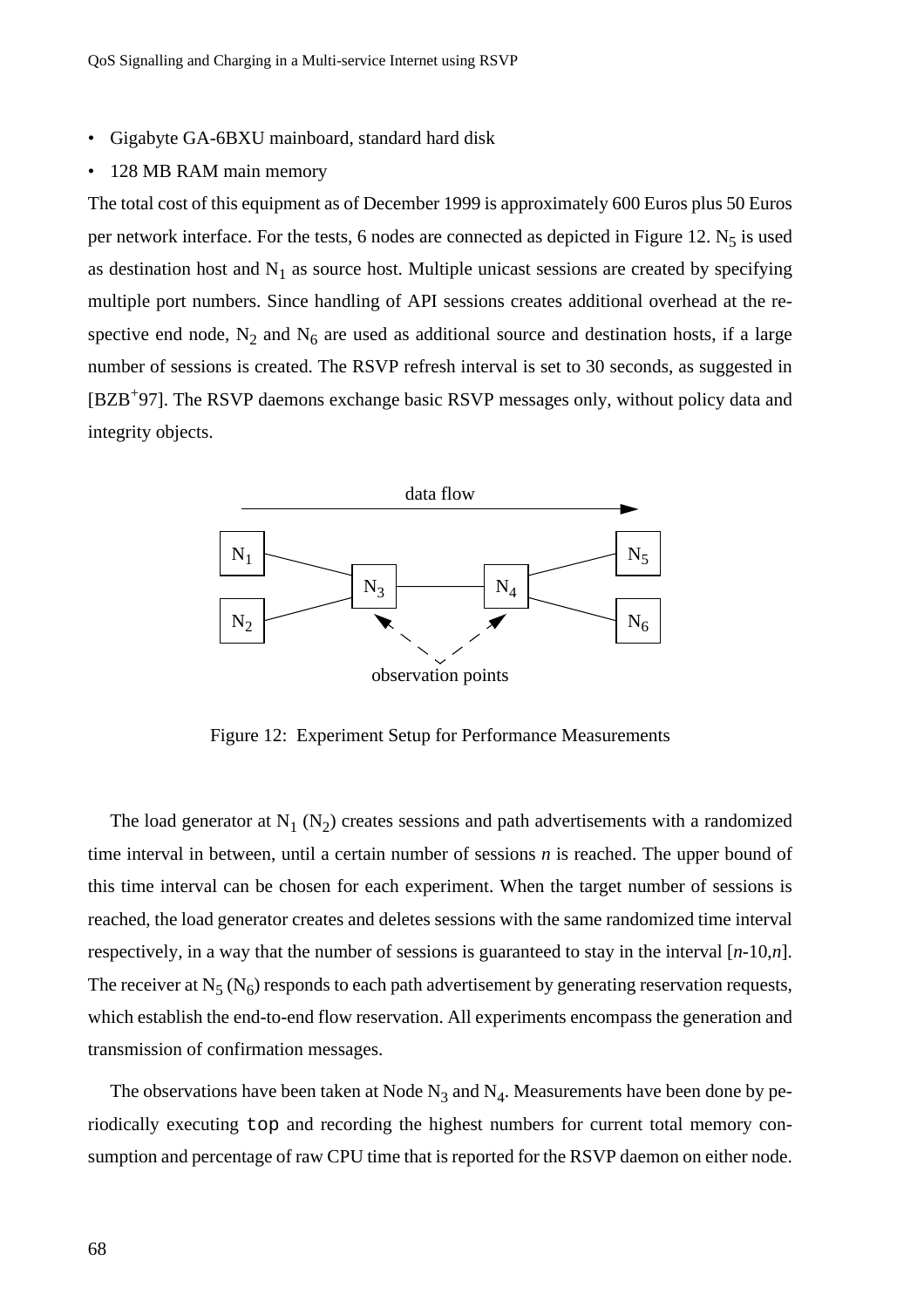Note that this kind of measurement introduces some inaccuracies and inherent randomness, which however does not seem to have affected the clarity of the results.

### **5.6.2 Comparison with Existing Work**

For this first series of tests, no specific optimizations have been turned on in the KOM RSVP engine. The timer container has been configured to consist of 20,000 slots covering 50 milliseconds each. Both implementations have been compiled with the same optimization and debugging flags. The hash-based session container does not provide any performance gain for either alternative, because all flows are targeted to the same host.

Because of the restricted capability and reliability of the ISI rsvpd, its performance figures can be considered valid only to a limited extent. It has been chosen to avoid the memory leaks in the existing implementation to at least get some realistic performance figures by avoiding to place the additional burden of administering stale information to the software. As a result, the numbers for the ISI rsvpd can only be considered a lower bound for CPU consumption, because it usually crashes before a stable situation with creation and removal of sessions can be reached. The listed results consequently show the situation just before the crash. With the KOM rsvpd, each test has run for several minutes. The listed percentage of CPU time is the highest number that has been observed during that time. The memory consumption has always stabilized at the reported amount. The results are depicted in [Table 3.](#page-83-0) The average lifetime of a single flow is calculated according to the creation/removal interval to be evenly distributed between zero milliseconds and the given number.

Note that the creation/removal interval is adapted for a small number of flows, such that the average lifetime of flows is not much smaller than the RSVP refresh interval. The influence of the average flow lifetime is further studied in [Section 5.6.6](#page-88-0). The numbers for the ISI rsvpd cannot be considered as stable as the numbers for the KOM rsvpd, because of the above mentioned reasons. However, it can be derived from these performance figures, that the KOM RSVP engine performs significantly more efficient than the ISI rsvpd. While it is unclear how much of this efficiency gain has to be attributed to a better coding style in general, it can obviously be concluded that the innovative object-relationship design at least does not prohibit performant implementation, however, at the expense of additional memory consumption. The KOM rsvpd consumes almost twice the amount of memory per flow when compared to the ISI rsvpd numbers.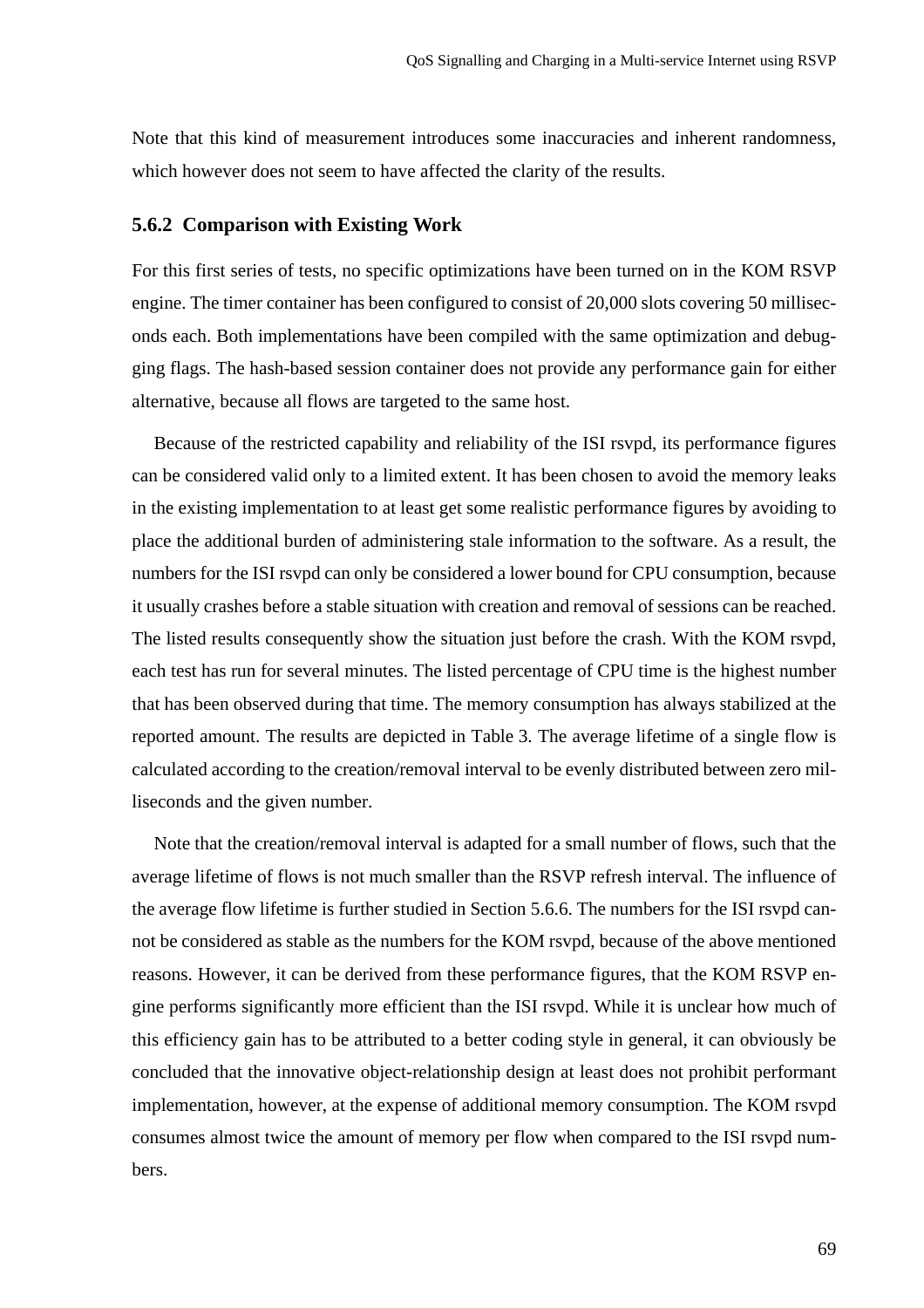<span id="page-83-0"></span>

| experiment settings |               | ISI rsvpd           |           | KOM rsvpd |       |        |
|---------------------|---------------|---------------------|-----------|-----------|-------|--------|
| # flows             | time interval | avg. lifetime       | % CPU     | Memory    | % CPU | Memory |
| 0                   |               |                     | 0.00      | 1920K     | 0.00  | 2724K  |
| 500                 | 100 msec      | $25.00$ sec         | 2.05      | 2372K     | 1.13  | 3620K  |
| 1000                | 50 msec       | $25.00 \text{ sec}$ | 6.18      | 2856K     | 3.56  | 4544K  |
| 1500                | 38 msec       | 28.50 sec           | 10.01     | 3296K     | 5.32  | 5472K  |
| 2000                | $25$ msec     | $25.00 \text{ sec}$ | 14.89     | 3768K     | 7.37  | 6388K  |
| 2500                | $25$ msec     | $31.25$ sec         | 20.51     | 4244K     | 9.91  | 7308K  |
| 3000                | $25$ msec     | 37.50 sec           | 25.93     | 4728K     | 13.38 | 8236K  |
| 3500                | 25 msec       | $43.75 \text{ sec}$ | 33.74     | 5208K     | 16.60 | 9160K  |
| 4000                | 25 msec       | 50.00 sec           | 42.53     | 5692K     | 20.26 | 10084K |
| 4500                | $25$ msec     | 56.25 sec           | 51.37     | 6168K     | 23.73 | 11008K |
| 5000                | 25 msec       | 62.50 sec           | 60.45     | 6656K     | 27.83 | 11928K |
| 5500                | $25$ msec     | 68.75 sec           | 79.69 $*$ | 7140K     | 32.96 | 12848K |

Table 3: Experiment Results: ISI rsvpd vs. KOM rsvpd

 $*$  number of successful reservations:  $\sim$  5400

### **5.6.3 Performance Limits**

The goal of this set of tests is to find the upper limits of reservation requests for a tuned version of the RSVP implementation. The experiment setup and measurements have been done as described above. In the tuned version, the timer container consists of 100,000 slots covering 10 milliseconds each and API processing is disabled at intermediate nodes. Assertion checking and debug output is turned off. Since these tests are carried out in a limited infrastructure with at most two destinations hosts, port numbers are included into the hash calculation for the session container in the tuned version. Because doing so establishes a perfect hash distribution for the test scenario, the session hash index has been restricted to 4096 to simulate a realistic situation. Furthermore, the load generation is distributed between all four end nodes as depicted in [Figure 12.](#page-81-0) The results are listed in T[able 4.](#page-84-0)

The following conclusions can be drawn from this experiment. Tuning the protocol implementation reveals a significant potential for increasing the performance. A router platform based on standard PC hardware can handle the full signalling for 50,000 unicast flows. The higher amount of initially allocated memory for the tuned version can be attributed to the additional memory requirements for the finer-grained timer container. The memory requirements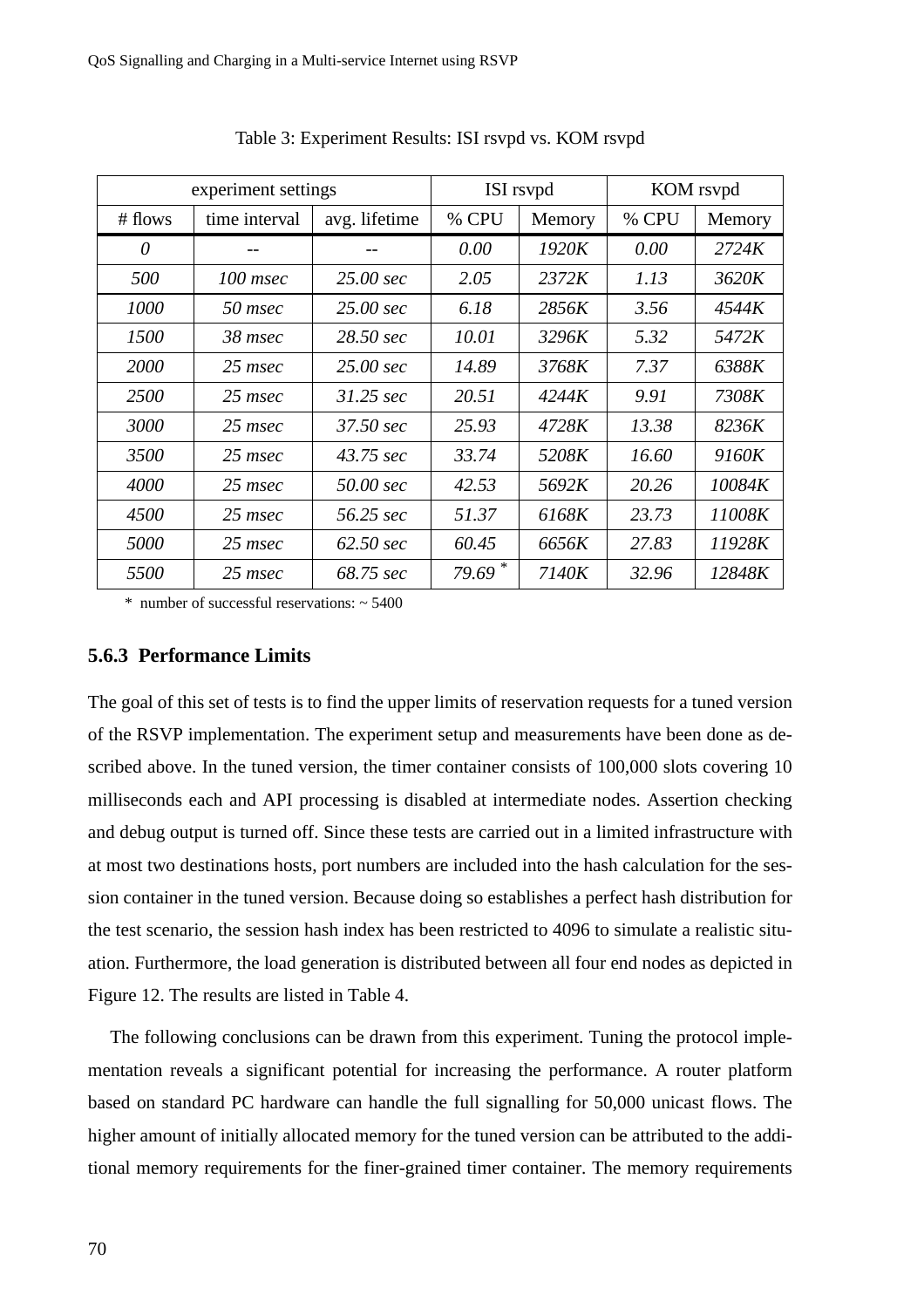<span id="page-84-0"></span>

| experiment settings |               | basic KOM rsvpd      |          | tuned KOM rsvpd |       |        |
|---------------------|---------------|----------------------|----------|-----------------|-------|--------|
| # flows             | time interval | avg. lifetime        | % CPU    | Memory          | % CPU | Memory |
| 0                   |               |                      | 0.00     | 2724K           | 0.00  | 4724K  |
| 2500                | 25 msec       | $31.25$ sec          | 9.91     | 7308K           | 4.39  | 9324K  |
| 5000                | $25$ msec     | 62.50 sec            | 27.83    | 11928K          | 8.50  | 13940K |
| 7500                | 25 msec       | 93.75 sec            | 58.11    | 16548K          | 11.38 | 18560K |
| 9800                | 25 msec       | $122.50 \text{ sec}$ | 93.12    | 20788K          |       |        |
| 10000               | 25 msec       | $125.00 \text{ sec}$ | $65.09*$ | 21156K          | 14.75 | 23168K |
| 15000               | $25$ msec     | 187.50 sec           |          |                 | 20.95 | 32396K |
| 20000               | $25$ msec     | 250.00 sec           |          |                 | 27.73 | 41632K |
| 30000               | 25 msec       | 375.00 sec           |          |                 | 40.67 | 60096K |
| 40000               | 25 msec       | 500.00 sec           |          |                 | 55.17 | 78556K |
| 50000               | $25$ msec     | 625.00 sec           |          |                 | 67.99 | 97012K |
| 40000               | 12 msec       | 240.00 sec           |          |                 | 56.69 | 78556K |
| 50000               | 10 msec       | 250.00 sec           |          |                 | 70.56 | 97012K |

Table 4: Experiment Results: Performance Limits of KOM rsvpd

\* load generated by 4 nodes, see main text

per flow remain unaffected. Two additional tests are listed, in which the creation/removal interval is set in a way that the average lifetime of a flow is approximately 4 minutes. The resulting load numbers demonstrate that the RSVP engine is indeed able to handle such a load of sessions, even when assuming a realistic average lifetime of calls. In fact, the impact of the lifetime of flows seems to be quite low. Further details are discussed in Se[ction 5.6.6.](#page-88-0)

One particular detail can be observed when comparing the load numbers for the basic version in Table 4, depending on how many nodes participate in load generation. If four end nodes are used, messages arrive at intermediate nodes at three network interfaces, instead of two. As a consequence, the resulting load is substantially smaller and the performance limit is increased. The explanation of this behaviour is related to the implementation of the timer wheel in combination with the select system call, which is used to query for incoming packets. Each switch between timer management and message reception incurs a call to select, which must be considered as expensive. It takes at least 10 milliseconds on Linux, Solaris and FreeB-SD to perform this system call when any timeout is given. After select returns, exactly one message is read from each eligible interface. Now, if messages arrive from more interfaces, more messages are potentially received, before the next invocation of timer management. This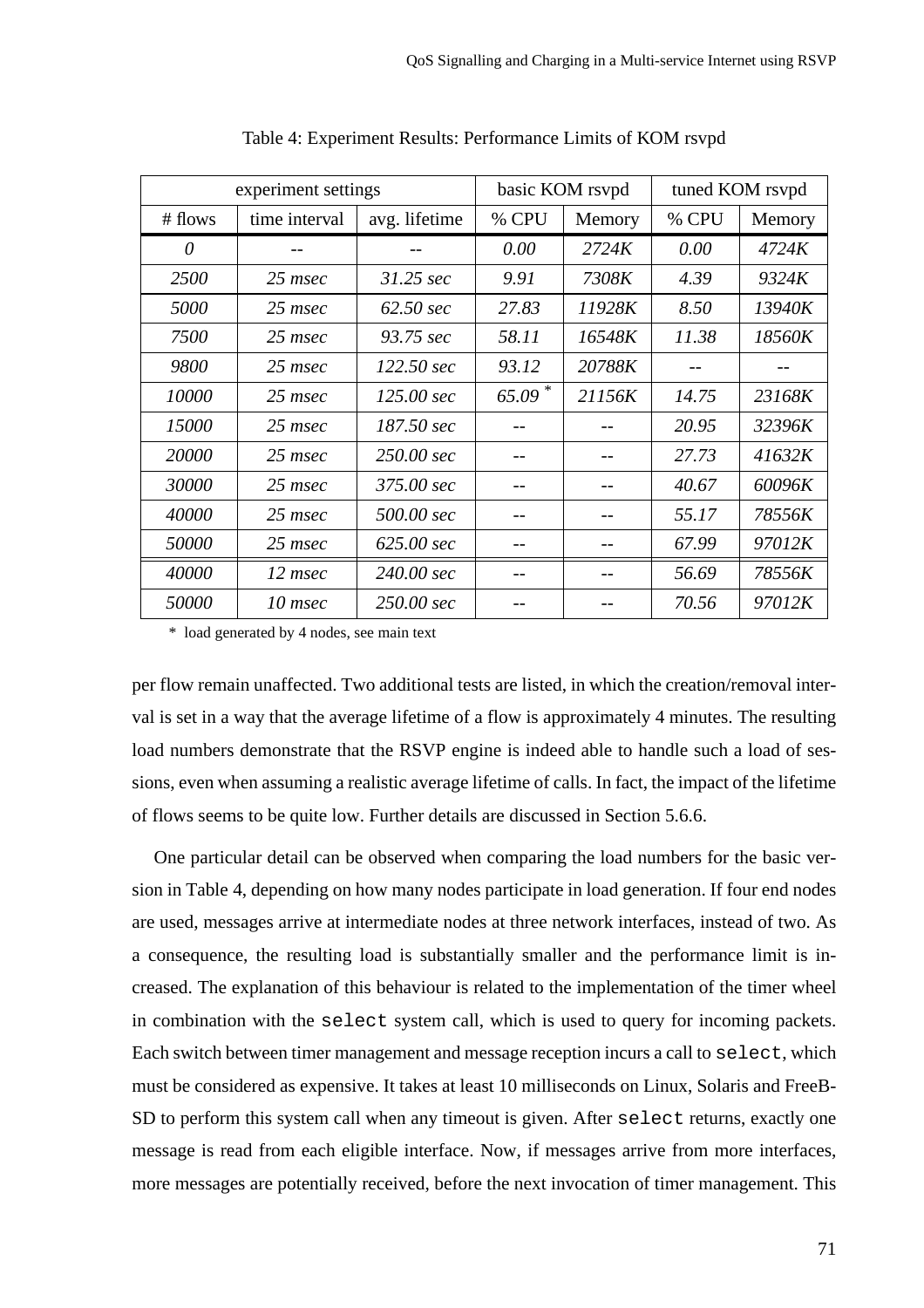<span id="page-85-0"></span>leads to less switching between message reception and timer management and thus, reduces the total number of system calls, which in turn decreases the system load.

Figure 13 shows an overall picture of the experiment results from this and the previous section. The graph depicts the fraction of CPU load as a function of the number of sessions.



Figure 13: Performance Curve for ISI and KOM rsvpd

# **5.6.4 Fuzzy Timer Handling**

While in theory only fuzzy timer handling can guarantee the property of overall linear complexity by simplifying access to the timer container, the previous experiment shows that, by enabling a fine-grained timer wheel, essentially this linearity is already achieved. In fact, a further modification of implementing fuzzy timers is needed to achieve any visible improvement at all. Because of the effects of switching between timer management and interface service, which is described in the previous section, all timers from the current slot are fired whenever the system enters the timer management. This further reduces the number of switches and calls to select and consequently, the overall processing load. A comparison with regular operation, which indicates the additional performance gain, mainly at a high load, is shown in [Table 5.](#page-86-0) At a load of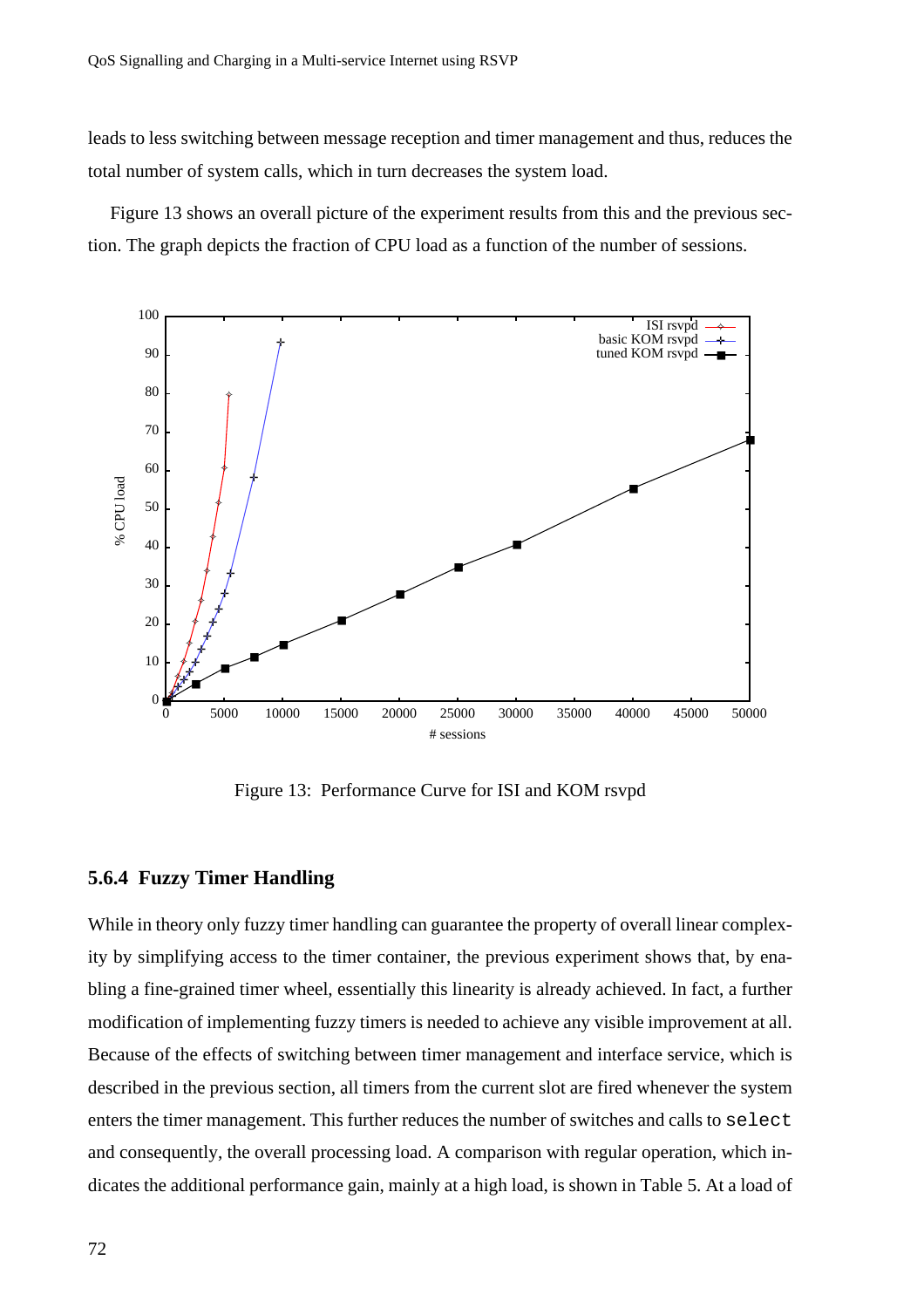<span id="page-86-0"></span>about 58,000 flows, the system exceeds the maximum amount of main memory that is available and starts swapping to disk. This prohibits any further performant execution under this exceptional high load.

| experiment settings |               | tuned KOM rsvpd |       | fuzzy KOM rsvpd |       |        |
|---------------------|---------------|-----------------|-------|-----------------|-------|--------|
| # flows             | time interval | avg. lifetime   | % CPU | Memory          | % CPU | Memory |
| 0                   |               |                 | 0.00  | 4724K           | 0.00  | 4724K  |
| 20000               | $25$ msec     | 250.00 sec      | 27.73 | 41632K          | 26.12 | 41632K |
| 40000               | $12$ msec     | 240.00 sec      | 56.69 | 78556K          | 53.37 | 78556K |
| 50000               | $10$ msec     | 250.00 sec      | 70.56 | 97012K          | 63.96 | 97012K |
| 58000               | 8 msec        | 232.00 sec      |       |                 | ~1000 | >108M  |

Table 5: Experiment Results: Performance of KOM rsvpd & Fuzzy Timer Optimization

# **5.6.5 Parallel Message Processing**

This experiment is carried out to investigate the scalability of the multi-threaded message processing on a multi-processor platform. The experiment setup is very simple and shown in Figure 14. The end-systems  $E_1$  and  $E_2$  are the same PCs as in the other experiments and are connected to a router R. Both end-systems act as sender and receiver and create a large number of flows. A SparcServer 1000 with four 60Mhz CPUs running Solaris 2.6 serves as router. Because a separate thread is needed in the RSVP daemon to receive raw IP packets and dispatch them to the worker threads and another thread is used for timer handling, at least four CPUs are needed to carry out a reasonable experiment with two network interfaces.



Figure 14: Experiment Setup for Parallel Processing

In order to test the capabilities of this system, tests have been run in single-threading mode and in multi-threaded mode with enabling an increasing numbers of CPUs. The goal of each test is to find the highest number of flows that can be handled reliably. Therefore, the RSVP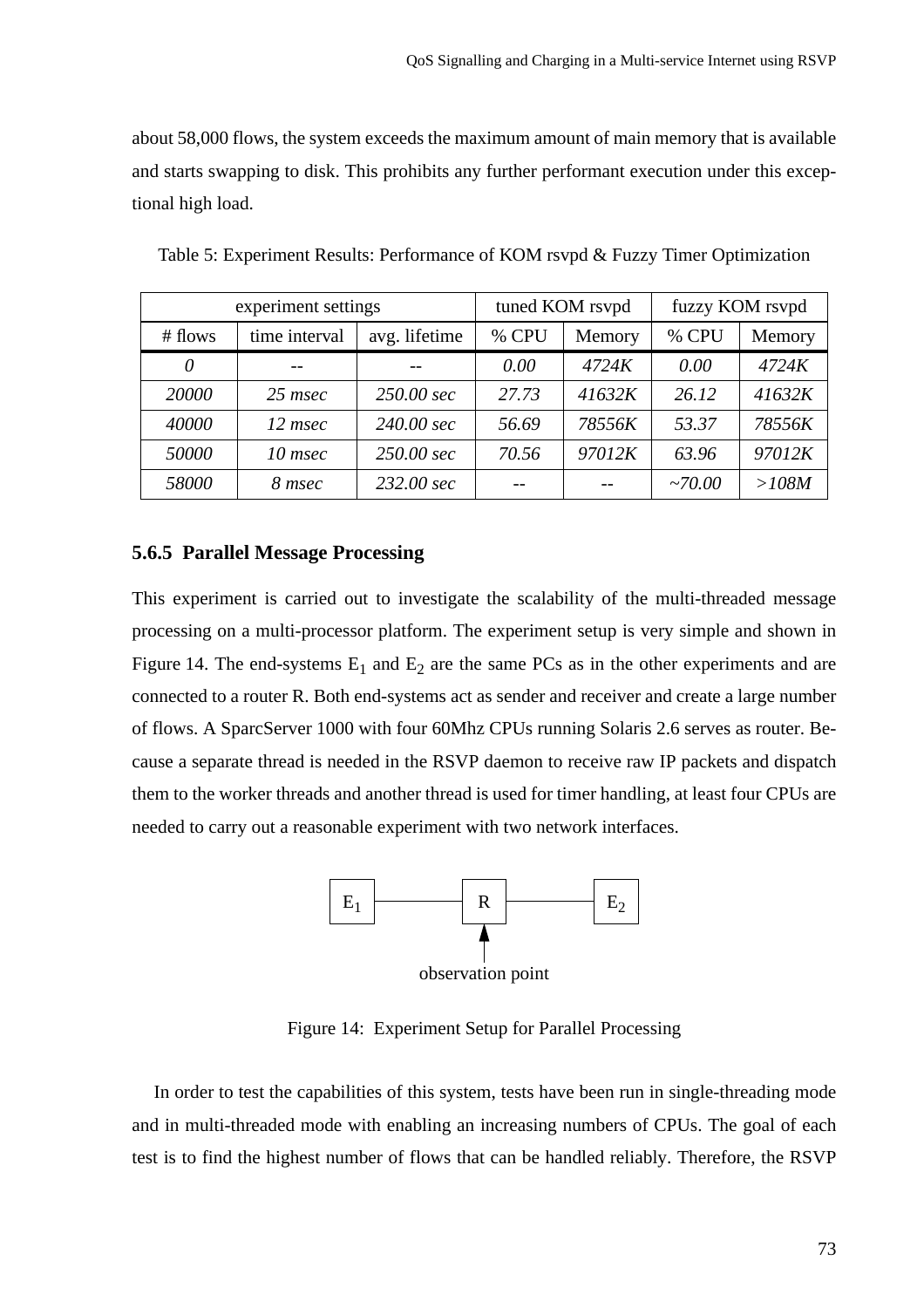daemon has been slightly modified to regularly check the difference between the number of PSB and RSB objects. If this difference increases over a certain threshold, the daemon stops and reports the numbers of successfully established reservations. Because the total number of flows that can be sustained by this router is rather small, the RSVP refresh time is set to 3 seconds in order to increase the effect of established sessions compared to the creation of new ones. As well, to decrease the high influence of system code, which cannot be executed truly multi-threaded, the software is compiled without compiler optimization. The results are listed in Table 6. Each test is executed ten times and both the highest and lowest result are not taken into account for calculating the average result.

| # $CPUs$        | # flows (individual tests)                       | avg. $\#$ flows |
|-----------------|--------------------------------------------------|-----------------|
| single-threaded | 451, 425, 464, 473, 466, 450, 450, 494, 520, 489 | 467             |
|                 | 345, 389, 386, 380, 373, 373, 393, 350, 357, 366 | 371             |
|                 | 552, 478, 571, 605, 571, 532, 563, 556, 518, 572 | 554             |
|                 | 707, 723, 693, 756, 731, 718, 711, 702, 729, 727 | 719             |
|                 | 592, 621, 711, 662, 652, 655, 648, 666, 655, 663 | 653             |

Table 6: Experiment Results: Performance of Parallel KOM rsvpd

It becomes clear from the resulting performance figures, that the potential for parallelization gains is indeed given, but certainly limited, at least on the tested platform. Furthermore, when comparing the results for single-threaded execution with those of multi-threaded execution on a single CPU, a significant overhead for synchronization mechanisms can be observed. These limitations must be partially accounted to the insufficient support of the operating system to support multi-threaded reception of raw IP packets and other low-level services, but also to inherent limitations of RSVP processing and the improvable implementation design of the parallel code in the KOM protocol engine. To this end, the result of implementing multi-threaded message processing is somewhat unsatisfactory. On the other hand, the design and implementation of multi-threaded message processing should be considered as a proof of concept, rather than the final design of a production-level implementation. Especially, with proper operating system support, the need for a separate dispatcher thread (which might very well form the bottleneck of the current system) and its synchronisation would be eliminated. As can be concluded from the results of [Section 5.6.3](#page-83-0) and [Section 5.6.4,](#page-85-0) the overall performance of the RSVP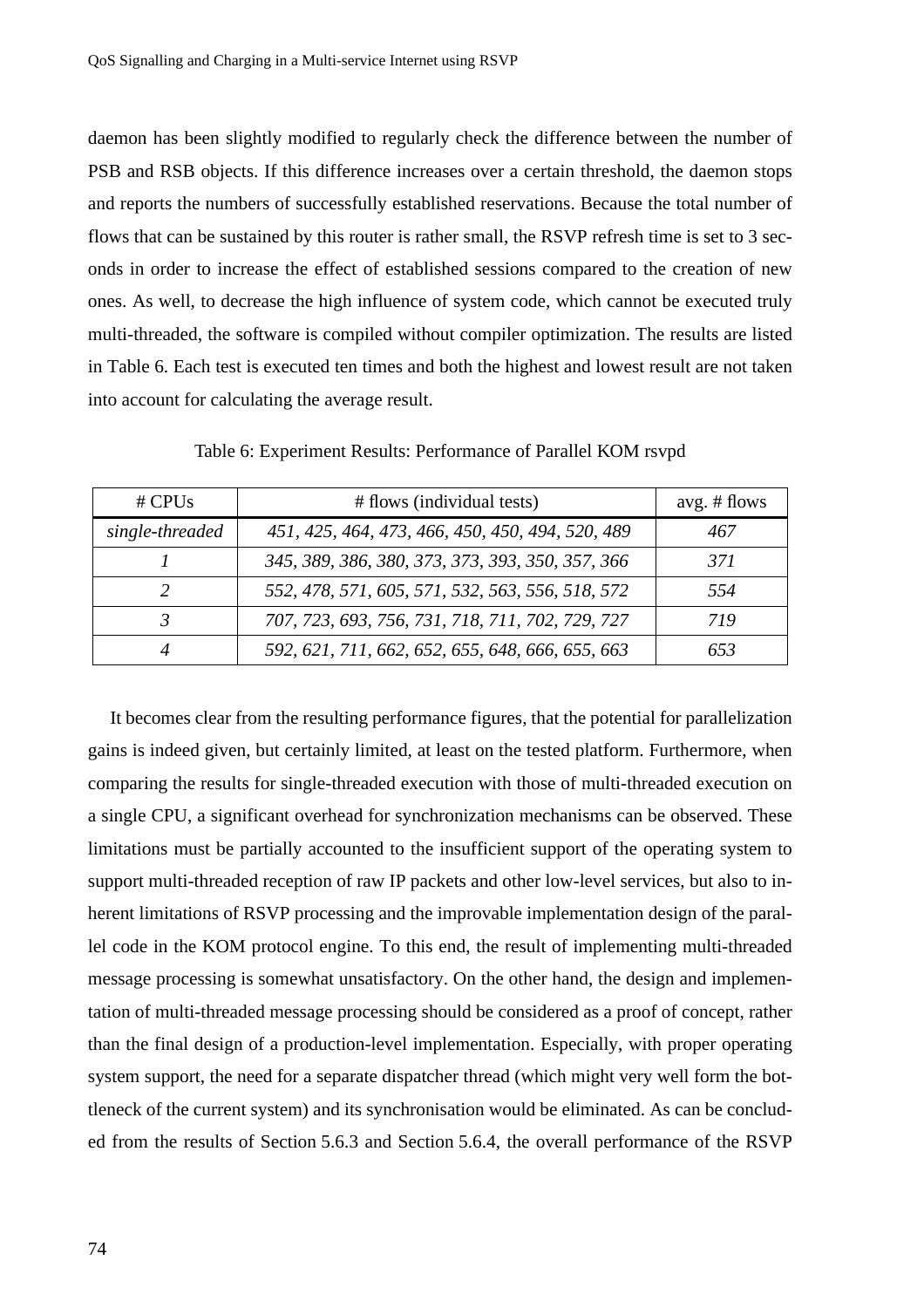<span id="page-88-0"></span>daemon is to a great extent determined by the system-level task of receiving packets from the network.

Another conclusion can be drawn from these tests, which backs up the above considerations. Testing the efficiency gain of a multi-threaded RSVP implementation on a simple and small multi-processor workstation as in these tests, is probably not sufficient to fully reveal parallel processing efficiency. For example, the performance drop when comparing execution on 4 CPUs can be explained as follows. On this platform, up to 3 CPUs can be bound to a process group exclusively. When using 4 CPUs, the RSVP daemon competes with other background processes and consequently, the overall scheduling effort increases for the operating system. This is reflected by the lower performances and indicates, that these tests cannot be regarded as real tests with 4 CPUs.

As discussed in [Section 5.3.3,](#page-75-0) there is a broad field for further work on tuning the design and implementation of multi-threaded RSVP operations. Additionally, it would be very desirable to compare the results obtained during these tests with performance figures from different hardware and operating system platforms.

# **5.6.6 Lifetime of Flows**

The experiments in [Section 5.6.3](#page-83-0) and [Section 5.6.4](#page-85-0) indicate that the average lifetime of flows has only limited influence on the computational overhead for a certain number of flows. In order to further investigate this issue, a dedicated set of tests has been done to examine this effect. The results are listed in Table 7.

|           | experiment settings | fuzzy KOM rsvpd      |       |        |
|-----------|---------------------|----------------------|-------|--------|
| $#$ flows | time interval       | avg. lifetime        | % CPU | Memory |
| 10000     | 30                  | 150.00 sec           | 13.96 | 23168K |
| 10000     | 25                  | $125.00 \text{ sec}$ | 14.75 | 23168K |
| 10000     | 20                  | 100.00 sec           | 14.99 | 23168K |
| 10000     | 10                  | 50.00 sec            | 15.77 | 23168K |
| 10000     | $\sqrt{2}$          | $25.00 \text{ sec}$  | 16.65 | 23168K |
| 10000     | 3                   | $15.00$ sec          | 21.48 | 23168K |
| 10000     | 1                   | 5.00 sec             | 77.10 | 23168K |

Table 7: Experiment Results: Influence of Average Flow Lifetime

 $*$  number of successful reservations:  $\sim$  9700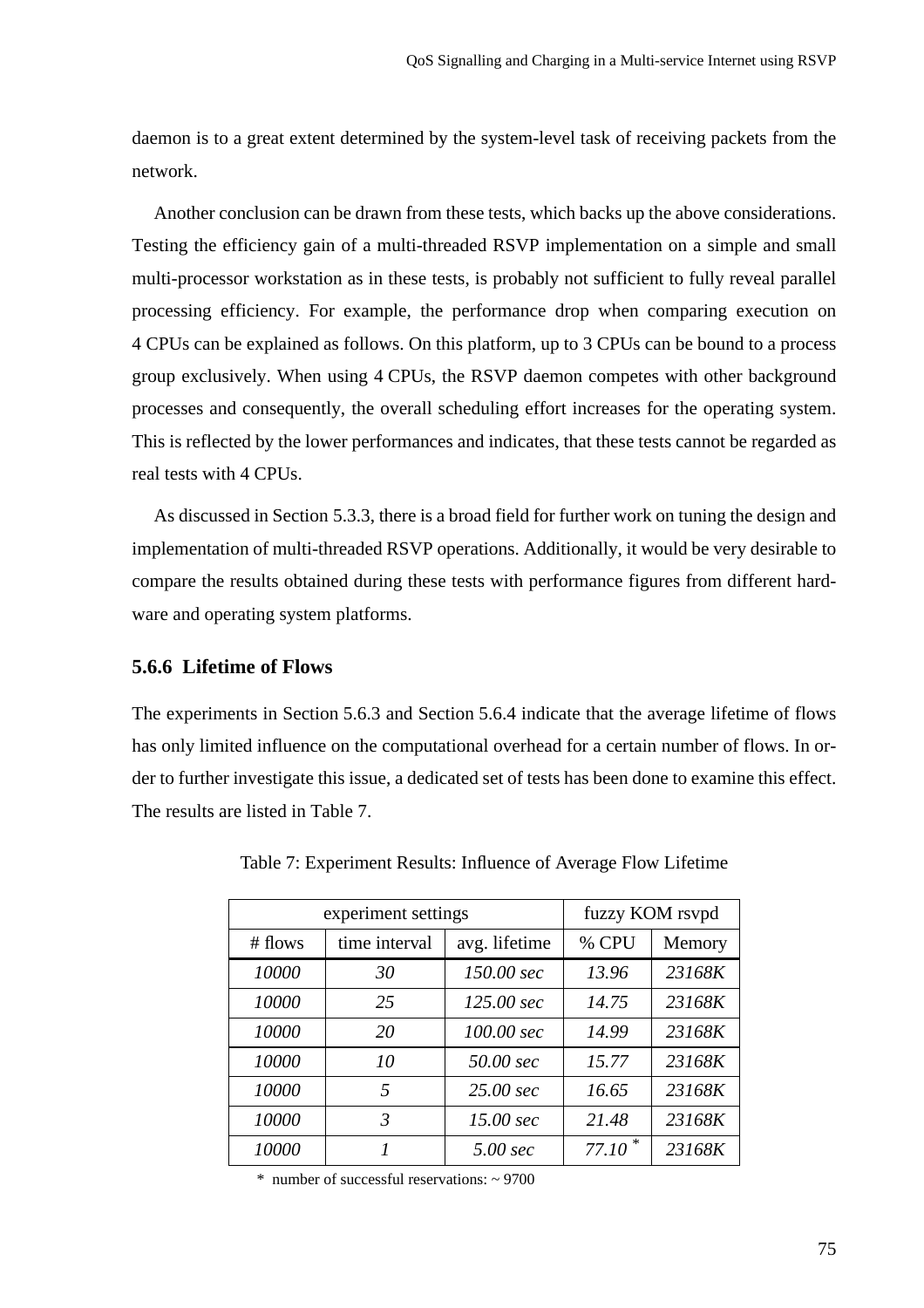These numbers back up the assumption that the average lifetime of flows has only limited influence on the overall computational overhead, as long as it is above the RSVP refresh interval, which has been set to 30 seconds for these tests. If the lifetime of flows becomes shorter, this generates an absolute increase in the number of RSVP messages and results in a much higher processing load. In fact, for these cases, it can be noticed in [Table 7](#page-88-0) that the increase of CPU load is approximately inverse proportional to the lifetime of flows. It can be concluded that usually a large fraction of CPU load is caused by refresh messages and on the other hand, that there is not much difference in the processing effort for setup messages as compared to refresh messages.

Indirectly, this result demonstrates the large potential for performance gains by extending RSVP with mechanisms to reduce the amount of state refresh messages, like those presented in [Section 5.1.2.](#page-56-0) However, this particular behaviour could also be an artefact of this specific implementation, therefore, further work covering different implementations would be needed to investigate the details. Unfortunately, at this time, no such implementation is available. The ISI rsvpd cannot reliably handle the deletion of sessions, hence, this kind of experiment is currently not possible.

# **5.6.7 Other Experiments**

Some other experiments have been carried out to assess this implementation under a variety of aspects. Because their results are highly bound to the specific scenario, they are somewhat illustrative, but they may not be regarded to be as relevant as the above experiments. Therefore, they are not documented here in the same level of detail.

# **RSVP & Packet Classification**

In combination with the ALTQ package [Cho98], two adjacent routers running KOM rsvpd can both sustain the signalling for 10,000 flows and at the same time, classify and schedule 25,000 packets per second. Note that this result does not make any statement about the aspect whether all flows actually receive their QoS objective. Evaluating the ALTQ package is beyond the scope of this thesis.

# **End-to-End Setup Latency**

Using the setup shown in [Figure 15](#page-90-0), tests have been carried out to measure the setup latency of RSVP requests.  $R_0$  and  $R_3$  are not handling any background RSVP session.  $R_1$  and  $R_2$  are load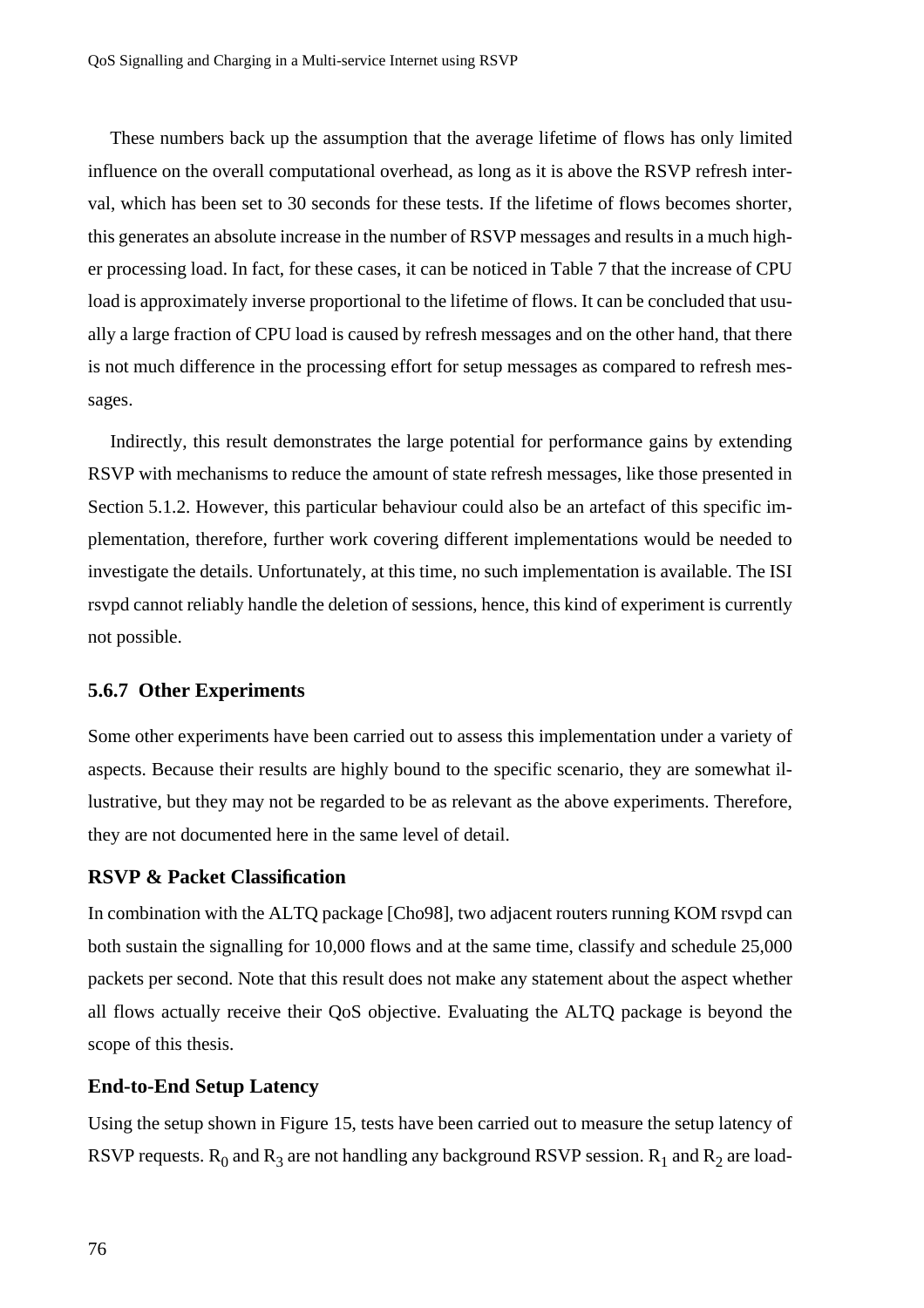<span id="page-90-0"></span>ed with up to 20,000 flows. The total end-to-end setup latency usually varied between 22 and 26 milliseconds, independent of the load of intermediate routers. Consequently, the setup latency can be estimated to be about 5-6 milliseconds per intermediate hop, which shows that even along a path with a large number of hops, the end-to-end setup latency will very probably be acceptable.



Figure 15: Experiment Setup for End-to-End Latency

# **5.7 Summary of Results**

The assessment of RSVP's technical feasibility started with collecting and analysing the available material. Very soon it became obvious that the publicly available code as well as previous publications are not sufficient to study the aspects that were deemed interesting for this work. Therefore, a new implementation of RSVP has been developed from scratch. The overall design of the protocol engine has been published in [Kar00a]. It employs the notion of objects and relationships between them to efficiently store and access protocol state. It is innovative in its design and for example, allows easy inclusion of multi-threaded message processing. Furthermore, certain design and algorithmic extensions for the implementation of an RSVP engine have been proposed, some of which have been published in [KSS00]. An enormous potential for performance gains has been demonstrated by tuning the implementation appropriately.

In the performance experiments of [Section 5.6](#page-80-0), RSVP has been evaluated with respect to its basic mode of operation. The main goal of this work is to show the performance potential, even without further changes to the protocol. From the performance figures, it can be deduced that the suitability of RSVP as a general purpose signalling interface and protocol is much better than generally assumed. A standard PC router, at equipment cost of about 600 Euros plus network interfaces, can handle the signalling for more than 50,000 sessions in a realistic scenario.

If RSVP is applied for trunk signalling as presented in [Section 4.5](#page-49-0), there is already no reason to question RSVP's performance. However, experiments such as those carried out in this work are needed to assess its real-world applicability. Given the results of [Section 5.6.6](#page-88-0), it can be de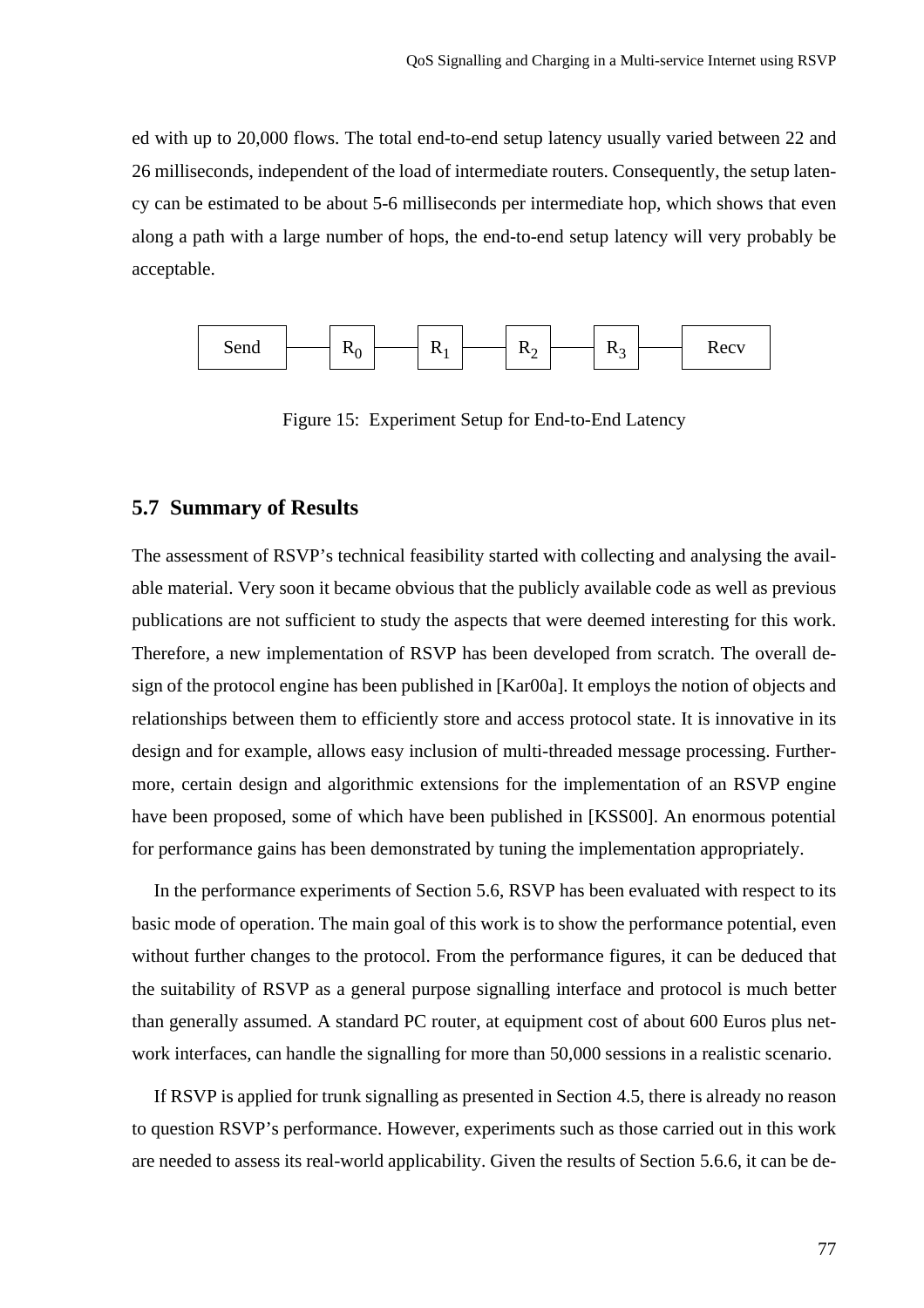rived that the proposed modifications of the protocol to reduce the number of refresh messages, will drastically improve its performance and thus, its applicability. The indicative numbers obtained for packet classification and scheduling, as well as end-to-end setup latency, further back up the claim about RSVP's applicability, even for employment in an IntServ-like QoS technology, which might be carried out in access networks.

As an illustrative example, consider a commercial high-speed router equipped with standard PC hardware as control processor. Furthermore, assume that the performance of an RSVP implementation can be tuned to sustain the signalling of 100,000 flows on such hardware (which does not seem unrealistic). If telephone calls have a bandwidth requirement of 64 Kbit/sec, the router could handle the signalling equivalent of 6.4 Gbit/sec. If such telephone calls make up for 32% percent of the overall capacity, such a router could handle the per-flow signalling for up to eight OC-48 links. This calculation does not even include the highly promising proposals presented in [Section 5.1.2](#page-56-0). Of course, telephone calls might be compressed and use less than 64 Kbit/sec. However, it is also very likely that they can easily be aggregated as presented in [SKWS99], which reduces the number of flows.

Essentially, the user-level RSVP implementation presented in this chapter is not the bottleneck for operation on a standard UNIX platform. Instead, the execution of system services largely determines the overall performance. This can be concluded from the experimental results, including those measuring the capabilities of multi-threaded message processing. Consequently, further work, especially on different hardware and operating system platforms, is needed to better understand the ultimate limits of an RSVP engine.

Besides its complexity of operation, RSVP is often objected to as being overly complex for implementation. The experience from this implementation shows that RSVP indeed exhibits a certain complexity. However, it was possible to realize an almost complete and even multithreaded implementation of RSVP investing less than 18 person-months of development effort. Given the large applicability and the inherent complexity of the fundamental problem of providing performant end-to-end services, it can be argued that this experience contradicts those objections.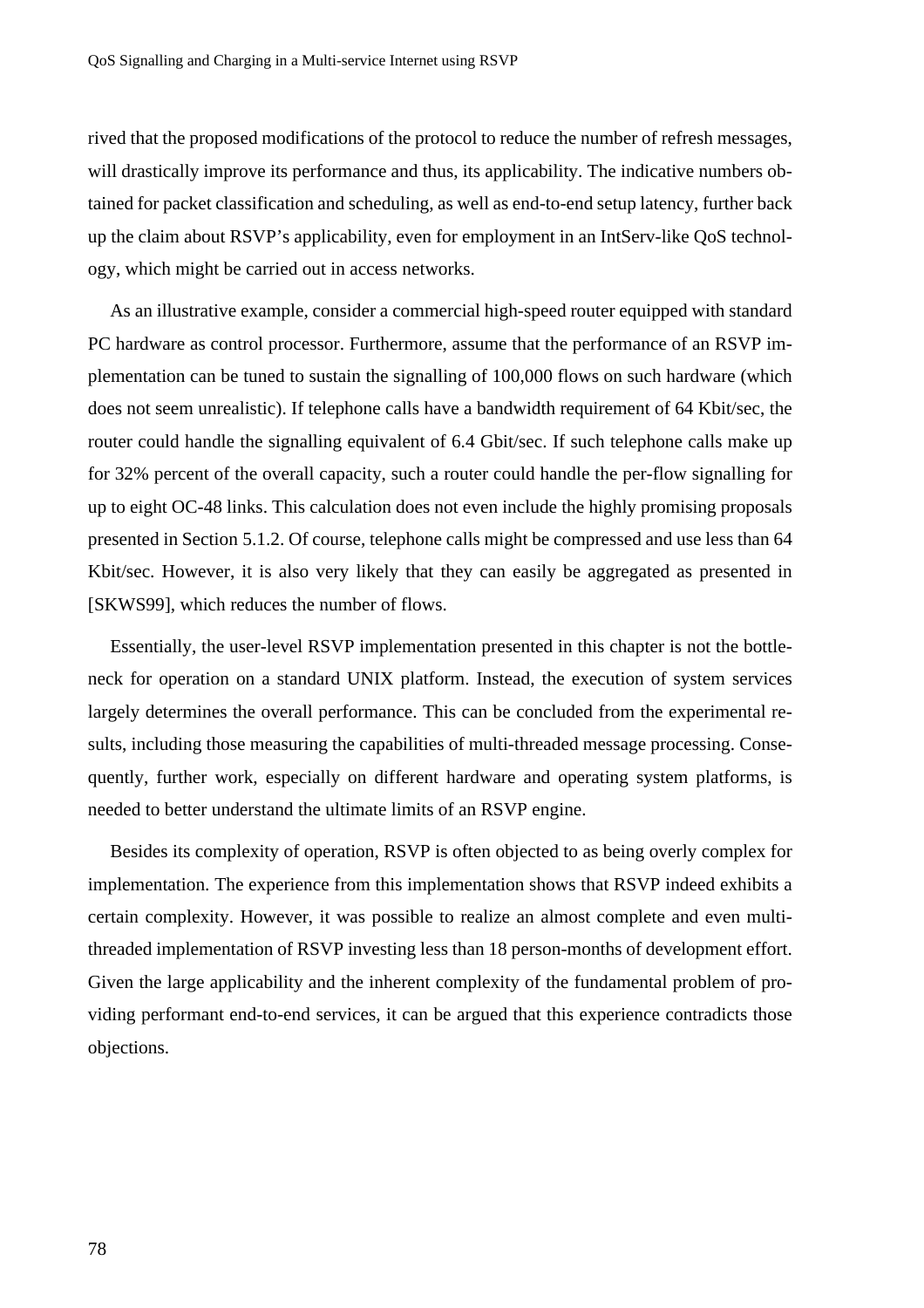# **Chapter 6: Calculation and Charging**

In this chapter, the investigation of QoS signalling is continued by considering the second important aspect of a future multi-service Internet, which is given by a commercialized environment. This work is carried out as follows. First, a set of requirements is described which are deemed important in a commercial environment. Second, a cost and price calculation framework is described and exemplified for a set of service classes. The ability to support cost-based pricing is a minimal requirement for any charging mechanism. Therefore, a distributed costbased charging model is introduced, which serves as the basis for defining charging mechanisms. Then, a set of mechanisms is presented and discussed, which have been developed to relate RSVP service invocations to the corresponding charging information. Additionally, a costbased calculation model for advance service requests has been developed, which is described and related to the RSVP mechanisms. Finally, an auction-based calculation scheme is selected and its potential for realization is briefly discussed, as well. The calculation models have been developed up to a point where economists can pick them up and continue to refine and optimize their characteristics.

# **6.1 Goals and Expectations for Charging of Communication Services**

Some fundamental assumptions about the relationship between market participants have to be reviewed when the Internet is considered as a commercial communication network where users are charged according to their resource consumption. These assumptions are mainly driven by the individual market participant's point of view.

- Each participant is independent and individually seeks to minimize its costs while maximizing its profit. This assumption fundamentally contradicts the pursuit for a globally optimal price function.
- Participants do not necessarily trust each other, not only with regard to authentication, but also in terms of correct information.
- Participants are used to a high level of legal security.
- Consumers of commodities are used to a high level of service and consumer protection.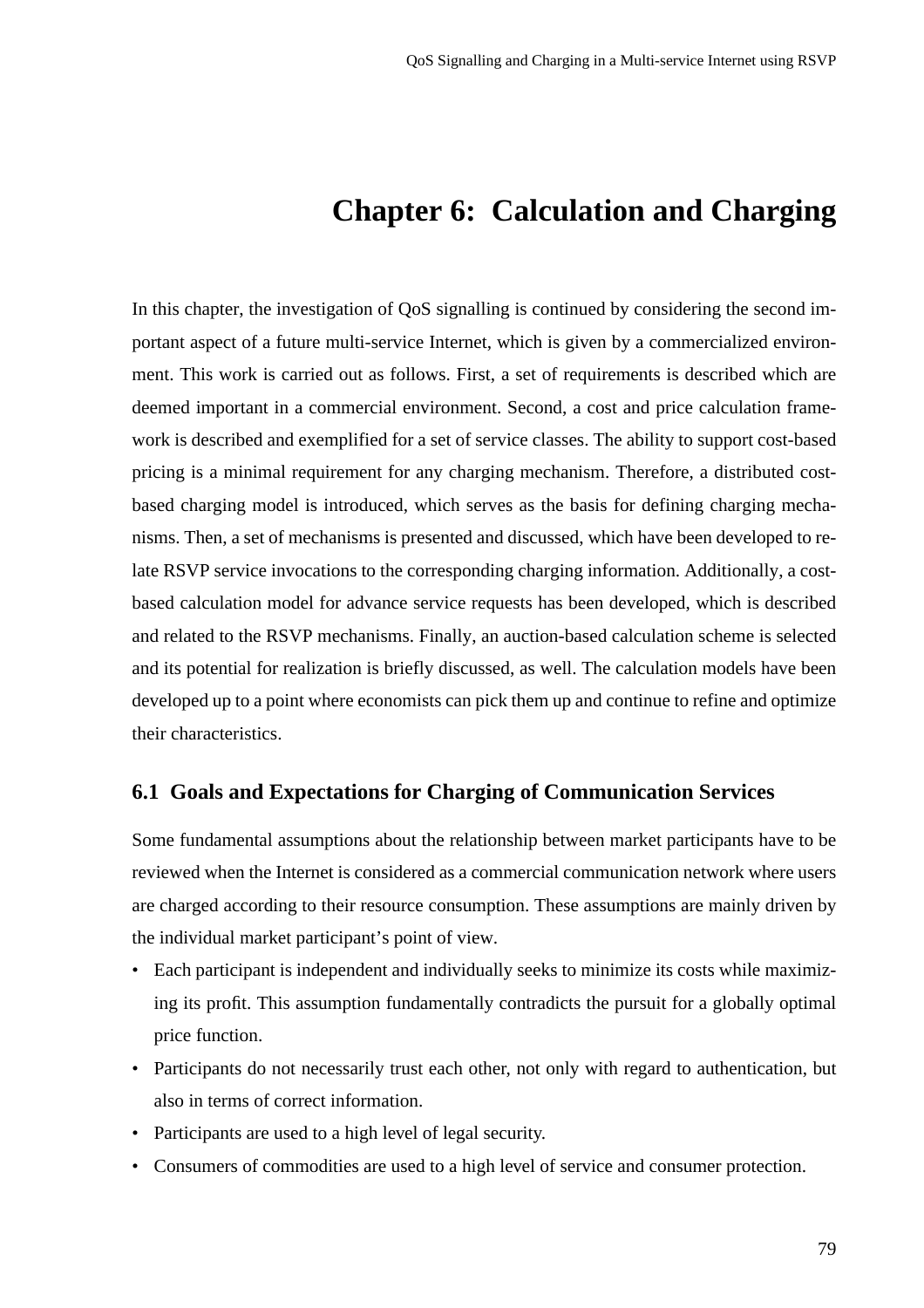• Communication prices are set independently by each network provider, *but* the price for a service likely depends on the costs for sub-services that are needed from other providers.

In the following subsections, these general assumptions are elaborated in more detail from different perspectives.

# **6.1.1 User Requirements**

**Predictability of Charges.** Users want to be able to predict the costs of using a particular application, which include the expenditures for the communication services induced by this application. Therefore, an exact a-priori specification of communication charges would be desirable. However, if this requirement cannot be fulfilled, a set of weaker demands can be sufficient. First, a user should be able to roughly estimate his charges. Such an estimation does not need to be exact but should give at least a rough feeling to the user – similar to the knowledge that an international phone call of several minutes duration costs more than a Euro and not just a few cents. Second, a worst-case price should be known. Finally, it must be prohibited that a user is charged a higher price than previously announced, without giving his explicit approval.

**Transparency and Accuracy of Charging.** To find out how much is spent for which application and what are the reasons for this, users need the ability to determine the costs of a particular session, e.g., if an application uses several flows, the costs for each of these should be stated explicitly. Furthermore, for some users it might also be of interest to see where inside of the network the major charges are caused. This may give them information to switch to a different provider in future. Detailed per-session information about charges can also be used to decide whether a certain service and its quality offer a good value for the price. Since not all users are interested in such details, each user must be able to decide how much information should be given.

**Convenience.** Charging components should not make the usage of communication services much more difficult. The charging mechanisms themselves as well as the final bill based on the information gathered by the charging system must be convenient for its users. Hence, it must be possible for users to define 'standard charging behaviour' for their applications so that they are not bothered with details during the start up of an often used application. On the other hand, they should be able to change such a description easily to have control over their expenditures, e.g., changing spending caps. Furthermore, most users want to have as few separate bills as possible, i.e., have contracts and according business procedures with only one provider.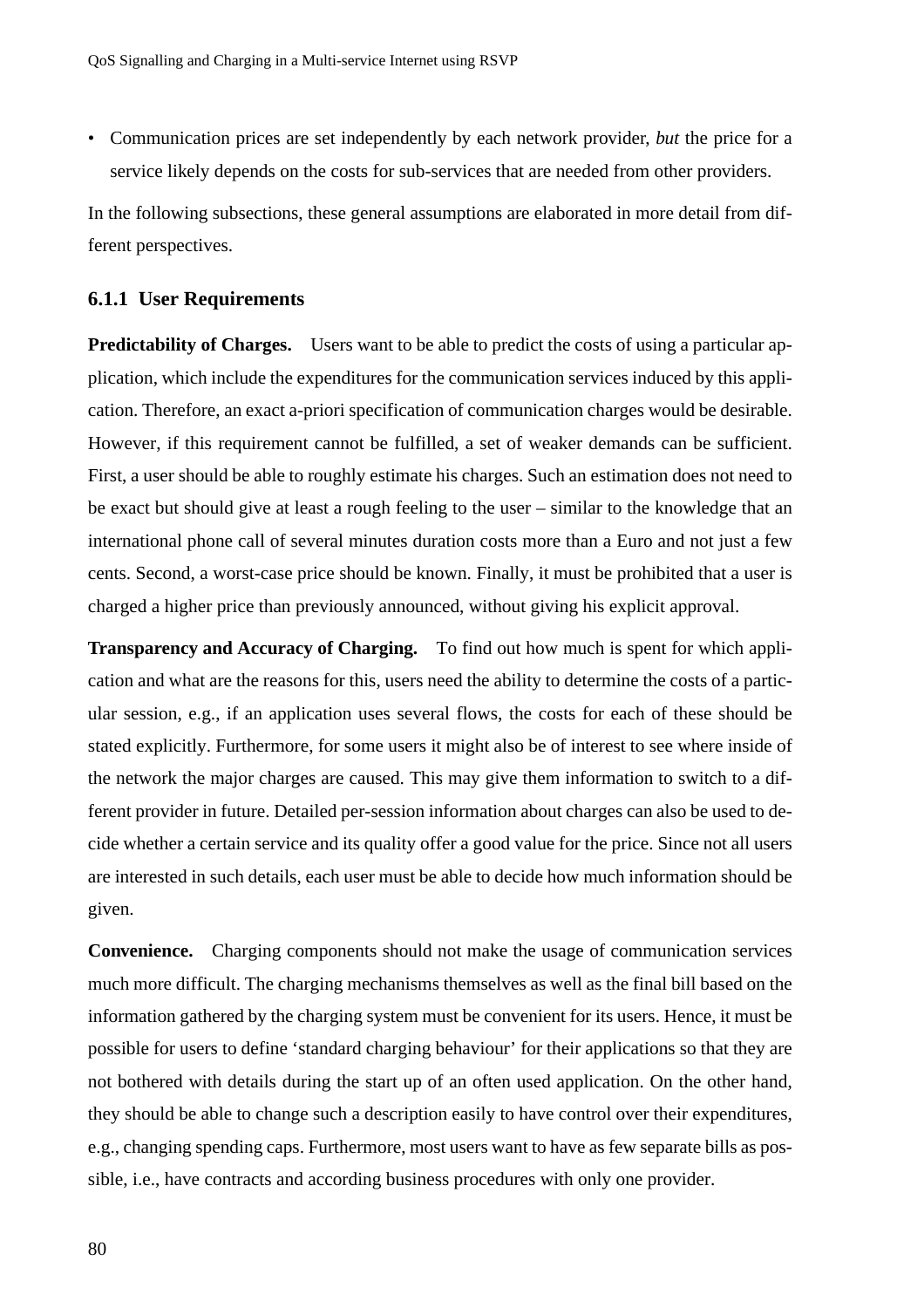## **6.1.2 Provider Requirements**

**Technical Feasibility.** The charging approach and its mechanisms must be feasible and operable with low effort. Otherwise, if it becomes too complex, the costs for the charging mechanisms might be higher than their gains. A set of real-life user trials needs to be performed to assure any of such characteristics. The added overhead for communication due to additional information transmitted between senders, network nodes and receivers, and also for processing and storage purposes especially in network nodes, e.g., to keep and manipulate charging information, must be as low as possible [FSVP98]. In addition, the introduction of scalable and low effort security mechanisms is essential for any type of counterfeit-proof charging records and billing data.

**Variety of Business Models.** The business of providing network service over packetswitched networks must be sustainable and profitable to attract the necessary investments into the infrastructure. It is unlikely to expect all service providers to adopt exactly the same business model and strategies. Therefore, charging mechanisms must be flexible enough to support a large variety of business models and inter-operate between multiple network domains employing different models. As well, a charging system must be flexible enough to handle different pricing strategies, for example during peak and off-peak times.

### **6.1.3 System Requirements**

**Flexibility.** When information is transmitted from a sender to one or several receivers, the flow of value associated with this information can be (1) in the same direction as that of the data flow, (2) in the opposite direction, or (3) a mixture of both because both sides benefit from the information exchange. For example, in the first case, the sender transmits a product advertisement, in the second case, the receiver retrieves a movie for playback, and in the third case both sides hold a project meeting via a video-conference system. To support these different scenarios, a charging architecture must provide flexible mechanisms to allow the participants in a communication session to specify their willingness to pay for the charges in a variety of manners. Senders must be able to state that they accept to pay for some percentage of the overall communication costs or up to a specified total amount. Similarly, receivers may state what amount of costs they will cover. Additionally, charging mechanisms must allow for flexible distribution of communication charges among members of a multicast group. A number of cost allocation strategies can be found in [HSE97].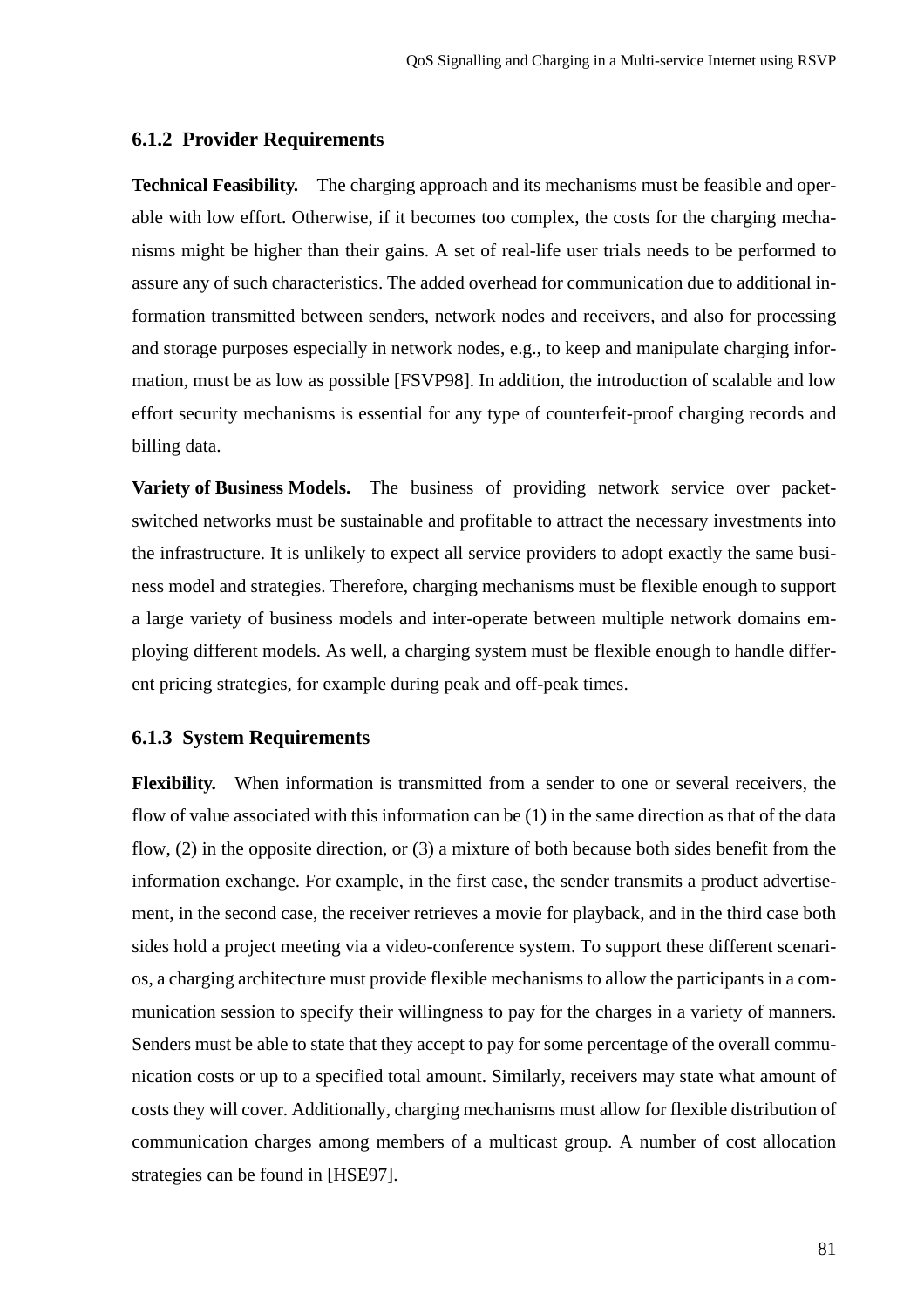**Fraud Protection and Legal Security.** One of the most important issues demanded by participants is protection against fraud, i.e., that they do not have to pay for costs they have not incurred and that no one can misuse the system. The fear of users is that a provider may cheat or that other users may use their identity or derogate from them in any other way. Providers want to be sure that users indeed pay for the used service. A prerequisite against fraud is technical security, such that users cannot damage, misuse or intrude the provider's communication systems. Finally, legal security creates the demand that in case of a failure, there is enough information to determine responsibility for it.

# **6.1.4 Network Operation Requirements**

**Stability of Service.** When a particular service with a certain quality has been agreed upon by the user and the provider, it must be ensured that the service is indeed delivered to the user. Hence, an exact definition of 'quality assurance is met' is needed. On the other hand, users must be able to estimate the impact of such quality goals on their applications, hence the definition must not be too complex. For example, if multiple users start a video conference application, they likely request a communication service with a specified bandwidth and delay. If the provider assures to deliver this service, the users expect no quality degradation and a very low probability of service disruption during the conference. In case of quality degradation or service disruption, an appropriate refund mechanism must be applied, which largely depends on the type of application, and hence, should be negotiated during the setup of a communication service.

**Reliability of Service.** In order to provide the basic infrastructure for an multi-service Internet, service availability must be very reliable. Current telephone networks are usually designed to keep the blocking probability in the order of 10-4. Similar requirements are likely to apply to integrated services networks as well. To assure such a low blocking probability, even during peak hours, significant effort in the area of network and traffic engineering is necessary, which in turn must be accompanied by appropriate business calculation. A slightly different situation exists in case of per-packet QoS guarantees without explicit flow admission control. In that case, the notion of blocking probability might be replaced by reliability of service measured in terms of probability that the promised level of QoS is violated.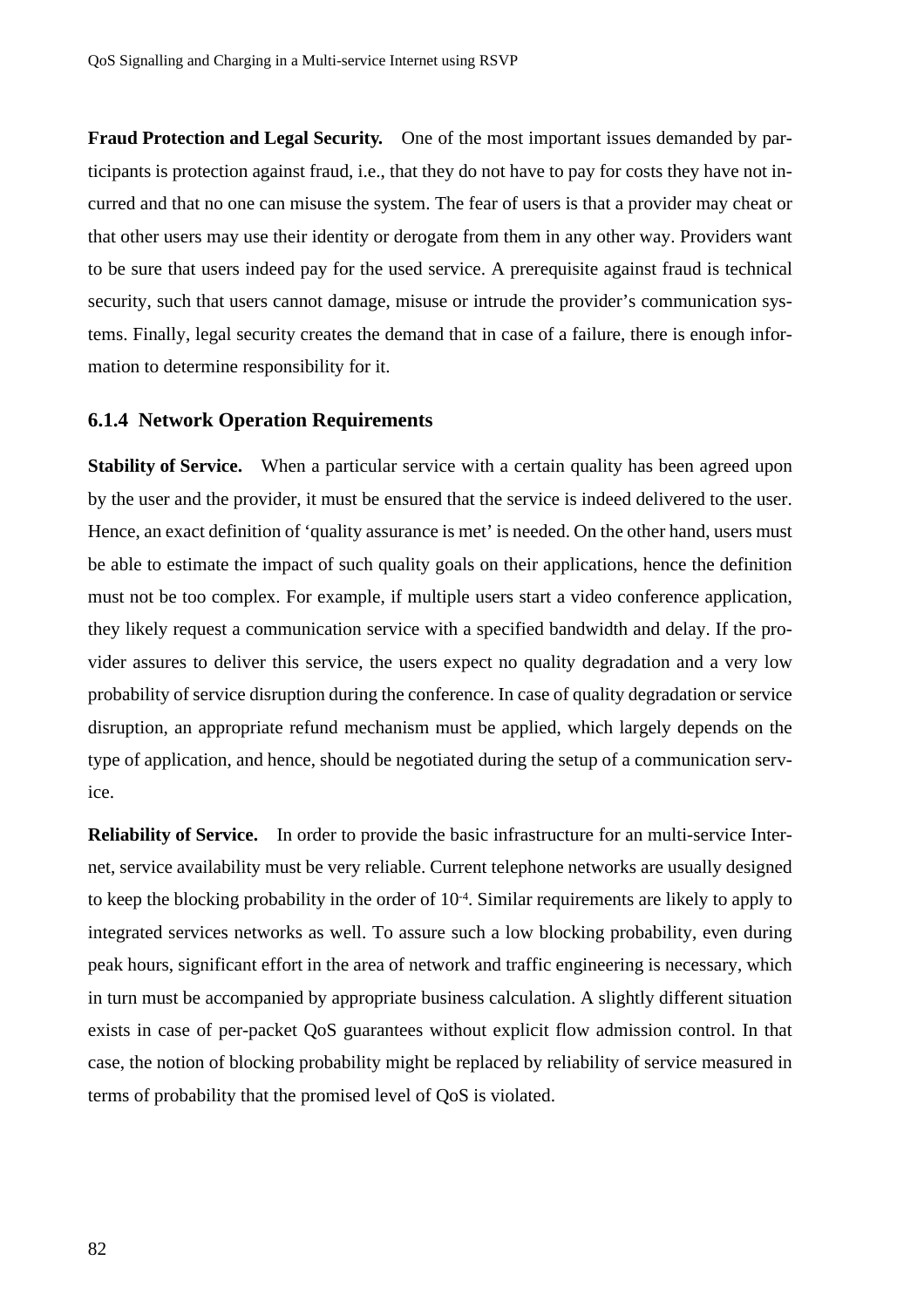# <span id="page-96-0"></span>**6.2 Cost-based Price Calculation**

Under a profit-contribution model for communication services, the terms cost and price can be used somewhat interchangeably from the network provider's perspective. Marginal costs are negligibly low and in case of limited capacity, opportunity costs basically equal prices and are implicitly included when such a model is optimized. It can be assumed that actual market prices consist of a fixed transaction component, a resource allocation component and possibly other components. A fixed flow setup charge in combination with resource-based components leads to the usual characteristic that the function of price per resource unit is sub-additive for an increasing amount of resources. Furthermore, actual market prices can be influenced by marketing considerations and deviate from calculated prices. Nevertheless, it is important to internally use precise calculation as a reference model for the daily business process. In fact, the ability to perform cost-based price calculation is essential in order to carry out reliable internal calculation and utilize the results as input to capacity planning and marketing. The term *cost-based price calculation* is used to refer to internal cost and price calculation for the resource-based price component.

A multi-service Internet employs multiple service classes of packet-switched network communication. For each class, QoS is described by a vector of partially different parameters. All service classes compete for the same underlying network resources, such that an internal calculation model should be related to resource usage. However, service requests cannot directly be compared with respect to resource consumption, especially across service classes. Therefore, the existence of multiple service classes presents new challenges to a cost and price calculation model, which are only partially addressed by existing work. In this section, a framework for carrying out such cost-based price calculation is presented and specifically applied to the IntServ service classes. As well, several applications of such a calculation model are presented to illustrate its usefulness.

## **6.2.1 Single-Service Cost-based Price Calculation**

Certain restrictions are usually applied to a calculation model to keep the economic time horizon limited and the complexity of the overall problem tractable. Specifically, the notion of a *business cycle* describes the time period in which a specific investment volume has to be recovered. One must further assume the existence of an *aggregated price-demand estimation* for each time during the business cycle. A simple profit-maximizing calculation model for a net-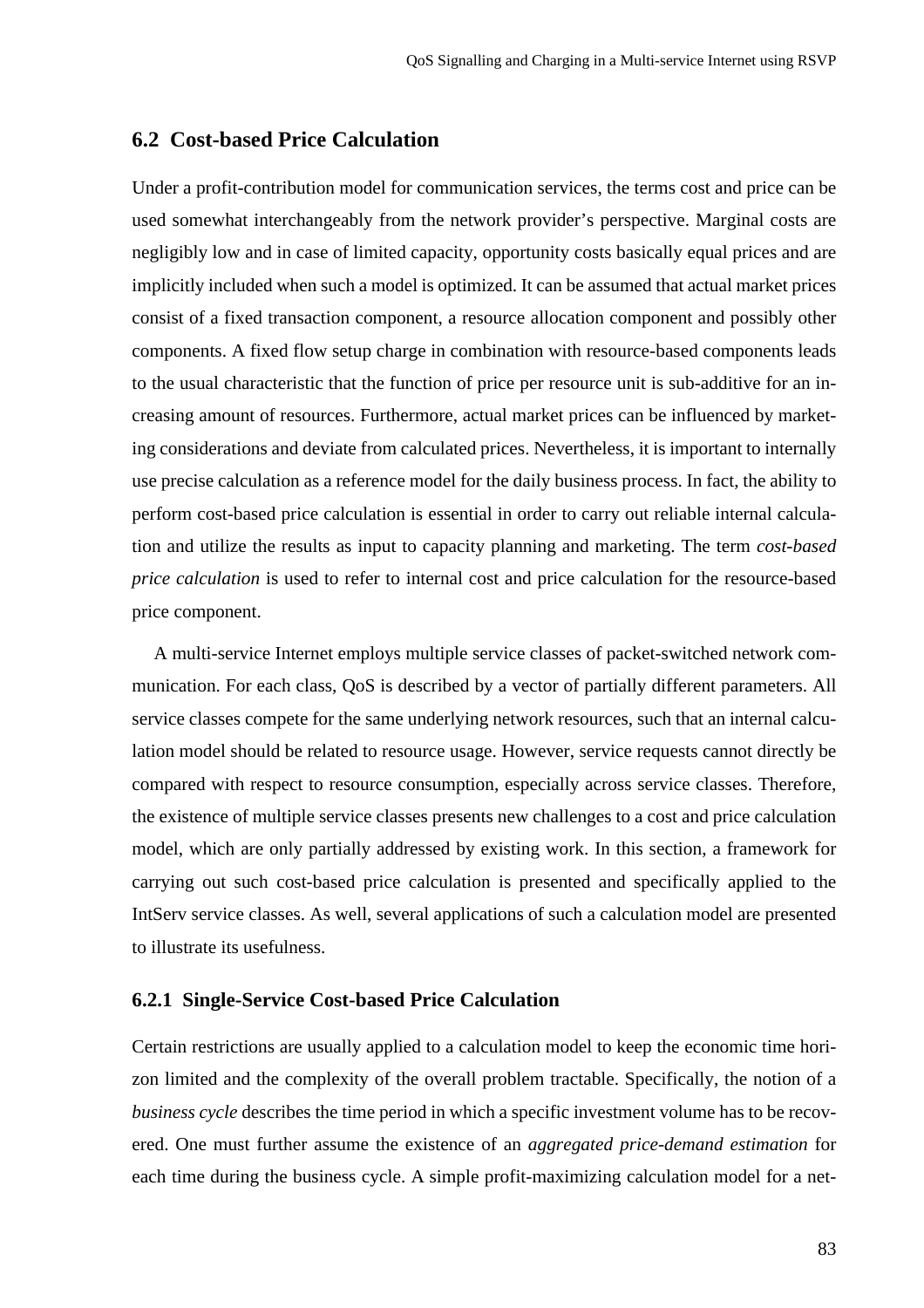work providing a single communication service class can then be expressed as maximizing the the following formula [MV91]:

$$
\int_{0}^{Tb} R(\gamma(t))dt - K(C) \qquad t \in [0,Tb] \quad \text{subject to } \gamma(t) \le C \tag{1}
$$

Variables used:

| $\gamma(t)$    | aggregated demand at time t                                |
|----------------|------------------------------------------------------------|
| $R(\gamma(t))$ | aggregated revenue at time t                               |
| Th             | duration of business cycle                                 |
| $\mathcal{C}$  | total available resource capacity                          |
| K(C)           | amortization of capital investment over one business cycle |

In such a model, the time parameter is a constant scaling factor, i.e., price and demand are applicable per fixed time unit, which can be chosen arbitrarily small. In the big view, a calculation model can be used in two areas of the cyclic calculation and planning process, shown in Figure 16. First, during capacity planning, network capacity can be increased as long as the increase is covered by expected revenue for this investment. However, changing the capacity of a communication network happens on a rather long time-scale, therefore, as a second application, this calculation model can be used to optimize revenue under a given limited capacity. In the second case, opportunity costs come into play when there is more demand than supply. If a service request has to be refused because another service request occupies resources, then the potential revenue of the refused request can be considered as opportunity costs of the accepted one. Although opportunity costs are not directly expressed in (1), they are implicitly included when optimizing it. In general, during capacity planning as well as network operation, a certain target value can be expected to limit the fraction of resources usually available for high quality service invocations. This is desirable, for example, to keep the blocking probability low or to prohibit starvation of best-effort traffic.



Figure 16: Cyclic Dependency among Calculation Tasks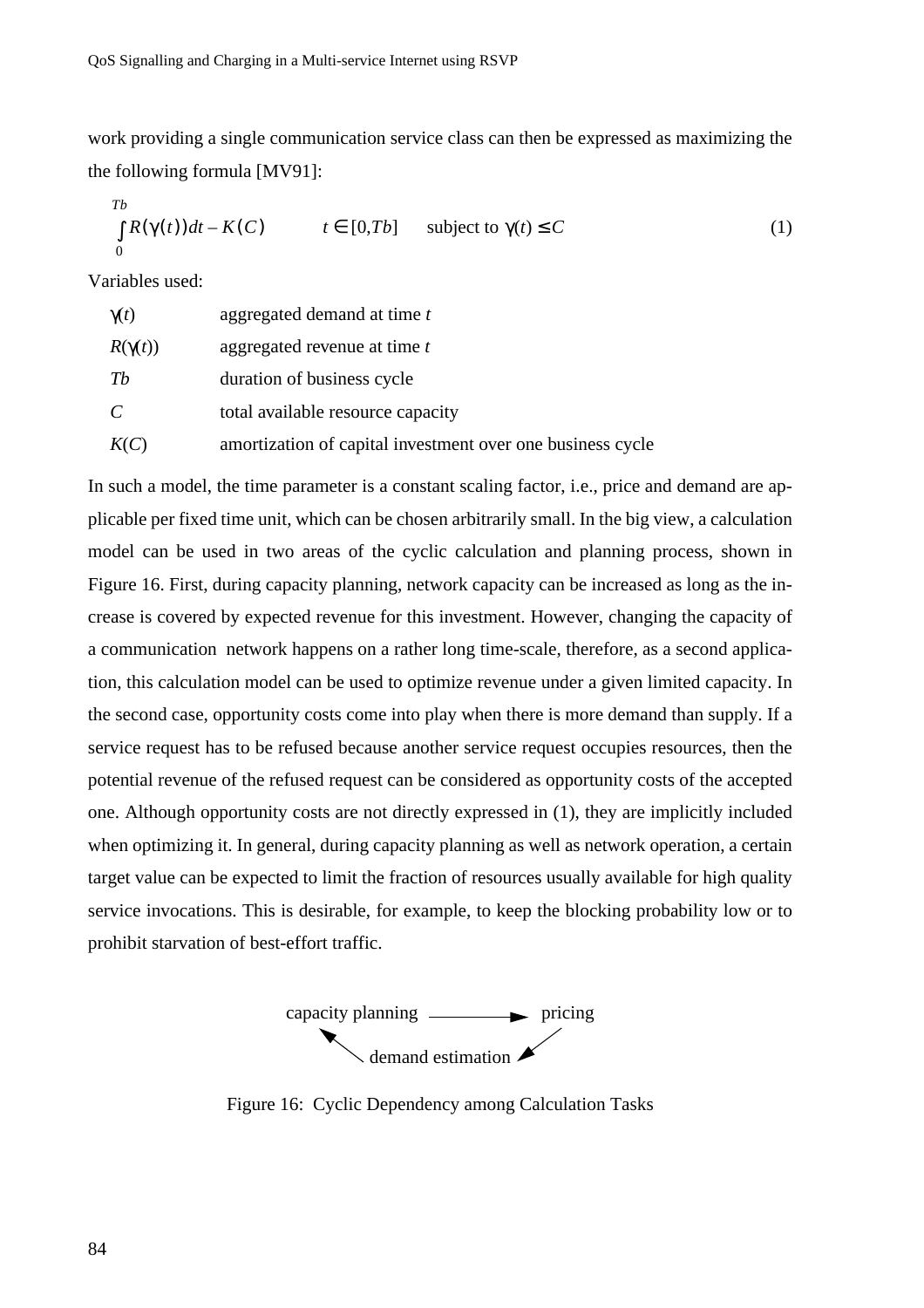### **6.2.2 Multi-Service Cost-based Price Calculation**

There are several constraining factors for cost-based price calculation for a packet-switched multi-service network, resulting from multiple service classes using the same resources. In this section, two axiomatic requirements are established and then, a general calculation formula resulting from these requirements, is presented. Finally, some additional aspects are discussed, which strongly devise cost-based price calculation to be modelled according to the axiomatic constraints.

# **Axiomatic Constraints**

**Linearity.** The price for resource usage must be linear.

$$
a \cdot p(x) = p(a \cdot x) \text{ for resource usage } x \tag{2}
$$

This requirement is due to the possibility of arbitrage (resale at low transaction costs) in packetswitched communication networks. Because the service of transmitting packets from one node to another can be used for many different applications, it might be hardly feasible for regulation authorities to prohibit arbitrage in a conventional (i.e. legislative) way. Furthermore, the objective of prohibiting resale might be dropped. Any non-linear pricing scheme, however, can be exploited by arbitrage [MV91]. Even if external arbitrage is not an issue, linear resource prices seem to be most appropriate for internal calculation, because they properly reflect resource consumption.

**Uniformity.** The price for each resource's usage must be uniform across service classes.

 $p_{S_1}(x_q) = p_{S_2}(x_q)$  for each resource q, usage x for each pair of service classes  $S_1, S_2$  (3)

There are two reasons for this axiom. First, requests for different service classes might be substituted by customers, exploiting the knowledge about a service class' definition. This can be done for immediate use or for resale, which in turn resembles a kind of arbitrage. Second, opportunity costs might apply across service classes, if a request for one service class has to be refused, because a request for another service class occupies the resources.

## **General Price Calculation Formula**

A common requirement for pricing communication services is that prices should be known before a service is requested [FD98,FSVP98,KSWS98a], hence the price per resource unit must be stable during a specific time period. Assuming this and taking into account both axioms from above, a general price calculation formula for multi-service networks should be defined as follows: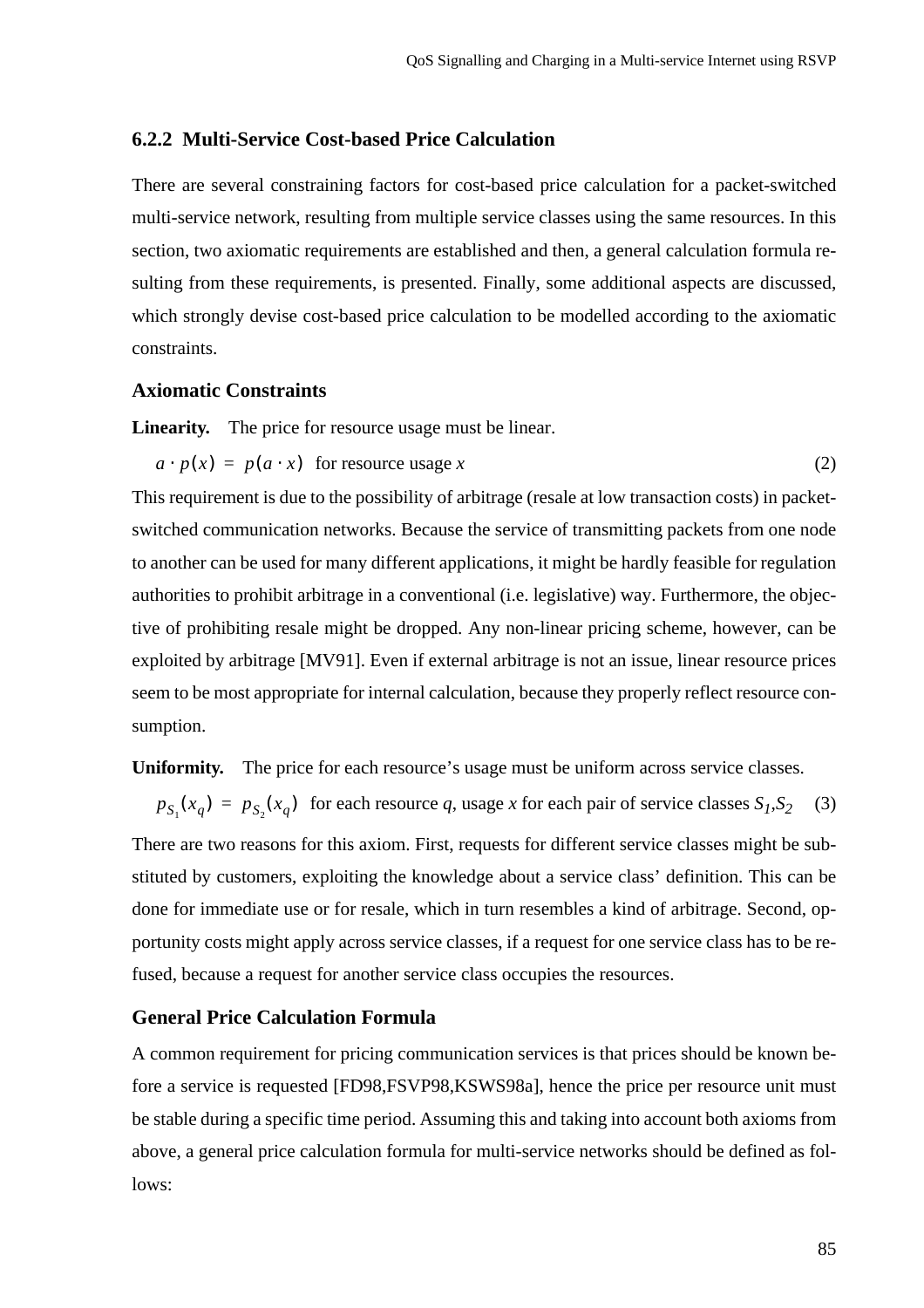$$
p(x,t) = a_1(t)x_1 + a_2(t)x_2 + ... + a_n(t)x_n
$$
 for resource vector  $x = (x_1, x_2,...,x_n)$  at time t (4)

This linear price formula must be used for all service classes. For capacity planning it can be used to determine the optimal network capacity. In case of limited capacity, the optimal traffic mix during peak-load periods can be estimated similarly. This calculation method is termed *linear cost-based price calculation*.

# **Further Considerations**

**Auctions.** From an economic point of view, every sales transaction can be considered as an auction [MM98]. Winner determination takes place by ordering all bids and choosing the highest one(s). In case of a multi-service network, multiple resources have to be considered, which is called *combinatorial auction*. The underlying theoretical problem of winner determination in combinatorial auctions is proven to be NP-complete [RPH98], but approximate polynomial solutions exist [San98]. The problem becomes even harder, if bids from multiple service classes for multiple resources cannot be ordered at all. However, if cost and price calculation is uniform for all service classes, this additional complexity is resolved.

**Demand Interdependence.** For packet-switched multi-service networks, it is very likely that demand patterns are interdependent between different service classes, because users might combine or substitute traffic flows of multiple service classes within a single application. Additionally, interdependency between resource parameters can exist. As an example, for a delay guaranteed service, the amount of buffer needed is largely determined by bandwidth and delay characteristics. If the price for a critical resource, e.g. bandwidth, is increased, demand for the service class, and thus demand for other resources, decreases as well. If a uniform price function is used, which represents all resource parameters, per-flow demand estimation for each service class can be replaced by estimating aggregated demand interdependency per resource parameter. This seems to be easier to accomplish, based on past measurements and experiences.

**Multicast.** A thorough study of allocating costs among members of a multicast group is presented in [HSE97]. Cost allocation is described by splitting each link's costs among a defined subset of group members. The particular definition of the subset determines the overall allocation strategy. Of course, the sum of all cost fractions must equal the total costs for a link. Realizing such an approach becomes much simpler, if costs can be expressed as a linear function of resource parameters, especially if charges are shared among receivers with heterogeneous QoS requirements.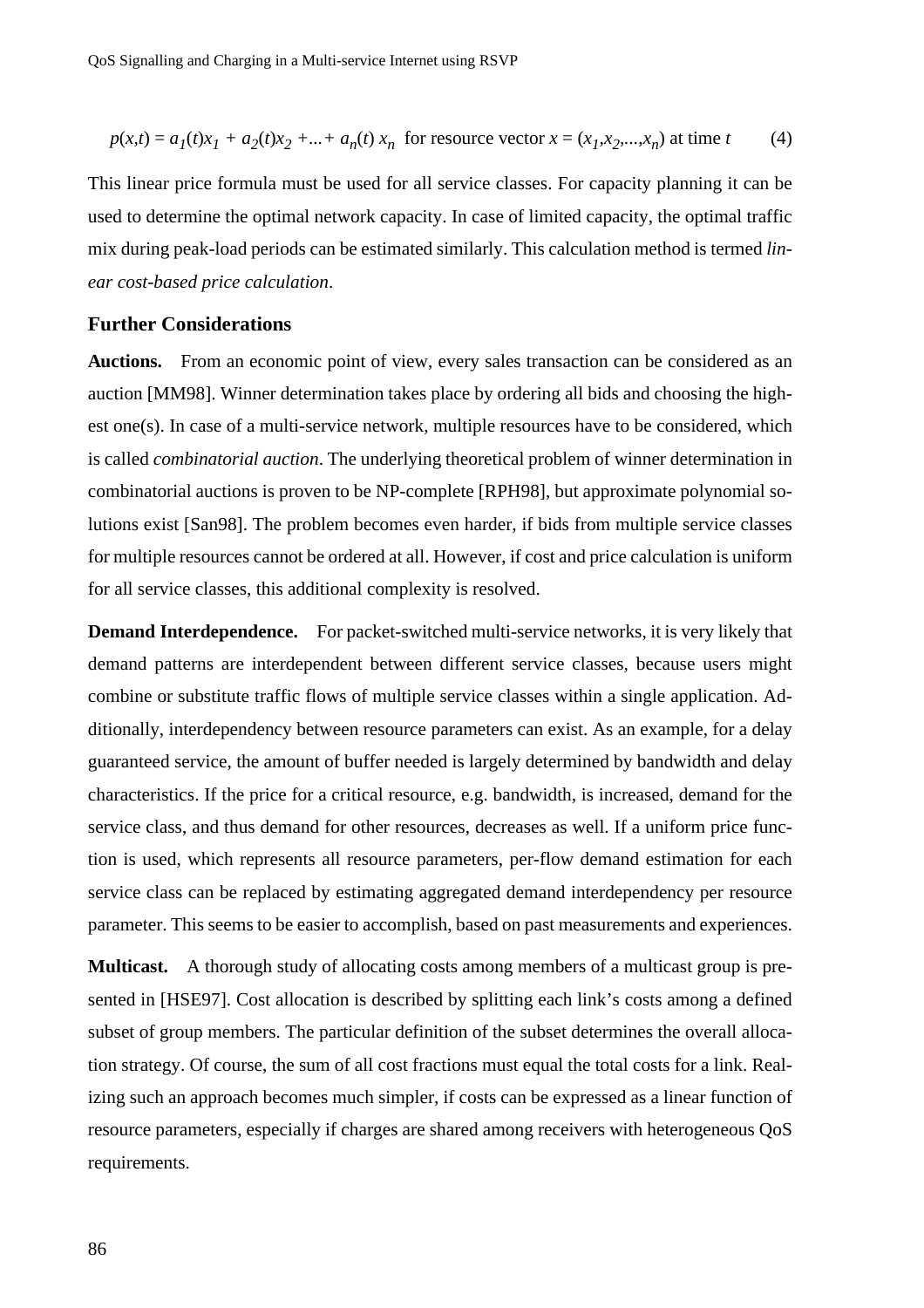# <span id="page-100-0"></span>**6.2.3 Linear Cost-based Price Calculation for Integrated Services**

The IntServ architecture is the only existing set of end-to-end service classes, which is currently defined by the IETF. Therefore, the calculation framework is exemplified for this set of service classes.

The most evident obstacle for developing a calculation model for the IntServ architecture is that certain service classes are currently not precisely defined. Therefore, this section begins by refining the service definitions. The other details of each service definition can be found in [Wro97b], [SPG97] and [GGPR96], respectively. For reasons of brevity and simplicity, the effects of traffic distortion for this model are not explicitly considered, other than what is specified in the error terms during Guaranteed service negotiation. Initially, this model is focused on a single link or a specific path through a network cloud, connecting two IntServ-enabled routers, although this restriction is partially dropped in [Section 6.2.5.](#page-104-0) These are the relevant flow specification and error term parameters [Wro97a] which are used for the rest of this discussion:

|                             | bucket depth                |
|-----------------------------|-----------------------------|
| p                           | peak rate                   |
| r                           | token rate                  |
| $\boldsymbol{M}$            | flow MTU                    |
| R                           | service rate                |
| S                           | slack term                  |
| $\mathcal{C}_{\mathcal{C}}$ | rate-dependent error term   |
|                             | rate-independent error term |

The approach described here presents a general idea for a calculation method, rather than specific calculation rules to be used for each implementation. However, the IntServ service definition refinements given below can be considered to closely resemble realistic services.

Guaranteed. For the duration of a service invocation, each router is guaranteed to always have service rate *R* available for a flow conforming to the requested token bucket. Furthermore, all incoming packets exceeding rate *R* but below rate *p* are forwarded within the (indirectly) specified delay bound and no conforming packets are dropped due to buffer overflow as long as such bursts are not larger then *b*.

**Guaranteed Rate.** A flow is guaranteed to be serviced with average rate *r*. No specific buffering is guaranteed.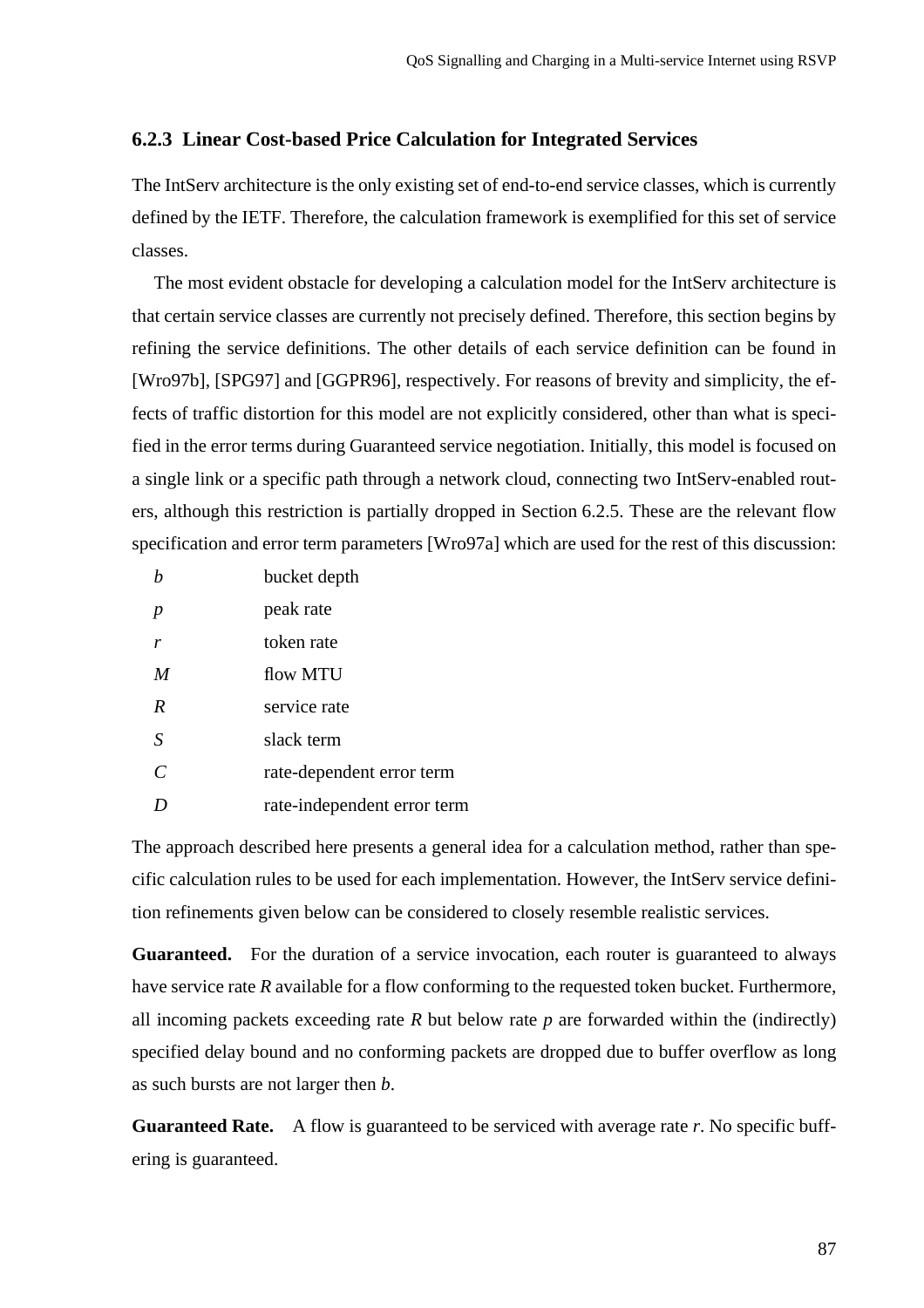<span id="page-101-0"></span>**Controlled Load.** A flow conforming to a token bucket is forwarded almost without queuing delay or loss, as long as its data rate is not higher than *r*. Bursts are forwarded with as little queuing delay and loss as possible, depending on the actual load situation. This is achieved by allocating a specific excess service rate and buffer for each flow and enabling flows to borrow unused resources from each other. An implementation might, for example, use a *guaranteed rate scheduler* [GLV95] in conjunction with *hierarchical link sharing* [FJ95] to accomplish such forwarding. Assuming constant excess parameters *f* and *g* to be used for each flow (depending for example on the total number of flows and desired failing probability), the following simple formulas can be defined for the amount of service rate *R* and total buffer *B*:

 $R = r + (p - r) \cdot f,$   $B = b \cdot g$  with  $f, g \in [0, 1]$  (5)

Please note that the following considerations do not rely on exactly the above definitions and formulas, but only on having any precise specification of resource usage in the first place.

# **Virtual Rate Parameters**

In reality, only one parameter (service rate, i.e., forwarding capacity) denotes the total available rate resource of an outgoing link. However, there are up to two rate parameters, *r* and *R*, in IntServ service specifications with even different semantics depending on the actual service class. In order to allocate costs to reservation requests, a resource model using three *virtual rate parameters* is defined:

- The *token rate*  $(q_T)$  describes the forwarding rate that is always available and expected to be constantly used by a flow.
- The *clearing rate*  $(q_C)$  denotes a guaranteed forwarding rate on top of the token rate that is reserved per delay-guaranteed flow, but expected to be used only for bursts of data.
- The *residual rate* (*q<sub>R</sub>*) is a forwarding rate on top of the token rate, which is only statistically available to a flow. This resource can consume the unused capacity of  $q_C$ .

These parameters can be used to express the resource consumption of service requests by mapping the rate parameters *r* and *R* from an IntServ flow specification to the virtual rate parameters according to [Table 8.](#page-102-0) This mapping follows directly from the above service refinements and the definition of virtual rate parameters.

# **IntServ Calculation Model**

Considering buffer space as additional resource parameter, the linear function

$$
p(x_T, x_C, x_R, x_B) = a_T x_T + a_C x_C + a_R x_R + a_B x_B
$$
\n<sup>(6)</sup>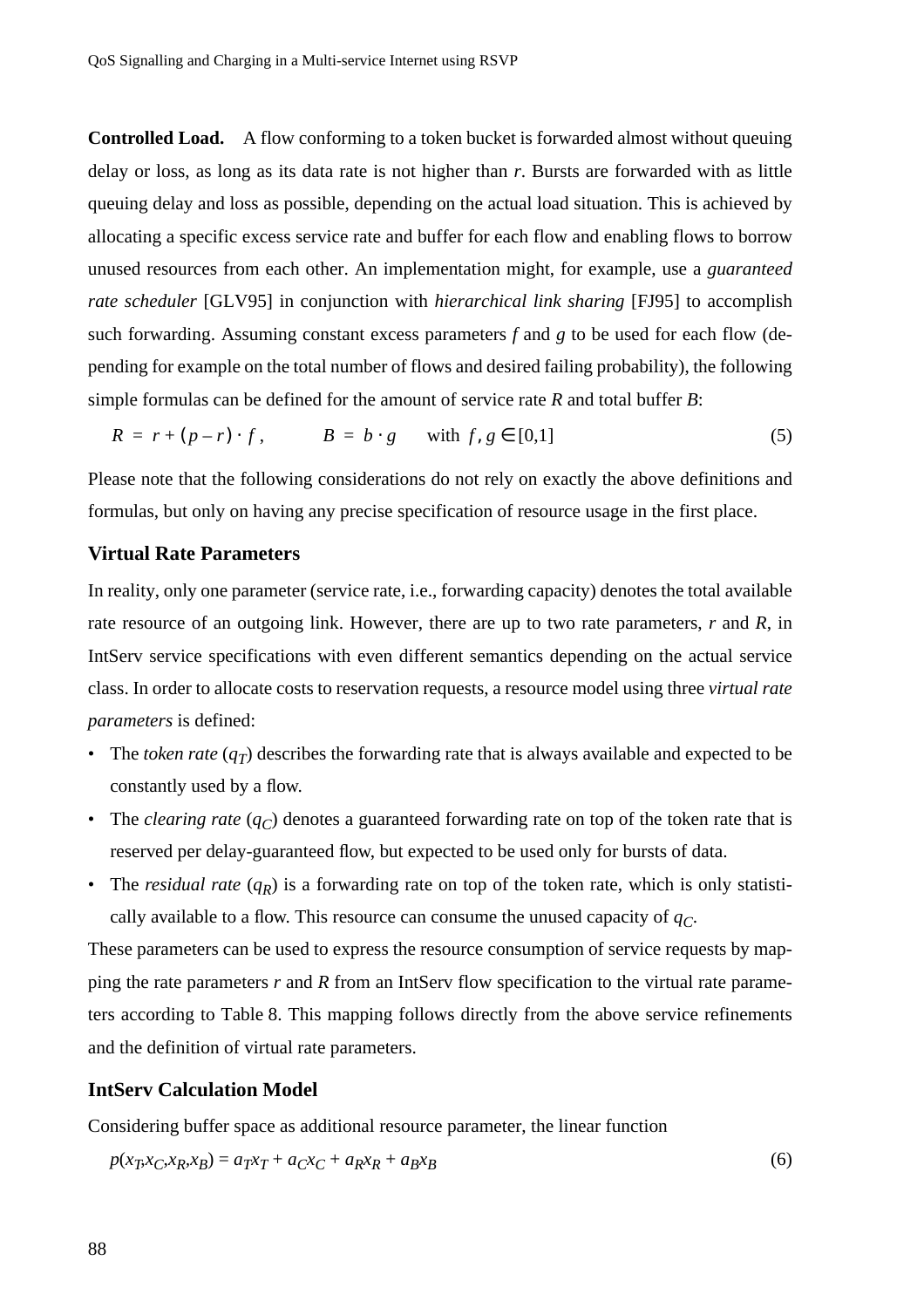| service class     | uт | $\mathsf{q}_{\mathsf{C}}$ |                 |
|-------------------|----|---------------------------|-----------------|
| <i>Guaranteed</i> |    | $R - r$                   |                 |
| Controlled Load   |    |                           | $(p-r) \cdot f$ |
| Guaranteed Rate   |    |                           |                 |

<span id="page-102-0"></span>Table 8: Rate Allocation for IntServ Service Classes

can be used to assign resource consumption respectively prices to a flow requesting token rate  $x_T$ , clearing rate  $x_C$ , residual rate  $x_R$  and buffer space  $x_R$ . Prices are applicable per fixed time unit, which can be chosen arbitrarily small. The formula for calculating the amount of buffer *B* for Guaranteed service is given in [SPG97]. Converted back to the original IntServ parameters, the price function for each services class can be expressed as follows:

$$
p_G(r,R) = p(r,R-r,0,B) = a_T \cdot r + a_C \cdot (R-r) + a_B \cdot B \tag{7}
$$

$$
p_{CL}(r) = p(r,0,(p-r)f,bg) = a_T \cdot r + a_R \cdot (p-r) \cdot f + a_B \cdot b \cdot g \tag{8}
$$

$$
p_{GR}(r) = p(0,0,r,0) = a_R \cdot r \tag{9}
$$

These price functions form the basis for an IntServ calculation model, which is linear and uniform across multiple services classes and therefore, fulfils the axiomatic requirements described above.

For certain scheduling approaches (see [Zha95]), *schedulability* is an additional internal resource parameter. However, the service classes currently under consideration for IntServ, as well as the PHBs, which are standardized for DiffServ, heavily rely on rate-based scheduling semantics. Particularly, for Guaranteed service, each scheduler has to approximate a rate-based scheduling behaviour. Therefore, it is not needed to explicitly consider schedulability as separate resource.

### **6.2.4 Application of Linear Cost-based Price Calculation to Optimal Pricing**

In this section, the calculation model is applied to an optimality approach for profit-oriented price calculation. The authors of [WPS97] present a very general and complete model for optimal pricing of multiple guaranteed service classes under consideration of price-demand functions. It is correctly pointed out there that analytically solving the whole model is mathematically intractable, therefore an approximating procedure is described to carry out planning and calculation. While other research approaches often deal with optimal pricing in a sense of optimal welfare, this pricing scheme is targeted to maximize profit for the provider.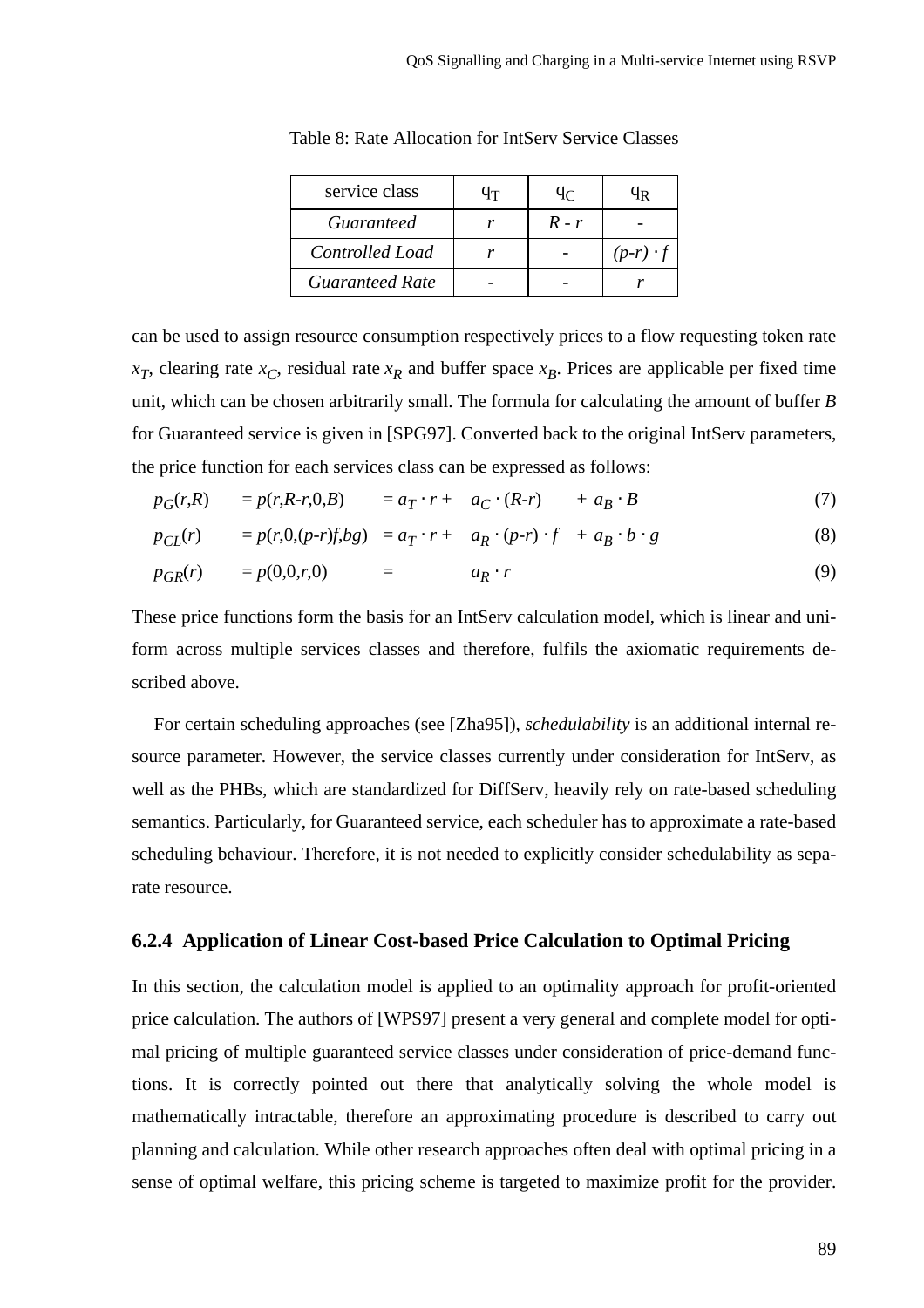<span id="page-103-0"></span>However, as noted in [WPS97], a similar model can be developed to maximize other objectives. By slightly modifying and applying linear calculation for IntServ service classes, the model can be simplified and, at the same time, enhanced in several ways:

- Instead of using very general assumptions about admission control and the properties of service classes, the cost-based calculation model below specifically considers the definition of actual service classes by using resource-based parameters and linear calculation. Thereby, the applicability to multiple real service classes is given.
- In [WPS97], communication services and demand patterns are modelled by the notion of calls, i.e., call probability, call duration, static QoS, etc. While being applicable to ATM service classes, this model does not fit well with the IntServ framework. Instead, the linear cost-based model only uses aggregated demand functions for each time period, i.e., no assumption about specific flows is needed, but only an overall estimation of aggregated demand per network resource, depending on the price-vector. By that, the new model implicitly encompasses the above details and also covers dynamic QoS.
- As mentioned in the article, [WPS97] does not cover interdependency among service classes and furthermore implicitly assumes a discrete set of service classes. In the costbased model, the fact that each service class offers a vector-space of resource quantities is taken into account, although the estimation of demand interdependency between resources remains as an open issue.

In accordance with [Section 6.2.1,](#page-96-0) the price functio[n \(6\)](#page-101-0) is extended by a time parameter. The core formula which shows the total revenue that is to be optimized can then be specified and looks as follows (roughly using the notation of [WPS97]):

$$
\int_{0}^{Tb} \left\{ \sum_{X = T, C, R, B} a_X(t) \cdot \gamma_X(t) \right\} dt - K(C)
$$
\n(10)

under constraints

$$
\gamma_T(t) \le C_{TCR} \qquad \qquad t \in [0, Tb] \tag{11}
$$

$$
\gamma_C(t) \le C_{TCR} - \gamma_T(t) \qquad \qquad t \in [0, Tb] \tag{12}
$$

$$
\gamma_R(t) \le C_{TCR} - \gamma_T(t) \qquad \qquad t \in [0, Tb] \tag{13}
$$

(14)  $\gamma_B(t) \le C_B$   $t \in [0, Tb]$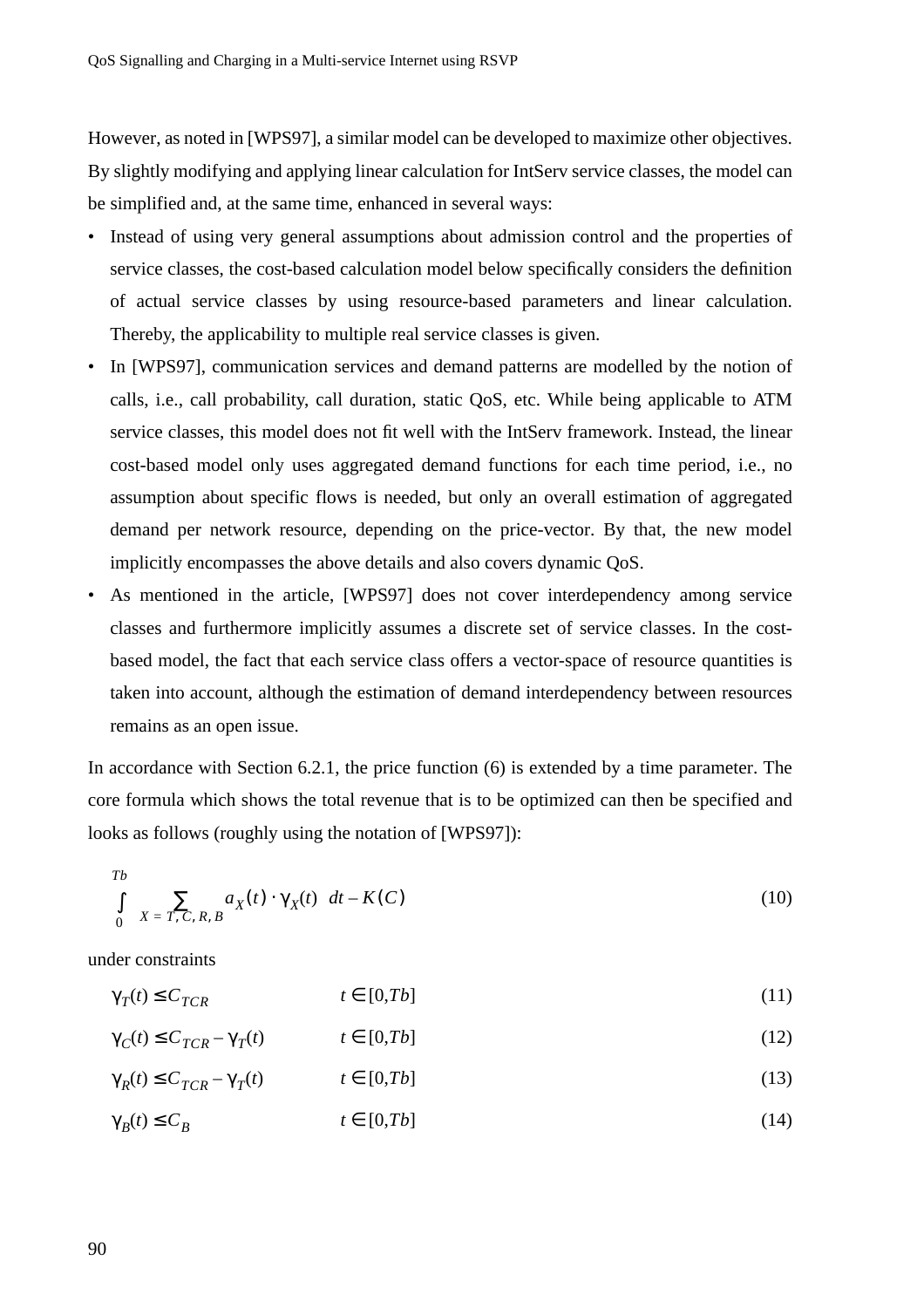<span id="page-104-0"></span>Variables used:

| $a_X(t)$      | price coefficient for each unit of $q_X$ at time t, corresponding to (6)       |
|---------------|--------------------------------------------------------------------------------|
| $\gamma_X(t)$ | aggregated demand for $q_X$ at time t, for price vector $(a_T, a_C, a_R, a_R)$ |
| Tb            | duration of business cycle                                                     |
| $C_{TCR}$     | total available service rate (reservable bandwidth)                            |
| $C_R$         | total available buffer space                                                   |
| K(C)          | amortization of capital investment over one business cycle                     |

Constraints [\(11\),](#page-103-0) [\(12\)](#page-103-0) and [\(13\)](#page-103-0) denote the fact that the amount of service rate reserved as token rate cannot be reused, whereas service rate used as clearing rate can be used simultaneously as residual rate. Constraint [\(14\)](#page-103-0) states that buffer space cannot be reused. Please note that this is not in contradiction with multiple Controlled Load flows borrowing resources from each other.

Comparing [\(10\)](#page-103-0) with the corresponding formula in [WPS97] shows that using virtual rate parameters and considering only aggregated demand significantly reduces the mathematical complexity but nevertheless enhances the level of detail by considering real resources instead of a general admission control expression. In general, this approach should be very useful to apply theoretic results in a real environment.

### **6.2.5 Economic Aspects of Guaranteed Service**

Linear cost-based calculation is introduced as an approach to model resource and price calculation for single IntServ routers and attached links. In this section, it is shown how this modelling technique can be exploited to further analyse certain economic aspects of the Guaranteed service class. This also demonstrates how linear calculation can be extended to eventually cover a whole network domain consisting of multiple IntServ routers and respective transmission lines, and to analyse economic end-to-end aspects. A brief overview of the Guaranteed service class is given in [Appendix D.](#page-155-0)

For this investigation, a general charging model is assumed where charges from each router are accumulated and shared between sender(s) and receiver(s). The values of price coefficients  $a<sub>X</sub>$  used in this section are not assumed to be globally uniform, instead they are local to each router. The service rate *R* is assumed to always be larger than token rate *r*.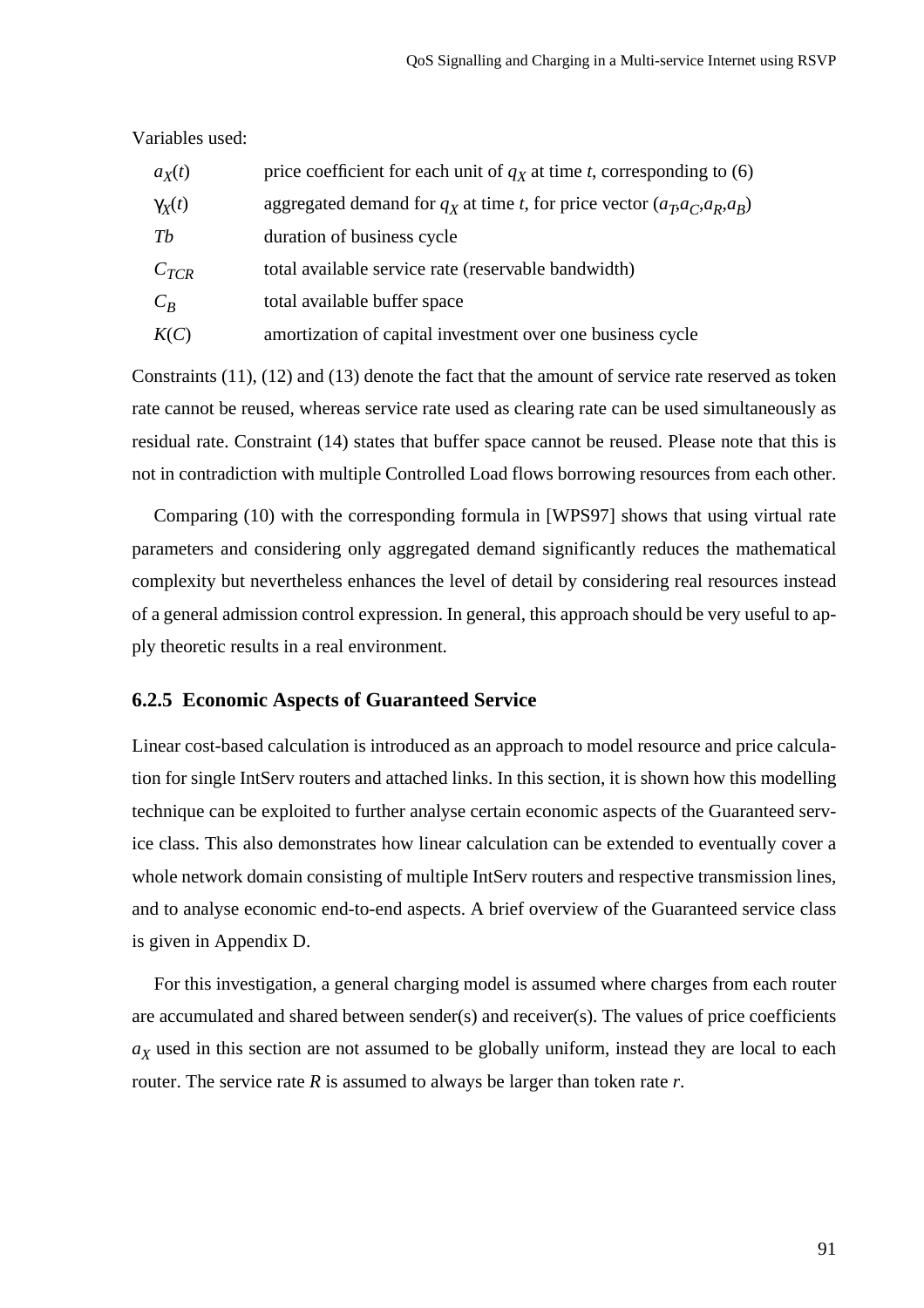### **Token Rate vs. Clearing Rate**

In [DVR98], it is pointed out that a receiver might choose to lower its service rate requirements *R* by increasing the average data rate *r* when requesting Guaranteed service. Since  $q_c$ , the difference of *R* and *r*, can be used for providing Guaranteed Rate service and Controlled Load service, a pricing scheme should give the right incentives for users to choose *r* according to their average data rate. Using linear calculation, this can be achieved by setting an appropriate higher price for  $q_T$  than  $q_C$ . The economically optimal price relation between  $q_T$ ,  $q_C$  and  $q_R$  is part of the optimization problem from [Section 6.2.4.](#page-102-0)

### **Error Terms**

The *C* and *D* error terms, which are part of Guaranteed service negotiation, partially determine the service rate that must be requested by a receiver to guarantee a specific delay bound. In general, from an economic point of view, higher incoming *C* and *D* values lower the service quality, because a larger *R* is needed to achieve the same delay. The economic impact should be considered, for example, if an advanced QoS-oriented routing algorithm takes into account charges, it might be very important to have a quantitatively precise expression for this service degradation in order to value and compare different paths. The increase in service rate introduced by additional error terms  $(C_a, D_a)$  can be expressed as follows (see [page 87](#page-100-0) for definitions):

$$
\det X = \frac{b - M}{p - r} \tag{15}
$$

$$
R_a(C_a, D_a) = \frac{pX + M + C + C_a}{X + Q - (D + D_a)} - \frac{pX + M + C}{X + Q - D} = \frac{C_a(X + Q - D) + D_a(pX + M + C)}{(X + Q - D - D_a)(X + Q - D)}
$$
(16)

Because  $R \ge r$ ,  $R_a$  is part of the  $q_C$  resource, the cost increase at each router is given by:

$$
p(C_a, D_a) = a_C \cdot R_a(C_a, D_a) \tag{17}
$$

Not considering the economic impact of error terms could lead to a situation where a service provider exports high *C* and *D* values in order to cause a higher reservation for *R*. Internally, however, the real *C* and *D* values can be used and a smaller reservation for *R* is needed to guarantee the end-to-end delay.

### **Slack Term**

As denoted in the relevant research and standardization documents about Guaranteed service, e.g. [WC97,SPG97,GGP+95], the slack term parameter *S* in a service request is intended to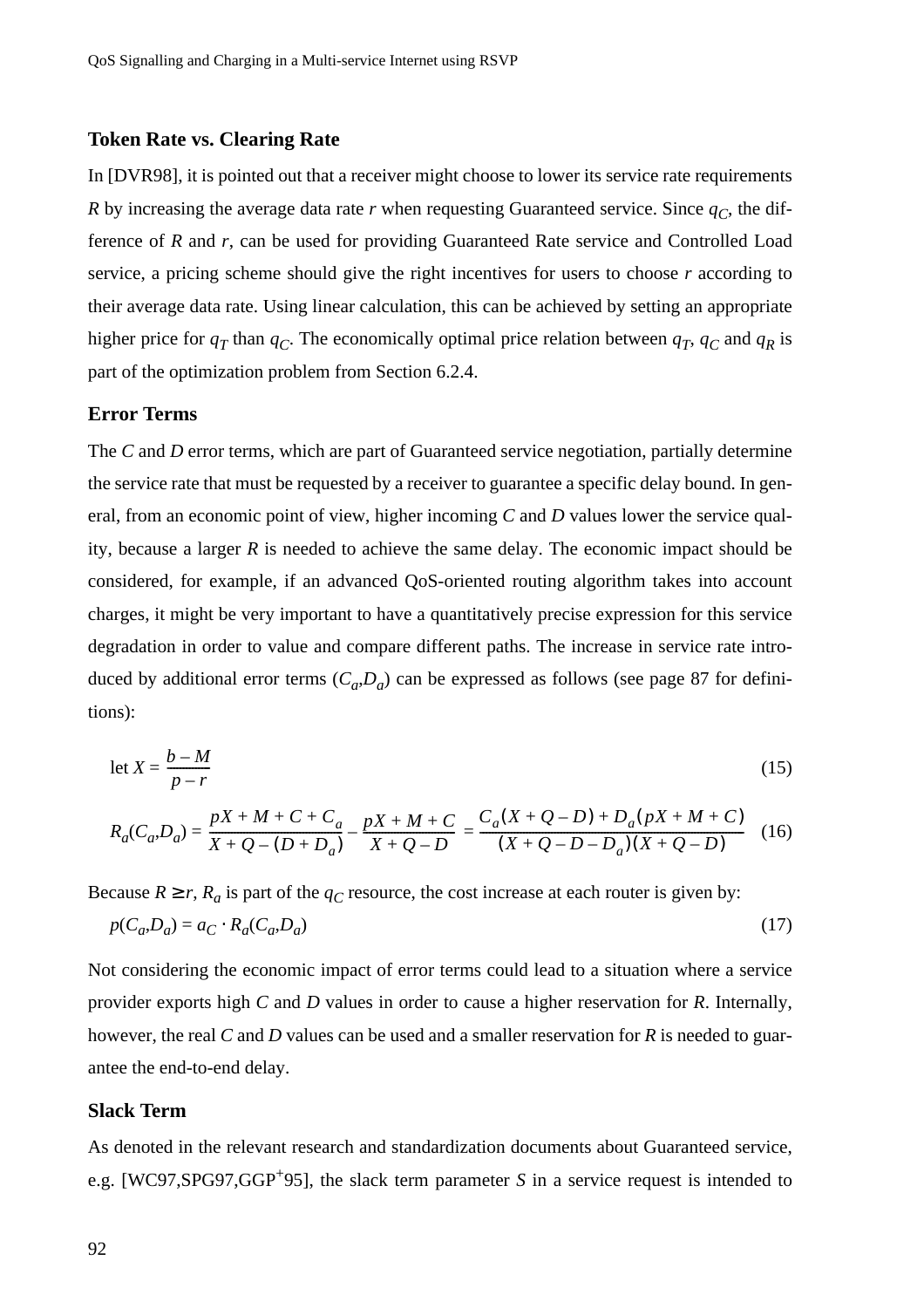<span id="page-106-0"></span>flexibly relax the resource requirements at intermediate routers. Among other scenarios, this parameter can be used by first calculating the necessary service rate *R* depending on the desired end-to-end delay *Q*. Then, a higher service rate  $R<sup>h</sup>$  is requested and the resulting difference of end-to-end delay is set as slack term parameter. The slack term can be 'consumed' by an intermediate router for reducing both delay and rate requirements, depending on the type of scheduler. In case rate requirements are reduced, a bottleneck router installs a smaller service rate *Rl* according to the formula given in [SPG97]\* and adjusts the reservation message, such that upstream routers only install  $R<sup>l</sup>$  as well. The effects of using the slack term in such a way can best be explained by rewriting the delay formula for Guaranteed service [SPG97] as:

$$
Q = \frac{(b-M) \cdot (p - min(R_i))}{min(R_i) \cdot (p-r)} + \frac{M}{min(R_i)} + \sum_{i=1}^{n} \frac{C_i}{R_i} + D_{tot}
$$
 (18)

for *n* routers, with  $R_i$  and  $C_i$  denoting the local service rate and error term at each router.

All downstream routers after a bottleneck router install the requested service rate  $R<sup>h</sup>$ , which generates an economically unfortunate situation for the receiver. Considering (18), the smallest service rate installed along the path (in this case  $R<sup>l</sup>$ ) determines the pure end-to-end queuing delay. Having installed  $R^h$  at a number of routers only locally affects the additive delay component resulting from the local rate dependent error term *C*. Thereby, usability of the slack term in such a scenario largely depends on

- the relation of delay introduced by *C* to pure queuing delay, and
- the relation of total upstream to total downstream amount of *C*

as given at the bottleneck router.

Effectively, the receiver pays for a higher service rate at some routers, but does not perceive the total utility from it. The costs can be expressed as follows:

$$
costslack(Rh, R) = aC \cdot (Rh - R)
$$
 at each router installing R<sup>h</sup> (19)

On the other hand, prices are lower at routers installing  $R^l$ :

$$
save_{slack}(R^l, R) = a_C \cdot (R - R^l) \text{ at each router installing } R^l \tag{20}
$$

When different service rates are installed at routers due to the basic slack term mechanism, it is very likely that costs exceed savings, because the resulting increase in pure queuing delay can

<sup>&</sup>lt;sup>\*</sup> Note that the slack term formula on page 13 of [SPG97] should read:  $S_{out} + \frac{(b-M)(p-R_{out})}{R_{out}(p-r)} + \frac{M+C_{toif}}{R_{out}} \leq S_{in} + \frac{(b-M)(p-R_{in})}{R_{in}(p-r)} + \frac{M+C_{toif}}{R_{in}(p-r)}$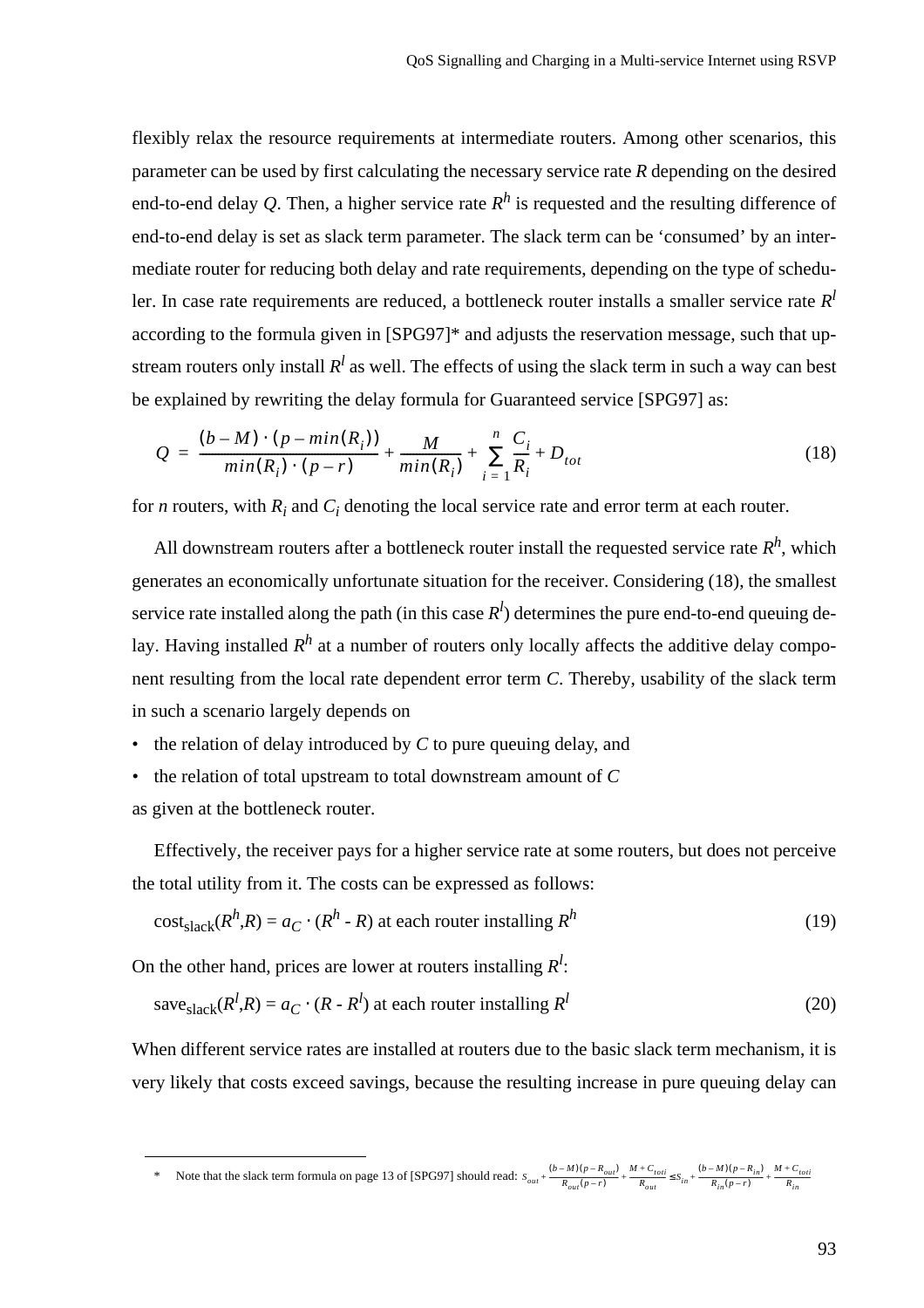only be recovered under pathological error term settings. Again, this economic impact should be considered when installing reservations using the slack term parameter.

Given [\(18\),](#page-106-0) some suggestions can be made to extend the slack term mechanism. Often it could be advantageous to only locally install a lower rate and forward  $R<sup>h</sup>$  instead of  $R<sup>l</sup>$  to upstream routers. This would increase the maximum reduction of service rate and generate an even larger range of adaptability. In this case, the global minimum  $R(R_{min})$  has to be transmitted in addition to the currently defined parameters and the slack term formula of [SPG97] has to be changed to:

$$
S_{out} + \frac{(b-M)(p-R_{new})}{R_{new}(p-r)} + \frac{M+C_{toti}-C_i}{R_{out}} + \frac{M+C_i}{R_i} \leq S_{in} + \frac{(b-M)(p-R_{min})}{R_{min}(p-r)} + \frac{M+C_{toti}}{R_{in}}
$$

with  $R_{new} = min(R_{min}, R_i)$  and  $R_i$ ,  $C_i$  denoting the local service rate and error term. (21) The remaining variables have the same meaning as in [SPG97]. When the reservation is forwarded,  $R_{min}$  is set to the value of  $R_{new}$ .

This idea can even be extended as follows. A router using the slack term sends a confirmation message containing its local *C* and *D* terms as well as its local service rate back to the receiver. Given this information, a receiver can optimize  $R<sup>h</sup>$  when refreshing its reservation. In case of global price information, further optimization would be possible by setting a certain *R<sup>h</sup>* at 'cheap' links while setting  $R<sup>l</sup>$  at 'expensive' ones, e.g. a transatlantic link. In theory, this creates a regular linear optimization problem, but even then, the necessary information exchange seems hardly be feasible with the current design of RSVP and also somewhat violates the Edge Pricing paradigm.

## **6.2.6 A Formal Model of Distributed Cost-based Charging**

This section deals with the issue of extending cost-based price calculation to a distributed environment. In order to explain how charges and payments are calculated in a distributed manner, a formal definition of the necessary information exchange is given. Then, it is shown by solving an appropriate equation that all payments lead to exact revenue of the calculated local cost for each hop. For the purpose of explanation, the model is initially restricted to only one sender. An important issue is how to represent prices and payments. In this model, a price is a *price per resource unit*. In this context, the term *resource unit* is largely dependent on the representation of the communication service class, e.g., if the service class offers the parameters *bandwidth* and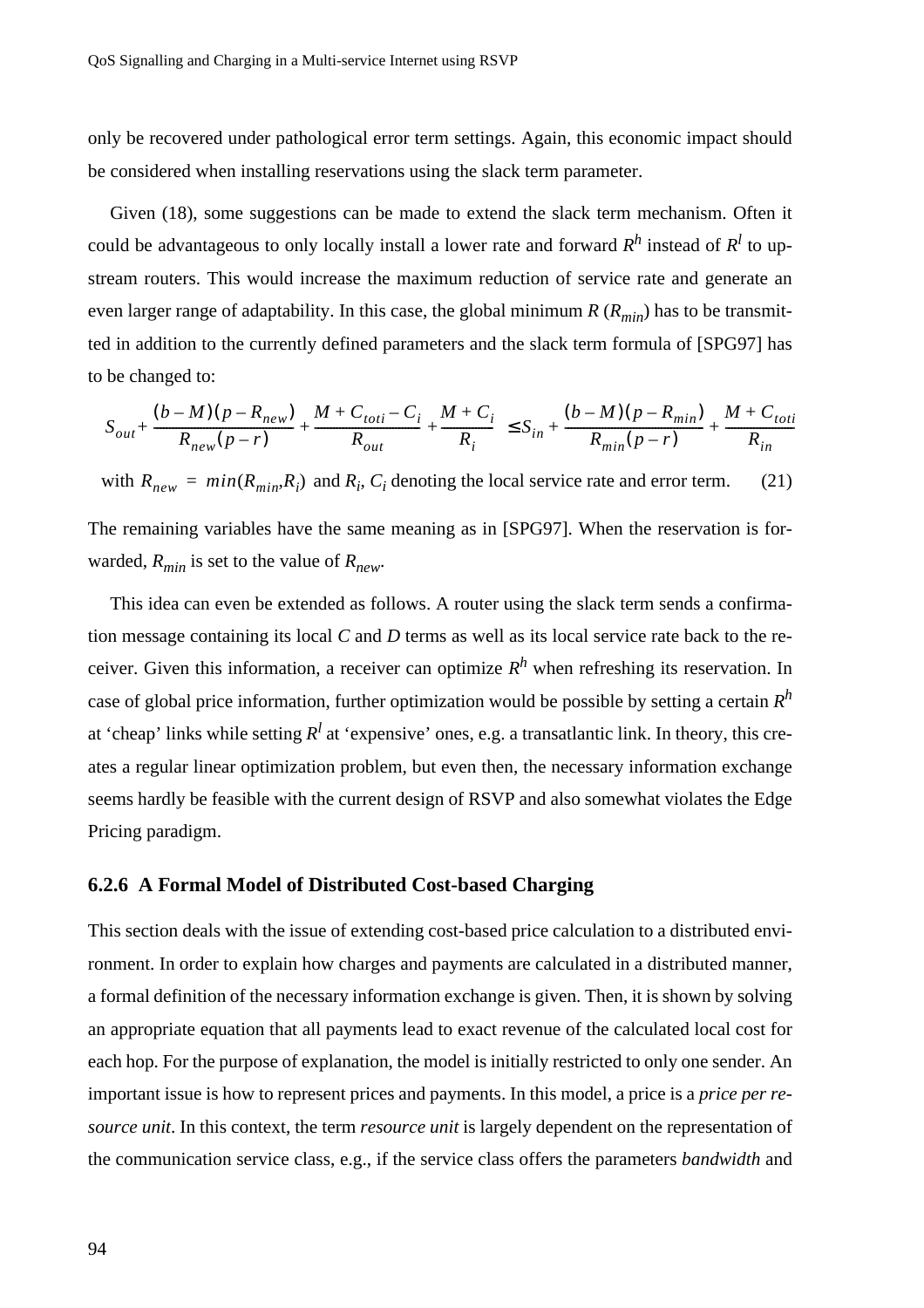<span id="page-108-0"></span>*delay*, the price depends on these parameters. The parameters might be mapped to uniform internal parameters as shown in [Section 6.2.3.](#page-100-0) Additionally, the total price for a communication session depends on the duration of this session. In reality, a payment can be represented, for example, as a direct exchange of virtual money or a credit or debit to an account. Below, a formal model of a network, prices and payments, as well as their allocation to a sender and multiple receivers, is presented.

Let  $i = 0,...,n,n+1,...n+m$  be a number of nodes in a multicast session, where

 $i = 0$  denotes the sender.

 $i = 1, \ldots, n$  denote the intermediate nodes, and

$$
i = n+1,...,n+m
$$
 denote the receivers. (22)

Let *m*(*j*) be a *multicast function* that denotes the previous hop for a node *j*:

$$
m: \{1, \ldots, n+m\} \to \{0, \ldots, n\} \text{ with}
$$
  
\n
$$
m(j) = 0 \text{ for at least one } j \in \{1, \ldots, n\}
$$
  
\n
$$
m(i) \neq i \text{ for all } i \in \{1, \ldots, n\}
$$
  
\n
$$
m(i) = j \Rightarrow m(j) \neq i
$$
\n(23)

To make the charging procedure as transparent as possible for the sender and all receivers, the model is based on a *total charge*, which is eventually known to all end systems. Let *Ci* denote the total charge that has to be paid (by whoever) to connect hop *i* to the multicast tree. In order to recover this amount, a node splits it (according to a local policy) into multiple fractions  $c_{i,j}$ for each outgoing interface where a service is established. A local price  $L_{i,j}$  depending on the providers local pricing scheme is added.

Let 
$$
c_{i,j}
$$
 denote a fraction of  $C_i$  for  $m(j) = i$ , with  $\sum_{j, m(j) = i} c_{m(j),j} = C_i$  (24)

Let  $L_{i,j}$  denote the local price for a request on the outgoing interface to *j*,  $m(j) = i$ . The total charges for a hop is then calculated as follows:

$$
C_j = c_{m(j),j} + L_{m(j),j} \tag{25}
$$

Between two adjacent hops, a charge is paid in the upstream direction. This payment is eventually recovered from the receiver end systems. The paid charge consists of a fraction of the charge until the current hop and the local price at the current hop. Let  $RP_{i,j}$  denote such a receiver payment from a downstream hop *i* to an upstream hop *j*. Let *r* be the *fraction* the sender is willing to pay, so the receiver has to pay a fraction of 1-*r*.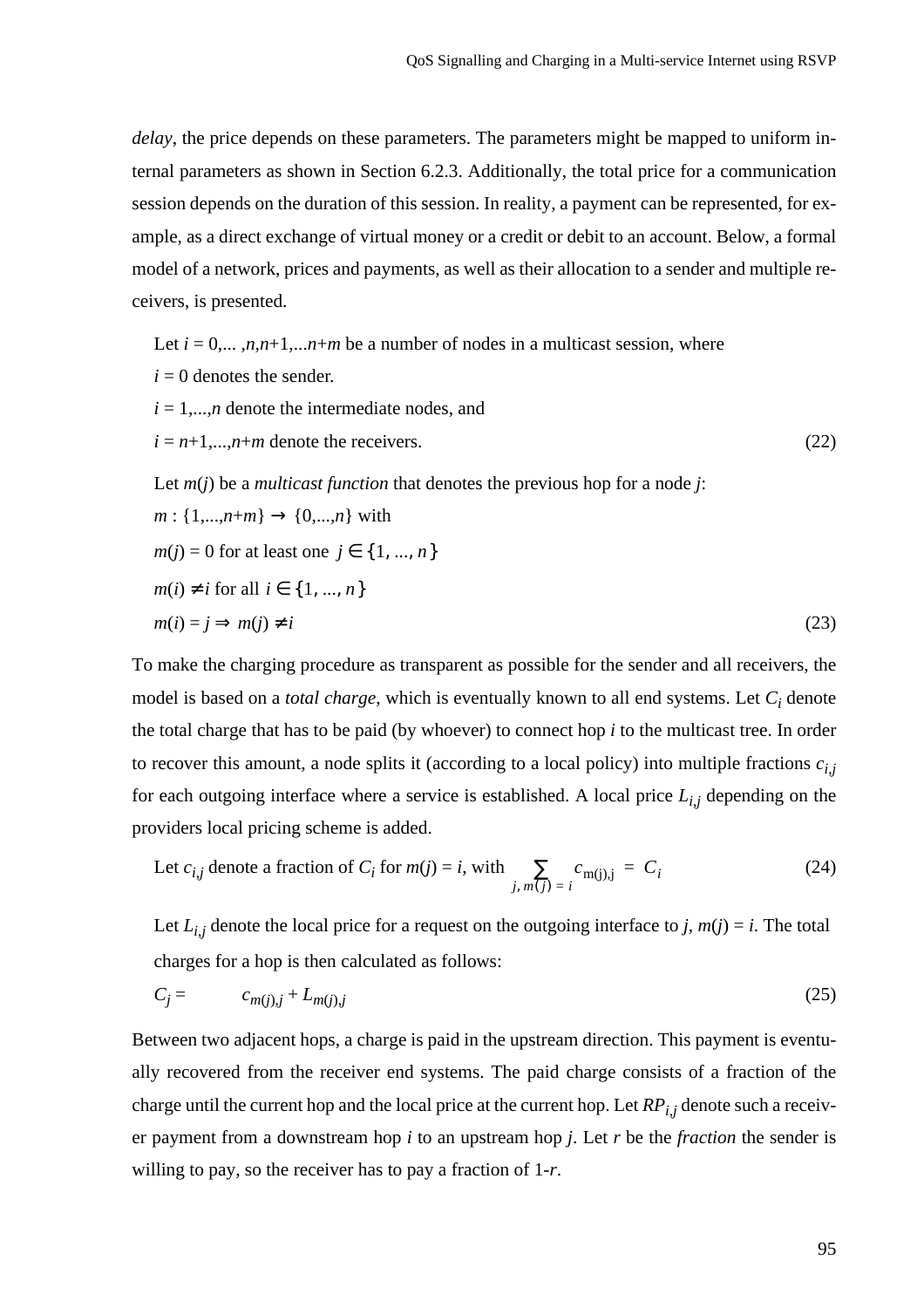<span id="page-109-0"></span>
$$
RP_{i,j} = (c_{m(i),i} + L_{m(i),i}) \times (1 - r) = C_i \cdot (1 - r) \text{ for } m(i) = j
$$
 (26)

Additionally, there are downstream payments that are eventually recovered from the sender. The charge consists of the previously paid downstream payments and the sender fraction of the local price at the current hop. Let  $SP_{i,j}$  denote a sender payment from an upstream hop *j* to a downstream hop *i*:

$$
SP_{j,i} = \sum_{k, m(k) = i} SP_{i,k} + \sum_{k, m(k) = i} L_{m(k),k} \times r
$$
 (27)

Finally, let  $E_j$  denote the earnings at node *j*. These are defined as the difference between the incoming and outgoing payments and it is shown that they are equal to the sum of local prices:

$$
E_j = \sum_{n(k) = j} RP_{k, j} + SP_{i, j} - \sum_{k, m(k) = j} SP_{j, k} - RP_{j} \text{ for } m(j) = i
$$
 (28)

It follows that:

$$
E_{j} = \sum_{k, m(k) = j} (c_{m(k),k} + L_{m(k),k}) \times (1 - r) + \sum_{k, m(k) = j} SP_{j,k} + \sum_{k, m(k) = j} L_{m(k),k} \times r
$$
  
\n
$$
- \sum_{k, m(k) = j} SP_{j,k} - (C_{j} \times (1 - r))
$$
  
\n
$$
= \sum_{k, m(k) = j} c_{m(k),k} \times (1 - r) + \sum_{k, m(k) = j} L_{m(k),k} \times (1 - r) + \sum_{k, m(k) = j} L_{m(k),k} \times r
$$
  
\n
$$
- (C_{j} \times (1 - r))
$$
  
\n
$$
= (C_{j} \times (1 - r)) + \sum_{k, m(k) = j} L_{m(k),k} - (C_{j} \times (1 - r))
$$
  
\n
$$
= \sum_{k, m(k) = j} L_{m(k),k}
$$
  
\n(29)

It can be concluded that charging mechanisms, which adhere to this model, fulfil the minimal requirements of allowing for cost-based price calculation.

If receivers request shared reservations that apply to at least one common sender, they are merged on shared links. In that case, each sender's fraction must not directly be applied to the single charge on a shared link, otherwise the distribution of payments does not come out correctly. If for example two senders independently specify to cover half of the charge, the use of shared reservation style would cause them to effectively pay for the total cost of a shared link, whereas a receiver might get away for free. The following definition is used to handle this case.

Let  $L_{s,i,j}$  denote the local price for a fixed filter reservation regarding sender *s*. The price *FFPs*,*i*,*<sup>j</sup>* for a fixed filter reservations can then be expressed as: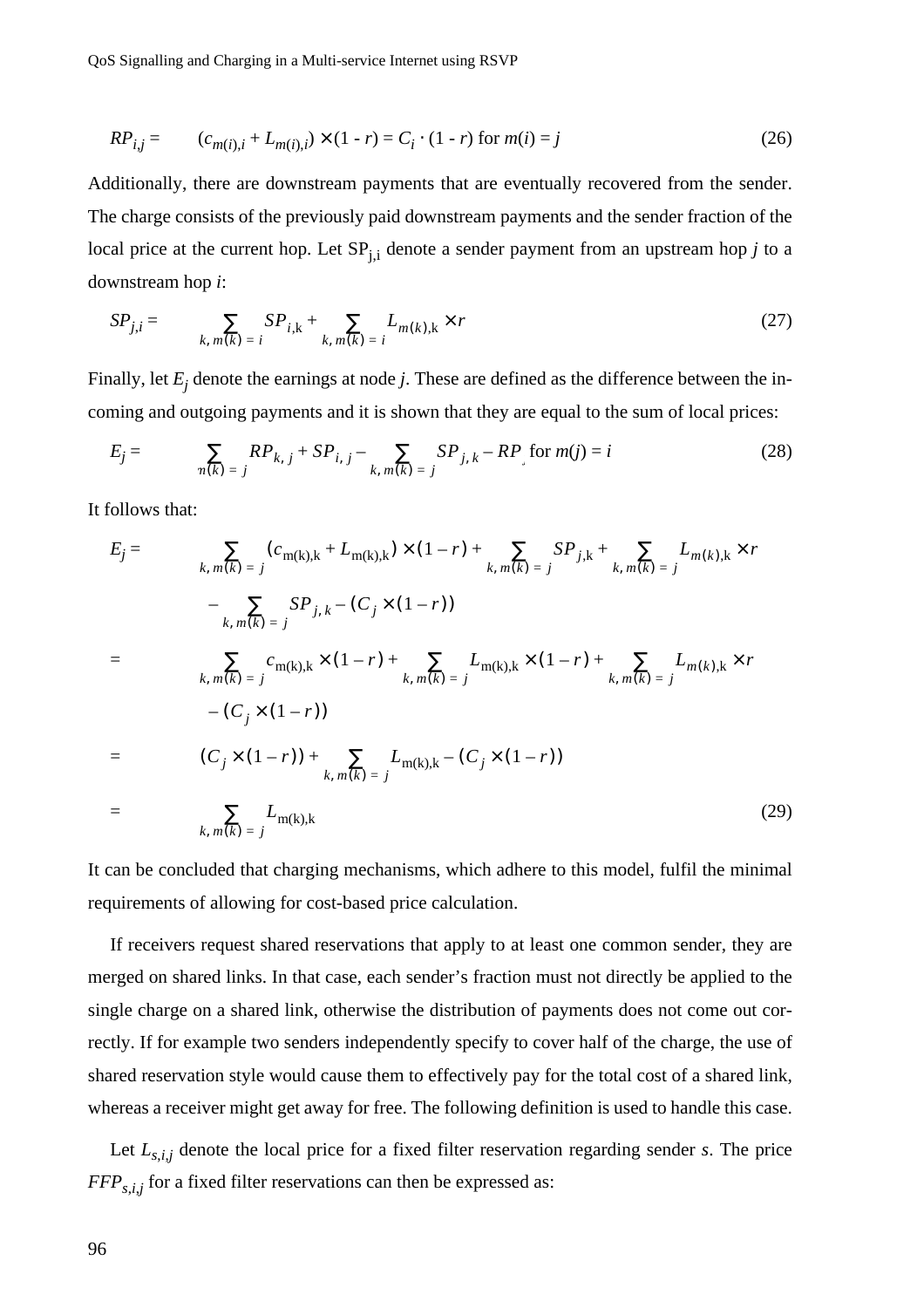<span id="page-110-0"></span>
$$
FFP_{s,i,j} = (c_{i,j} + L_{s,i,j}) \times (1 - r)
$$
\n(30)

Let  $SFP_{i,j} = max_{s \in SF}(FFP_{s,i,j})$  denote the price for a single shared reservation style from hop *i* to hop *j*. Let  $r_s$  denote the charging fraction for sender *s*. When *SF* denotes the set of senders merged by a shared reservation style, the sender payment can be expressed as:

$$
SP_{s,j,i} = \sum_{k, m(k) = i} SP_{i,k} + \sum_{k, m(k) = i} SFP_{i,k} \times r_s \times \frac{FFP_{s,i,k}}{\sum_{s, s \in SF} FFP_{s,i,k}}
$$
(31)

The definition of *RP*<sub>*i,j*</sub> has to be modified accordingly. Similar results can be found in [Her96].

# **6.3 Charging Mechanisms for RSVP**

A fundamental aspect for the charging mechanisms presented in this section is the adherence to the Edge Pricing paradigm [SCEH96], which is briefly mentioned in [Section 4.4.3](#page-48-0). Corresponding to this paradigm, a user is charged only by the first network provider along the data path. This charge includes all expenses that subsequently might have to be paid by the provider when data is forwarded to another provider. While in principle a market participant may have business relations to multiple other participants, every single service instantiation is requested from and charged by exactly one peer participant. Edge Pricing is not necessarily needed to accomplish the requirements presented in [Section 6.1,](#page-92-0) but it is an appealing paradigm that helps meeting demands like transparency, flexibility, convenience and legal security. Edge Pricing reduces the problem of multi-lateral contracts to a sequence of bilateral contracts and therefore hides much of the complexity which is introduced by the existence of multiple service providers and heterogeneous networks in the communication path.

While the charging mechanisms below are described in terms of applying them at each hop on the data path, it should be easy to see that this is not a necessary requirement. It is possible to partially deploy such mechanisms in the Internet, or exert them only at inter-domain boundaries. This is an immediate implication of adhering to the Edge Pricing paradigm. In terms of the QoS signalling architecture that is presented in [Section 4.2](#page-40-0), these mechanisms are carried out between service enablers.

#### **6.3.1 Overview**

As mentioned in [Section 2.2.2,](#page-18-0) it is important to combine the design of networking technology with sound business models. This in turn requires appropriate charging interfaces. It is general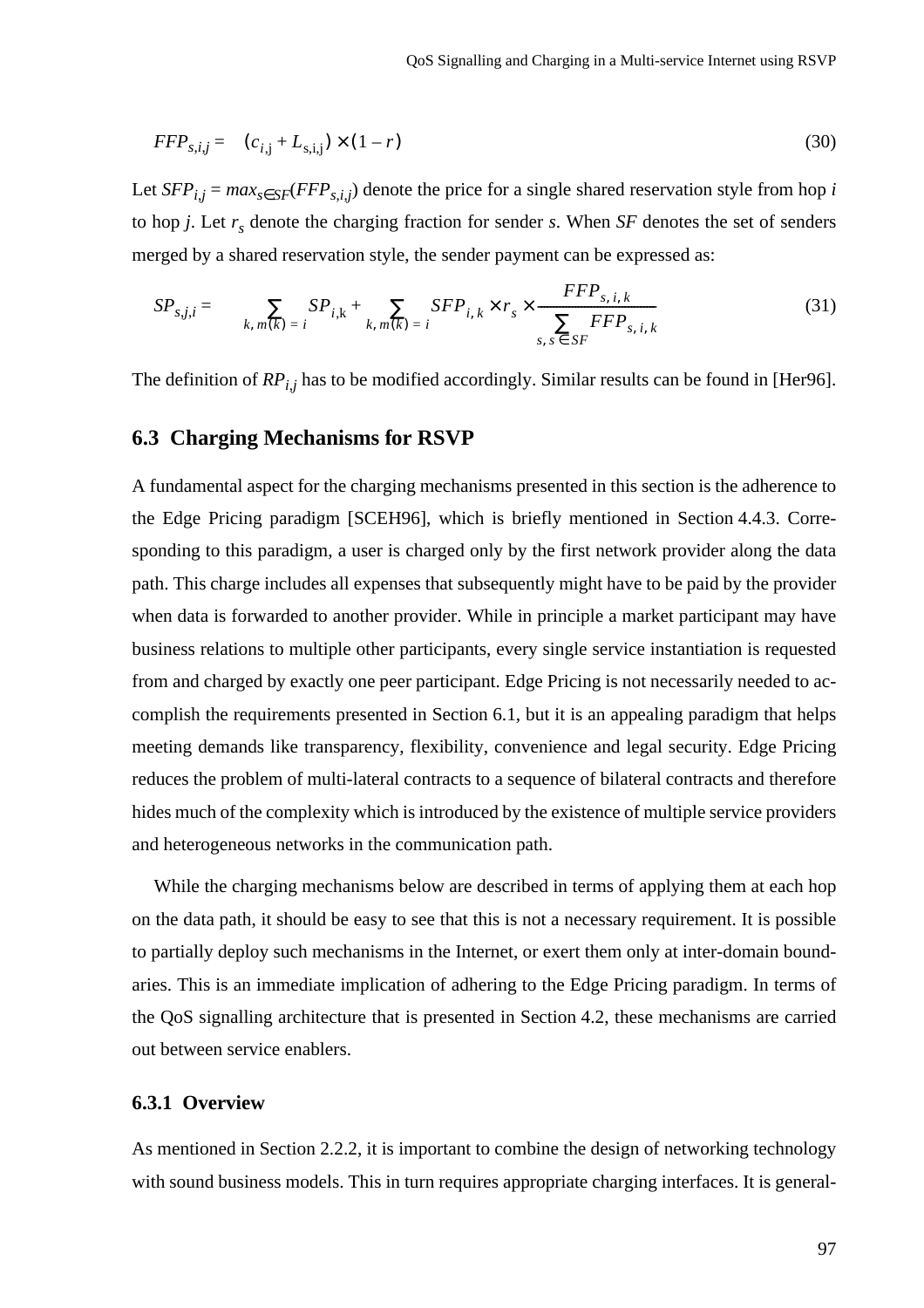ly important to consider two technical aspects of a charging architecture for a signalling interface. First, other than authentication, all objects of charging information should be considered optional in order to limit computational complexity for the default case. Second, it is important that charging-related handling of such service requests can be delegated to another entity denoted as *policy server*. Recapitulating the conceptual architecture presented in [Section 4.2](#page-40-0), this establishes a two-tier architecture, consisting of service enablers and policy servers. This is quite similar to the architecture developed in the IETF RAP working group [YPG00], which describes the distinction between a *Policy Decision Point* (PDP) and a *Policy Enforcement Point* (PEP). The PDP is analogous to the policy server and the PEP can be thought of as being the service enabler. One of the main advantages of such a decoupled architecture is that the filtering process of incoming service requests is transparent for the outside, because service requests can be redirected to (or intercepted by) the service enabler, or a separate policy server. Each of these components can delegate decisions or instruct another component with the results of a local decision. As long as the service interface is not affected by such internal decisions, any combination can be employed, which creates the highest flexibility, for example, to choose whether pricing and charging information is tied with service information or transmitted separately.

If prices for communication services are fixed per amount of resource consumption, it might not be necessary to include any charging information into signalling requests, other than authentication information of the originator. However, the option of charging information included in RSVP messages as presented in [KSWS98a] and [FSVP98] allows for the provision of additional semantics at a service interface. First, volatile pricing can be used to carry out auctions [RFS99] for resource access and second, a call-by-call service can easily be offered to end-users being connected to multiple service providers, especially, if electronic payments can be efficiently included into such signalling messages. If charging information and service requests are decoupled at the service interface, they have to be synchronized as belonging together later in the transmission path. Such synchronization creates additional overhead, which especially might impact the setup latency of per-flow requests. As discussed in [Section 2.3.1,](#page-19-0) it is preferable to optimize the system for this most challenging case, therefore it seems reasonable to allow for the optional inclusion of charging information into service requests. Effectively, the policy-relevant parts of RSVP messages then carry the following information:

| FLOWSPEC          | := <service description=""></service>                                                      |
|-------------------|--------------------------------------------------------------------------------------------|
|                   | POLICY DATA := <authentication> [<tariff>] [<payment>]</payment></tariff></authentication> |
| <tariff></tariff> | := <metering method=""> <price></price></metering>                                         |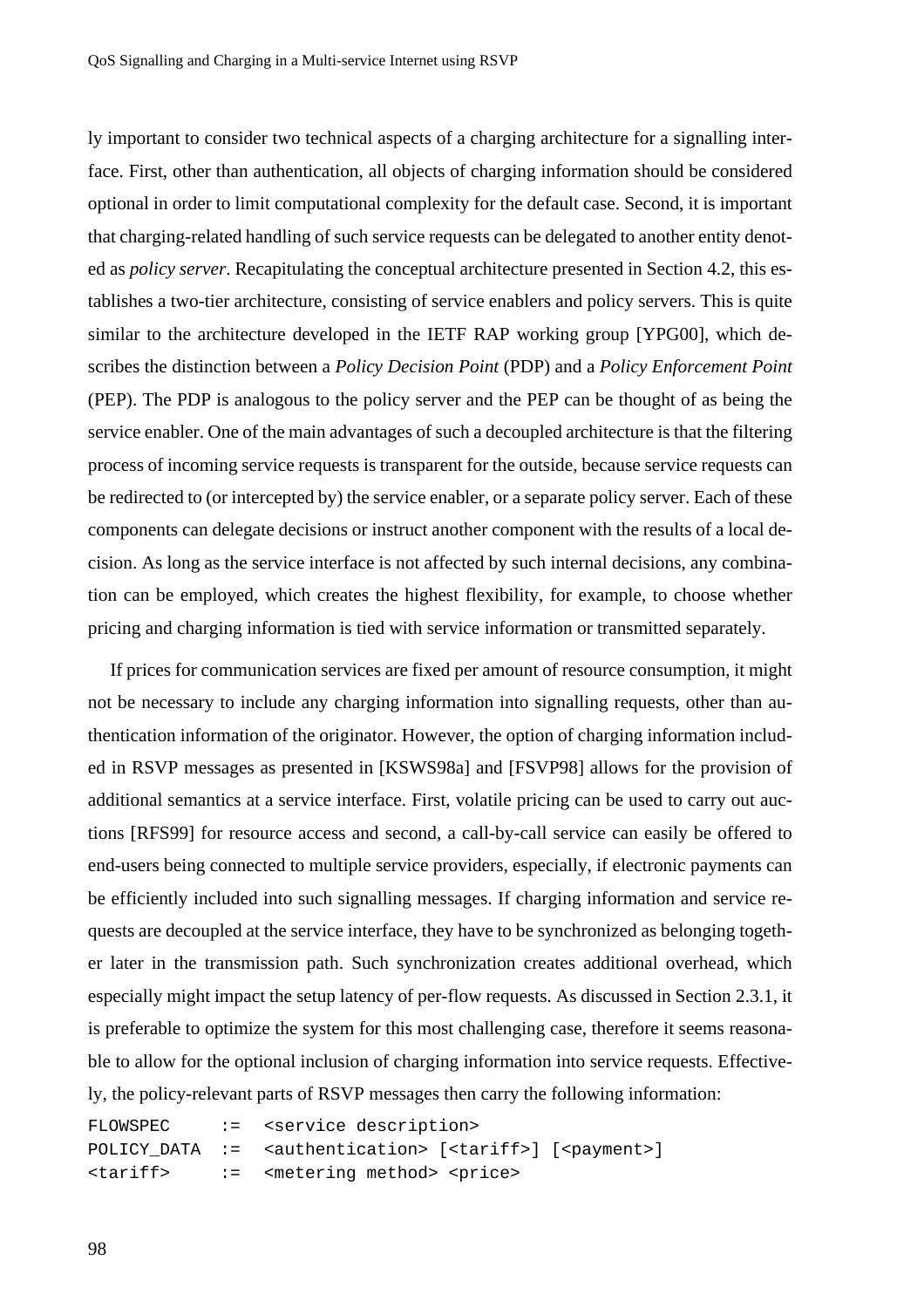<span id="page-112-0"></span>The field <service description> carries the selected service class out of a set as presented in [Section 4.3](#page-43-0). Authentication can be carried out as proposed in [ $YYP<sup>+</sup>00$ ]. The field  $\langle \text{tariff} \rangle$  optionally refers to an entry in a tariff structure that is otherwise announced or it directly includes the relevant information about metering and pricing. For metering, several alternatives are possible yet not exhaustive:

- metering by service request (as e.g. in [KSWS98a] and [FSVP98])
- metering by counting (aggregated) packets (e.g. [KS97], [Bri99], or [BBCW94])
- metering by counting special indications (such as ECN marks [RF99])

Similarly, <price> either refers to any externally available pricing table or directly includes price information. The field <payment> can be included in case of volatile per-request pricing [RFS99] or call-by-call services, if the originator of the request must indicate its willingness to pay a certain price.

The definition of charging information that is exchanged asynchronously to service invocations is beyond the scope of this work, therefore the following mechanisms focus on the potential of embedded information, which is transmitted as part of RSVP service requests. The mechanisms cover both unicast and multicast transmission, as well as sharing of transmission costs between senders and receivers. The RSVP specification already incorporates hooks for policy-related actions, namely the exchange of POLICY\_DATA objects. Here, the proposed definition of certain protocol elements is described, along with their semantics and the mechanisms how to use them. These can be only rough definitions for a variety of reasons. The definition of a pricing function is a local matter of each service provider and probably depends on the service class that is actually chosen to transmit data. Furthermore, refinements to the protocol elements can be always introduced upon agreement between the operators of two adjacent service enablers.

## **6.3.2 Protocol Elements**

The protocol information for charging is defined according to the general RSVP policy extensions proposed in [Her00a], but the charging mechanisms can as well be realized using a different general framework. According to [Her00a], a POLICY\_DATA object contains one or multiple *policy elements*, which contents are not further defined in the referred proposal. Therefore, two policy elements for charging are described below. The goal is to define a small but ex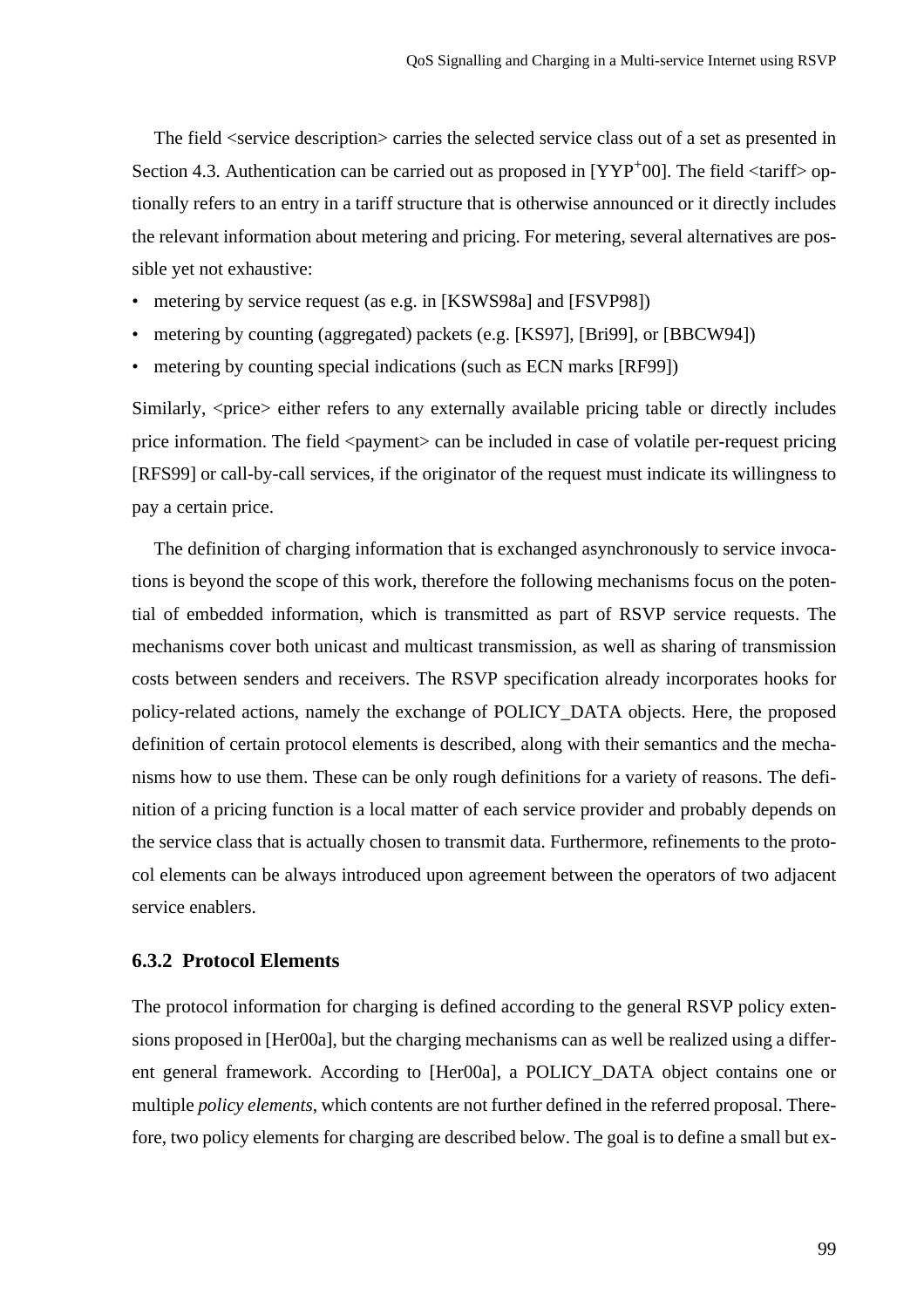pressive set of policy elements that can be used to exchange charging information for a variety of calculation models.

The basic elements of these charging mechanisms are given by a *Downstream Charging Policy Element (DCPE)* and an *Upstream Charging Policy Element (UCPE)*. The DCPE is sent downstream within the POLICY\_DATA object of PATH messages. The fields in this structure are used to express a provider's price as well as a sender's payment information. Intermediate service enablers consider this information as input to their local price calculation and update or replace the policy elements by their own data. Upon arrival of a PATH message at the receiver's end system, the total price has been manifested and the receiver decides whether it is willing to pay this price to request a service. If yes, it issues a RESV message containing an appropriate UCPE containing its payment information. The same mechanism is applied at intermediate nodes, such that in general the arrival of a RESV message, which contains an appropriate UCPE, indicates the downstream hop's consent to be charged for a service request. Note however, that these mechanisms are not necessarily invoked synchronously at each hop along an end-to-end path for each service request. It is well feasible that relatively short-lived flow requests are mapped onto longer-lived trunk requests as described in Sec[tion 4.5.](#page-49-0)

With respect to the general form of policy-relevant information as presented in the previous section, the protocol elements refine the fields  $\langle$ price $\rangle$  and  $\langle$ payment $\rangle$ . The details of authentication are omitted here, because it is assumed that the standard security and identity mechanisms of RSVP, as described in [BLT00] and [YYP+00], can be used or appropriately extended. Metering is assumed to be done per service request.

#### **Downstream Charging Policy Element**

The *Downstream Charging Policy Element (DCPE)* is defined as follows:

```
DCPE ::= <current price>,
             <max price>,
             <duration of price validity>,
             [ <sender payment> ]
<sender payment> ::= <sender fraction>,
                     [ <max flowspec> ],
                     [ <limit per receiver> ],
                     [ <limit per branch> ],
                      [ <max number of branches> ],
                     [ <max number of hops> ]
```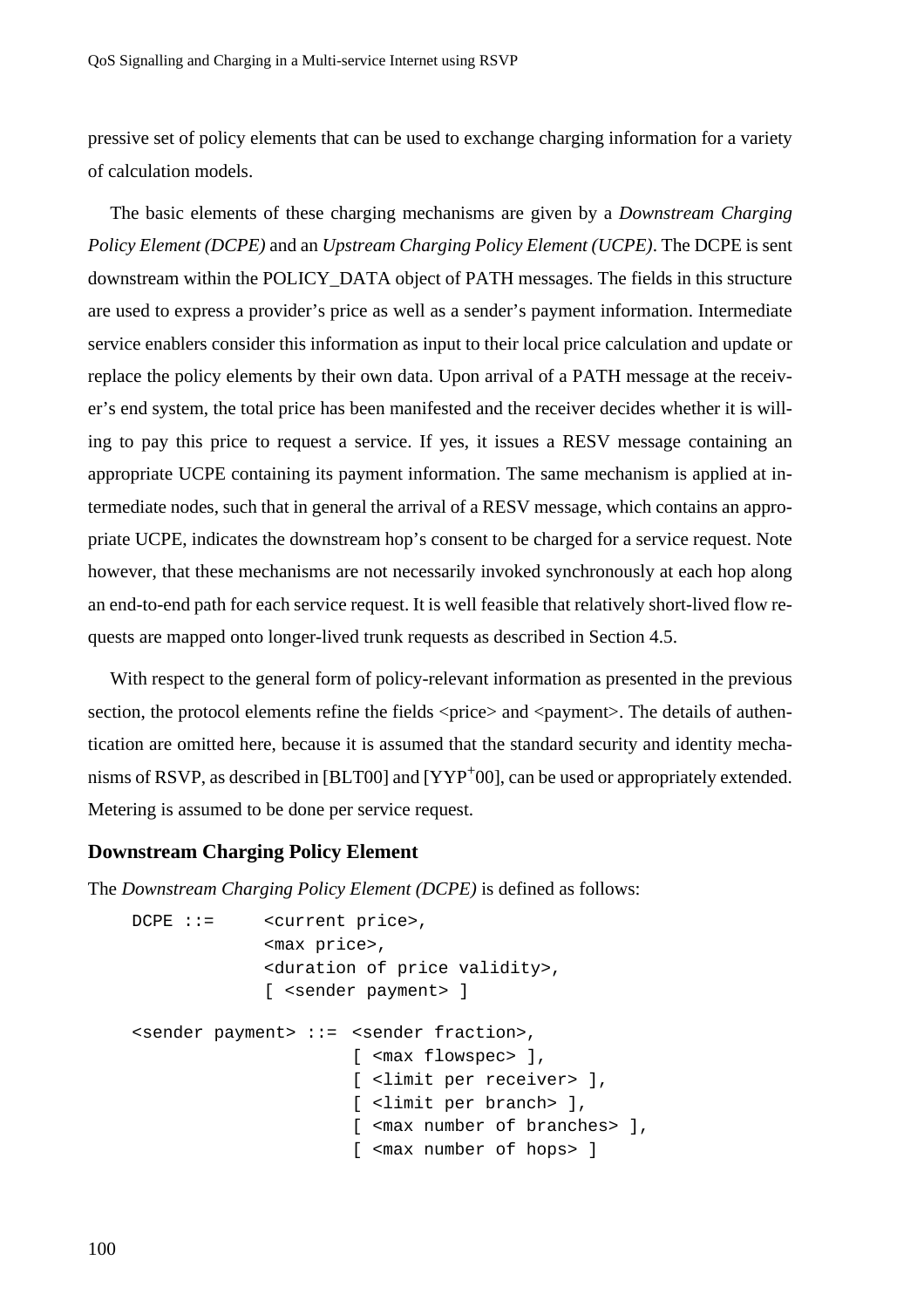The field <current price> contains a representation of the currently valid price for requesting the service. Since this information might be volatile, it is bounded by  $\langle \text{max price} \rangle$ . The prices in a communication network are expected to change over time, depending on the calculations of network providers, both in the short term (due to congestion situations) and in the long term. The <duration of price validity> field indicates how long the upstream hop assumes the current and maximum price information to remain stable. It is important to notice that a service enabler can hardly be held liable for this price information. Even if providers could be forced to charge the announced price, a service enabler might be implemented to simulate an admission control failure in such a case. The validity of price announcements will be largely determined by market forces and customers' sensitivity.

A sender can indicate its consent to cover a fraction of the total transmission charge. The <sender fraction> field allows the sender to specify the fraction of charge it accepts to pay. In order to protect the sender from arbitrarily high costs, it is necessary to restrict the maximum charging amount independently of any underlying restriction in distribution of data. A first approach would allow a sender to specify a maximum charging amount. However, there are obstacles to this procedure. Consider the case where a sender is interested in reaching a large user population with its data flow and sets a very high maximum amount. Each provider is independent in setting its prices, so if any provider had knowledge about a receiver that is connected directly to its network, it could set its price high enough to let the total sum be just below the maximum amount, but still be much higher than its normal price, hence, prohibit any other receiver to receive the data free of charge. The solution is to allow for the sender to give a finegrained specification of its interests. Rather than specifying the maximum charging amount, the sender specifies a maximum per receiver, i.e., per complete path in the multicast tree in <limit per receiver>. Additionally, a sender can set an upper level of charges per single link with  $\langle$ limit per branch $\rangle$  and roughly restrict the geographic distribution of the sponsored flow by setting <max number of branches> and <max number of hops>. Together, the two 'branch' fields can be used to restrict the sender's total charging amount per hop to the product of both values. Additionally, both fields together limit the overall number of sponsored nodes and endsystems. The total amount of charges can be calculated by multiplying the total number of endsystems with  $\langle$ limit per receiver>. The maximum QoS can be determined by the field  $\langle$ max flowspec>. If the <max number of hops> field is set in a DCPE, it must be decremented before it is forwarded within an outgoing DCPE. The other limitation fields must not be changed. It is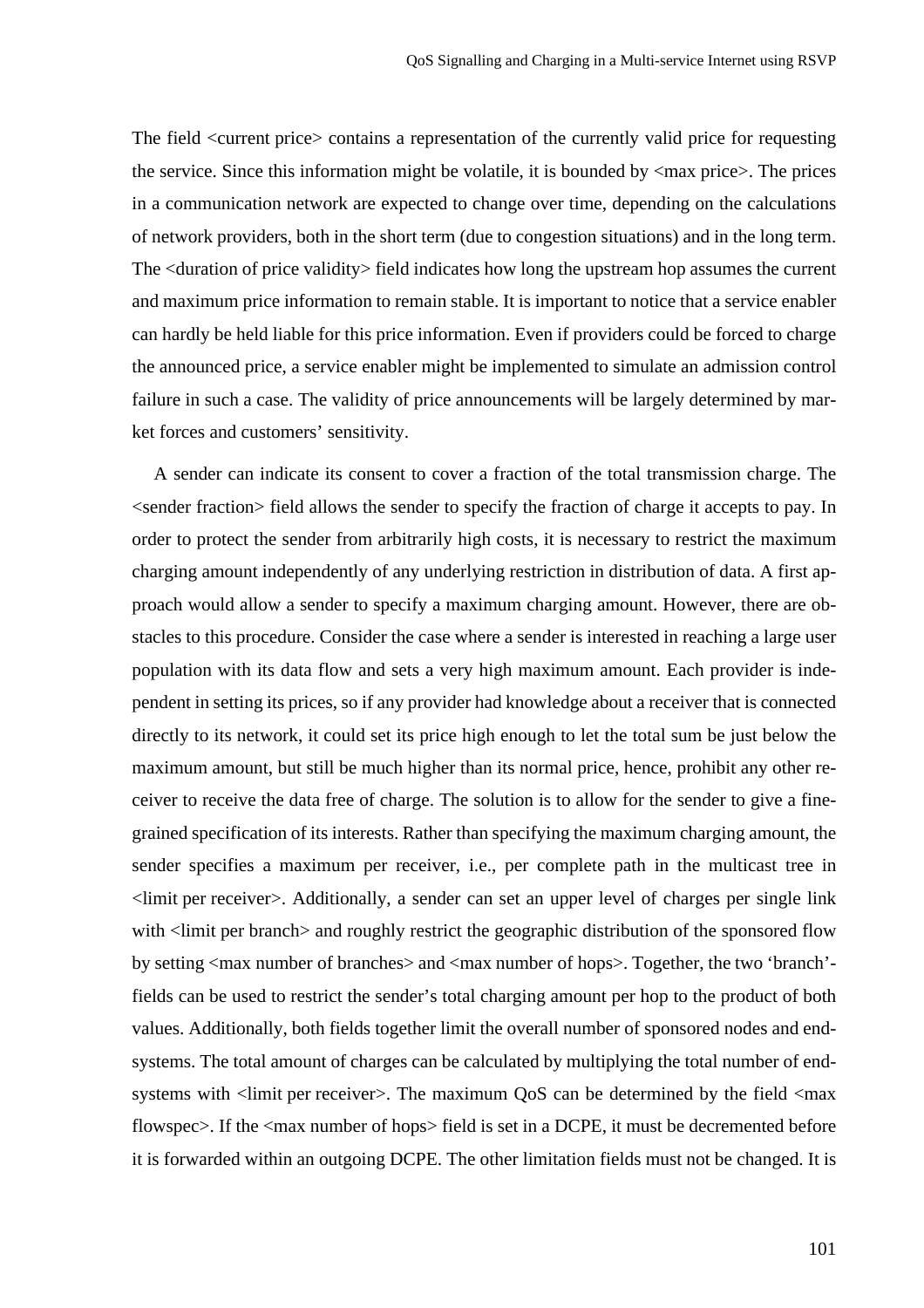<span id="page-115-0"></span>important to notice that service enablers must be discouraged from changing those fields, if it is not harmful for the forging party in the first place. Therefore, it is necessary that forgery can be detected through end-to-end control. Of course, there is a problem with processing these fields during the advertisement phase, while no actual service has been established. Nevertheless, a mechanism to limit the sender's expenditures is deemed useful to increase an end-system's control over the charging process it is subject to.

# **Upstream Charging Policy Element**

The *Upstream Charging Policy Element (UCPE)* is defined as follows:

UCPE  $::= [$  <credit>  $]$ [ <sender debit> ] [ <payment> ]

In the simplest case, the UCPE information can be omitted completely, because emitting a RESV message expresses a next hop's consent to be charged for the transmission service. However, in certain circumstances, it might be useful to transmit additional information. The <credit> field contains the actual charge, which the requesting node is actually willing to pay for this service. In case of fixed prices, this field mainly serves as control field for the requesting node to explicitly confirm the announced price. In case of service requests between intermediate nodes, the field  $\le$ sender debit $>$  contains the amount of money that the next hop expects to receive from the sender payment. The <payment> field contains additional information about the payment, e.g., the selection of an account, the identification of a prepaid billing card or an electronic payment. The maximum duration of validity for such a request is implicitly defined by the refresh timer value of the RESV message that carries the UCPE.

# **6.3.3 Application to Cost-based Price Calculation**

Given the calculation model fro[m Section 6.2.3](#page-100-0), the price representation for cost-based price calculation can be formulated by a single homogeneous price function representing all service classes considered in the calculation model:

```
price := price for q_Tprice for q_C,
             price for q_{R},
             price for q_B
```
In order to carry out distributed cost-based price calculation as defined in [Section 6.2.6](#page-107-0), prices can be accumulated at each hop and because the cost-based price function is linear, upstream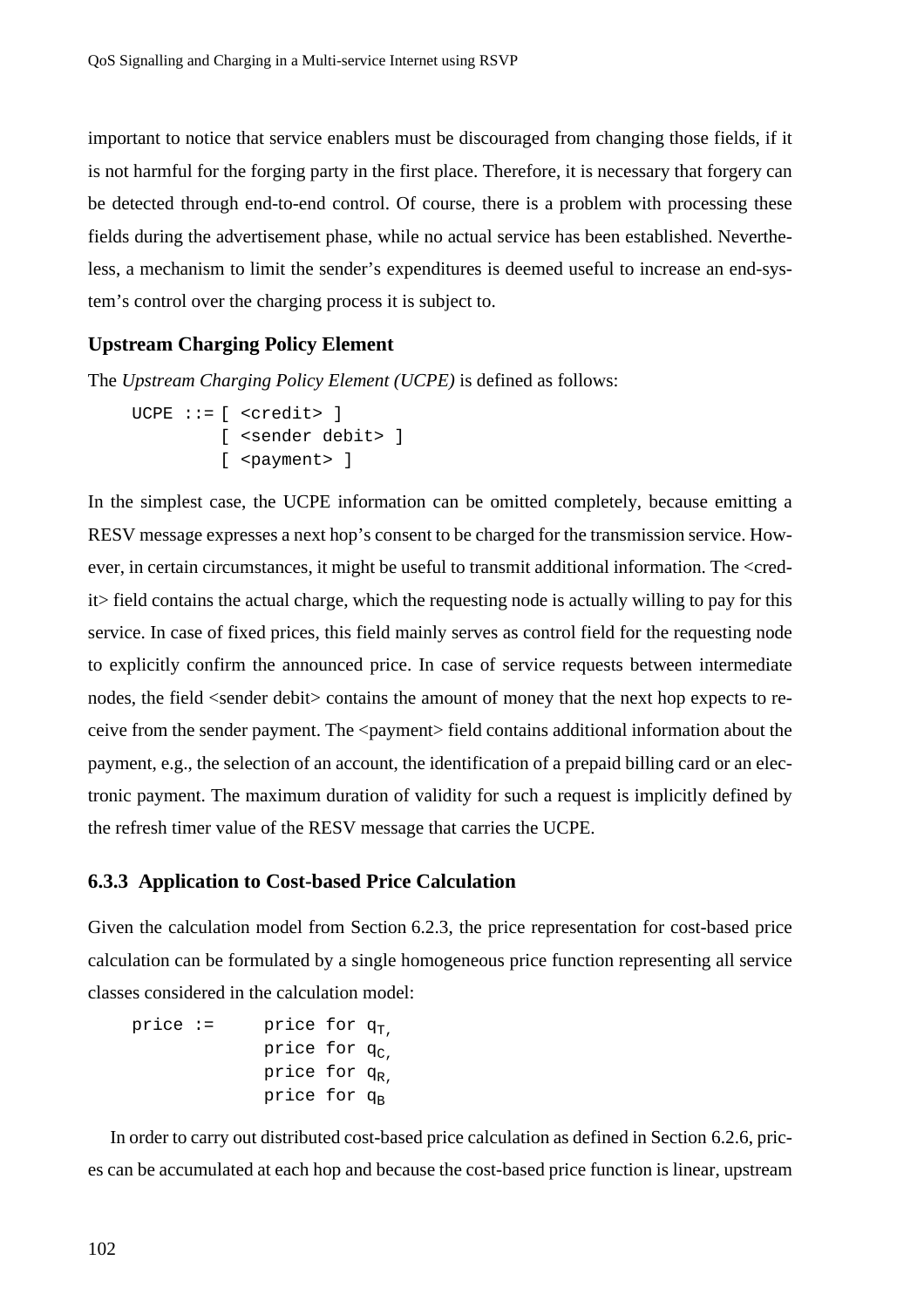prices can easily be split at multicast branches. Below, it is explained how to carry out strict distributed cost-based price calculation employing these charging mechanisms. When describing the operation at a certain hop, the following indices are used:

- *i* denotes the previous hop
- *j* denotes the current hop
- *k* denotes the next hop

The local price  $L_{i,k}$  for connecting the next hop is locally configured. The incoming DCPE carries the information  $C_j$  in <current price>. The fraction  $c_{j,k}$  of  $C_j$  [\(24\)](#page-108-0) is determined by the local price calculation module. The sum of the local price and the fraction of the incoming price [\(25\)](#page-108-0) is placed into the <current price> field of the outgoing DCPE. When receiving a UCPE, the receiver payment  $RP_{k,i}$  is calculated by multiplying the price with the amount of resources and duration of service invocation (set indirectly through the RSVP refresh period). The sender payment  $SP_{ik}$  can be found in the field <sender debit> in an incoming UCPE. The upstream sender payment  $SP_{i,j}$  is calculated according to [\(27\)](#page-109-0) or [\(31\)](#page-110-0) respectively when transmitting the UCPE as part of a RESV message. Note that the <sender debit> field thereby automatically accumulates the sender payment when travelling upstream.

# **6.4 Cost-based Price Calculation for Advance Service Requests**

It turns out that taking into account charging and pricing for service requests actually helps defining and implementing sensible services. In this section, an advance service specification is described, which employs pricing to generalize the technical service interface.

A number of approaches to specify service requests in advance have been published so far. Many of these concentrate on the issue of enabling advance service in the first place and signalling appropriate requests between network nodes. The fundamental problem of resource allocation in advance is depicted in [Figure 17.](#page-117-0) Given a certain amount of future requests and no limitation on service duration, is it possible to schedule incoming service requests?

The work presented in [GSW99] indicates that occasionally preempting existing service invocations in favour of advance requests can increase overall resource utilization. In [SP97], an agent-based reservation system is presented, in which immediate and advance reservations are handled differently. Advance reservations always have to specify a finite duration and are never preemptable. Immediate reservations never specify a duration and are always preemptable. The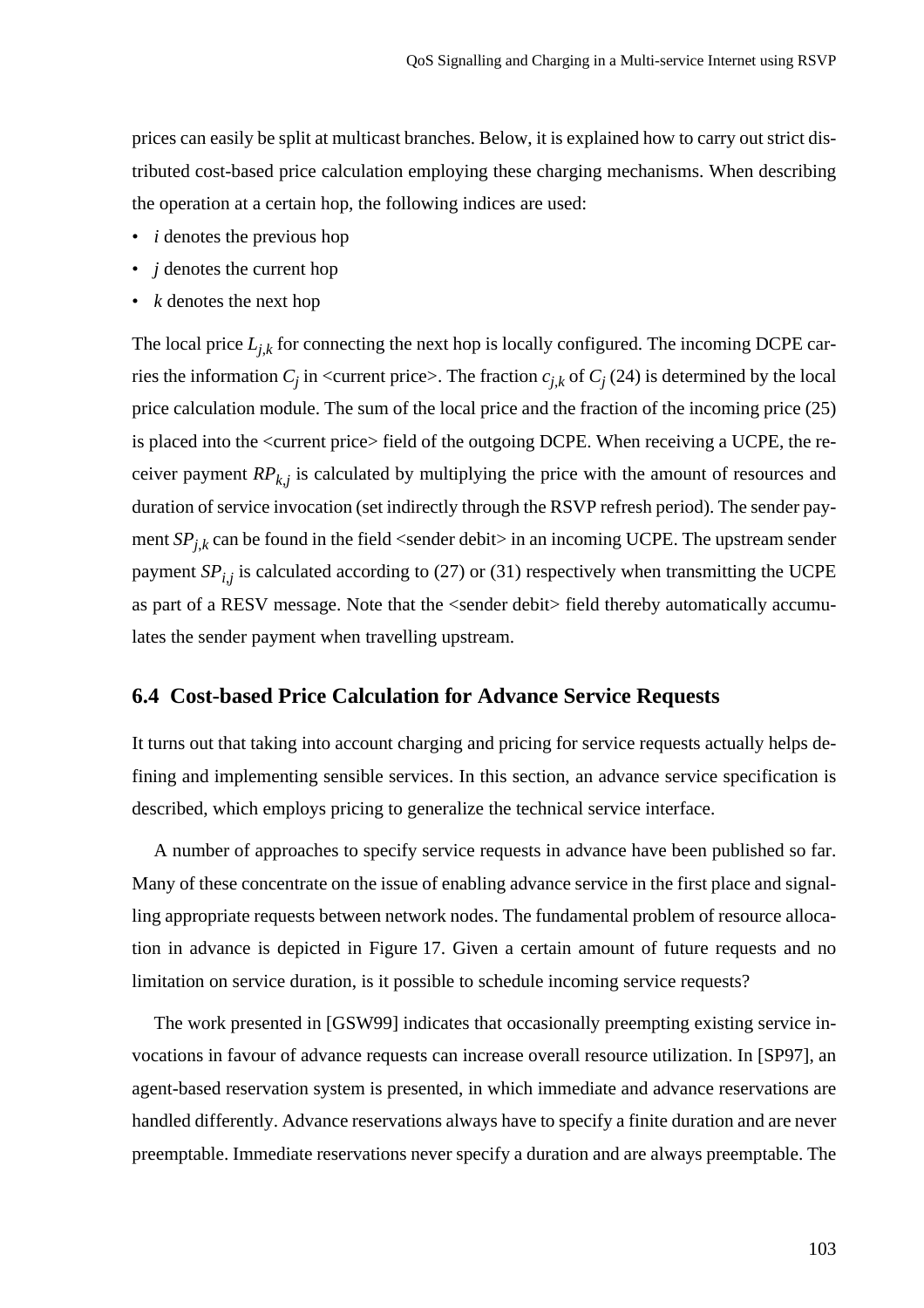<span id="page-117-0"></span>

Figure 17: Scheduling of Advance Reservations

system considers certain time horizons, called *lookahead time* and *bookahead time*, to decide about acceptance of immediate and advance reservations. However, this service model introduces unnecessary limitations, which are of questionable virtue. For example, the authors note that selection of the time horizons is crucial for useful operation and certain requests are inherently precluded. On the other hand, users are expected to pay for service requests, so the question remains why certain requests (which are complicated for the system to handle) should be completely prohibited, instead of just setting appropriately high charges. Different handling of advance and immediate requests is introduced as an architectural benefit, however, it only adds complexity to the system. The system is further described, evaluated and implementation details for admission control are given in [SNNP99].

A different approach [FGV95] suggests that advance reservations also specify a service duration, but immediate reservations are not preemptable. Admission control for reservation requests in advance is done by only considering other advance reservations. Advance and immediate reservations are isolated by dynamically partitioning the network resources. Because the partition for advance reservations has to be large enough to admit all requested future reservations, this might lead to a situation, in which a significant amount of resources cannot be assigned to immediate requests, yet being unused.

In [BLB98], an architecture for realizing advance reservations in an IP/RSVP-based network is suggested and discussed. For the RSVP policy framework, the relevant proposed standardization document [Her00b] defines priority levels for service preemption. However, no background on advance reservation and the task of assigning priority levels is given. Further details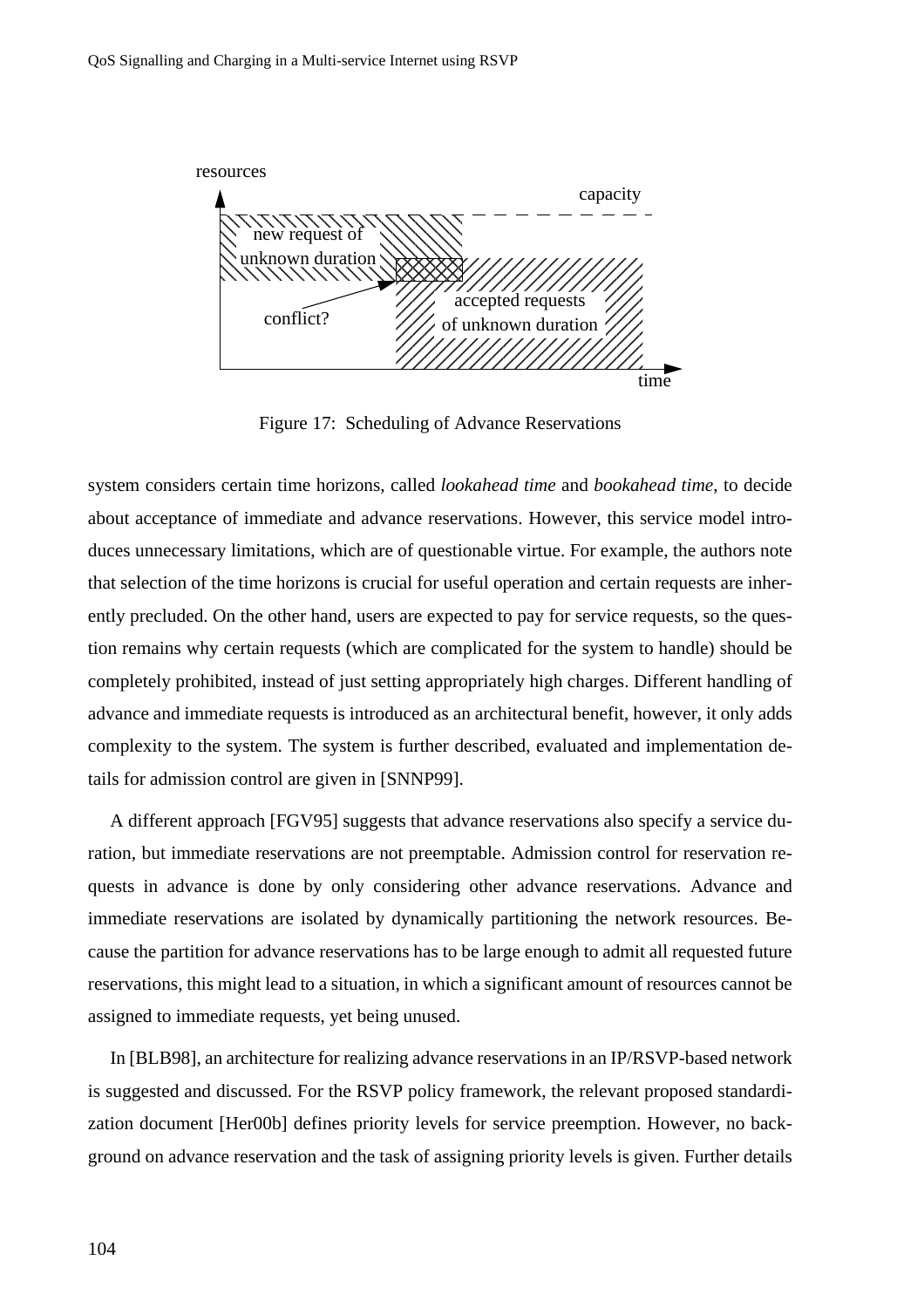<span id="page-118-0"></span>on the exact signalling procedures for enabling advance reservations on top of RSVP can be found in [SBK98]. Other approaches which are not discussed here for reasons of brevity include [Rei94,DKPS95]

Basically all previously suggested approaches conceive the fundamental admission control problem associated with service requests in advance. However, the attempts to deal with and completely solve this problem by technical means usually fall short, because of the limited scope of such approaches. One particular problem is given by the strict conceptual separation of immediate and advance reservations and the requirement to specify the duration of an advance reservation. As a consequence, this irrevocably limits the service time.

Realizing these problems, an integrated and generic service definition for immediate and advance invocations is presented below, in which a part of the admission control problem is delegated to a policy module and integrated with price calculation. This service definition does not fundamentally deviate from other suggestions, but the model is significantly less complex, yet more general, in that functionality at the resource layer is restricted to essential aspects, thus being very simple.

#### **6.4.1 Network Service**

The goal is to specify a uniform service description that covers both immediate and advance service requests. The service description should impose as few restrictions as possible on potential service requests. On the other hand, each service enabler must be able to determine whether a pending request can be accepted without violating guarantees given to other requests.

When accepting an advance service request, there is a *hold-back time*, the time frame between service request and service invocation. The fundamental problem when accepting advance requests can be formulated as follows: During the hold-back time, how can the allocated resources be used for other requests? If other requests arrive, which specify a service duration, it can be determined whether these are schedulable. A more difficult situation is given with requests which do not specify a fixed service duration. Three basic solutions exist for this problem. The first is that each service request, including immediate ones, also specifies a duration and is only accepted if resource availability can be guaranteed for the whole duration. The second possibility is to preempt service requests when their resources are needed for an advance request. As a third alternative, resources could be partitioned for immediate and advance service, such that no preemption is needed and only advance requests have to specify a duration. It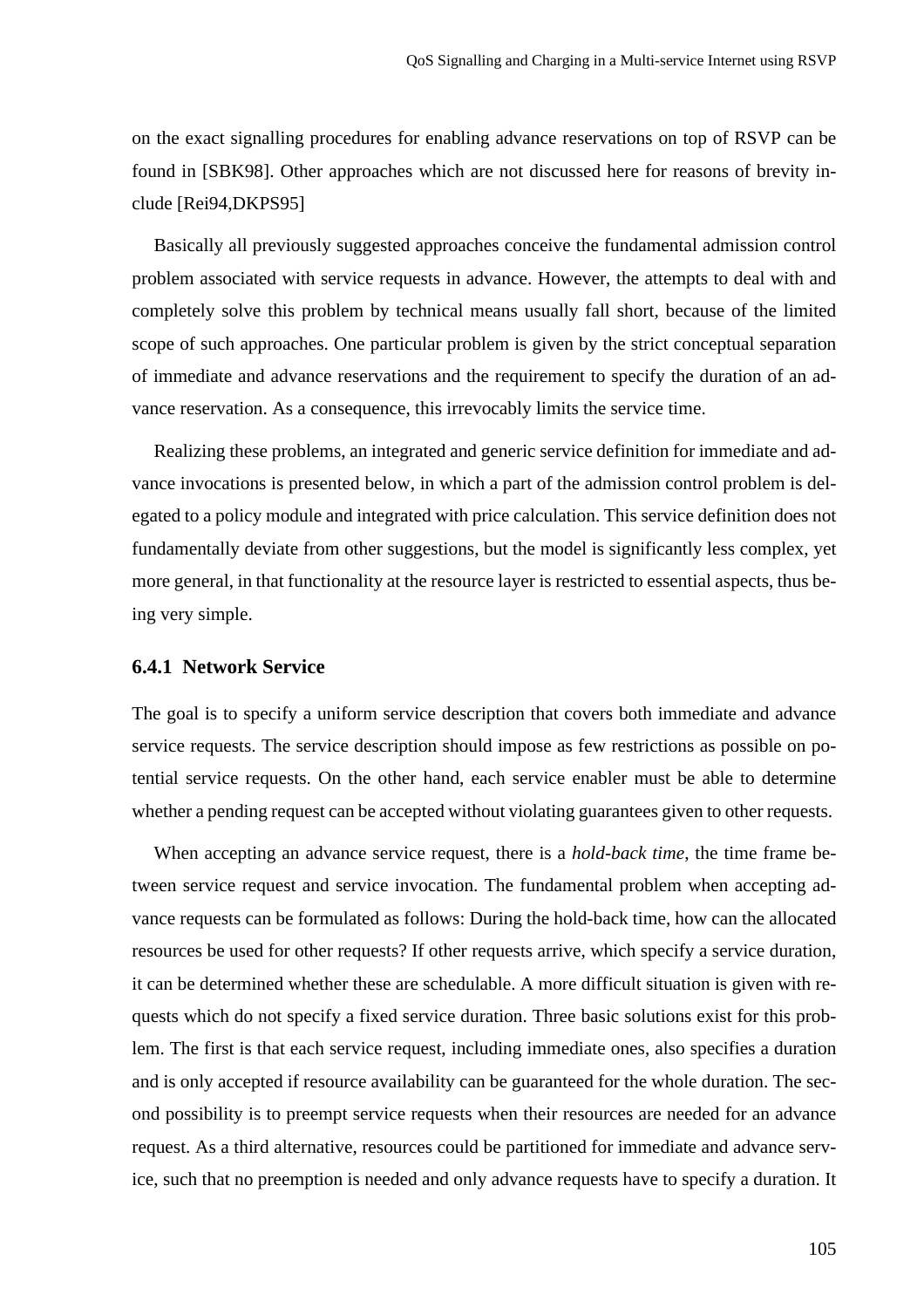can be concluded from previous research efforts (see above) that at least one of these solutions has to be adopted by the network. However, there is no need to technically restrict the system to either one.

Partitioning of resources should be avoided if possible, because it prohibits resource sharing. Even in case of dynamic partitioning [FGV95], future advance requests block resources for other immediate requests. Declaring the duration of service invocations might not be possible and acceptable for all users and usage scenarios. On the other hand, the possibility of preemption might also not be acceptable under all circumstances. Therefore, a new network service is specified here, that does not rely on partitioning and integrates both preemption and duration declaration in a general way. Nevertheless, the potential for precisely predicting service guarantees is retained. This goal is achieved by distinguishing between duration of non-preemptable and actual service lifetime.

## **Service Definition**

A service request *R* is described at request time by the 4-tuple  $(r, s, e, v)$  as follows:

- *r*: time of service request
- *s*: begin of service
- *e*: end of non-preemptable service
- *v*: amount of resource capacity

That is, at time *r*, a user requests an advance service invocation of capacity *v*, starting at time *s*, which is guaranteed not to be preempted until time *e*. This description does not include the actual service duration, which can be arbitrary. The difference of *s* and *r* expresses the hold-back time for an advance request. The key supplement to this service description is the following specification: At time *t*, each service request is in a state *p*(*t*), called *preemption priority*, with

$$
p(t) = \begin{cases} 1 & s \le t < e \\ 0 & \text{else} \end{cases}
$$
 (32)

If  $p(t) = 1$ , then the reservation request is guaranteed not to be preempted. A service invocation is assigned a preemption priority of 1 for the time that is specified in the service request. At the end of this duration the service is not automatically torn down, instead it is just considered preemptable for the sake of scheduling other non-preemptable requests. Employing this additional state description, the flexibility for requesting and managing advance service requests is extended, because even if a duration has to be specified for non-preemptable requests, this does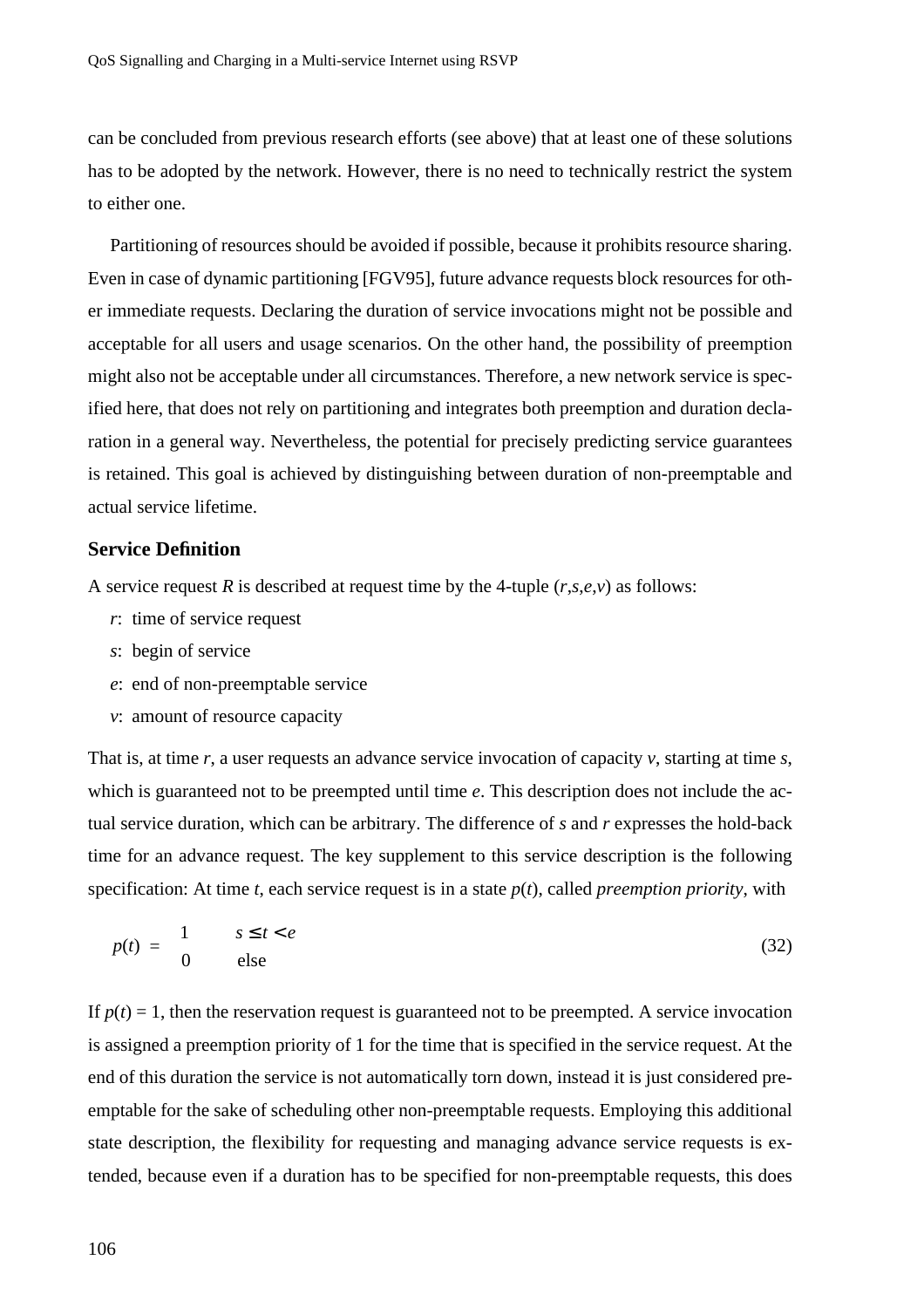not necessarily result in a fixed a-priori service time. This service definition is graphically depicted in Figure 18. Some examples are given to demonstrate the flexibility of this service definition, each requesting an arbitrary amount of capacity *v*:

- immediate and preemptable request at time  $t_0$ :  $R(t_0, t_0, t_0, v)$
- advance request at time  $t_0$  for time  $t_1$  requesting a minimum service time *l*:  $R(t_0, t_1, t_1 + l, v)$
- immediate request at time  $t_0$  requesting a minimum service time  $k$ :  $R(t_0, t_0, t_0+k, v)$



Figure 18: Advance Service Definition

Using this service definition, each possible instantiation of immediate and advance requests combined with the choice of preemption priority can be requested. The service definition is independent of the actual duration of service, it only determines the amount of time when a service invocation is not to be interrupted. It turns out that considering non-preemptable invocation time is sufficient to define a homogeneous service description for immediate and advance requests.

# **Admission Control**

In order to provide service guarantees for blocking probability and preemption, an admission control algorithm is needed. For this algorithm, only non-preemptable service requests have to be considered at each time, because all other requests can be preempted. In this sense, the total load at time *t* is defined as follows: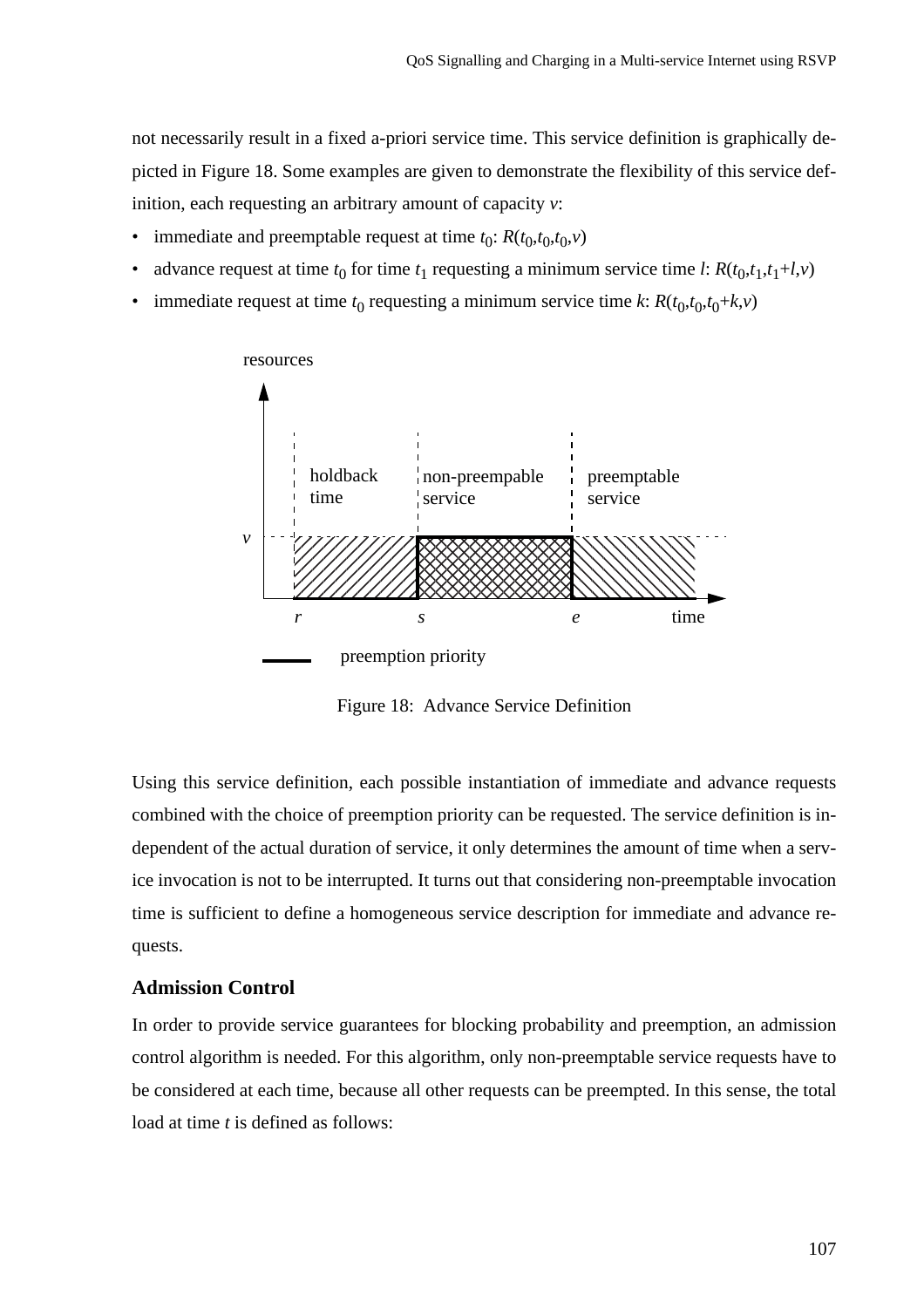load(*t*) = 
$$
\sum_{i=1}^{n} v_i \cdot p_i(t)
$$
 for  $p_i, v_i$  from all service requests  $R_i$ ,  $i = 1,...,n$  (33)

Defining *C* as total capacity and  $t_0$  as current time, a set of requests  $R_i$ ,  $(i = 1,...,n)$ , is schedulable, iff

$$
load(t) \le C \quad \text{for all } t, \ t \ge t_0 \tag{34}
$$

Next, it is shown intuitively how to use this definition as an admission control condition and then its usage is formalized. Consider the situation shown in Figure 19. The dotted line denotes the total available capacity of resources and the long-dashed line depicts the current time  $t_0$ . The dashed line represents existing and requested non-preemptable requests. At time  $t_0$ , two new advance requests arrive, one of which is schedulable while the other one is not. For an immediate request, non-preemption can be guaranteed for a certain amount of time. Preemptable requests are not shown in this figure, because they do not influence the calculation of overall schedulability of non-preemptable requests.



Figure 19: Existing and New Advance Requests

The admission control condition can be specified as follows:

At time  $t_0$ , a new service request  $R_x = (t_0, s_x, e_x, v_x)$  can be accepted by the system, iff

$$
load(t) + v_x \le C \qquad \text{for all } t, s_x \le t < e_x \tag{35}
$$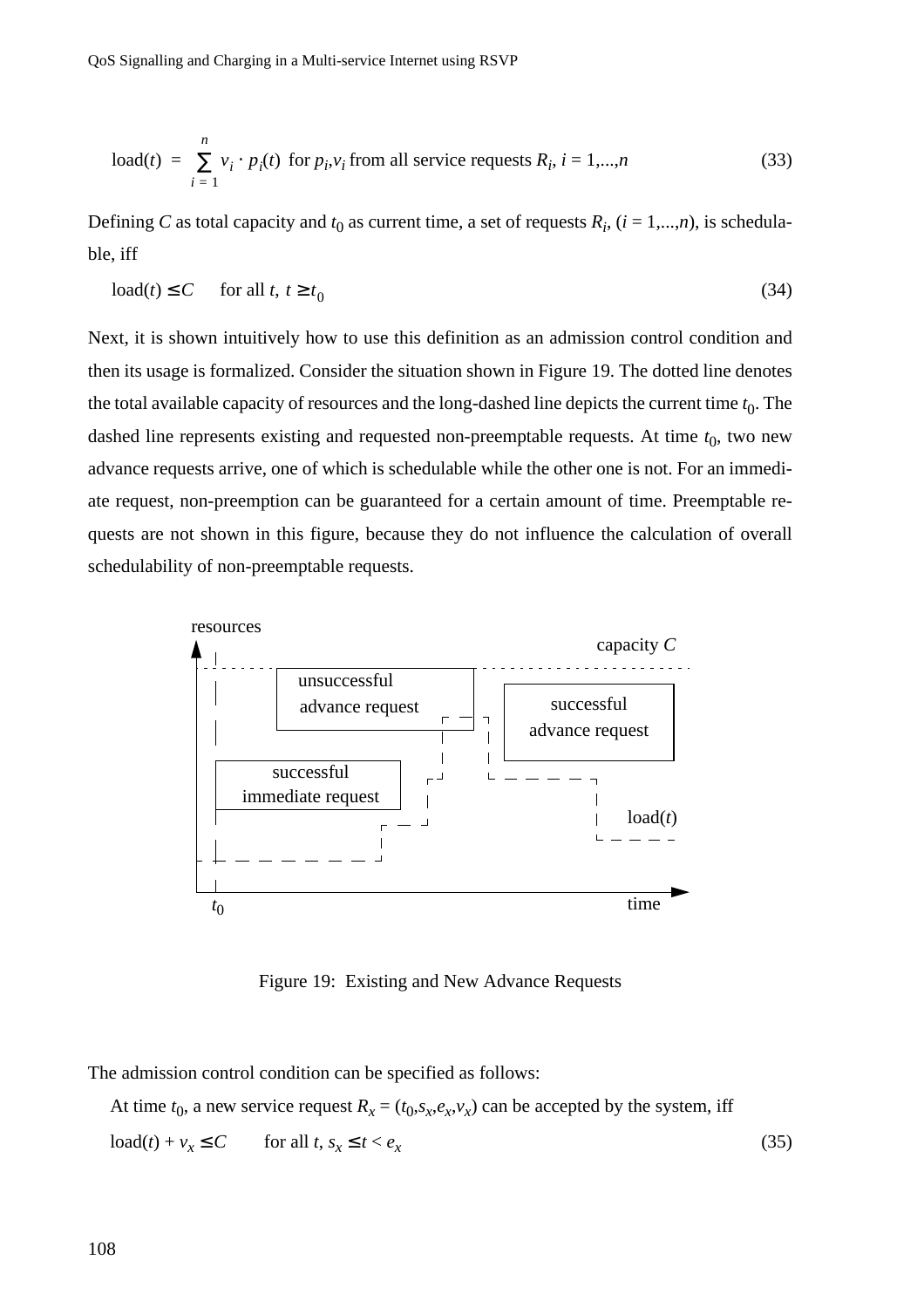For admission control, it is sufficient to consider those times at which load(*t*) changes its value. If these times are denoted with  $\tau_j$ , a simple algorithmic description can be given as follows:

```
decision = Accept
for each \tau_i, s_x \leq \tau_i < e_xif (\text{load}(\tau_i) + v_x) > Cthen decision = notAccept
endfor
```
Note that this admission control condition does not principally differ from those of existing proposal, it just considers a subset of existing requests only. Therefore, proposals to efficiently implement such an admission control algorithm, as for example the work presented in [SNNP99], can be applied here, as well.

### **Service Invocation**

There are several ways of invoking this service with a signalling protocol. One possibility would be to use a handshake mechanism:

user  $\rightarrow$  system: REQUEST( $s, v$ ) system  $\rightarrow$  user: RESPONSE( $e_{max}$ ) user → system: CONFIRM(*e*) or REFRAIN

The user requests a certain amount of resources at time *s* and the system responds by specifying the maximum duration this reservation can be guaranteed to be non-preemptable. Then, the user either confirms requesting the service by choosing an end time or refrains from service invocation.

However, a handshake mechanism like this inhibits the problem that additional overhead is needed to keep the decision an atomic one. State information and timers would be needed to detect hanging invocations. Therefore, the following protocol elements can be used to invoke the reservation service:

```
user \rightarrow system: REQUEST(s, e, v)
```
system  $\rightarrow$  user: ACCEPT or REJECT( $e_{max}$ )

When using this service, a user specifies start time *s*, end time *e* and an amount of resources *v*. The system responds by either accepting the request or rejecting it, depending on its current state. In case the service is rejected, the system announces the currently possible maximum duration for non-preemptable service on an *informational* basis, i.e., without guarantees. This information can be used by the end-system to adapt its requirements and issue a new request.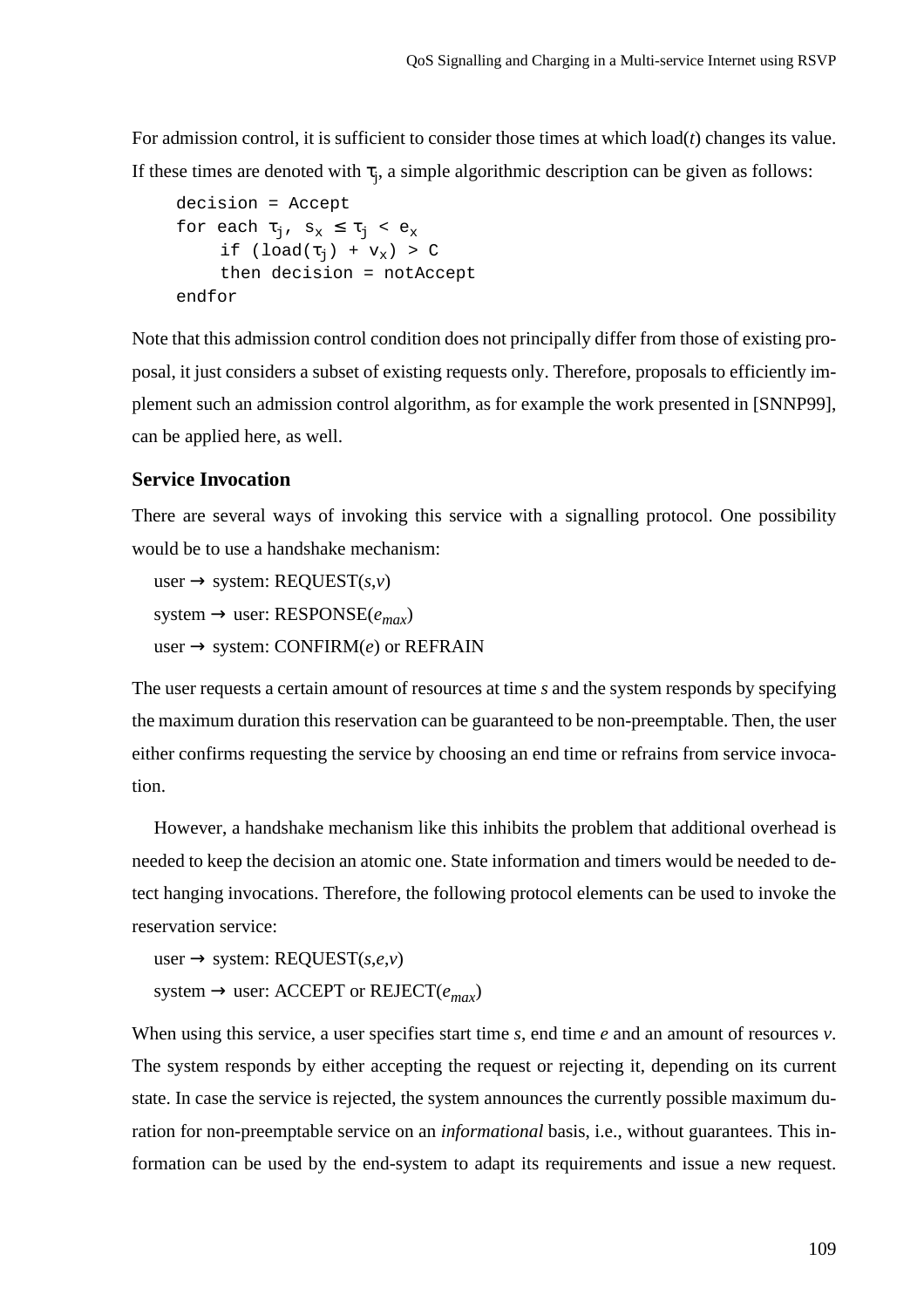Additional information might be added in case of service rejection, for example, an alternative start time. This service invocation model is idempotent and atomic and therefore, significantly reduces the complexity of protocol implementation. It also nicely integrates with RSVP's onepass mechanism for reserving resources [SB95].

#### **6.4.2 Policy Module**

As discussed in the previous sections, there are fundamental conflicts associated with the admission control problem for advance requests. It seems clear that a general solution to this problem cannot be found, especially not purely in the resource layer. Therefore, this issue is approached by delegating the decision about acceptance of advance and preemption of existing service invocations to a policy module. In general, advance service requests introduce discrimination between usage requests and therefore, a policy module is needed to control, coordinate and compensate for resource consumption in the first place.

## **General Aspects**

Several constraints can be identified when a policy scheme for advance resource allocation is being developed. The issue of protocol implementation is discussed at the end of [Section 6.4.1](#page-118-0). Using a policy module requires a network node to actually make two decisions atomically (admission control & policy control) which increases complexity, as discussed in [Section 5.3.1](#page-68-0). This overhead is bound, because the service specification employs a very simple invocation model.

It seems to be an open question whether advance requests should be subject to additional charges or receive a discount. Advance requests increase complexity in the network, however, a network provider can extract planning information for the future, which can be economically useful. To decide whether an advance service request should be given a rebate or charged an additional fee largely depends on the ability to adapt a network's capacity to demand, i.e., the planning horizon. If a request is received, which allocates resources after a certain point in time and if the sum of all requests are significant enough to adapt capacity, it is potentially suitable to grant a discount for this request. However, such a discount is currently beyond the scope of this model, because many other externalities would have to be considered as well, for example trust in the user, time of payment, general market developments, etc.

Advance requests and specification of preemptable and non-preemptable service time create additional means of discrimination between usage requests, therefore, compensation can be de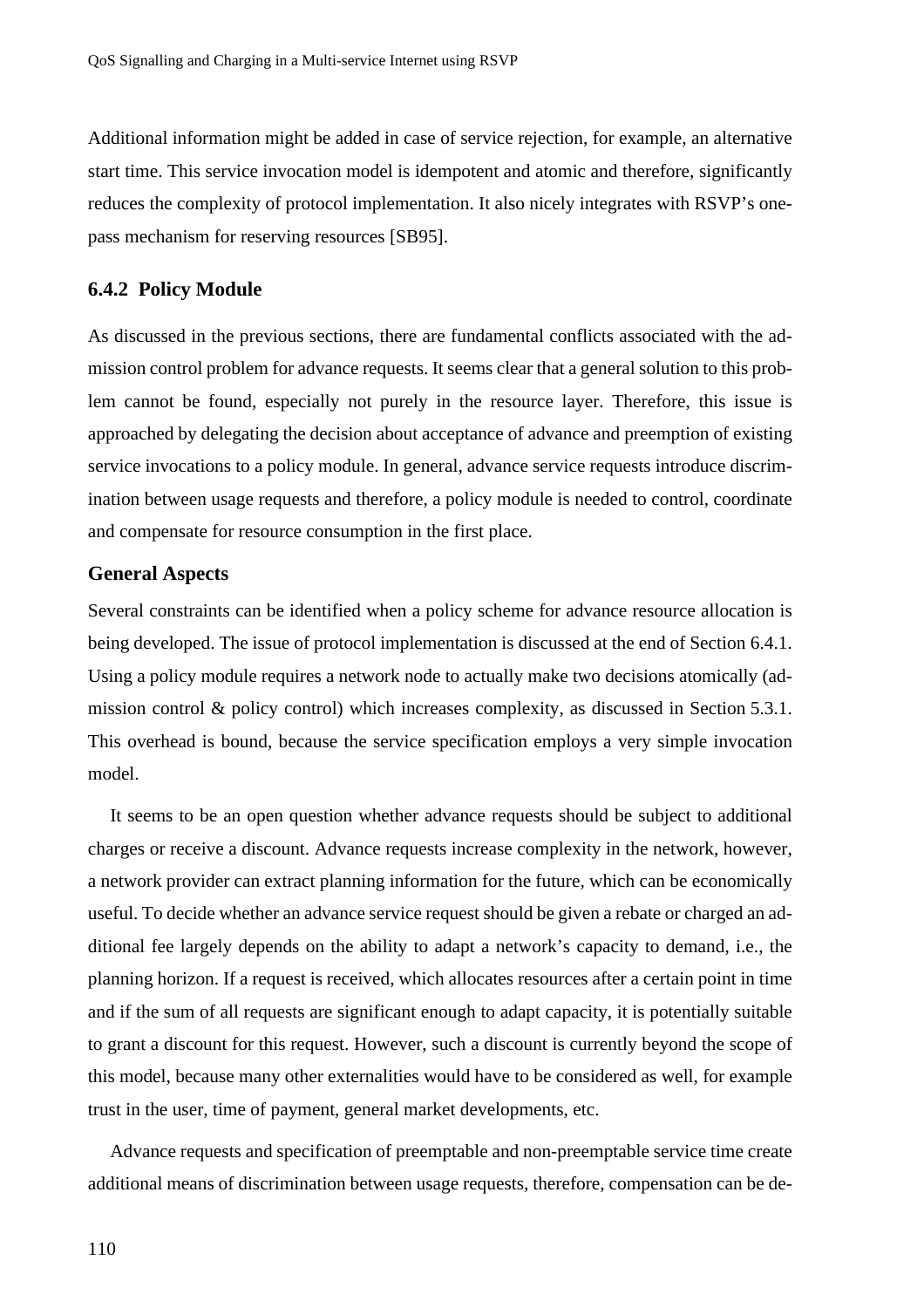manded from users requesting such features. Therefore, an immediate and preemptable reservation is considered as 'normal' and increased fees are due for further service characteristics. Although preemption is an integral part of the service model, in real operation it can be considered as an exceptional condition that does not occur regularly, because of careful capacity planning. Under this assumption, an alternative suggestion for pricing would be the airline model of overbooking aircraft seats. This could be applied by charging the same price for preemptable and non-preemptable requests and in case of preemption, a compensation would be paid by the network provider.

Next, requirements to a pricing model for the basic scheme are formulated, considering the service definition from [Section 6.4.1](#page-118-0). The effort of holding an advance request increases with the amount of time it is booked ahead, because other requests are potentially blocked. Consequently, the charge for a request should positively correlate to its hold-back time, i.e. (*s*-*r*). Similarly, a positive correlation should apply for the duration of non-preemptable service (*e*-*s*) and its price. Such a pricing model additionally serves as barrier against highly problematic requests, without completely prohibiting them in the resource layer. For example, a request for an infinite duration of non-preemptable service is not excluded in the service definition, but given a positive correlation, it results in an infinitely high price. As another example, a request in advance specifying no non-preemptable service duration provides no benefit to the user, but nevertheless requires management effort by the system. Hence, a higher price than for an immediate request should apply to discourage users from such requests.

The pricing model that is proposed in the following section is mainly intended to provide information for internal calculation of a network provider. In particular, prices only denote those parts of the total price which are resource-dependent (see [Section 6.2\)](#page-96-0). An additional fixed fee would cover the fixed costs per flow setup, for example for state maintenance in the system.

#### **Pricing Model**

In order to derive prices for service requests, an a-posteriori service description is needed, which includes an additional parameter *d*, expressing the actual duration of the service invocation. The service description for a request *R* is then given by the 5-tuple  $(r, s, e, v, d)$ . The price consists of three components reflecting actual resource usage by reservation and scheduling effort for advance respectively non-preemptable reservations. Following the justification in [Section 6.2.2,](#page-98-0) all price components are assumed to be linear in the amount of resources. Considering the requirements listed in the previous section, the price function looks as follows: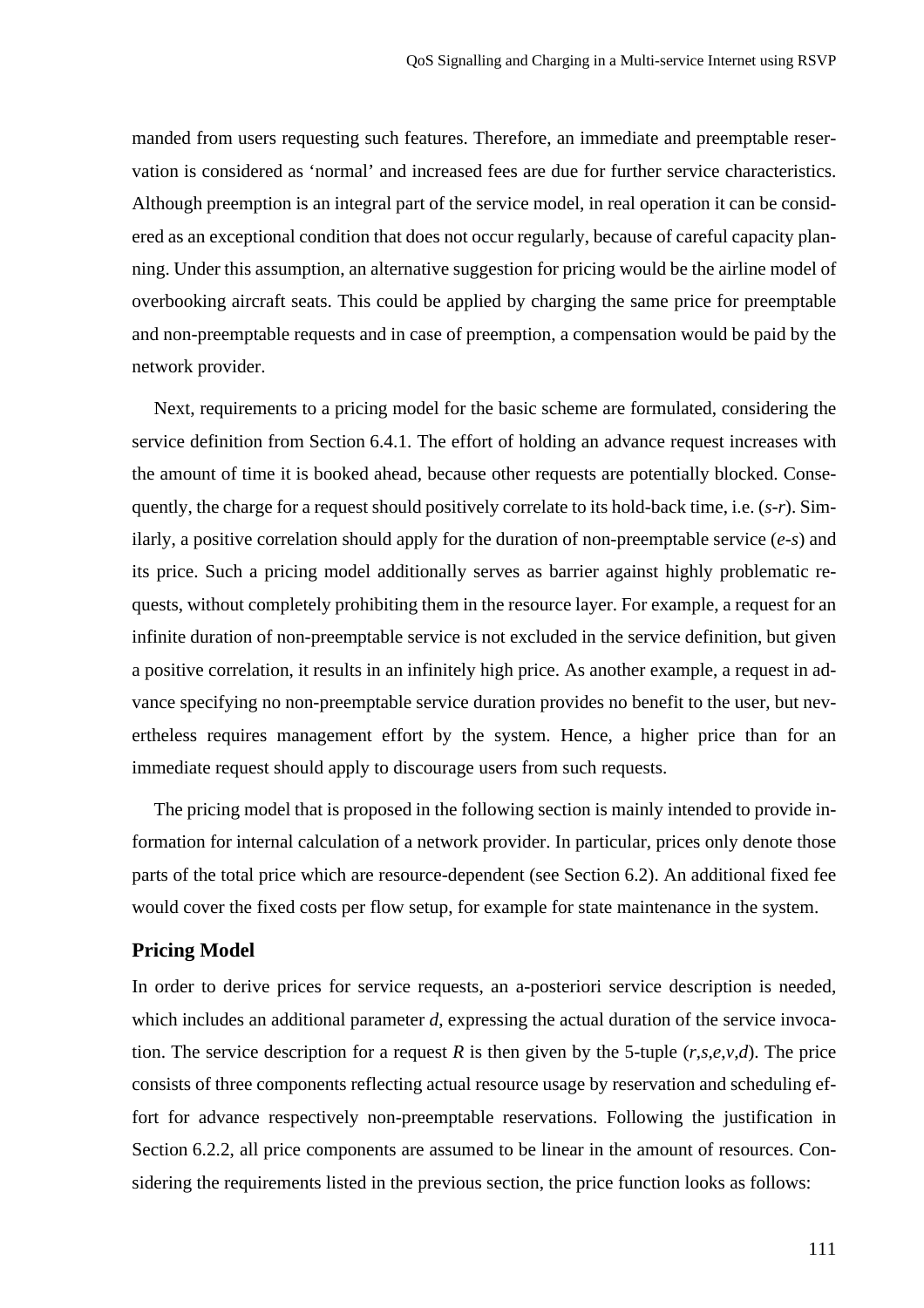<span id="page-125-0"></span>
$$
p(r, s, e, v, d) = a_1 \cdot v \cdot d + a_2 \cdot v \cdot (s - r) + a_3 \cdot v \cdot (e - s)
$$
\n(36)

The first addition term expresses plain resource consumption during the actual service time and would in reality probably be refined according to [\(6\)](#page-101-0) on [page 88](#page-101-0). The second addition term accounts for the hold-back time of an advance request, and the third addition term includes nonpreemptable service time into price calculation. Note that all addition terms in this formula depend on the amount of resources *v* that is being reserved. This is due to the fact that for each price component the corresponding amount of effort is correlated to the amount of resources. The coefficients  $a_1$ ,  $a_2$  and  $a_3$  are subject to economic calculation of a network provider, which is beyond the scope of this work. The following aspects explain how the above requirements are fulfilled by this price formula:

- The price positively correlates to the hold-back time and for an infinite request, the price becomes infinite through the second addition term.
- The price positively correlates to the non-preemptable service time and for an infinite request, the price becomes infinite through the third addition term.
- A 'useless' advance request without any non-preemptable service is still subject to additional charges through the second addition term.

The basic claim of this work is that the generic service model in combination with this pricing approach provides a higher flexibility than previous work, yet reasonable control of immediate and advance reservation requests. The approach essentially precludes infinite service requests by making them infinitely expensive. Thereby, the fundamental scheduling problem for advance service requests is partially delegated to self-regulation of the user. If desirable, it could be combined with a partitioning approach as in [FGV95] in a sense that a (dynamically sized) partition is priced differently.

#### **6.4.3 Service Extension**

In this section, the general applicability of this approach to advance service requests is demonstrated by extending the service definition and also covering this extended service model by a modified price calculation. The service extension is done by allowing modification of the nonpreemptable duration of an existing reservation request. In that sense, a modification can be classified (see [Figure 20\)](#page-126-0) by the fact whether the new non-preemptable service duration is completely covered by the previous selection (case 1) or not (case 2). If yes, no special action has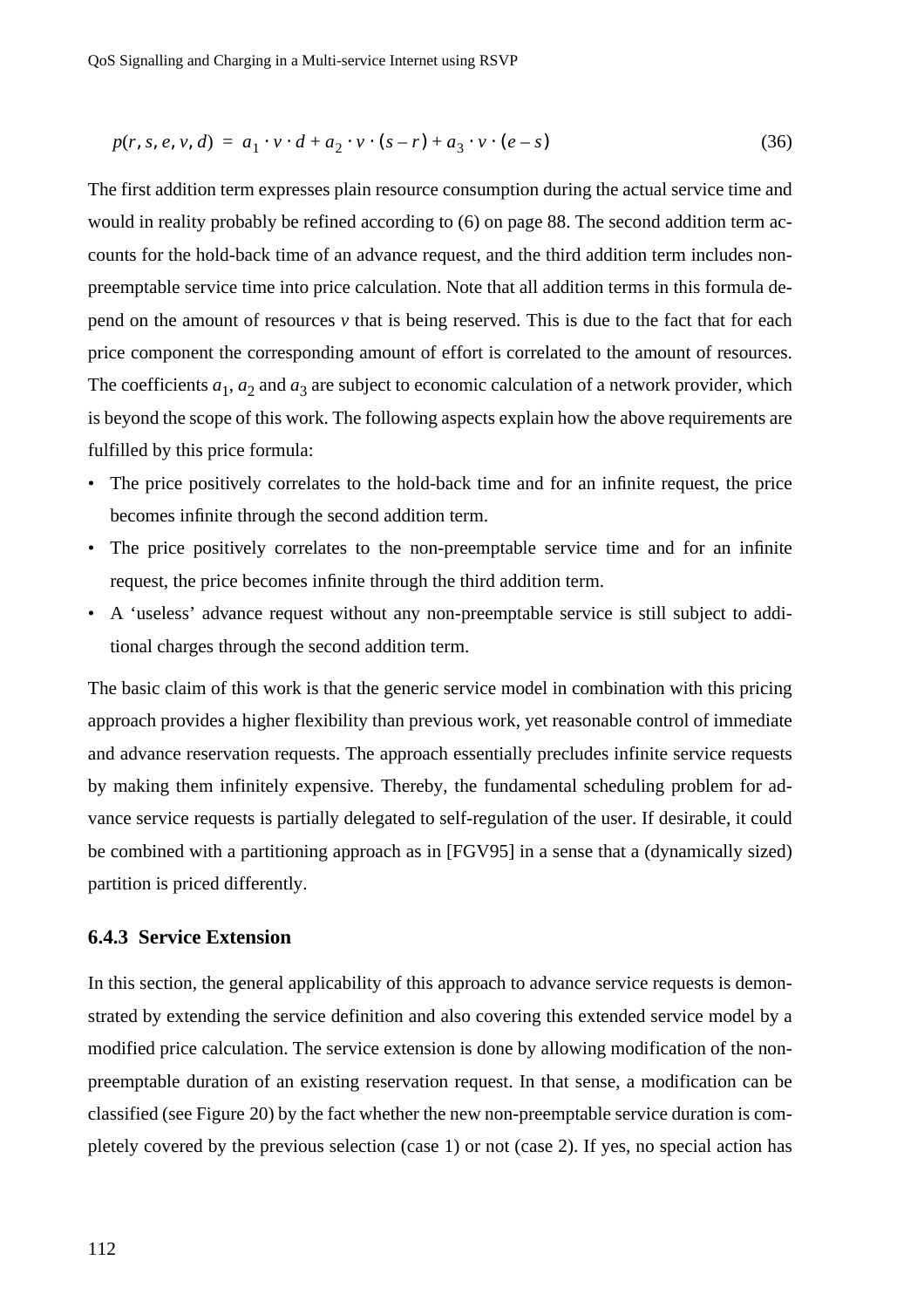<span id="page-126-0"></span>to be performed at the resource layer, whereas otherwise admission control has to be executed on the modified request. However, both cases require activity in the policy module.



AC: admission control

Figure 20: Modification of Advance Reservation Requests

# **Modified Service Request without Admission Control**

As a specific example, consider the option that users are allowed to reduce the amount of nonpreemptable service time by lowering the end time parameter *e*. This can formally be reflected by an additional parameter *e*':

*e*': modified end of a non-preemptable service request, with *e*' < *e* (37)

In order to cover this extended service by a policy module, the a-posteriori service description has to be extended, as well. Besides including *e*' into the service description, the time of this modification request is important, because the earlier the non-preemptable service time is reduced the more benefit (from better scheduling potential) the system has.

*m*: modification time of a service request (38)

Given the above considerations, the discount for such a modification should depend on both *e*' and *m*. It should not affect the price components for resource consumption and hold-back time from [\(36\)](#page-125-0), but only the surcharge for non-preemption, i.e., the third price component from [\(36\).](#page-125-0) A discount formula has to adhere to some other requirements as well:

- if  $m = r$ , the discount should cover the whole surcharge
- the discount should never exceed the surcharge
- if  $m = e$ , the discount should be zero
- the discount should never fall below zero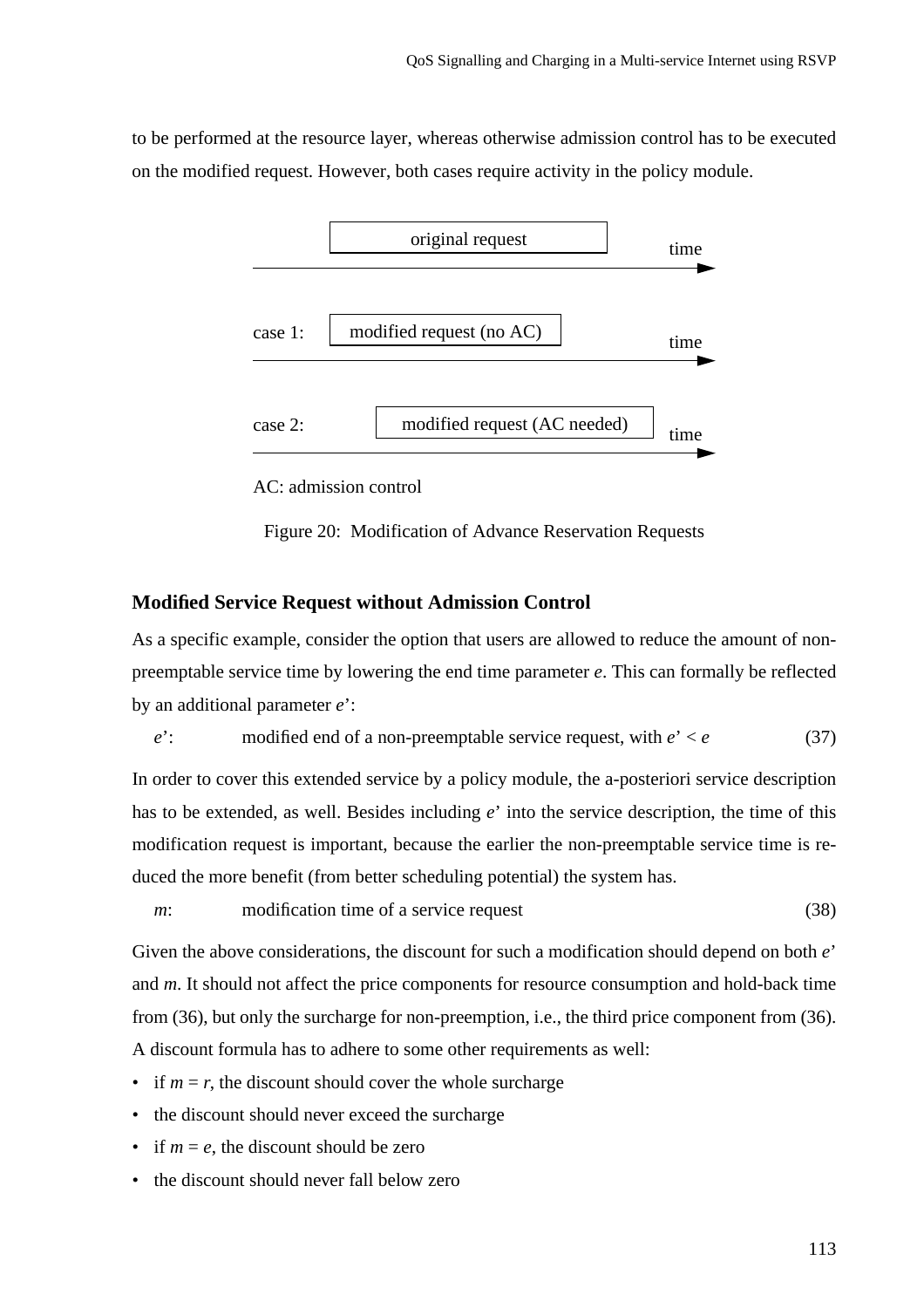Using [\(36\)](#page-125-0) as a basis, the discount can be expressed as follows:

$$
\text{discount}(r, e, e', m) = a_3 \cdot v \cdot \left( b_1 \cdot \left( 1 - \frac{m - r}{e - r} \right) + b_2 \cdot \left( \frac{e - e'}{e - r} \right) \right) \text{ with } b_1 + b_2 = 1 \tag{39}
$$

The last factor (*discount factor*) of this formula determines the discount in relation to the original surcharge and consists of two components. The expression multiplied by  $b_1$  denotes the influence of *when* the request is modified, while the expression multiplied by  $b_2$  describes by *how much* the non-preemptable time is reduced. The coefficients  $b_1$  and  $b_2$  allow weighting both aspects. The discount factor varies between 0 and 1. This discount formula satisfies all requirements listed above. A similar formula can be derived for deferring the start time without modifying the end time of non-preemptable service.

#### **Modified Service Request with Admission Control**

If admission control is needed for a modified service request, it has to be treated differently by the system. For admission control, the existing request has to be taken into account, such that it is not counted twice. Since admission control might fail, it seems most appropriate to consider this as a new service request. With respect to policy control, this is suitable as well, because the existing request can be deleted and charged, applying the discount calculation of the previous section. In case of acceptance, a new price for the modified request can then be calculated from scratch.

#### **6.4.4 Application of Charging Mechanisms for Advance Service Requests**

Both service and charging-related parameters of an advance service invocation have to be expressed in a signalling protocol. There are two options to include the technical parameters in RSVP, either by creating separate service classes for which the extended service model is applied or by allowing the extended model for all service classes. For the first alternative, dedicated TSPEC and FLOWSPEC objects should be employed to carry the parameters, whereas the second alternative can be realized by defining a new ADVANCE object for the preemption and timing values.

The price parameters for advance service requests can be exchanged by DCPE and UCPE objects as given in [Section 6.3.2](#page-112-0). The resource component  $a<sub>1</sub>$  fro[m \(36](#page-125-0)) can be expressed as pre-sented in [Section 6.3.3.](#page-115-0) The hold-back and non-preemption price components  $a_2$  and  $a_3$  are needed as additional price parameters. Assuming that the complete price formula [\(36\)](#page-125-0) is implic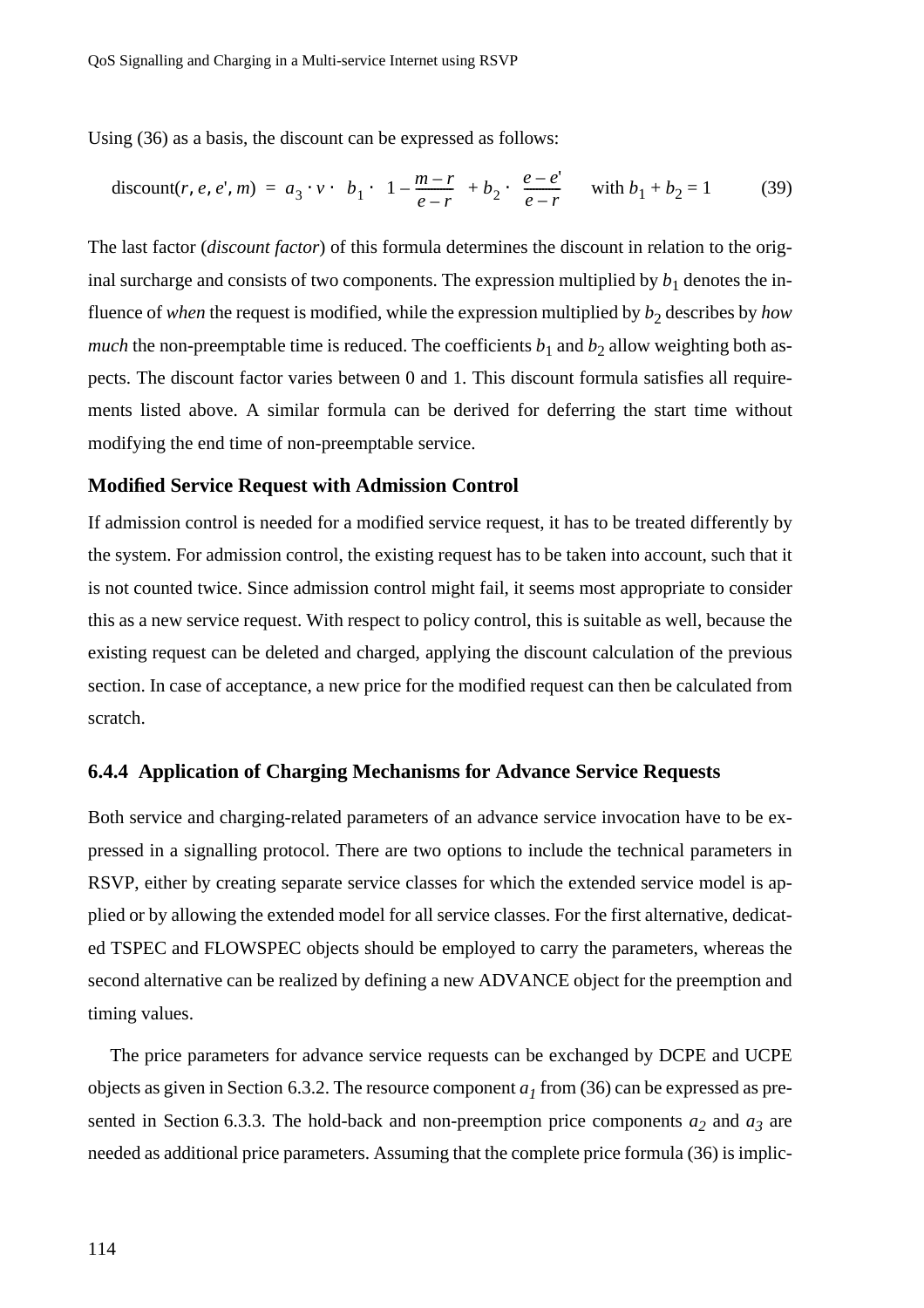itly included in the tariff description or explicitly referred to, the originator of a service request has all information available to build the appropriate UCPE for its RESV message.

# **6.5 Auction-based Price Calculation**

In this section, the goal is to demonstrate the applicability of the basic RSVP charging mechanisms in the presence of a completely different price calculation scheme, which is given by carrying out auctions. In [RFS99], the authors describe a system employing *Delta Auctions* as a specialized type of Second-Price auctions [Vic61] to sell flow-based network service to clients in a multi-provider environment. Delta Auctions are characterized by the fact that winner determination does not take place at a fixed time, but rather continuously. Whenever a new bid arrives, this is compared to existing ones and if it is high enough, the request is admitted. If necessary, other requests have to be preempted. Since interrupting requests without providing the opportunity to increase the bid is not very acceptable to customers, a delay phase is suggested, in which the originator of a request that is about to be interrupted can increase its bid. The actually charged price (clearing price) for service invocations is given by the market clearing price, i.e., the highest rejected bid. As mentioned in [Section 6.2.2,](#page-98-0) such an auction scheme is highly complicated, if varying amounts of multiple resources are requested atomically. Therefore, only the bandwidth resource is considered in [RFS99].

Employing RSVP as signalling protocol and the policy elements in [Section 6.3.2](#page-112-0) for transmitting price information, Delta Auctions can be carried out as follows. The field <current price> of the DCPE carries the current clearing price as an information for end-systems. In <max price> the highest current bid can be stored, if desired. The end-systems request services and store their bid into <payment>. Because of the periodic exchange of RSVP refresh messages, this process is carried out continuously. By comparing their own bid with the current clearing price, end systems can estimate the potential for being preempted and can react by appropriately increasing their bid. Therefore, a dedicated delay period is not necessary before preempting requests.

Such an auction can even be employed for multiple service classes including different QoS parameters at the same time by internally applying the transformation into uniform resource parameters as described in S[ection 6.2.3 to](#page-100-0) incoming requests and bids.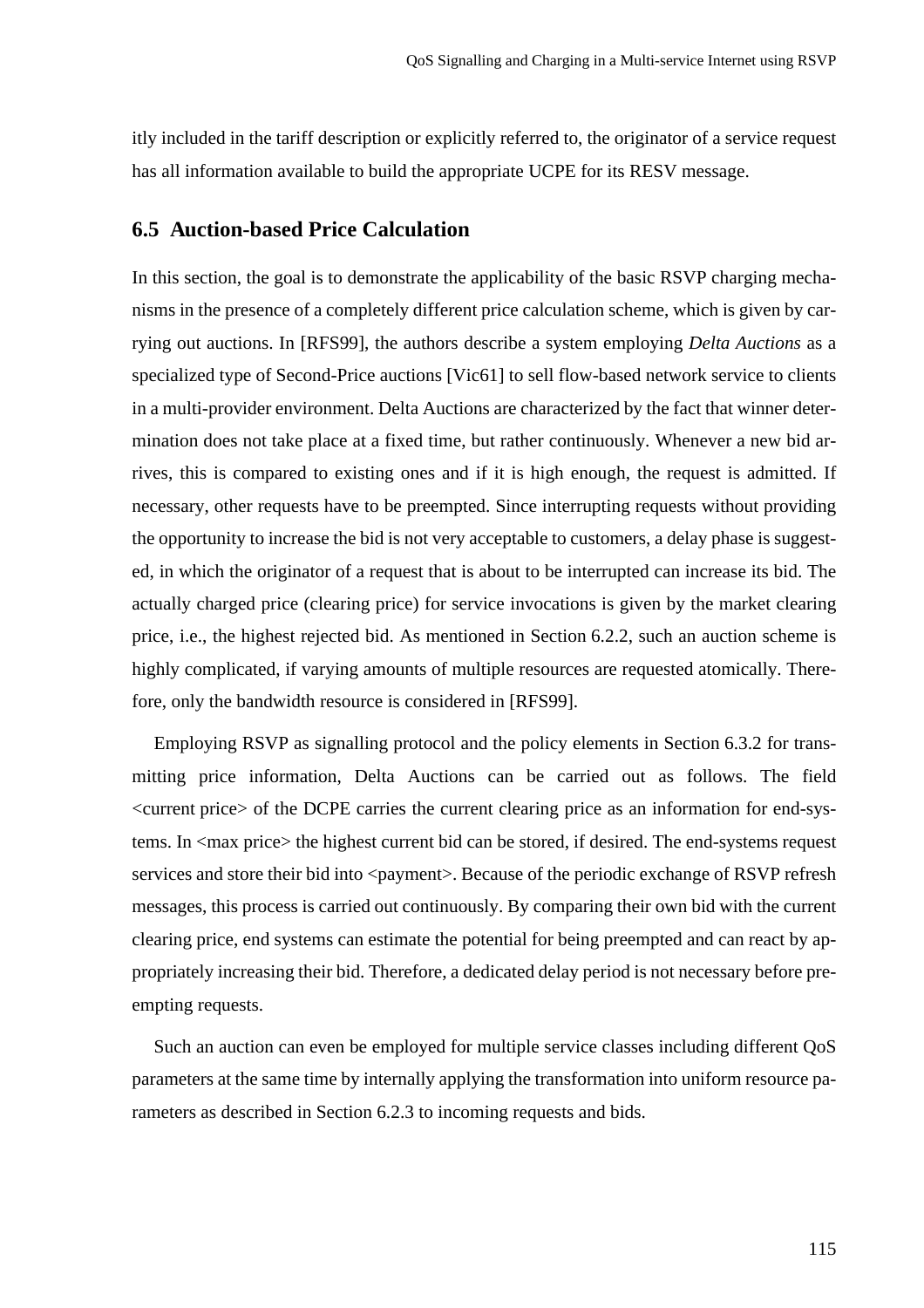# **6.6 Summary of Results**

In this chapter, the results from investigating the commercial aspects of a future multi-service Internet have been presented. A set of requirements has been identified, which serve as the basic guidelines to design appropriate technology. Cost-based price calculation is not likely to be the eventual method to determine actual sales prices, but an important prerequisite to carry out reasonable short and long time calculation and planning. Therefore, a framework for cost-based calculation has been developed and exemplified to create a calculation model for the IntServ service model. This work has been published in [KSWS99a] and [KSWS99b]. A formal model to perform distributed cost calculation is given. Then, a set of charging mechanisms has been designed and verified to enable distributed cost-based price calculation. An earlier version of this work has been published in [KSWS98a]. These mechanisms have been experimentally implemented as a proof of concept [Bet99]. As well, the charging mechanisms are verified to allow for charging of advance service requests, based on a respective calculation model. This model has been published in [KBWS99]. Finally, a completely different calculation approach, namely auction-based price calculation, is selected, and it is explained how the protocol elements for charging also allow the employment of this model with RSVP.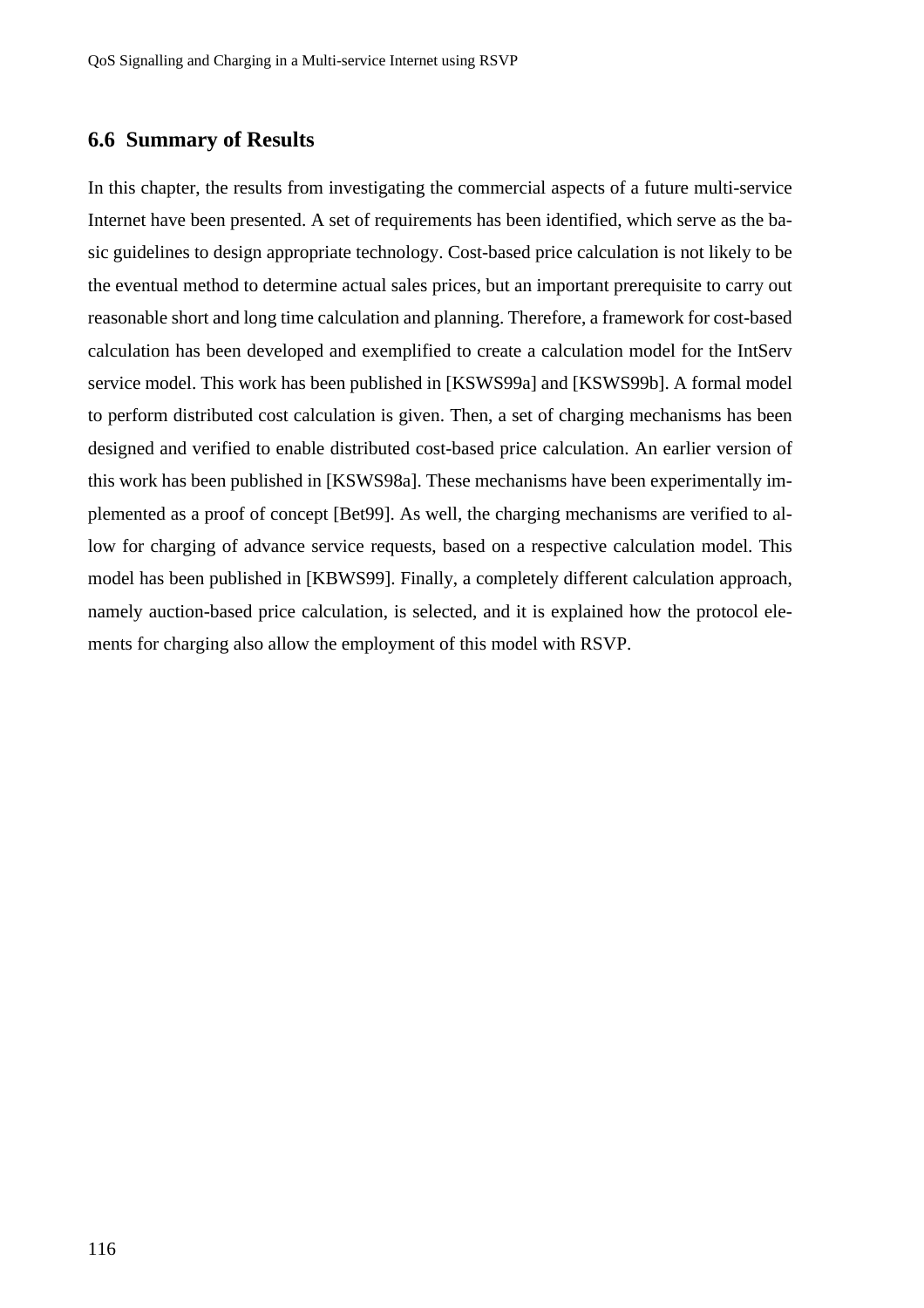# **Chapter 7: Conclusion and Outlook**

## **7.1 Summary**

The focus of this thesis has been to investigate the issue of QoS signalling and charging for a future, commercialized multi-service Internet. Particular goals have been set to examine the suitability of RSVP to serve as a general QoS signalling protocol and to analyse the potential of cost-based price calculation in multi-service networks. Both the focus and these goals are formulated in [Chapter 1](#page-14-0) and motivated in [Chapter 2.](#page-16-0)

In [Chapter 3,](#page-24-0) existing work and fundamental knowledge about QoS and economics in packet-switched communication networks is introduced and reviewed. The most prevalent conclusion from existing work is a very high level of uncertainty about the optimal technology and pricing strategy to deliver end-to-end QoS. This uncertainty is very likely to produce a heterogeneous scenario, in which different providers employ different approaches. Nevertheless, inter-operation is a major requirement to deliver end-to-end services. Therefore, it is necessary to develop sound and flexible signalling interfaces, which do not prohibit heterogeneity, and at the same time provide for efficient realization of highly demanding services.

Such an architecture is presented in [Chapter 4.](#page-38-0) It begins with a minimal general taxonomy of signalling architectures. Then, an architecture is proposed, which employs RSVP as its main signalling interface. Realizing certain shortcomings of the current specification of RSVP, appropriate extensions have been designed, particularly to negotiate trunk service invocations between subnets while reducing the amount of state information for service advertisements. The resulting design of RSVP enables to express requests for coarse QoS assurances for traffic aggregates and at the same time, to specify per-flow fine-grained QoS invocations. Such a homogeneous design is deemed superior to a situation with multiple protocols, because it eliminates functional redundancy. The applicability to a wide variety of scenarios is shown by a usage case evaluation.

The number of opinions about RSVP appears to be in no way related to the amount of actual knowledge and experimental results about RSVP's performance. Only one publicly available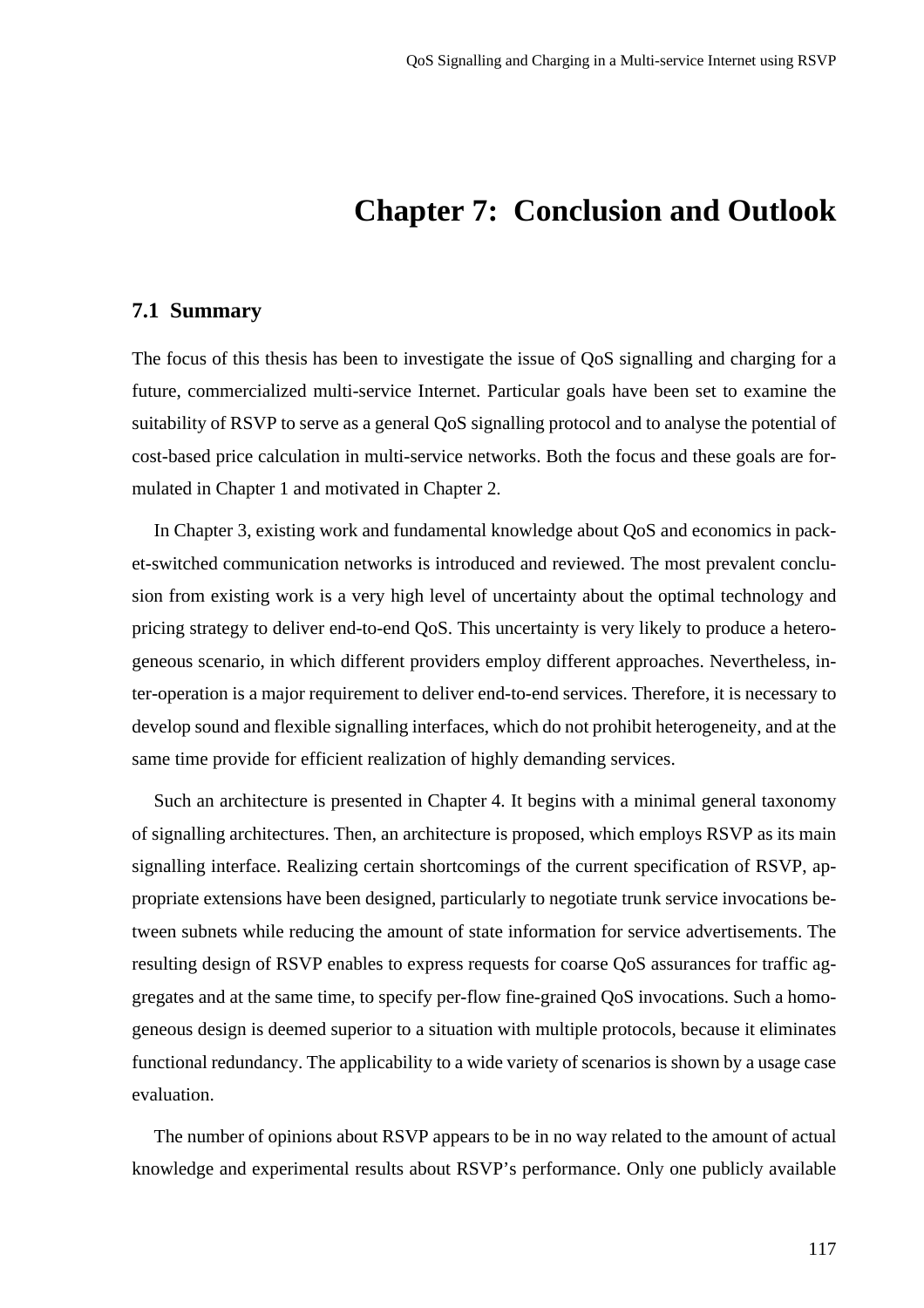implementation exists so far and, unfortunately, it turns out not to be a well-suited candidate for further investigations. Therefore, a completely new design for an RSVP engine is described in [Chapter 5.](#page-54-0) The innovative basic design is accompanied by a number of implemented improvements for the traffic and policy control interfaces and for timer handling. Furthermore, it allows for an easy introduction of multi-threaded message processing. An implementation has been created, which is publicly available and can hopefully serve as a basis for further examinations and developments by other research groups. Extensive performance tests have been carried out and are reported in this thesis. It turns out that the signalling for more than 50,000 flows can be handled on standard PC hardware without problems. The experimental results for both fuzzy timer handling and multi-threaded message processing have revealed limited but existing performance gains, even on a standard workstation.

In [Chapter 6](#page-92-0), the commercial aspects of a multi-service Internet are investigated. Cost-based price calculation is deemed an important prerequisite for capacity planning and sales price calculation, therefore a framework and model for cost-based price calculation has been developed. Afterwards, the design of charging mechanisms for RSVP is explained. These charging mechanisms are examined to allow for distributed cost-based price calculation. As another contribution, a model for integrating advance service requests into a network service by appropriately pricing them is developed. The charging mechanisms for RSVP have been verified to enable this as well as an auction-based model to sell QoS-enabled network transmission.

# **7.2 Conclusion**

The major conclusion that can be drawn from the work reported in this thesis is that performance of RSVP is much better than appears to be generally assumed. Furthermore, although the experimental results in this thesis have only shown limited additional performance gains, the suggested improvements for an implementation design promise a significant potential to increase performance of employing RSVP in high-end routers. Through the extensions presented here, RSVP gains additional flexibility for a large variety of application scenarios. When combined with recent results to design efficient classification algorithms and implement them using cheap standard hardware, e.g. [DBCP97,WVTP97,KS98], even the realization of the IntServ QoS model does not seem to be completely out of scope for the middle-term future.

It is certainly feasible to combine RSVP service invocations with the respective charging information. Furthermore, it is possible to carry out cost-based price calculation for multiple serv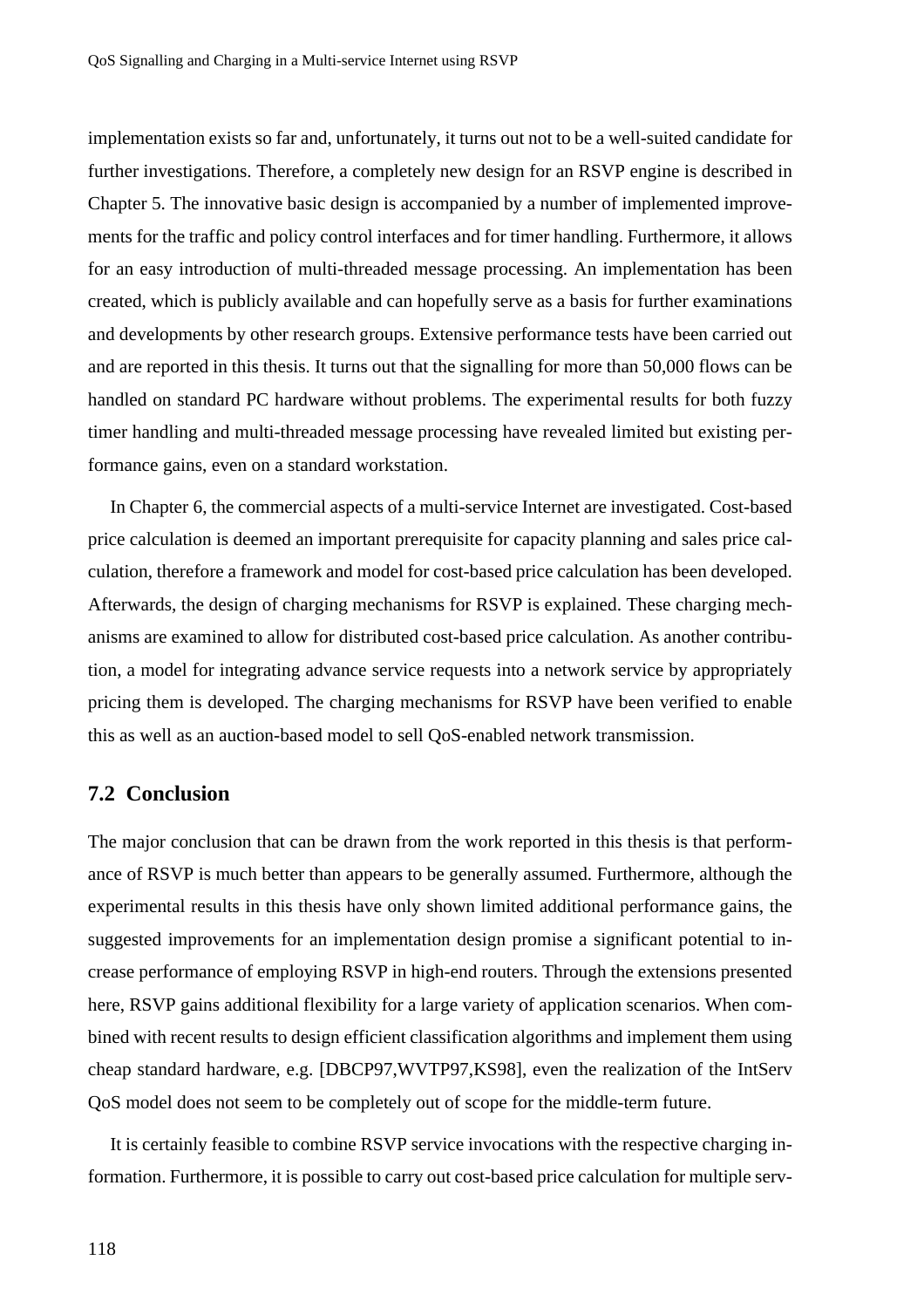ice classes and even distributed cost-based calculation. The advantages of charging and pricing for service requests can be further exploited by increasing the service interface for network services to cover advance requests, as well. A simple set of charging mechanisms can be used to enable plain cost-based price calculation, as well as supporting the generalized service model. Even a completely different pricing approach, namely auction-based calculation, can be carried out with these mechanisms.

# **7.3 Outlook**

Many issues remain open for further work. There are ongoing efforts to develop QoS technologies, which incur less effort than flow isolation and flow-based scheduling. The economic aspects of providing multi-service network communication are not yet fully understood. Especially, it is not clear what the precise trade-off is between coarse-grained QoS technology in combination with overprovisioning on the one hand and the higher effort to realize finegrained QoS technology on the other. Charging mechanisms and calculation models as those presented in this thesis have to be verified in large-scale realistic scenarios. Some more fundamental open issues are to design both mechanisms and algorithms for QoS path selection and routing.

Also, it is a very interesting task to define a reasonable subset of RSVP, which might be deployed sooner than the complete protocol specification. On the other hand, many further mechanisms have been specified for RSVP and it would be highly insightful to combine all of them in one protocol implementation to eventually study the behaviour in a large-scale. Such a testbed should include the full gamut of RSVP signalling, COPS policy operations and a combination of flow-based and DiffServ-based packet forwarding technology.

At Darmstadt University of Technology, further work in this area will be carried out by means of local, national and international research projects. The goal is to at least partially build a testbed as outlined above and experimentally study real operation of the Internet's next generation protocol suite and gain insight to assess the respective competing proposals. This work will eventually lead to constructive proposals on how to consolidate the current alternatives for QoS provision. Additionally, it is intended to actively participate in further activities on the development of commercial service interfaces for Internet operation.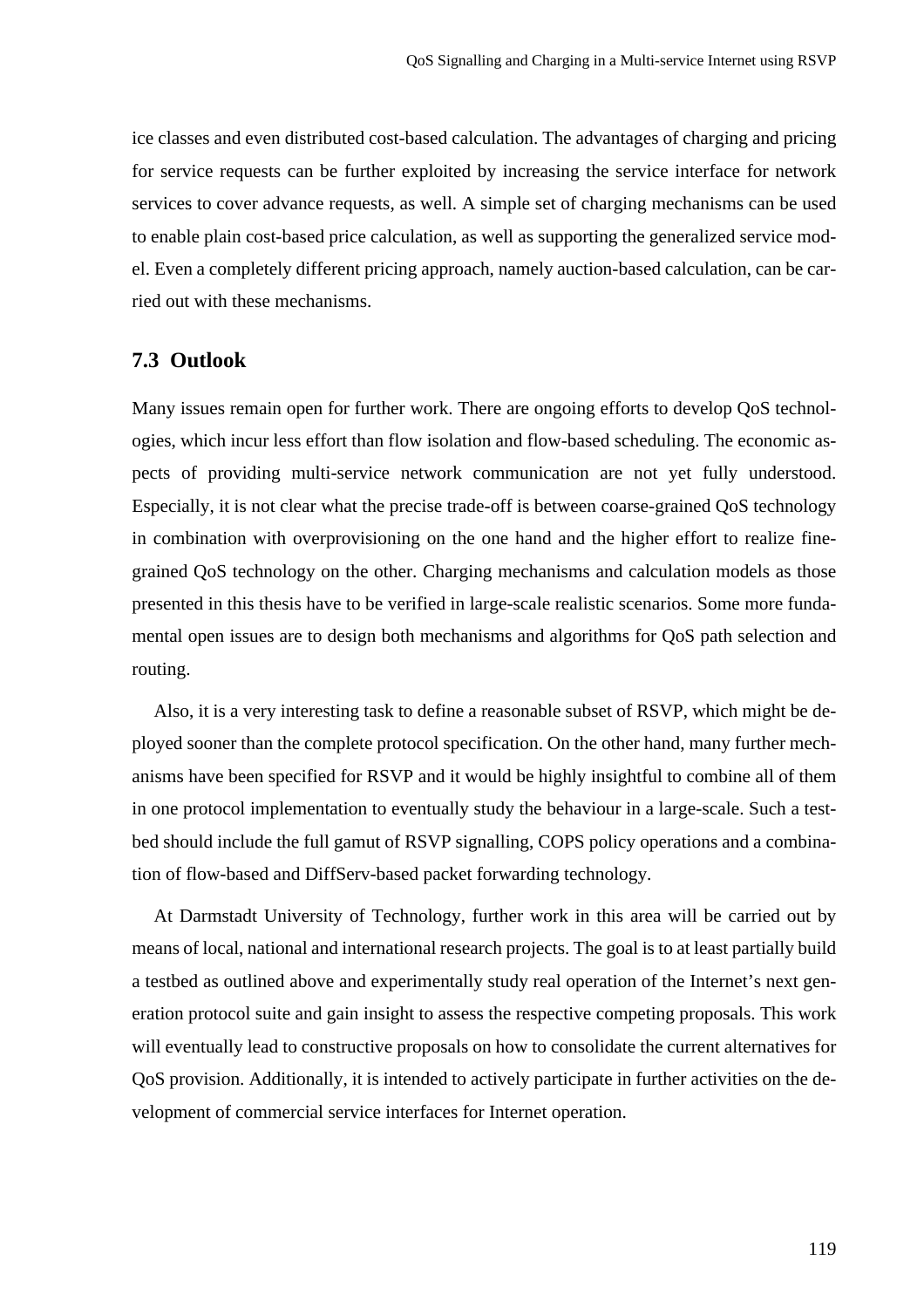[QoS Signalling and Charging in a Multi-service Internet using RSVP](#page-0-0)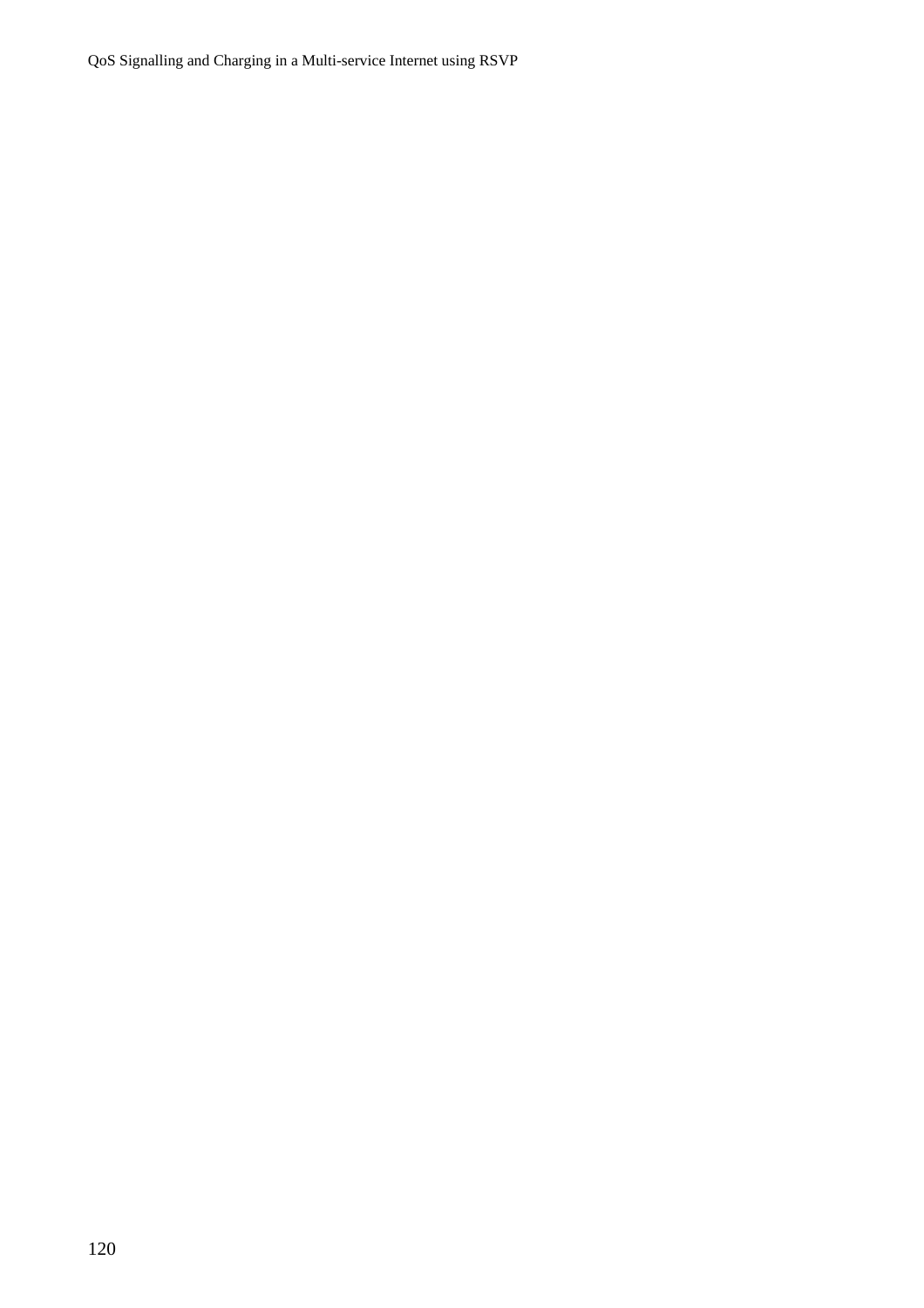# **References**

- [ATM96a] The ATM Forum. Private Network-Node Interface (PNNI) Signalling Specification Version 1.0, March 1996.
- [ATM96b] The ATM Forum. User-Network Interface (UNI) Signalling Specification Version 4.0, July 1996.
- [AWK<sup>+</sup>99] George Apostolopoulos, Doug Williams, Sanjay Kamat, Roch Guerin, Ariel Orda, and Tony Przygienda. RFC 2676 - QoS Routing Mechanisms and OSPF Extensions. Experimental RFC, September 1999.
- [BBC+98] Steven Blake, David L. Black, Mark A. Carlson, Elwyn Davies, Zheng Wang, and Walter Weiss. RFC 2475 - An Architecture for Differentiated Services. Experimental RFC, December 1998.
- [BBCW94] Roger Bohn, Hans-Werner Braun, Kimberly C. Claffy, and Stephen Wolff. Mitigating the Coming Internet Crunch: Multiple Service Levels via Precedence. *Journal of High Speed Networks*, 3(4):335–349, April 1994.
- [BBD<sup>+</sup>99] Erol Basturk, A. Birman, Gary Delp, Roch Guerin, R. Haas, Sanjay Kamat, Dilip Kandlur, Ping Pan, Dimitrios Pendarakis, Vinod Peris, Raju Rajan, D. Saha, and Doug Williams. Design and Implementation of a QoS Capable Switch-Router. *Computer Networks*, 11(1-2):19–32, January 1999.
- [BCS94] Robert Braden, David Clark, and Scott Shenker. RFC 1633 Integrated Services in the Internet Architecture: an Overview. Informational RFC, June 1994.
- [Bet99] Joachim Betz. Entwurf und Implementierung eines Abrechnungsmechanismus für RSVP-Datenströme. Diplomarbeit. Institut für Informatik, University of Mannheim, July 1999. in German.
- [BFM+96] Anindo Banerjea, Domenico Ferrari, Bruce A. Mah, Mark Moran, Dinesh C. Verma, and Hui Zhang. The Tenet Real-time Protocol Suite: Design, Implementation, and Experiences. *IEEE/ACM Transactions on Networking*, 4(1):1–10, February 1996.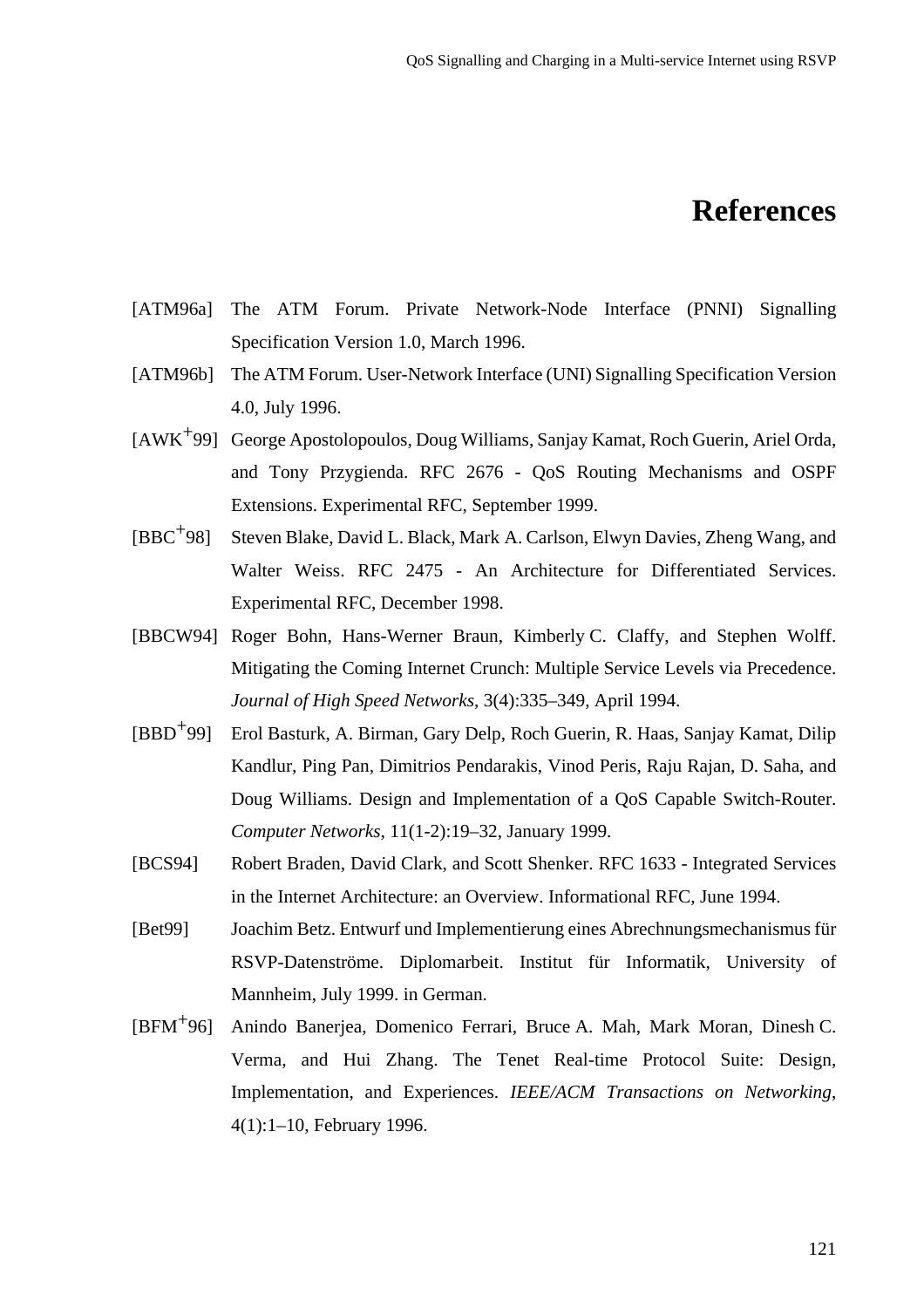- [BG97] Torsten Braun and Stefano Giorcelli. Quality of Service Support for IP Flows over ATM. In *Proceedings of Kommunikation in Verteilten Systemen 1997, Braunschweig, Germany*, pages 109–123. Springer, February 1997.
- [BGS+00] Lou Berger, Der-Hwa Gan, George Swallow, Ping Pan, Franco Tommasi, and Simone Molendini. RSVP Refresh Overhead Reduction Extensions. Internet Draft draft-ietf-rsvp-refresh-reduct-04.txt, April 2000. Work in Progress.
- [BJS99] Lee Breslau, Sugih Jamin, and Scott Shenker. Measurement-Based Admission Control: What is the Research Agenda? In *Proceedings of the 7th IEEE/IFIP International Workshop on Quality of Service (IWQoS'99), London, UK*, pages 3– 5. IEEE/IFIP, June 1999.
- [BLB98] Steven Berson, Robert Lindell, and Robert Braden. An Architecture for Advance Reservations in the Internet. Technical report, USC Information Sciences Institute, July 1998. available at http://www.isi.edu/%7eberson/advance.ps.
- [BLT00] Fred Baker, Bob Lindell, and Mohit Talwar. RFC 2747 RSVP Cryptographic Authentication. Standards Track RFC, January 2000.
- [Bou98] Jean-Yves Le Boudec. Application of Network Calculus To Guaranteed Service Networks. *IEEE/ACM Transactions on Information Theory*, 44(3):1087–1096, May 1998.
- [Bou00] Jean-Yves Le Boudec. A Proven Delay Bound for a Network with Aggregate Scheduling. Technical Report DSC2000/002, EPFL-DSC, Lausanne, Switzerland, January 2000.
- [Boy97] Jim Boyle. RSVP Extensions for CIDR Aggregated Data Flows. Internet Draft draft-ietf-rsvp-cidr-ext-01.txt, December 1997. Work in Progress.
- [Bra97] Scott Bradner. Internet Protocol Quality of Service Problem Statement. Internet Draft draft-bradner-qos-problem-00.txt, September 1997. Work in Progress.
- [Bra98] Robert Braden. RSVP/IntServ MIB issues, June 23rd 1998. Contribution to rsvp mailing list. Available from ftp://ftp.isi.edu/rsvp/rsvp-1998.mail.
- [Bri99] Bob Briscoe. The Direction of Value Flow in Connectionless Networks. In *Networked Group Communication, First International COST264 Workshop, NGC'99, Pisa, Italy*. Springer LNCS 1736, November 1999. Invited Paper.
- [BYF+00] Yoram Bernet, Raj Yavatkar, Peter Ford, Fred Baker, Lixia Zhang, Michael Speer, Robert Braden, Bruce Davie, John Wroclawski, and Eyal Felstaine. A Framework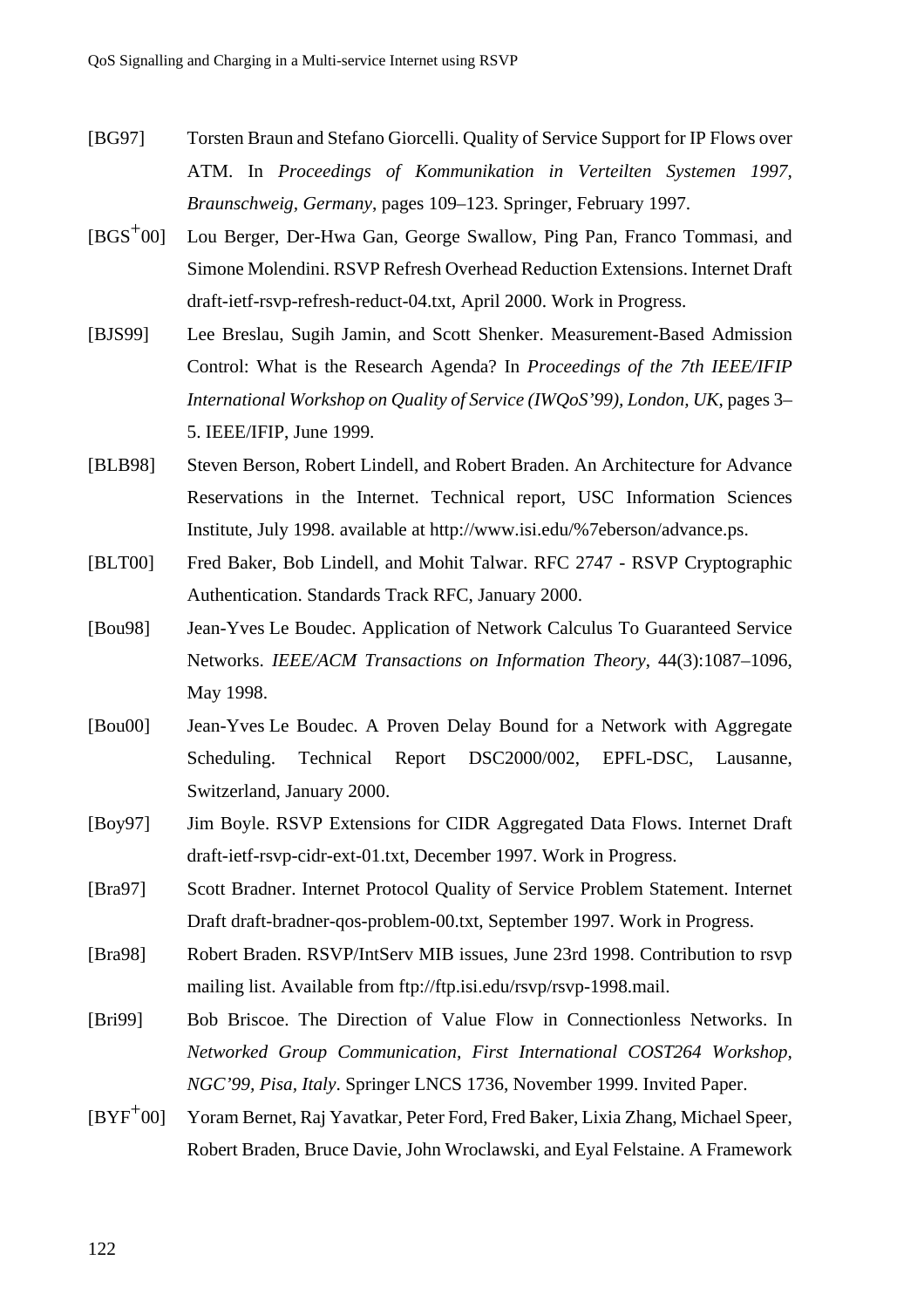For Integrated Services Operation Over Diffserv Networks. Internet Draft draftietf-issll-diffserv-rsvp-04.txt, March 2000. Work in Progress.

- [BZ97] Robert Braden and Lixia Zhang. RFC 2209 Resource ReSerVation Protocol (RSVP) – Version 1 Message Processing Rules. Informational RFC, September 1997.
- [BZB+97] Robert Braden, Lixia Zhang, Steve Berson, Shai Herzog, and Sugih Jamin. RFC 2205 - Resource ReSerVation Protocol (RSVP) – Version 1 Functional Specification. Standards Track RFC, September 1997.
- [CBB<sup>+</sup>98] Eric S. Crawley, Lou Berger, Steven Berson, Fred Baker, Marty Borden, and John J. Krawczyk. RFC 2382 - A Framework for Integrated Services and RSVP over ATM. Informational RFC, August 1998.
- [CCH94] Andrew T. Campbell, Geoff Coulson, and David Hutchison. A Quality of Service Architecture. *ACM Computer Communications Review*, 24(2):6–27, April 1994.
- [CCR<sup>+</sup>95] Geoff Coulson, Andrew T. Campbell, Philippe Robin, Gordon Blair, Michael Papathomas, and David Hutchison. The Design of a QoS Controlled ATM Based Communications System in Chorus. *IEEE Journal on Selected Areas in Communications*, 13(4):686–699, May 1995.
- [Cha00] Anna Charny. Delay Bounds in a Network with Aggregate Scheduling, February 2000. Available from ftp://ftpeng.cisco.com/ftp/acharny/aggregate-delay\_v3.ps.
- [Cho98] Kenjiro Cho. A Framework for Alternate Queueing: Towards Traffic Management by PC-UNIX Based Routers. In *Proceedings of USENIX 1998 Annual Technical Conference, New Orleans, LA, USA*, June 1998.
- [CLSS98] Andrew T. Campbell, Aurel A. Lazar, Henning Schulzrinne, and Rolf Stadler. Building Open Programmable Multimedia Networks. *Computer Communications Journal*, 21(8):758–770, June 1998.
- [CP99] Shaogang Chen and Kihong Park. An Architecture for Noncooperative QoS Provision in Many-Switch Systems. In *Proceedings of the 18th Annual Joint Conference of the IEEE Computer and Communications Societies (INFOCOM'99)*, pages 864–872. IEEE Computer Society Press, March 1999.
- [Cru91] Rene L. Cruz. A Calculus for Network Delay, Part I: Network Elements in Isolation. *IEEE/ACM Transactions on Information Theory*, 37(1):114–131, January 1991.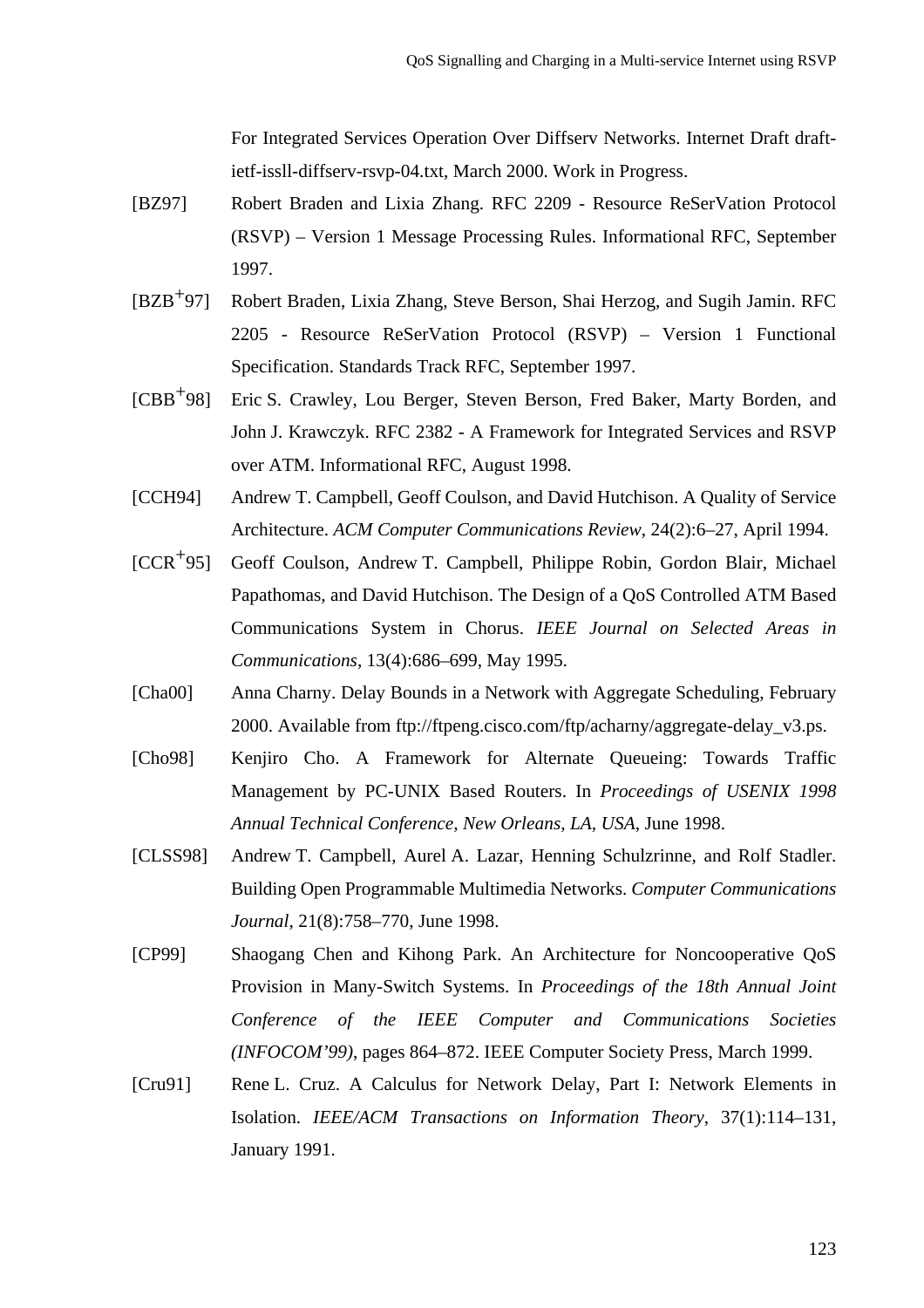- [Cru95] Rene L. Cruz. Quality of Service Guarantees in Virtual Circuit Switched Networks. *IEEE Journal on Selected Areas in Communications*, 13(6), August 1995.
- [DB95] Luca Delgrossi and Lou Berger. RFC 1819 Internet Stream Protocol Version 2 (ST2) Protocol Specification - Version ST2+. Experimental RFC, August 1995.
- [DBCP97] Mikael Degermark, Andrej Brodnik, Svante Carlsson, and Stephen Pink. Small Forwarding Tables for Fast Routing Lookups. *ACM Computer Communication Review*, 27(4), October 1997. Proceedings of SIGCOMM'97 Conference.
- [DH95] Steve Deering and Robert Hinden. RFC 1883 Internet Protocol, Version 6 (IPv6) Specification. Internet RFC, December 1995.
- [DHVW93] Luca Delgrossi, Ralf Guido Herrtwich, Carsten Vogt, and Lars C. Wolf. Reservation Protocols for Internetworks: A Comparison of ST-II and RSVP. In *4rd International Workshop on Network and Operating System Support for Digital Audio and Video, Lancaster (United Kingdom)*, October 1993.
- [DKPS95] Mikael Degermark, Torsten Köhler, Stephen Pink, and Olov Schelén. Advance Reservations for Predictive Services. In *Network and Operating System Support for Digital Audio and Video, 5th International Workshop, NOSSDAV'95, Durham, New Hampshire, USA*. Springer LNCS 1018, April 1995.
- [DVR98] Konstantinos Dovrolis, Maruthy Prasad Vedam, and Parameswaram Ramanathan. The Selection of the Token Bucket Parameters in the IETF Guaranteed Service Class. Technical report, University of Wisconsin-Madison, Madison, WI 53706- 1691, USA, July 1998. Available from http://www.cae.wisc.edu/%7edovrolis/ tokbuck.ps.
- [FD98] Domenico Ferrari and Luca Delgrossi. Charging for QoS. In *Proceedings of 6th IEEE/IFIP International Workshop on Quality of Service, Napa, CA, USA*, pages vii–xiii. IEEE/IFIP, May 1998. Invited Paper.
- [FGV95] Domenico Ferrari, Amit Gupta, and Giorgio Ventre. Distributed Advance Reservation of Real-Time Connections. In *Network and Operating System Support for Digital Audio and Video, 5h International Workshop, NOSSDAV'95, Durham, New Hampshire, USA*. Springer LNCS 1018, April 1995.
- [FJ95] Sally Floyd and Van Jacobson. Link-sharing and Resource Management Models for Packet Networks. *IEEE/ACM Transactions on Networking*, 3(4):365–368, August 1995.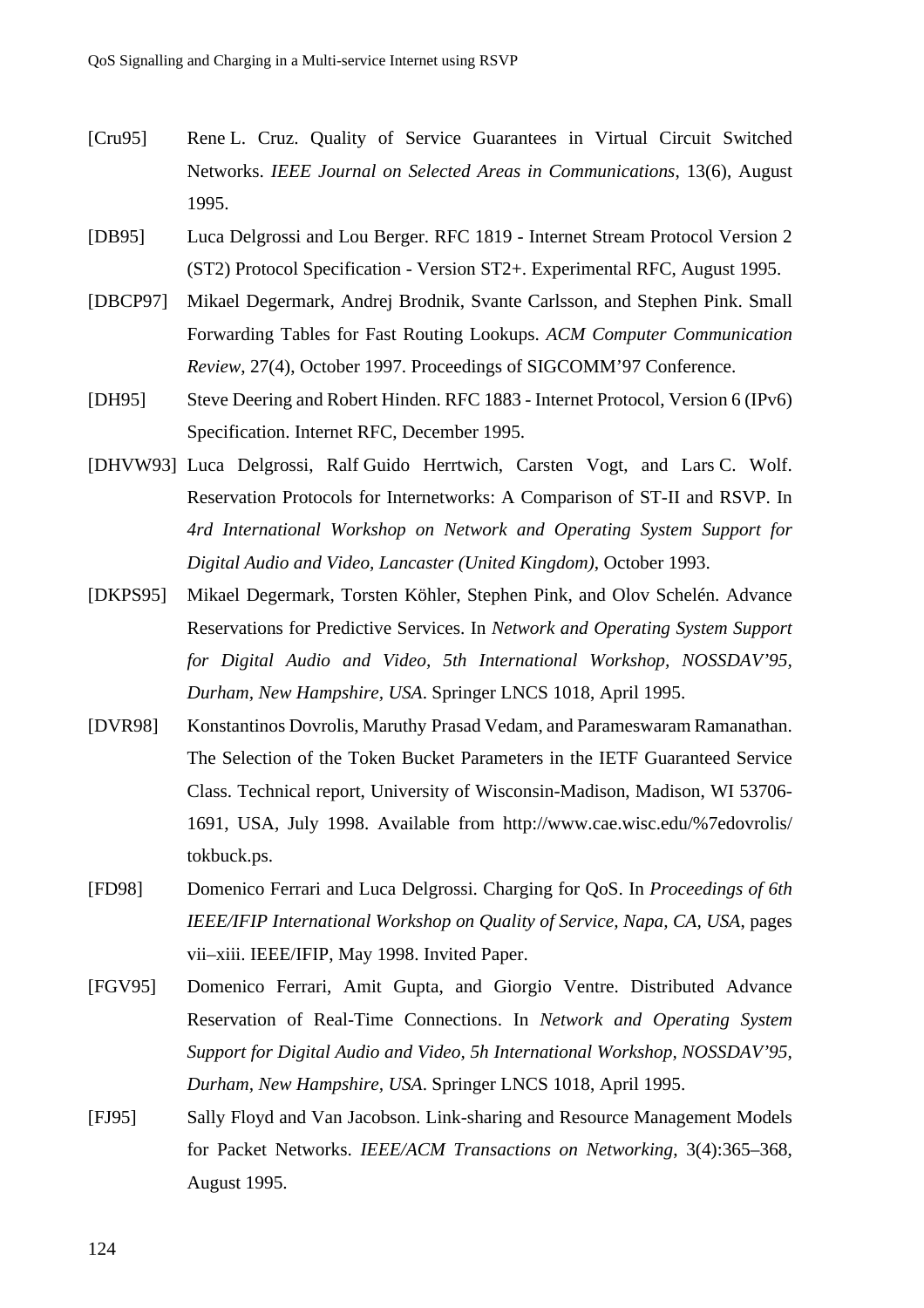- [FNM+99] Gabor Feher, Krisztian Nemeth, Markosz Maliosz, Istvan Cselenyi, Joakim Bergkvist, David Ahlard, and Tomas Engborg. Boomerang - A Simple Protocol for Resource Reservation in IP Networks. In *Proceedings of IEEE Workshop on QoS Support for Real-Time Internet Applications, Vancouver, Canada*. IEEE Computer Society Press, June 1999.
- [FSVP98] George Fankhauser, Burkhard Stiller, Christoph Vögtli, and Bernhard Plattner. Reservation-based Charging in an Integrated Services Network. In *Proceedings of 4th INFORMS Telecommunications Conference, Boca Raton, Florida, USA*, March 1998.
- [GF98] Gene Gaines and Marco Festa. RSVP-QoS Implementation Survey, July 1998. Available at http://www.iit.nrc.ca/IETF/RSVP\_survey/.
- [GGPR96] Leonid Georgiadis, Roch Guerin, Vinod Peris, and Raju Rajan. Efficient Support of Delay and Rate Guarantees in an Internet. *ACM Computer Communication Review*, 26(4):106–116, October 1996. Proceedings of SIGCOMM'96 Conference.
- [GGP+95] Leonid Georgiadis, Roch Guerin, Vinod Peris, Raju Rajan, Dilip Kandlur, and Scott Shenker. A Case for Extension of the Guaranteed Delay Service Specifications, November 22nd 1995. Contribution to int-serv mailing list. Available from ftp://ftp.isi.edu/int-serv/int-serv.mail.
- [GK97] Richard J. Gibbens and Frank P. Kelly. Measurement-based connection admission control. In *Proceedings of the 15th International Teletraffic Congress - ITC 15, Washington, DC, USA*, pages 879–888. Elsevier Science B.V., 1997.
- [GK99a] Richard J. Gibbens and Frank P. Kelly. Distributed Connection Acceptance Control for a Connectionless Network. In *Proceedings of 16th International Teletraffic Congress*, June 1999.
- [GK99b] Richard J. Gibbens and Frank P. Kelly. Resource Pricing and the Evolution of Congestion Control. *Automatica*, 35, 1999.
- [GLV95] Pawan Goyal, Simon S. Lam, and Harrick Vin. Determining End-to-End Delay Bounds in Heterogeneous Networks. In *Network and Operating System Support for Digital Audio and Video, 5th International Workshop, NOSSDAV'95, Durham, New Hampshire, USA*. Springer LNCS 1018, April 1995.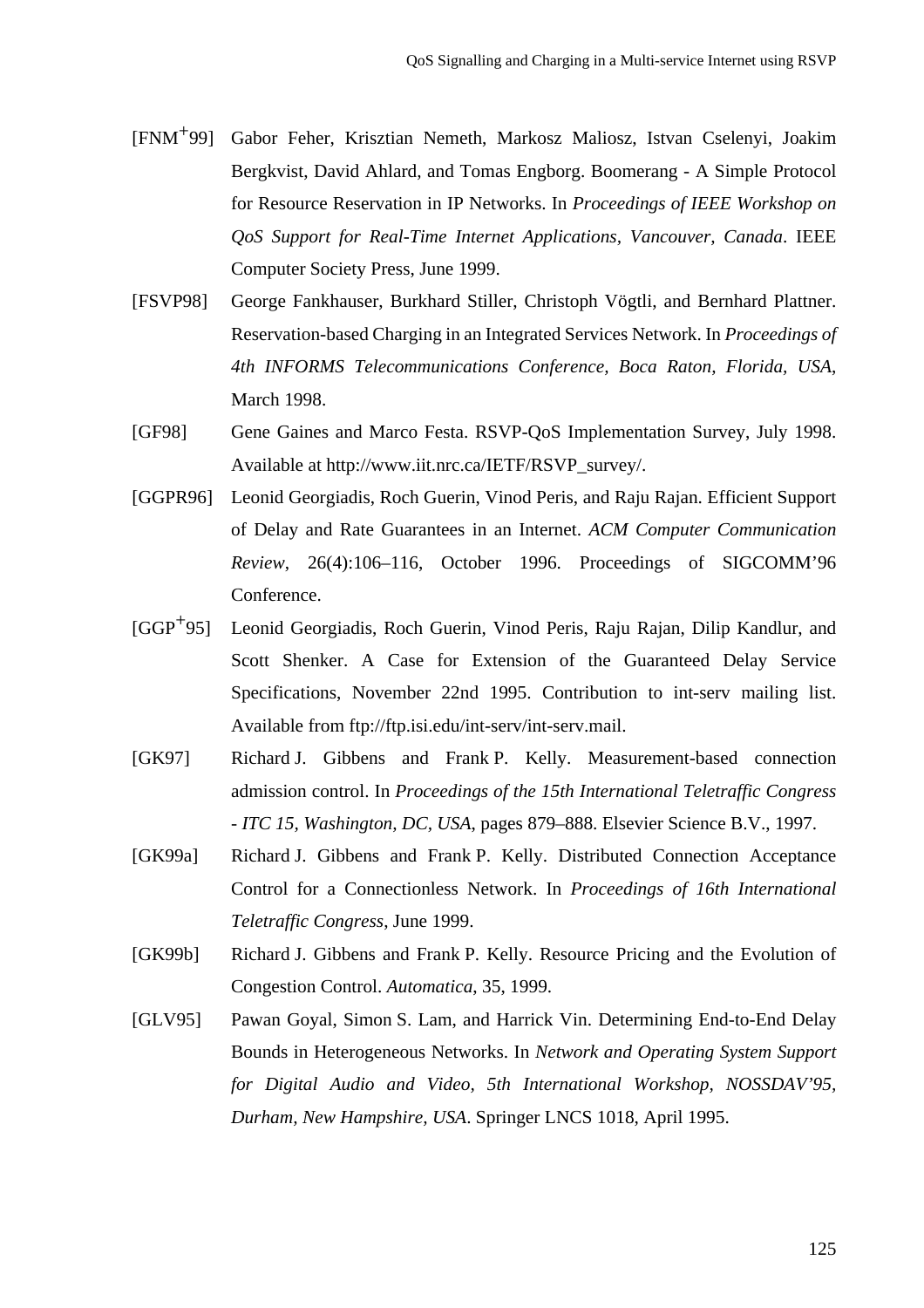- [GSW99] Albert G. Greenberg, R. Srikant, and Ward Whitt. Resource Sharing for Book-Ahead and Instantaneous-Request Calls. *IEEE/ACM Transactions on Networking*, 1(7):10–22, February 1999.
- $[HBC<sup>+</sup>00]$  Shai Herzog, Jim Boyle, Ron Cohen, David Durham, Raju Rajan, and Arun Sastry. RFC 2749 - COPS usage for RSVP. Standards Track RFC, January 2000.
- [HBWW99] Juha Heinanen, Frad Baker, Walter Weiss, and John Wroclawski. RFC 2597 Assured Forwarding PHB Group. Standards Track RFC, June 1999.
- [Her92] Ralf-Guido Herrtwich. The HeiProjects: Support for Distributed Multimedia Applications. Technical Report 43.9206, IBM ENC Heidelberg, March 1992.
- [Her96] Shai Herzog. *Accounting and Access Control for Multicast Distributions: Models and Mechanisms*. PhD thesis, University of Southern California, CA, USA, August 1996.
- [Her00a] Shai Herzog. RFC 2750 RSVP Extensions for Policy Control. Standards Track RFC, January 2000.
- [Her00b] Shai Herzog. RFC 2751 Signaled Preemption Priority Policy Element. Standards Track RFC, January 2000.
- [HSE97] Shai Herzog, Scott Shenker, and Deborah Estrin. Sharing the "Cost" of Multicast Trees: An Axiomatic Analysis. *IEEE/ACM Transactions on Networking*, 5(6):847–860, December 1997.
- [Hus00] Geoff Huston. Next Steps for the IP QoS Architecture. IAB Internet Draft draftiab-qos-00.txt, March 2000. Work in Progress.
- [ISI99] USC Information Sciences Institute. RSVP Software, 1999. http://www.isi.edu/ div7/rsvp/release.html.
- [ISO98] International Organization for Standardisation (ISO). Programming languages C++. International Standard, 1998. ISO/IEC 14882:1998.
- [ISS00] Integrated Services over Specific Link Layers (issll), 2000. IETF Working Group. http://www.ietf.org/html.charters/issll-charter.html.
- [JNP99] Van Jacobson, Kathleen Nichols, and Kedarnath Poduri. RFC 2598 An Expedited Forwarding PHB. Standards Track RFC, June 1999. RFC 2598.
- [Kar00a] Martin Karsten. Design and Implementation of RSVP based on Object-Relationships. In *Proceedings of Networking 2000, Paris, France*, pages 325– 336. Springer LNCS 1815, May 2000.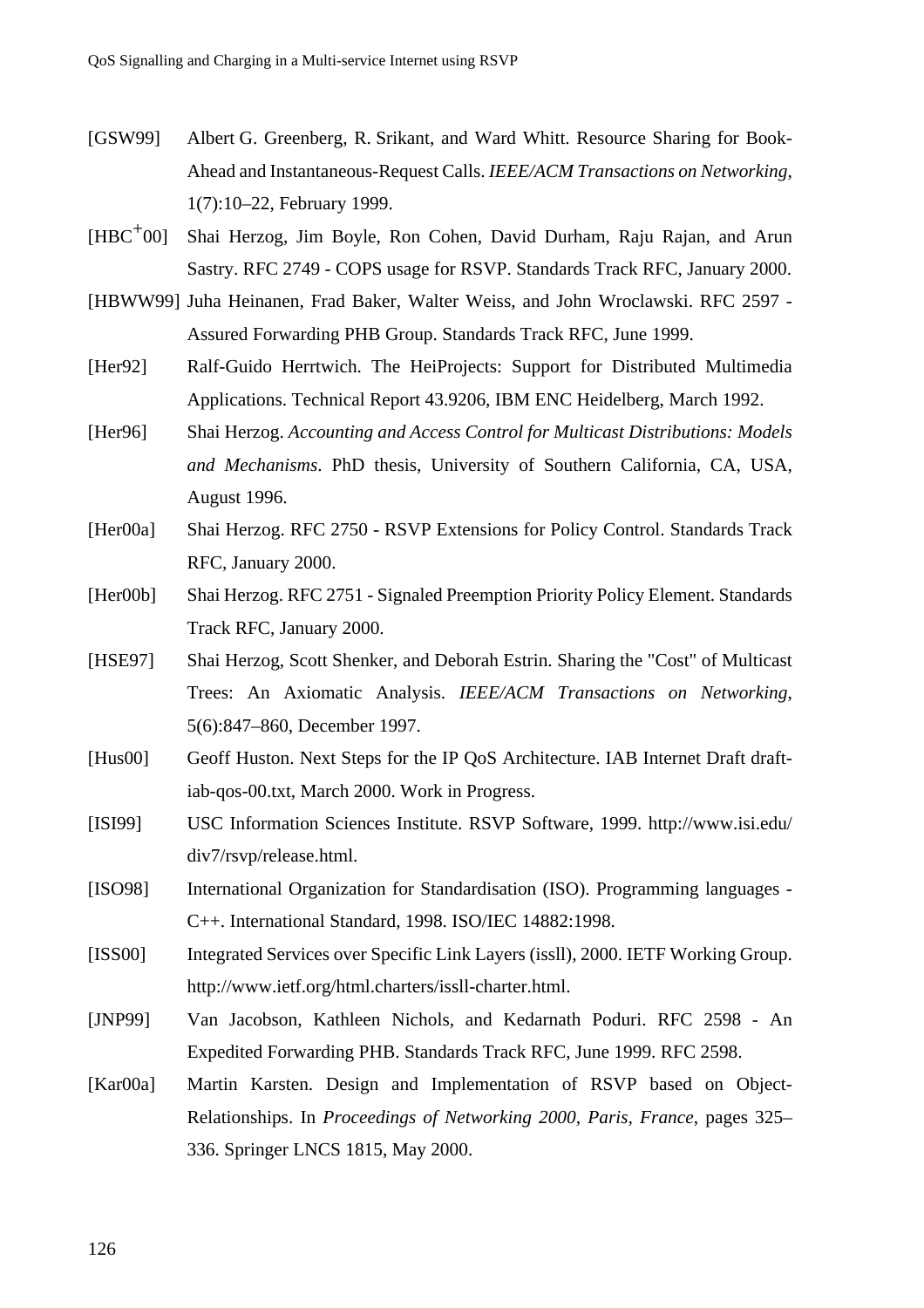- [Kar00b] Martin Karsten. KOM RSVP Engine, 2000. http://www.kom.e-technik.tudarmstadt.de/rsvp/.
- [KBWS99] Martin Karsten, Nicole Berier, Lars Wolf, and Ralf Steinmetz. A Policy-Based Service Specification for Resource Reservation in Advance. In *Proceedings of the International Conference on Computer Communications (ICCC'99), Tokyo, Japan*, pages 82–88, September 1999.
- [Ker93] Aaron Kershenbaum. *Telecommunications Network Design Algorithms*. McGraw-Hill, 1993.
- [Kle75] Leonard Kleinrock. *Queueing Systems, Volume I: Theory*. John Wiley & Sons, Inc., 1975.
- [KMT98] Frank Kelly, Aman Maulloo, and David Tan. Rate Control in Communication Networks: Shadow Prices, Proportional Fairness and Stability. *Journal of the Operational Research Society*, 49:237–252, 1998.
- [KS97] Martin Karsten and Ralf Steinmetz. An Approach to Pricing of Connectionless Network Services. In *Management of Multimedia Networks and Services - MMNS'97, Montreal, Canada*, pages 219–230. Chapman & Hall, July 1997.
- [KS98] Srinivasan Keshav and Rosen Sharma. Issues and Trends in Router Design. *IEEE Communications Magazine*, 36(5):144–151, May 1998.
- [KSBS00] Martin Karsten, Jens Schmitt, Nicole Berier, and Ralf Steinmetz. On the Feasibility of RSVP as General Signalling Interface. In *Proceedings of QofIS 2000, Berlin, Germany*. Springer LNCS, September 2000. Accepted for publication.
- [KSS00] Martin Karsten, Jens Schmitt, and Ralf Steinmetz. Generalizing RSVP's Traffic and Policy Control Interface. In *Proceedings of the 7th International Conference on Parallel and Distributed Systems (Workshops), Iwate, Japan*. IEEE, July 2000. Accepted for publication.
- [KSSW00] Martin Karsten, Jens Schmitt, Burkhard Stiller, and Lars Wolf. Charging for packet-switched network communication - motivation and overview -. *Computer Communications*, 23(3):290–302, February 2000.
- [KSWS98a] Martin Karsten, Jens Schmitt, Lars Wolf, and Ralf Steinmetz. An Embedded Charging Approach for RSVP. In *Proceedings of the Sixth International Workshop on Quality of Service (IWQoS'98), Napa, CA, USA*, pages 91–100. IEEE/IFIP, May 1998.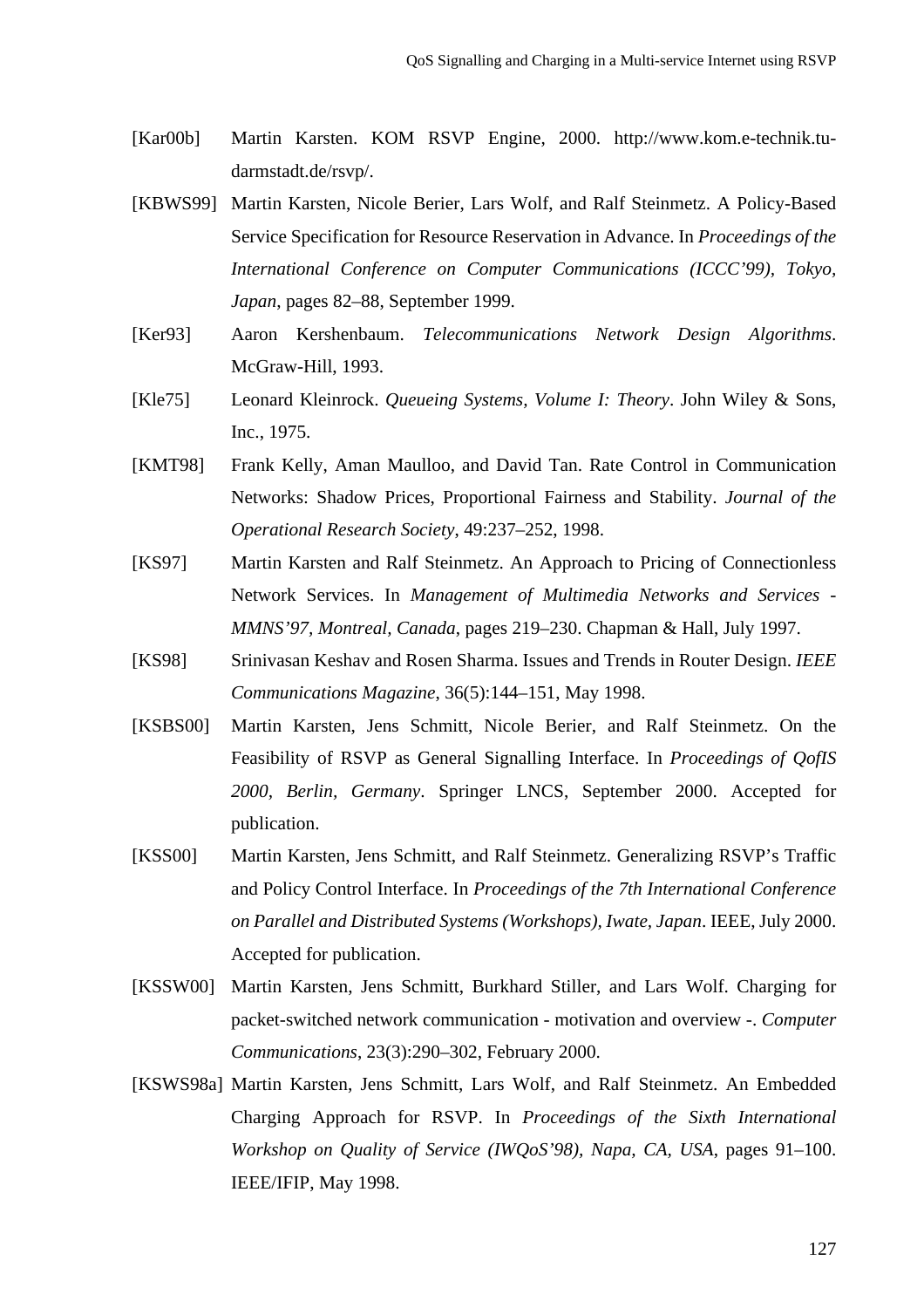- [KSWS98b] Martin Karsten, Jens Schmitt, Lars Wolf, and Ralf Steinmetz. Abrechnungsverfahren für paketvermittelte diensteintegrierende Kommunikationsnetze. *Praxis in der Informationsverarbeitung und Kommunikation (PIK)*, 21(4):211–218, December 1998. in German.
- [KSWS99a] Martin Karsten, Jens Schmitt, Lars Wolf, and Ralf Steinmetz. Cost and Price Calculation for Internet Integrated Services. In *Proceedings of Kommunikation in Verteilten Systemen 1999 (KiVS'99), Darmstadt, Germany*, pages 46–57. Springer, March 1999.
- [KSWS99b] Martin Karsten, Jens Schmitt, Lars Wolf, and Ralf Steinmetz. Provider-Oriented Linear Price Calculation for Integrated Services. In *Proceedings of the Seventh IEEE/IFIP International Workshop on Quality of Service (IWQoS'99), London, UK*, pages 174–183. IEEE/IFIP, June 1999.
- [KVA98] Yannis A. Korillis, Theodora A. Varvarigou, and Sudhir R. Ahuja. Incentive-Compatible Pricing Strategies in Noncooperative Networks. In *Proceedings of the 17th Annual Joint Conference of the IEEE Computer and Communications Societies (INFOCOM'98)*. IEEE Computer Society Press, March 1998.
- [LBZ99] Bob Lindell, Robert Braden, and Lixia Zhang. Resource ReSerVation Protocol (RSVP) – Version 1 Message Processing Rules. Internet Draft draft-ietf-rsvpprocrules-00.txt, February 1999. Work in Progress.
- [Lei98] Brett A. Leida. Cost Model of Internet Service Providers: Implications for Internet Telephony and Yield Management. Master's thesis, Massachusettes Institute of Technology, Cambridge, MA, USA, February 1998.
- [LR98] Tony Li and Yakov Rekhter. RFC 2430 A Provider Architecture for Differentiated Services and Traffic Engineering (PASTE). Informational RFC, October 1998.
- [MEH00] Laurent Mathy, Christopher Edwards, and David Hutchison. The Internet: a Global Telecommunications Solution? *IEEE Network Magazine*, 2000. To appear.
- [MESZ94] Danny J. Mitzel, Deborah Estrin, Scott Shenker, and Lixia Zhang. An Architectural Comparison of ST-II and RSVP. In *Proceedings of the 13th Annual Joint Conference of the IEEE Computer and Communications Societies (INFOCOM'94)*. IEEE Computer Society Press, 1994.
- [Met99] Holger Metschulat. Entwurf und Implementierung einer generischen Laufzeitumgebung für RSVP. Diplomarbeit. Fachbereich Elektrotechnik und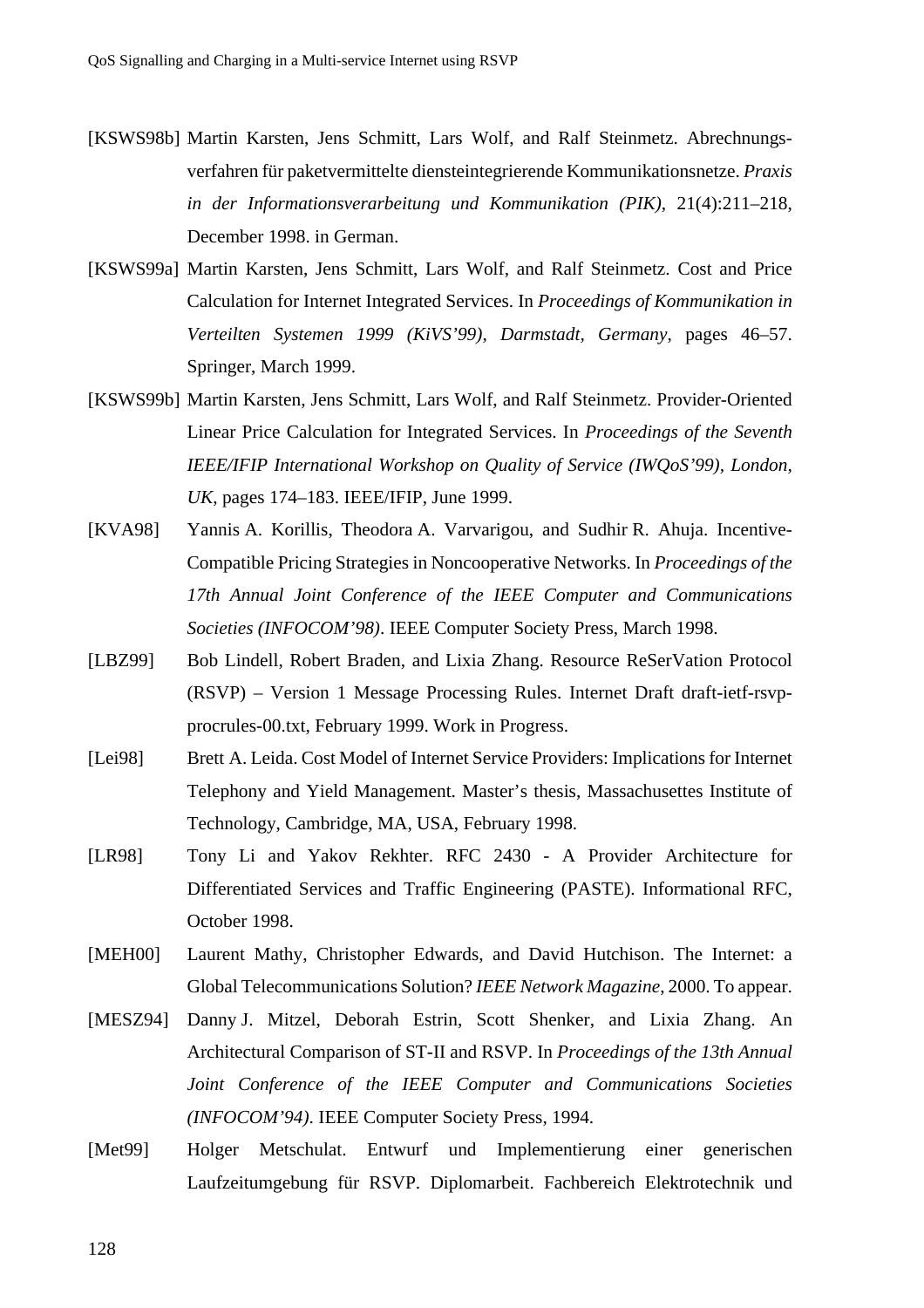Informationstechnik, Darmstadt University of Technology, April 1999. in German.

- [MHSS99] Laurent Mathy, David Hutchison, Stefan Schmid, and Steven Simpson. REDO RSVP: Efficient Signalling for Multimedia in the Internet. In *Interactive Distributed Multimedia Systems and Telecommunication Services*. Springer LNCS 1718, October 1999. Proceedings of IDMS'99.
- [MM97] Jeffrey K. MacKie-Mason. A Smart Market for Resource Reservation in a Multiple Quality of Service Information Network. Technical report, University of Michigan, September 1997. Available from http://www-personal.umich.edu/ %7ejmm/papers/reserve3.pdf.
- [MM98] Jeffrey K. MacKie-Mason. Multi-Agent Systems, Mechanism Design, and Institutions. In *First International Conference on Information and Computation Economies (ICE-98)*, 1998. Invited Talk.
- [MMV95] Jeffrey K. MacKie-Mason and Hal R. Varian. Pricing the Internet. In Brian Kahin and James Keller, editors, *Public Access to the Internet*, pages 269–314. Prentice Hall, Englewood Cliffs, New Jersey, USA, 1995.
- [MMV97] Jeffrey K. MacKie-Mason and Hal R. Varian. Economic FAQs About the Internet. In Joseph Bailey and Lee McKnight, editors, *Internet Economics*. MIT Press, Cambridge, 1997.
- [MV91] Bridger M. Mitchell and Ingo Vogelsang. *Telecommunications Pricing, Theory and Practice*. Cambridge University Press, 1991.
- [NC00] Kathleen Nichols and Brian Carpenter. Definition of Differentiated Services Behavior Aggregates and Rules for their Specification. Internet Draft draft-ietfdiffserv-ba-def-01.txt, February 2000. Work in Progress.
- [NCS99] Anindya Neogi, Tzi-cker Chiueh, and Paul Stirpe. Performance Analysis of an RSVP-Capable Router. *IEEE Network Magazine*, 13(5):56–63, September 1999.
- [NJZ99] Kathleen Nichols, Van Jacobson, and Lixia Zhang. RFC 2638 A Two-bit Differentiated Services Architecture for the Internet. Informational RFC, July 1999.
- [Odl99] Andrew Odlyzko. Paris Metro Pricing: The minimalist differentiated services solution. In *Proceedings of the 7th IEEE/IFIP International Workshop on Quality of Service (IWQoS'99), London, UK*, pages 159–161. IEEE/IFIP, June 1999.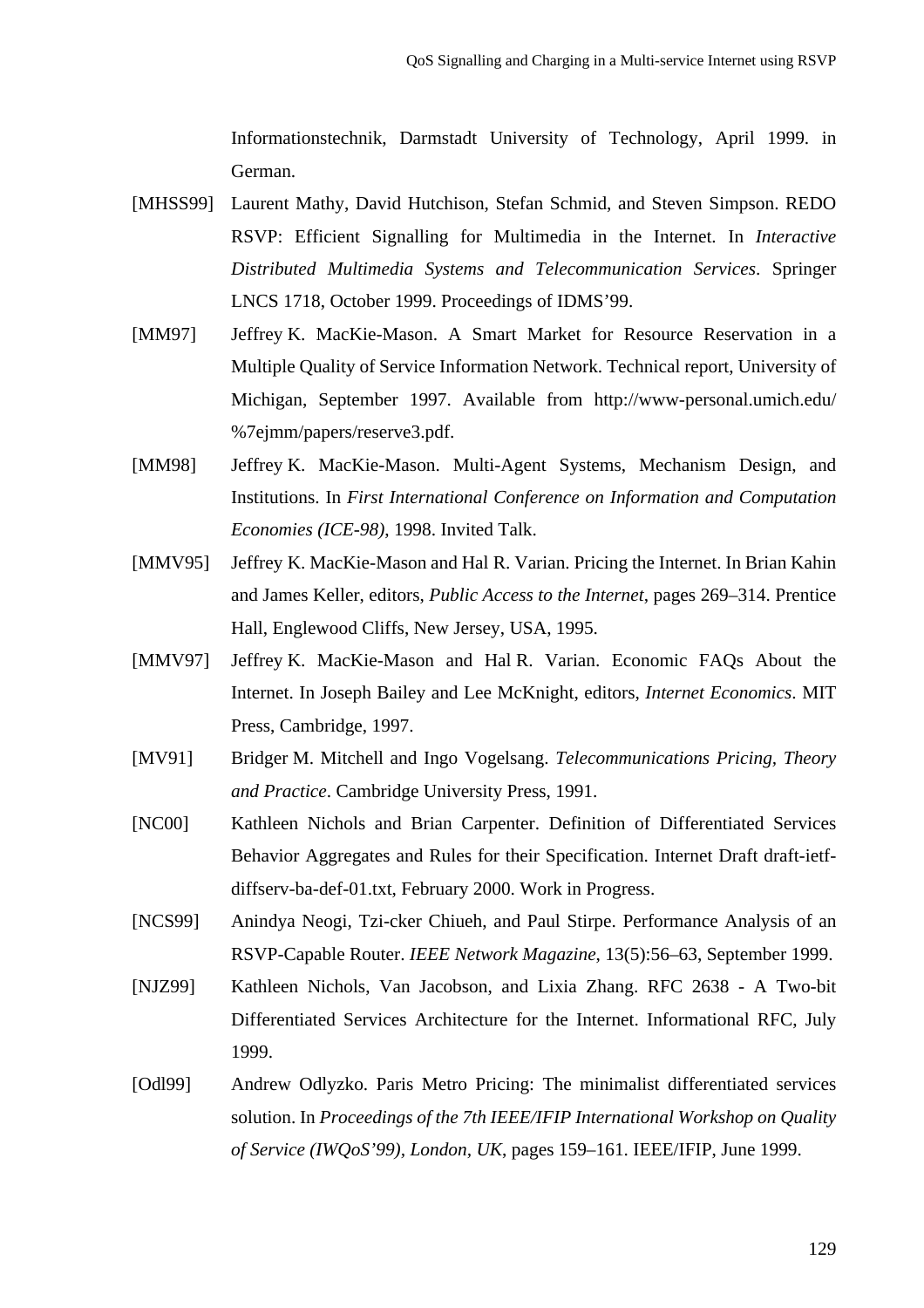- [OPN00] OPNET Modeler, OPNET Technologies, Inc., 2000. http://www.opnet.com/ products/modeler/home.html.
- [PG93] Abhay K. Parekh and Robert G. Gallager. A Generalized Processor Sharing Approach to Flow Control in Integrated Services Networks: The Single-Node Case. *IEEE/ACM Transactions on Networking*, 1(3):344–357, June 1993.
- [PG94] Abhay K. Parekh and Robert G. Gallager. A Generalized Processor Sharing Approach to Flow Control in Integrated Services Networks: The Multiple Node Case. *IEEE/ACM Transactions on Networking*, 2(2):137–150, April 1994.
- [PHS99] Ping Pan, Ellen Hahne, and Henning Schulzrinne. BGRP: A Tree-Based Aggregation Protocol for Inter-Domain Reservations. Technical Report CUCS-029-99, Columbia University, New York, NY, USA, December 1999.
- [Pos81] Jon Postel. RFC 791 Internet Protocol. Standards Track RFC, September 1981.
- [PS97] Ping Pan and Henning Schulzrinne. Staged Refresh Timers for RSVP. In *Proceedings of Global Internet'97, Phoenix, Arizona, USA*, November 1997. also IBM Research Technical Report TC20966.
- [PS99] Ping Pan and Henning Schulzrinne. YESSIR: A Simple Reservation Mechanism for the Internet. *ACM Computer Communication Review*, 29(2):89–101, April 1999.
- [PSC98] Kihong Park, Meera Sitharam, and Shaogang Chen. Quality of Service Provision in Noncooperative Networks: Heterogeneous Preferences, Multi-Dimensional QoS Vectors, and Burstiness. In *Proceedings of First International Conference on Information and Computation Economies (ICE-98)*, pages 111–127, 1998.
- [Rei94] Wilko Reinhardt. Advance Reservation of Network Resources for Multimedia Applications. In *Proceedings of 2nd International Workshop on Advanced Teleservices and High Speed Communications Architectures (IWACA'94), Heidelberg, Germany*. Springer LNCS 868, October 1994.
- [RF99] Kadangode K. Ramakrishnan and Sally Floyd. RFC 2481 A Proposal to add Explicit Congestion Notification (ECN) to IP. Experimental RFC, January 1999.
- [RFS99] Peter Reichl, George Fankhauser, and Burkhard Stiller. Auction Models for Multi-Provider Internet Connections. In *Proceedings of 10. GI/ITG Fachtagung MMB'99, Trier, Germany*. VDE-Verlag, September 1999.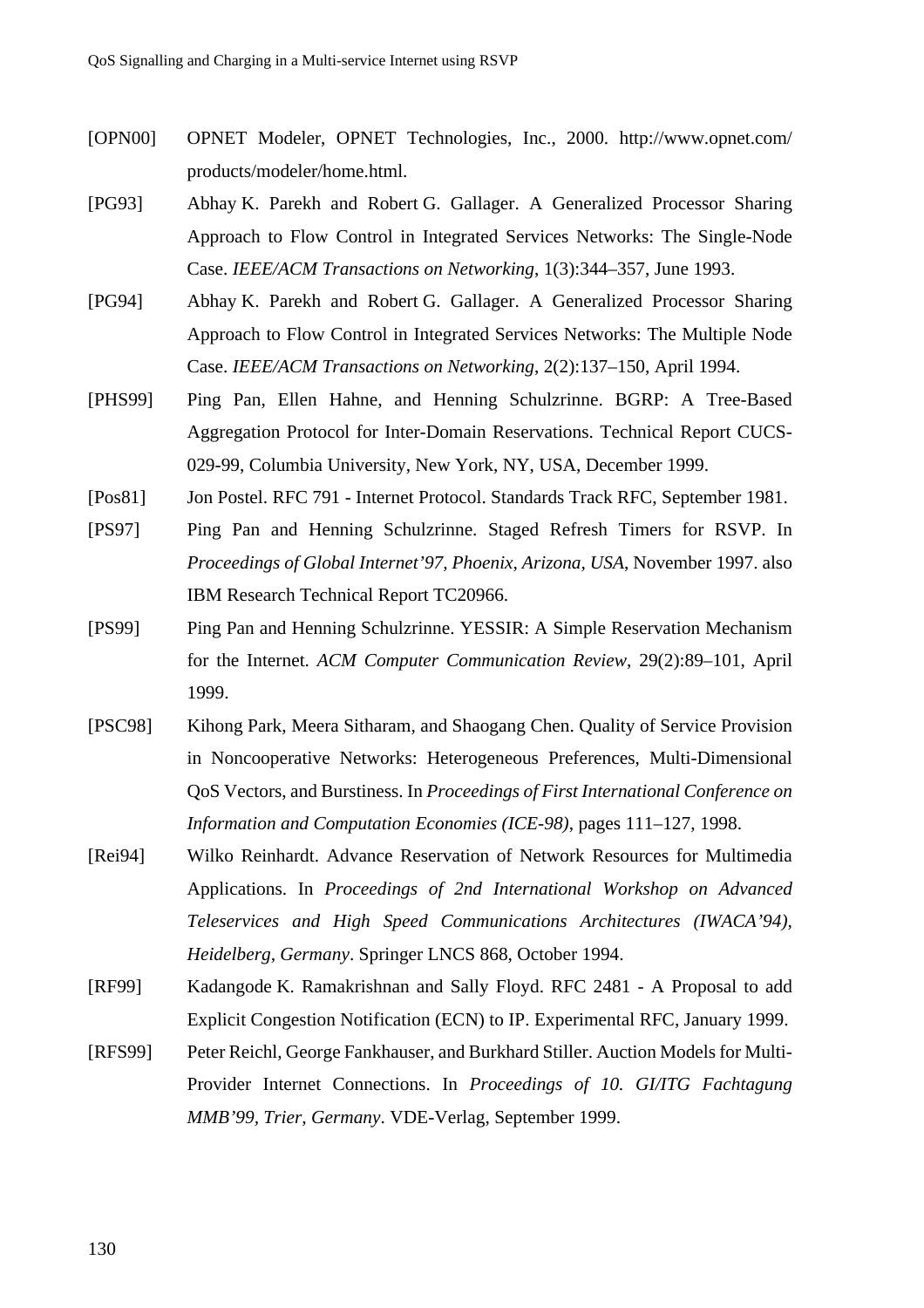- [RHV99] Kadangode K. Ramakrishnan, Gisli Hjalmtysson, and Jacobus E. Van der Merwe. The Role of Signaling in Quality of Service Enabled Networks. *IEEE Communications Magazine*, 37(6):124–133, June 1999.
- [RL95] Yakov Rekhter and Tony Li. RFC 1771 A Border Gateway Protocol 4 (BGP-4). Standards Track RFC, March 1995.
- [RPH98] Michael H. Rothkopf, Aleksandar Pekec, and Ronald M. Harstad. Computationally Manageable Combinational Auctions. *Management Science*, 44(8), August 1998.
- [RVC99] Eric C. Rosen, Arun Viswanathan, and Ross Callon. Multiprotocol Label Switching Architecture. Internet Draft draft-ietf-mpls-arch-06.txt, August 1999. Work in Progress.
- [SA98a] Jens Schmitt and Javier Antich. Extended Traffic Control Interface for RSVP. Technical Report TR-KOM-1998-04, Darmstadt University of Technology, July 1998.
- [SA98b] Jens Schmitt and Javier Antich. Issues in Overlaying RSVP and IP Multicast on ATM Networks. Technical Report TR-KOM-1998-03, Darmstadt University of Technology, July 1998.
- [San98] Tuomas Sandholm. Winner Determination in Combinatorial Auctions. In *First International Conference on Information and Computation Economies (ICE-98)*, 1998. Invited Talk.
- [SB95] Scott Shenker and Lee Breslau. Two Issues in Reservation Establishment. ACM Computer Communication Review, 25(4), October 1995. Proceedings of SIGCOMM'95 Conference.
- [SBK98] Alexander Schill, Frank Breitner, and Sabine Kühn. Design and Evaluation of an Advance Reservation Protocol on top of RSVP. In *IFIP 4th International Conference on Broadband Communications, Stuttgart, Germany*, pages 23–40. Chapman & Hall, April 1998.
- [SCEH96] Scott Shenker, David Clark, Deborah Estrin, and Shai Herzog. Pricing in Computer Networks: Reshaping the Research Agenda. *ACM Computer Communication Review*, 26(2):19–43, April 1996.
- [SCFJ96] Henning Schulzrinne, Stephen L. Casner, Ron Frederick, and Van Jacobson. RFC 1889 - RTP: A Transport Protocol for Real-Time Applications. Standards Track RFC, January 1996.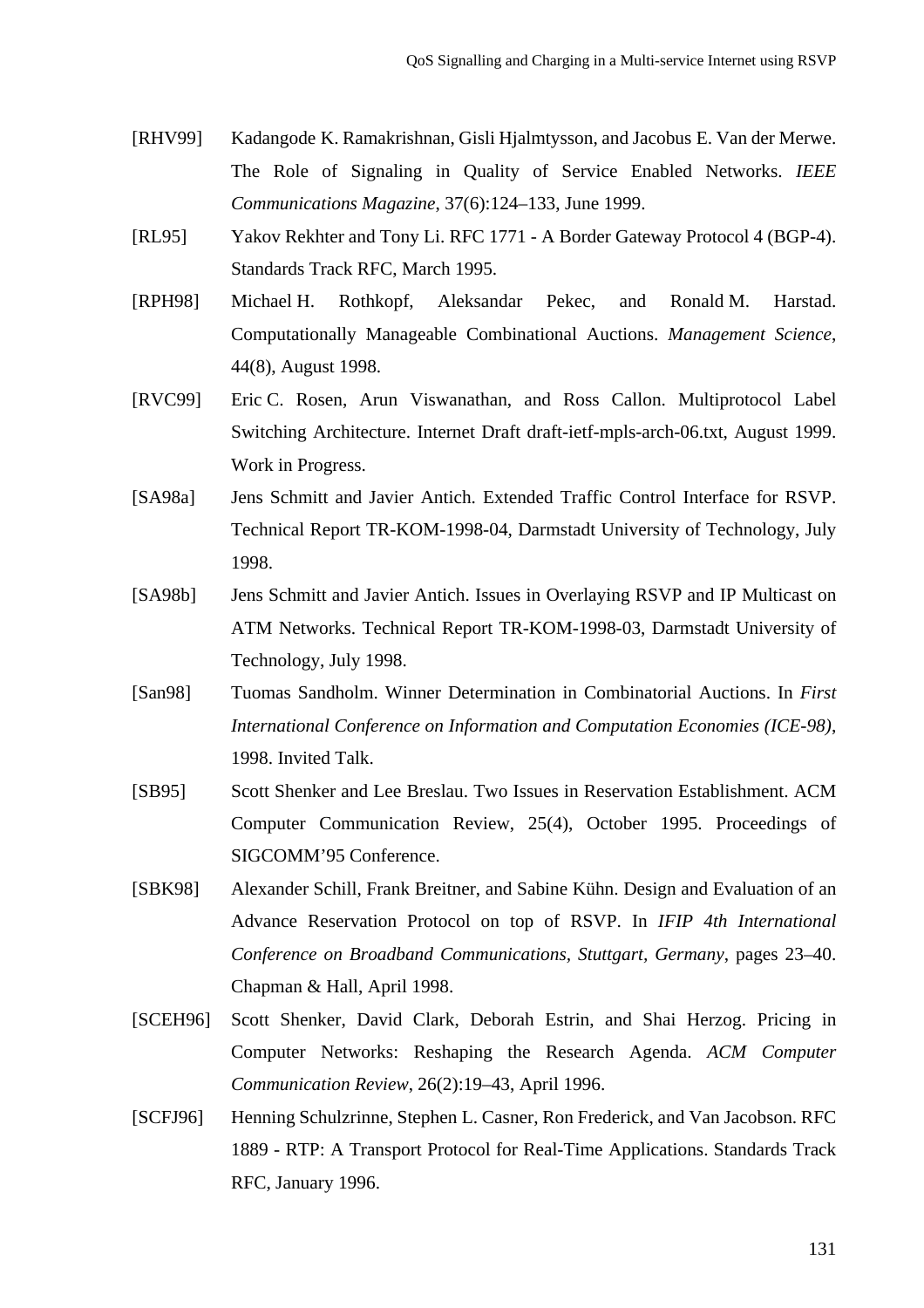- [SFY95] Jakka Sairamesh, Donald F. Ferguson, and Yechiam Yemini. An Approach to Pricing, Optimal Allocation and Quality of Service Provisioning in High-Speed Packet Networks. In *Proceedings of the 14th Annual Joint Conference of the IEEE Computer and Communications Societies (INFOCOM'95)*, pages 1111–1119. IEEE Computer Society Press, June 1995.
- [She95] Scott Shenker. Fundamental Design Issues for the Future Internet. *IEEE Journal on Selected Areas in Communications*, 13(7):1176–1188, September 1995.
- [SKS00a] Jens Schmitt, Martin Karsten, and Ralf Steinmetz. Design and Implementation of a Flexible, QoS-Aware IP/ATM Adaptation Module. In *Proceedings of ATM'2000, Heidelberg, Germany*. IEEE, June 2000. Accepted for publication.
- [SKS00b] Jens Schmitt, Martin Karsten, and Ralf Steinmetz. Efficient Translation of Network Performance Parameters for Transport of IP Packets over Cell-Switched Subnetwork. In *Proceedings of ECUMN'2000, Colmar, France*. IEEE, June 2000. Accepted for publication.
- [SKWS99] Jens Schmitt, Martin Karsten, Lars Wolf, and Ralf Steinmetz. Aggregation of Guaranteed Service Flows. In *Proceedings of the Seventh International Workshop on Quality of Service (IWQoS'99), London, UK*, pages 147–155. IEEE/IFIP, June 1999.
- [SMMT97] Luca Salgarelli, Martino De Marco, Guido Meroni, and Vittorio Trecordi. Efficient Transport of IP Flows Across ATM Networks. In *Proceedings of IEEE ATM'97 Workshop, Lisboa, Portugal*, pages 43–52. IEEE, May 1997.
- [SNNP99] Olov Schelén, Andreas Nilsson, Joakim Norrgard, and Stephen Pink. Performance of QoS Agents for Provisioning Network Resources. In *Proceedings of the 7th IEEE/IFIP International Workshop on Quality of Service (IWQoS'99), London, UK*, pages 17–26. IEEE/IFIP, June 1999.
- [SP97] Olov Schelén and Stephen Pink. An Agent-based Architecture for Advance Reservations. In *Proceedings of 22nd IEEE Conference on Computer Networks (LCN'97), Minneapolis, USA*. IEEE, November 1997.
- [SPG97] Scott Shenker, Craig Partridge, and Roch Guerin. RFC 2212 Specification of Guaranteed Service. Standards Track RFC, September 1997.
- [SV98] Dimitrios Stiliadis and Anujan Varma. Latency-Rate Servers: A General Model for Analysis of Traffic Scheduling Algorithms. *IEEE/ACM Transactions on Networking*, 6(5):611–624, October 1998.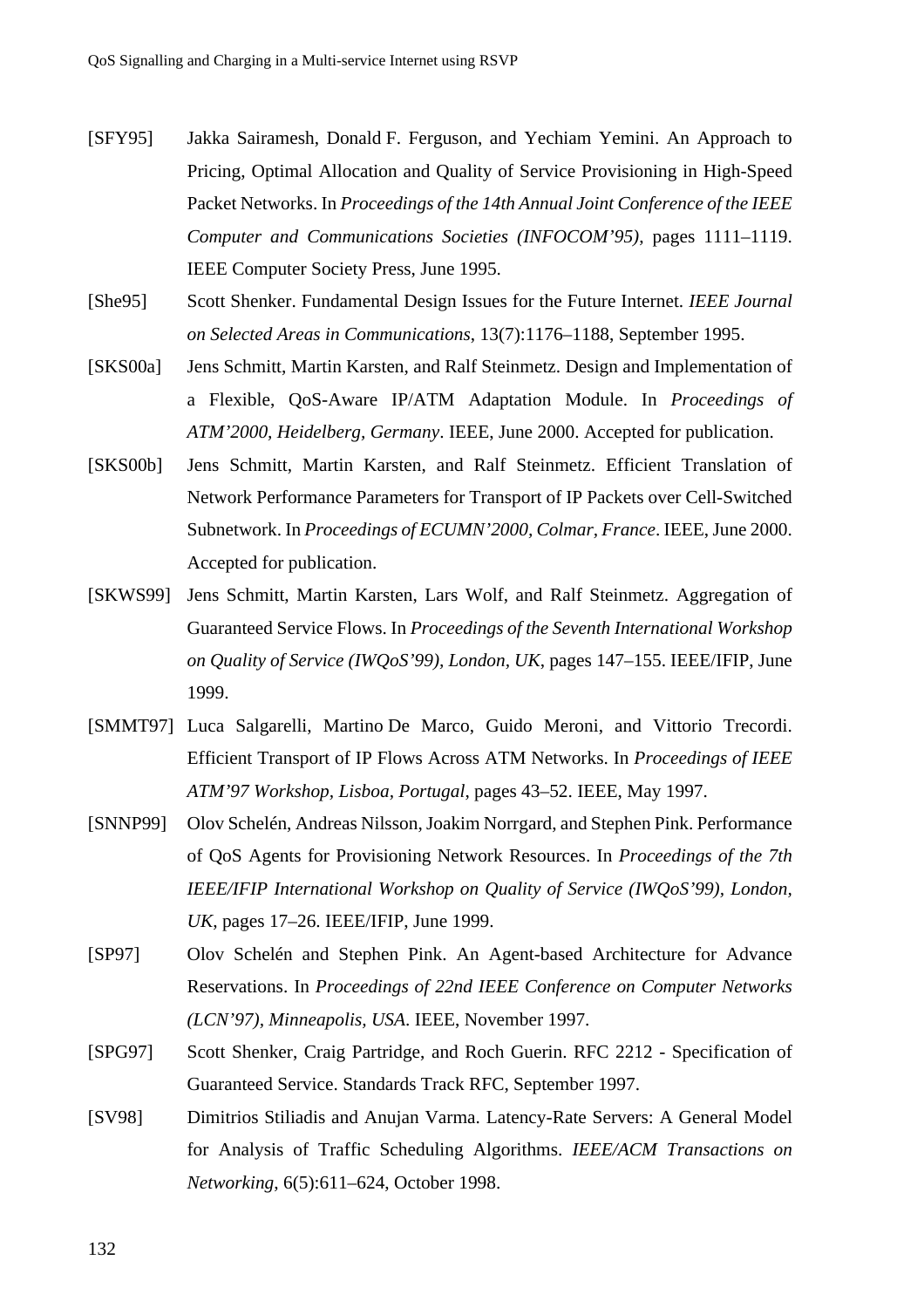- [SWKS99] Jens Schmitt, Lars Wolf, Martin Karsten, and Ralf Steinmetz. VC Management for Heterogeneous QoS Multicast Transmissions. In *Proceedings of the 7th International Conference on Telecommunications Systems, Analysis and Modelling, Nashville, Tennessee*, pages 105–125, March 1999.
- [SZ99] Ian Stoica and Hui Zhang. Providing Guaranteed Services Without Per-Flow Management. Technical Report CMU-CS-99-133, Carnegie-Mellon University, Pittsburgh, USA, May 1999.
- [SZN97] Ion Stoica, Hui Zhang, and T. S. Eugene Ng. Hierarchical Fair Service Curve Algorithm for Link-Sharing, Real-Time and Priority Service. *ACM Computer Communication Review*, 27(4), October 1997. Proceedings of SIGCOMM'97 Conference.
- [TBVZ00] Andreas Terzis, Robert Braden, Steve Vincent, and Lixia Zhang. RFC 2745 RSVP Diagnostic Messages. Standards Track RFC, January 2000.
- [TKWZ00] Andreas Terzis, John Krawczyk, John Wroclawski, and Lixia Zhang. RFC 2746 RSVP Operation Over IP Tunnels. Standards Track RFC, January 2000.
- [Tur86] Jonathan Turner. New Directions in Communications. *IEEE Communications Magazine*, 24(10), October 1986.
- [Var96] Hal R. Varian. *Intermediate Microeconomics A Modern Approach*. W.W. Norton and Company, New York, USA, 1996.
- [VHN93] Carsten Vogt, Ralf-Guido Herrtwich, and Ramesh Nagarajan. The Heidelberg Resource Administration Technique - Design Philosophy and Goals. In *Proceedings of Kommunikation in Verteilten Systemen, Munich, Germany*. Springer, March 1993.
- [Vic61] William Vickrey. Counterspeculation, Auctions and Competetive Sealed Tenders. *The Journal of Finance*, 16:8–37, 1961.
- [VL87] George Varghese and Anthony Lauck. Hashed and Hierarchical Timing Wheels: Data Structures for the Efficient Implementation of a Timer Facility. *Operating Systems Review Special Issue: Proceedings of the Eleventh Symposium on Operating Systems Principles, Austin, TX, USA*, 21(5):25–38, November 1987.
- [VLK99] Gustavo De Veciana, Tae-Jin Lee, and Takis Konstantopoulos. Stability and Performance Analysis of Networks Supporting Services with Rate Control - Could the Internet be Unstable? In *Proceedings of the 18th Annual Joint*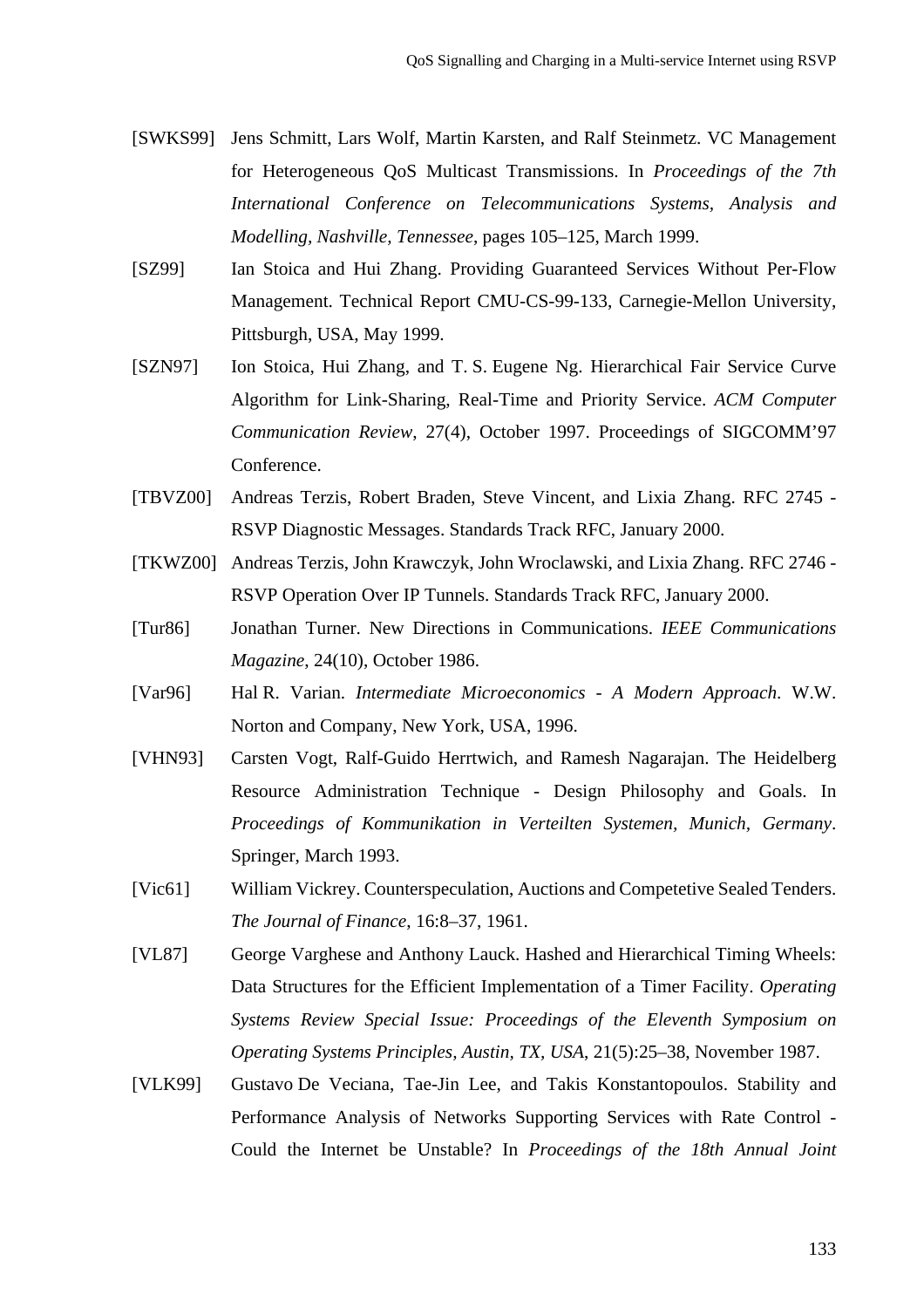*Conference of the IEEE Computer and Communications Societies (INFOCOM'99)*. IEEE Computer Society Press, March 1999.

- [WC97] Paul White and Jon Crowcroft. Integrated Services in the Internet: State of the Art. *Proceedings of IEEE*, 85(12):1934–1946, December 1997.
- $[WGC<sup>+</sup>95]$  Ian Wakeman, Atanu Ghosh, Jon Crowcroft, Van Jacobson, and Sally Floyd. Implementing Real Time Packet Forwarding Policies using Streams. In *USENIX 1995 Technical Conference on UNIX and Advanced Computing Systems, New Orleans, Louisiana, USA*, pages 71–82, January 1995.
- [WPS97] Qiong Wang, Jon M. Peha, and Marvin A. Sirbu. Optimal Pricing for Integrated-Services Networks with Guaranteed Quality of Service. In Joseph Bailey and Lee McKnight, editors, *Internet Economics*. MIT Press, 1997.
- [Wro97a] John Wroclawski. RFC 2210 The Use of RSVP with IETF Integrated Services. Informational RFC, September 1997.
- [Wro97b] John Wroclawski. RFC 2211 Specification of the Controlled-Load Network Element Service. Standards Track RFC, September 1997.
- [WVTP97] Marcel Waldvogel, George Varghese, Jonathan Turner, and Bernhard Plattner. Scalable High Speed IP Routing Lookups. ACM Computer Communication Review, 27(4):25–36, October 1997. Proceedings of SIGCOMM'96 Conference.
- [YHB<sup>+</sup>00] Raj Yavatkar, Don Hoffman, Yoram Bernet, Fred Baker, and Michael Speer. SBM (Subnet Bandwidth Manager): A Protocol for RSVP-based Admission Control over IEEE 802-style Networks. Internet Draft draft-ietf-issll-is802-sbm-10.txt, January 2000. Work in Progress.
- [YPG00] Raj Yavatkar, Dimitrios Pendarakis, and Roch Guerin. RFC 2753 A Framework for Policy-based Admission Control. Informational RFC, January 2000.
- [YYP+00] Satyendra Yadav, Raj Yavatkar, Ramesh Pabbati, Peter Ford, Tim Moore, and Shai Herzog. RFC 2752 - Identity Representation for RSVP. Standards Track RFC, January 2000.
- [ZDE<sup>+</sup>93] Lixia Zhang, Steve Deering, Deborah Estrin, Scott Shenker, and Daniel Zappala. RSVP: A New Resource ReSerVation Protocol. *IEEE Network Magazine*, 7(5):8– 18, September 1993.
- [Zha95] Hui Zhang. Service Disciplines for Guaranteed Performance Service in Packet-Switching Networks. *Proceedings of the IEEE*, 83(10), October 1995.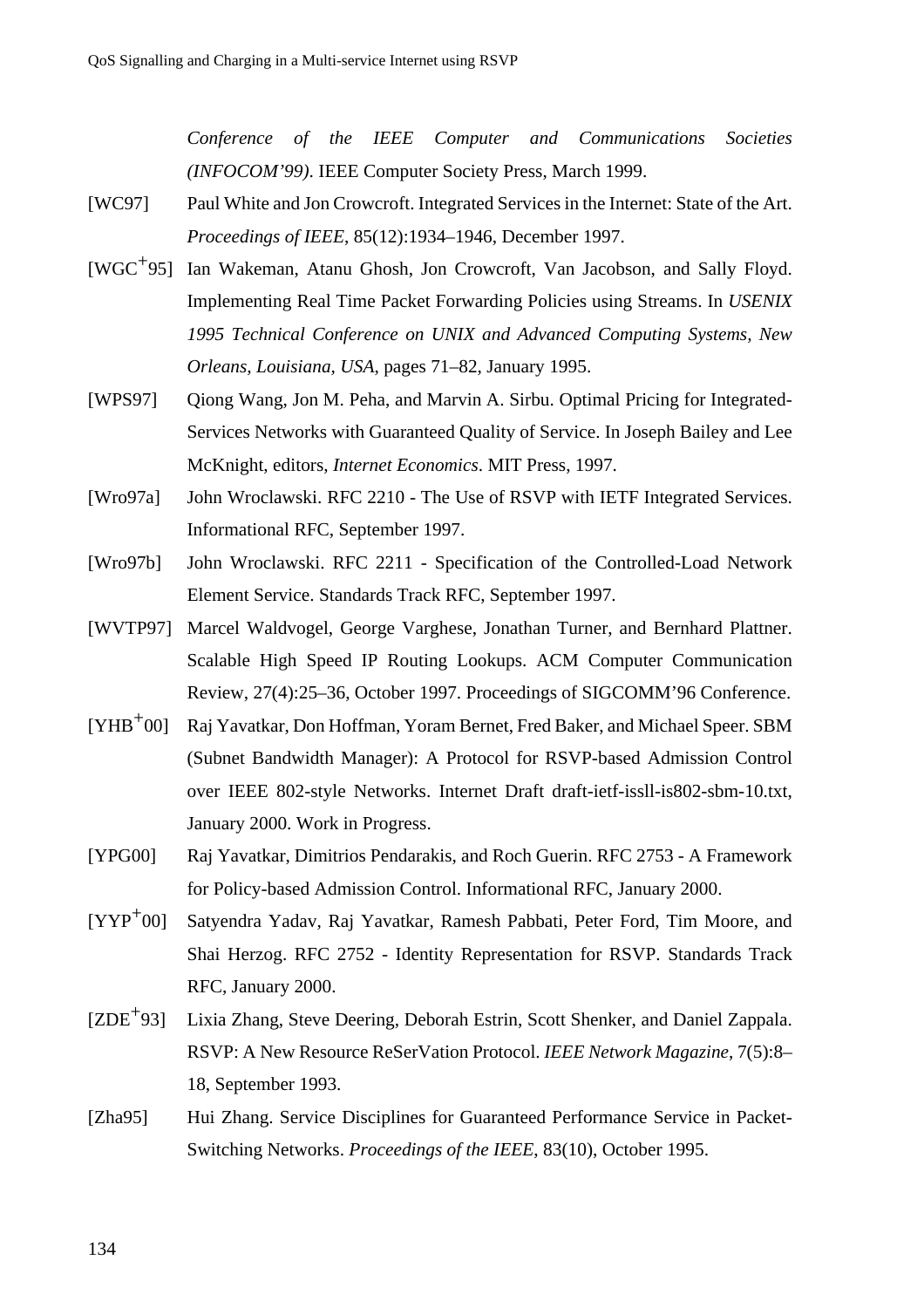# **Appendices**

### **Appendix A - RSVP Overview**

RSVP has been designed as the Internet's resource reservation protocol to support the Integrated Services architecture [BCS94]. The following sections give an overview about its basic operations, excluding the extensions and generalized usage scenarios presented in the main body of the thesis.

### **Design Goals, Principles and Properties**

By using RSVP, hosts are enabled to request a specific QoS from the network. RSVP propagates the QoS request to all the routers along the path and additionally maintains state information within routers and hosts to provide the requested service. It can therefore be regarded as a *state establishment and maintenance protocol* [ZDE<sup>+</sup>93]. The protocol is placed on top of IP, thus not requiring any routing mechanisms in RSVP itself, but using unicast and multicast routing mechanisms provided by the network layer. RSVP does not transfer application data but operates as a control protocol only. From the beginning, the protocol was designed with *group communication* in mind, and so many design objectives are due to situations arising in multicast data transfers. The designers of RSVP had several goals in mind [ZDE<sup>+</sup>93]:

- 1. heterogeneous receivers,
- 2. dynamic multicast group membership,
- 3. aggregation of resource reservations,
- 4. channel changing feature,
- 5. adaptation to network dynamics,
- 6. tunable and controllable protocol overhead,
- 7. independence of other architectural components.

### **RSVP Operation**

In RSVP a data stream is modeled as a simplex distribution tree rooted at the source and extending to all receivers. A source application, of which there can be many, begins participating in a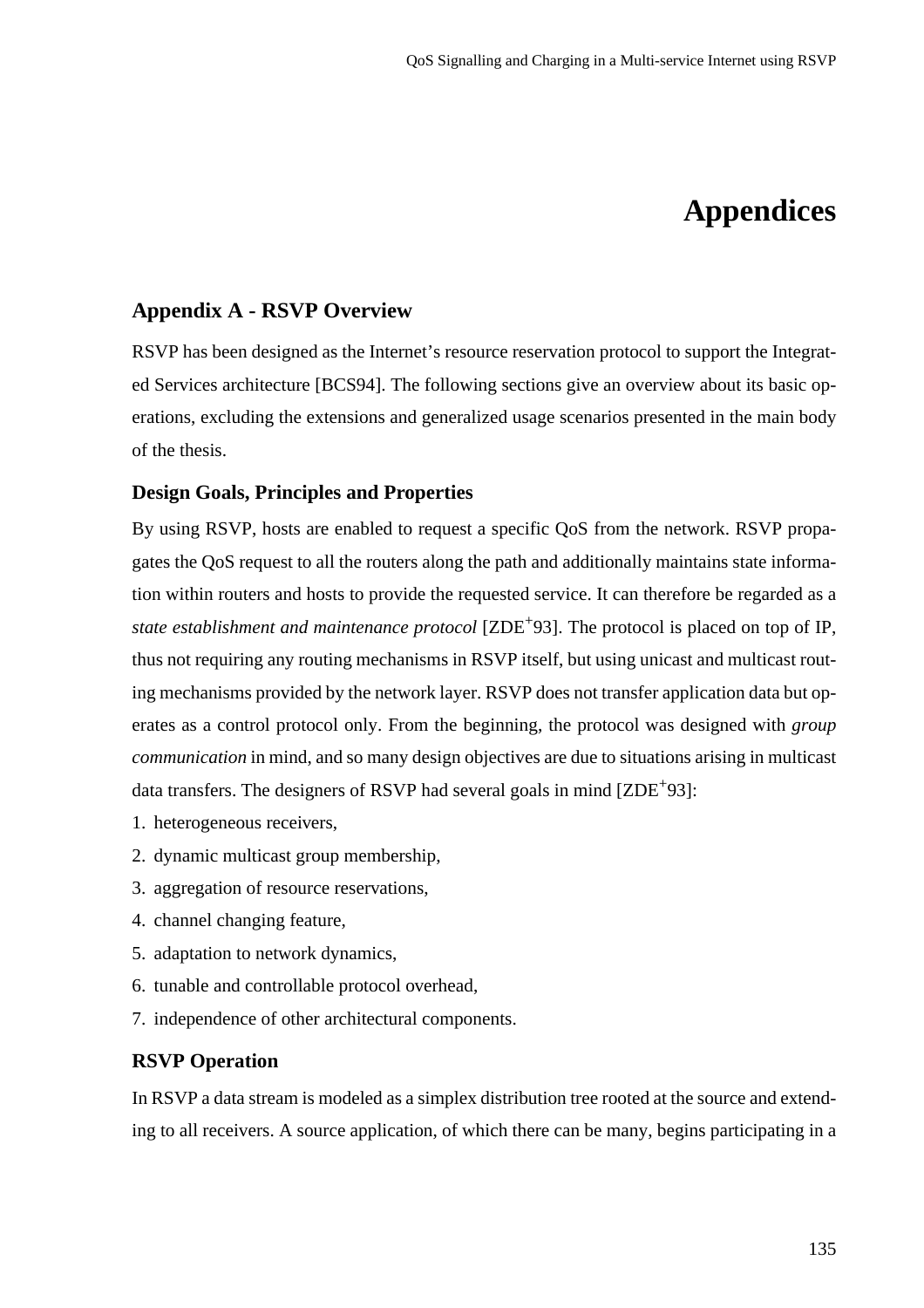group by sending a PATH message containing a flow specification to the destination address, be it unicast or multicast. The PATH message serves two purposes:

- to distribute the flow specification to the receivers,
- to establish path state in intermediate RSVP agents to be used in propagating reservation requests along the exact reverse routes.

RSVP does not restrict a source from transmitting data even when no receiver has installed a reservation to it, however service guarantees are not enforced. Also, there may be some besteffort receivers, while other receivers may use reserved resources for QoS-enabled transmission. In case of multicast communication, each receiver must first join the associated multicast group in order to begin receiving PATH messages, yet this is a function of the multicast routing protocol and therefore outside the scope of RSVP.

Each receiver may use information from PATH messages and any local knowledge (computing resources available, application requirements, cost constraints) to determine its QoS requirements. It is then responsible for initiating its own reservation. For that, it generates a RESV message which travels towards the sender along the reverse path of the RESV message. This can be done because the intermediate RSVP-capable routers, which reserve network resources along the subnet leading toward the receiver, can use the established PATH state to propagate the reservation request towards the respective sender(s). Reservation message propagation ends as soon as the reservation encounters an existing distribution tree with sufficient resources allocated to meet the requested QoS, i.e., until the reservation request can be merged into an existing reservation. This receiver-initiated reservation style shall enable RSVP to accommodate heterogeneous receiver requirements and by the merging process it is designed to be scalable for large multicast groups.

The RESV message contains information about the desired QoS and also a filter specification. As well, it determines which out of the following three filters styles is applied:

- the fixed filter style, which can address a fixed number of senders and contains a specific flow specification for each sender,
- the shared explicit style, which can address a fixed number of senders and contains a flow specification for all of these senders,
- the wildcard filter style, which address all senders for a flow and contains a flow specification that is the same for all of these senders.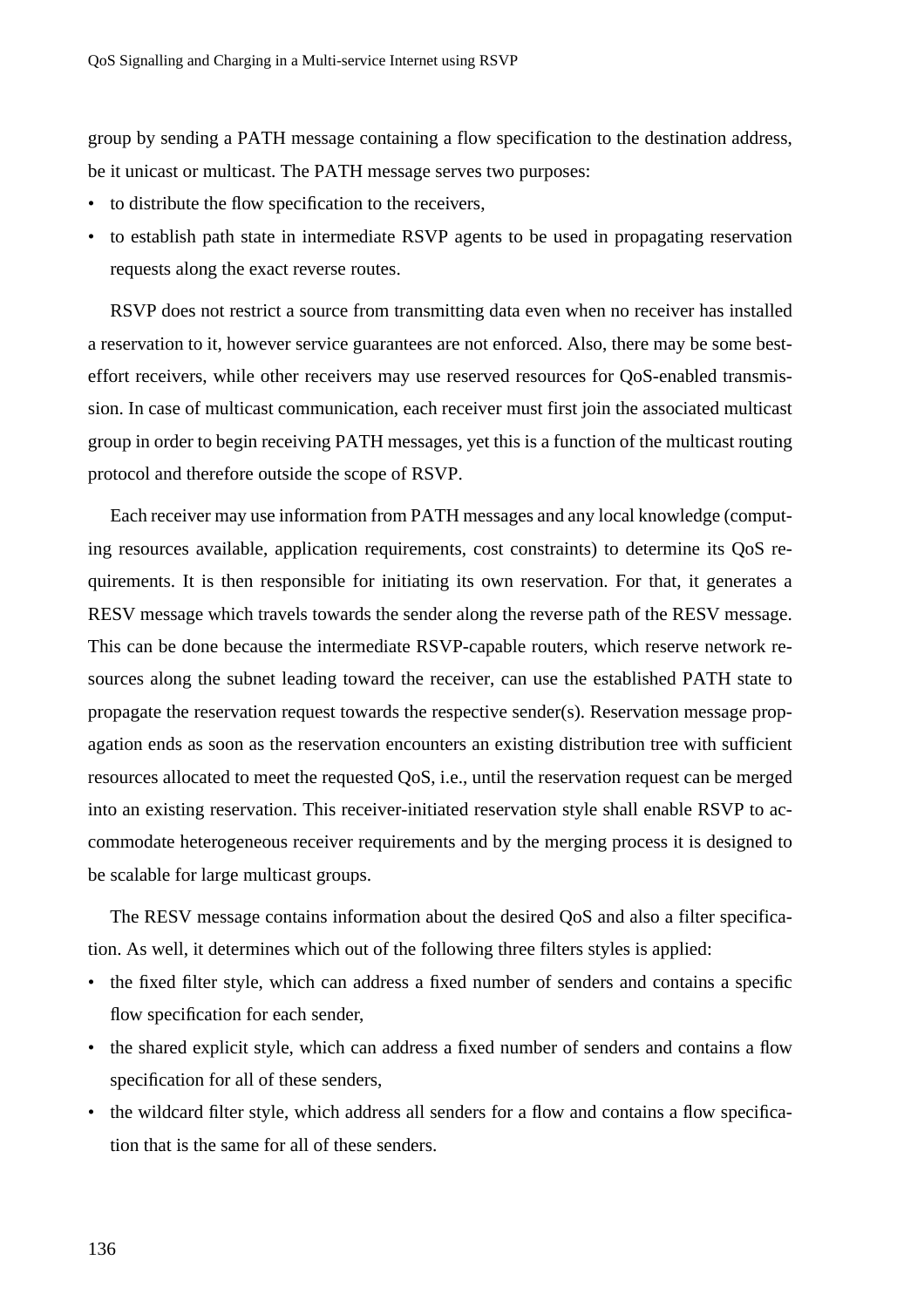On their way to the sender, reservation requests have to pass local admission control tests in the routers lying on their path. If the reservation is too demanding for one of these intermediate systems, it is rejected and the receiver that issued the reservation request, obtains an indication of the reservation failure. This is essentially a one-pass or unilateral method of negotiation of the service characteristics, however it is enhanced in RSVP by a mechanism called advertising.

The overall approach to QoS negotiation in RSVP is called *One-Pass With Advertising* (OPWA) [SB95]. Sources of data flows periodically send so-called advertisement messages which are actually contained in the PATH messages of the sender as *ADSPEC* objects. These are used to advertise (beforehand) the end-to-end service that would result from any given service request. On their way to the (potential) receivers, the advertisement messages accumulate information about quantities such as latency, bandwidth and hop count in each router on the path for several categories of service, thereby giving the receivers an idea of what kind of service level they can expect. Thereby, the receiver's task of forming reasonable reservation requests is simplified by the OPWA mechanism.

Since RSVP transmits the PATH and RESV messages periodically, it maintains soft state in the intermediate nodes. While PATH refreshes serve the automatic adaptation to changes in the unicast routing or multicast distribution tree and install path state in any new branches of the tree, RESV refreshes maintain established reservations and incorporate changed receiver reservations, thereby accommodating for dynamic QoS changes. It should be noted that RSVP is no call setup protocol, because reservation requests are issued in parallel to the data transfer, and can hence be made at any time during the data transfer phase.

This refresh-based mechanism allows orphaned reservations and state to be automatically timed out and recovered. However, the proper choice of the refresh interval is still an open issue. This choice affects, of course, the protocol overhead and on the other hand the responsiveness of the protocol with respect to network dynamics and changing receiver requirements.

#### **Design Goals Revised**

In this section, each of the design goals mentioned at the beginning of this appendix is briefly discussed with respect to its fulfillment.

**Heterogeneous Receivers.** Heterogeneous receivers are supported by the receiver-oriented reservation model and the merging of reservations at the outgoing interface towards the next hop.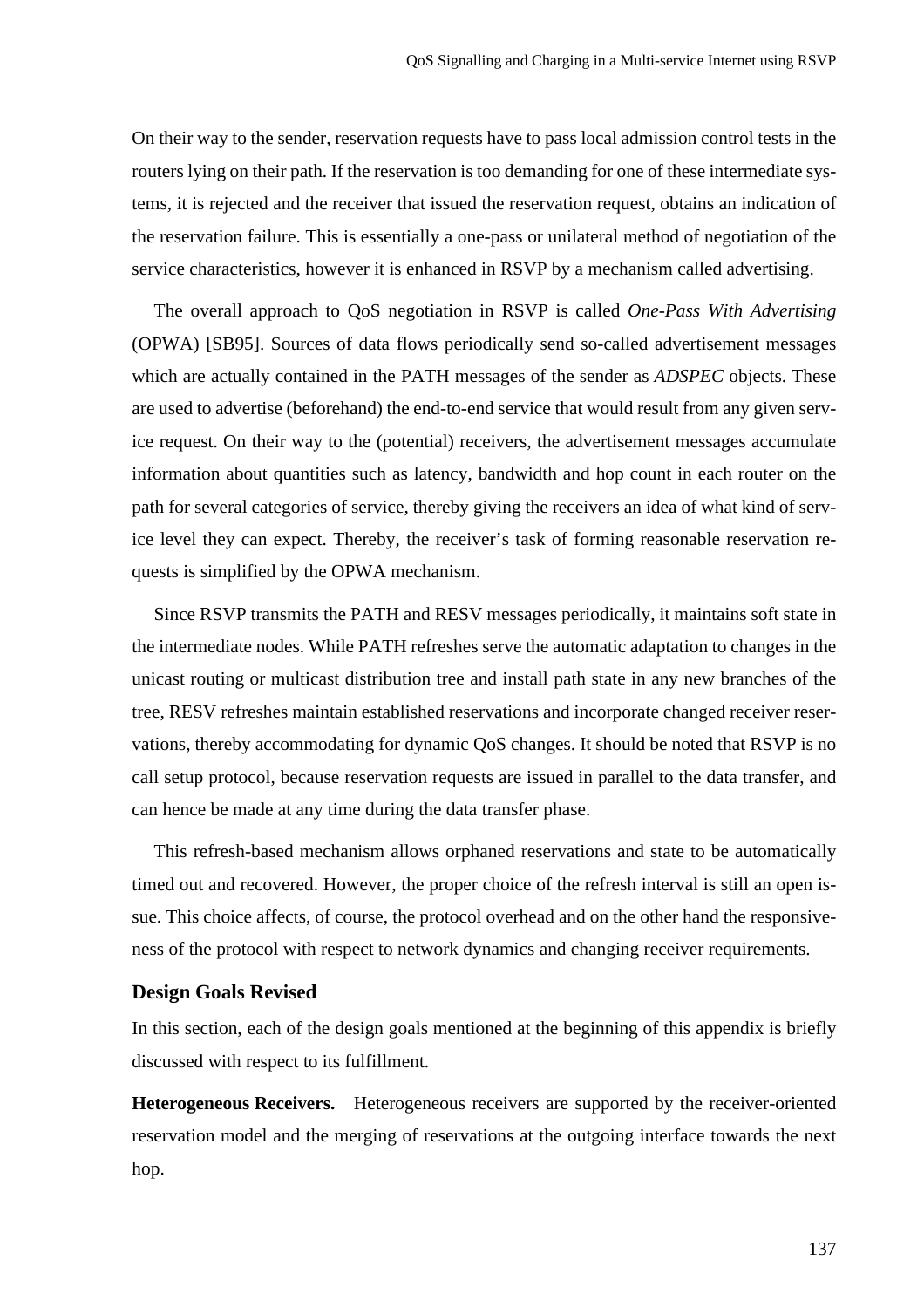**Dynamic Multicast Group Membership.** Dynamic membership in a multicast group is supported by decoupling resource reservation from connectivity in combination with the soft-state approach.

**Aggregation of Resource Reservations.** Aggregation of resource reservations is enabled both for multiple next hops behind an outgoing interface and for multiple reservations, which are sent towards common receiver(s) according to the reservation style.

**Channel Changing Feature.** Channel changing features have not been carried over into the current specification of RSVP [BZB<sup>+</sup>97].

**Adaptation to Network Dynamics.** By employing the OPWA model in combination with the periodic exchange of refresh messages, RSVP is able to adapt to changes in the network, even if a router is not explicitly informed about such changes.

**Tunable and Controllable Protocol Overhead.** By changing the period of refresh messages, the robustness in the face of network dynamics can be traded off against the signalling overhead induced by the protocol.

**Independence of Other Architecture Components.** Because RSVP can inter-operate with arbitry routing and traffic control modules, it is independent of other components in an overall router architecture.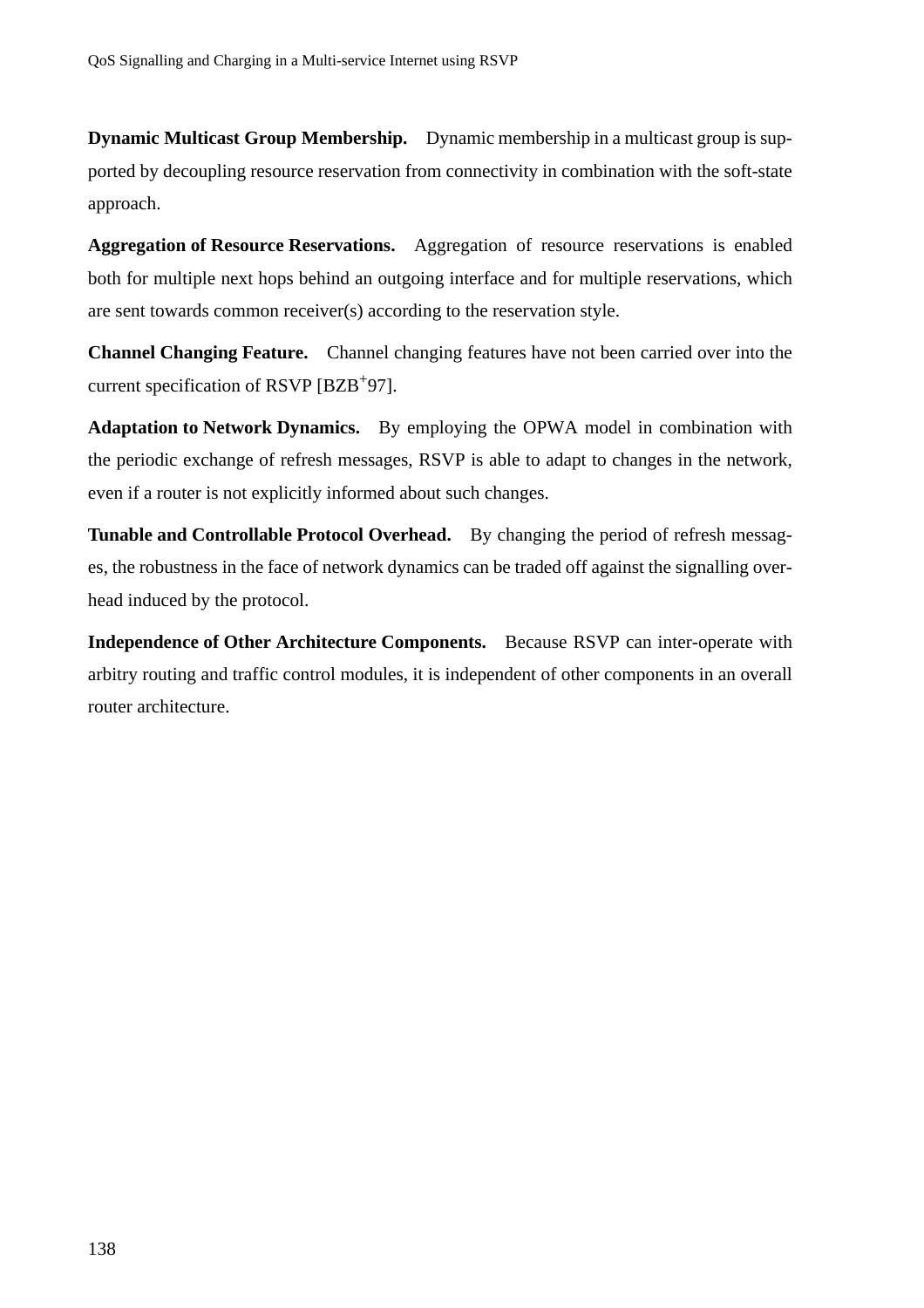## **Appendix B - Relations for RSVP Engine**

As mentioned in [Section 5.2](#page-56-0), the design of state objects within the RSVP engine is based on relations describing protocol and respective state information. The full list of relations is presented below.

| SessionKey                 |                      |
|----------------------------|----------------------|
| <b>Destination Address</b> | IP address           |
| Protocol Id                | $0 \dots (2^8-1)$    |
| <b>Destination Port</b>    | $0 \dots (2^{16}-1)$ |

| SenderKey             |                      |
|-----------------------|----------------------|
| <i>Source Address</i> | IP address           |
| <i>Source Port</i>    | $0 \dots (2^{16}-1)$ |

| InterfaceKey             |                        |
|--------------------------|------------------------|
| Local Address            | IP address             |
| Logical Interface Handle | $0 \dots (2^{32} - 1)$ |

| HopKey                   |                        |
|--------------------------|------------------------|
| <b>Interface Address</b> | IP address             |
| Logical Interface Handle | $0 \dots (2^{32} - 1)$ |

| Session        |                   |
|----------------|-------------------|
| <b>Session</b> | <b>SessionKey</b> |
| Filter Style   | $\{WF, SE, FF\}$  |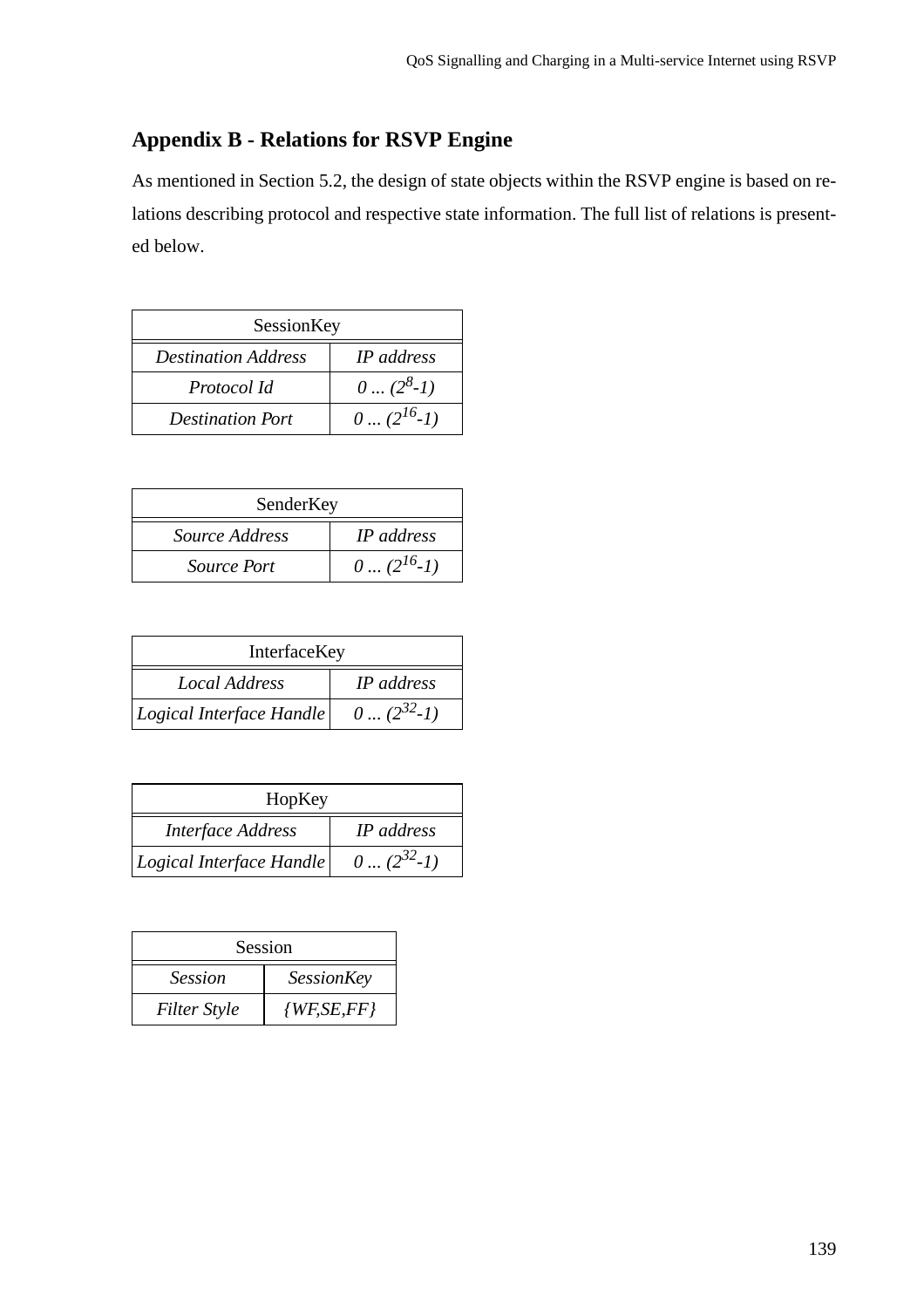| Path State                   |                       |
|------------------------------|-----------------------|
| <i>Session Address</i>       | <b>SessionKey</b>     |
| Sender                       | SenderKey             |
| Previous Hop                 | <b>HopKey</b>         |
| <b>Incoming Interface</b>    | <i>InterfaceKey</i>   |
| <b>Traffic Specification</b> | <i>TSpec</i>          |
| <b>Outgoing Interfaces</b>   | List of InterfaceKeys |

| <b>Reservation State</b>  |                     |
|---------------------------|---------------------|
| <b>Session Address</b>    | <b>SessionKey</b>   |
| Next Hop                  | HopKey              |
| <b>Outgoing Interface</b> | <i>InterfaceKey</i> |
| <b>Applicable Senders</b> | FilterSpec          |
| Reservation               | <i>FlowSpec</i>     |

| <b>Outgoing Interface State</b> |                     |
|---------------------------------|---------------------|
| <b>Session Address</b>          | <i>SessionKey</i>   |
| <b>Outgoing Interface</b>       | <i>InterfaceKey</i> |
| <b>Applicable Senders</b>       | <i>FilterSpec</i>   |
| <b>Merged Reservation</b>       | <i>FlowSpec</i>     |

| Previous Hop State           |                         |
|------------------------------|-------------------------|
| <b>Session Address</b>       | <b>SessionKey</b>       |
| Previous Hop                 | HopKey                  |
| <b>Forwarded Reservation</b> | List of FlowDescriptors |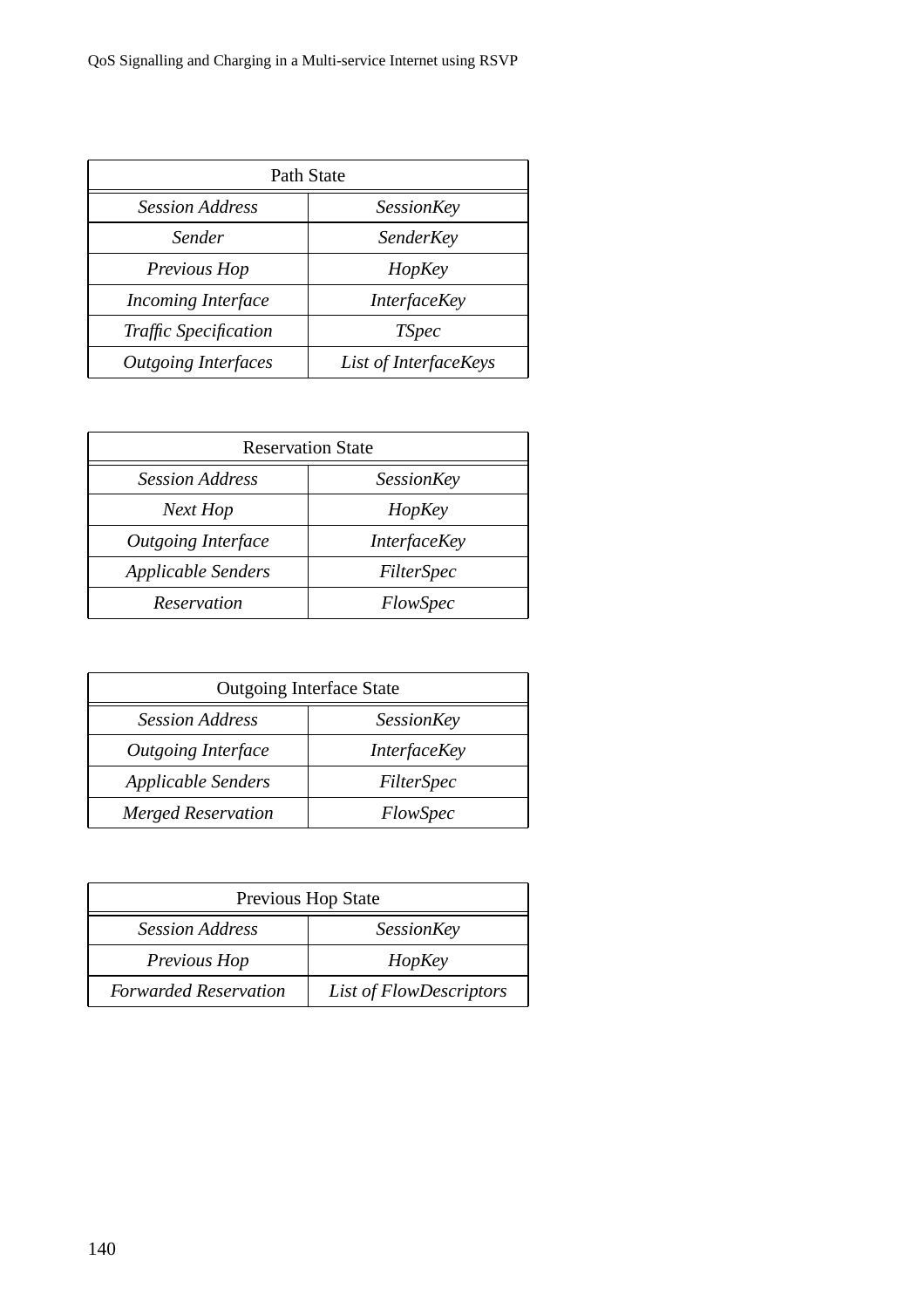## **Appendix C - Class Diagram of Traffic Control Interface**

In the following diagram, only the classes and their relationships are shown in Coad/Yourdon notation in order to clearly distinguish abstract classes. The list of attributes and methods is omitted for reasons of brevity.



Figure 21: Class Diagram of Traffic Control Modules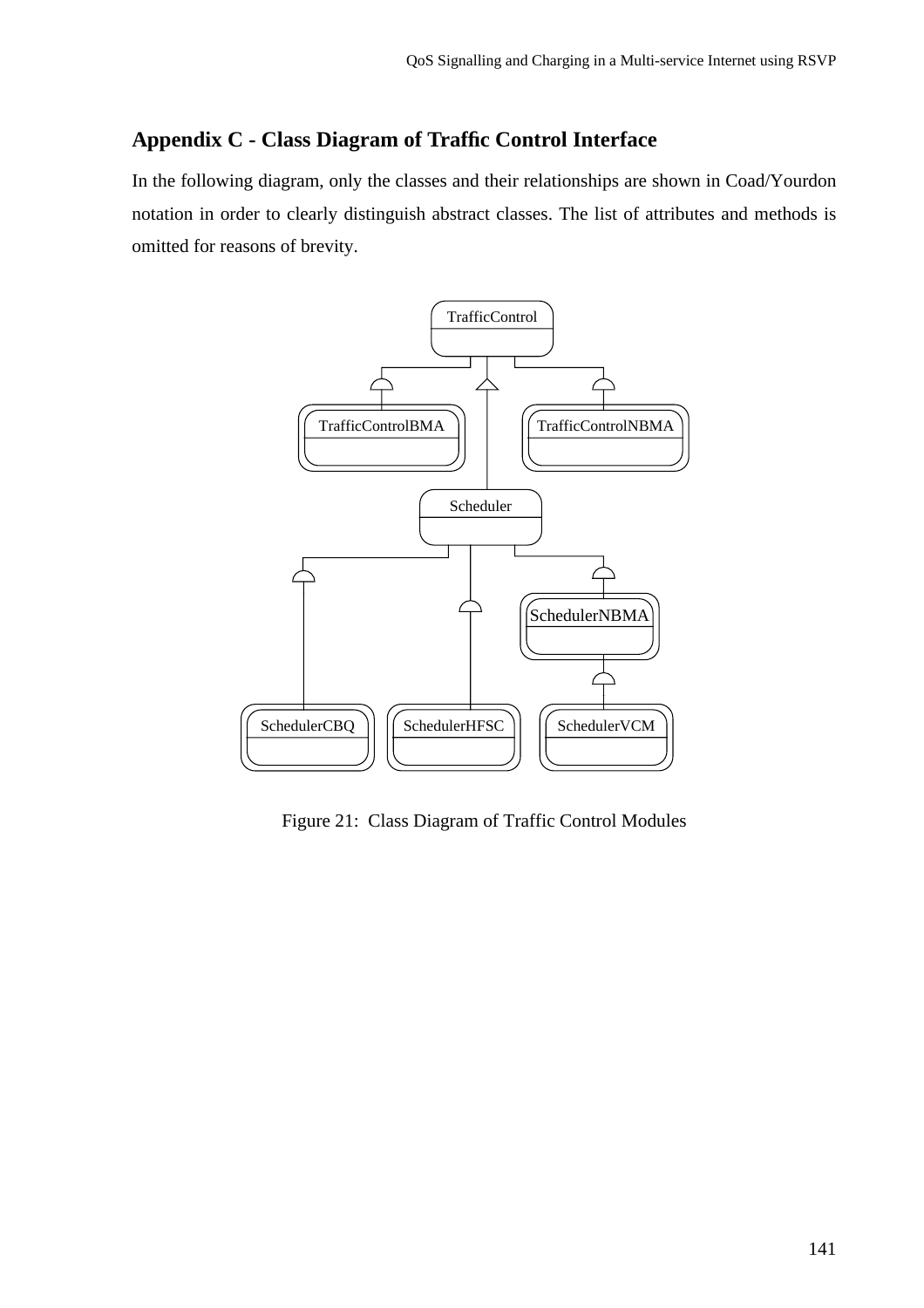#### <span id="page-155-0"></span>**Appendix D - IntServ Guaranteed Service Class**

Guaranteed Service (GS) as specified in [SPG97] provides an assured level of bandwidth, a firm end-to-end delay bound and no queuing loss for data flows that conform to a given traffic specification (TSpec). The TSpec, which is essentially a double token bucket, i.e. two token buckets in series, is characterized by the following parameters:

- the token bucket rate  $r$  (in bytes/s),
- the token bucket depth *b* (in bytes),
- the peak rate  $p$  (in bytes/s),
- the maximum packet size *M* (in bytes), and
- the minimum policed unit *m* (in bytes).

Due to its mathematically provable bounds on end-to-end queuing delay it can be considered to be of high importance for time-critical applications. The mathematics of GS are originally based on the work of Cruz [Cru95] (refined by others, see e.g. [Bou98]) on arrival and service curves. In case of the IntServ specifications the arrival curve corresponding to the *TSpec(r,b,p,M)* is

$$
a(t) = min(M + pt, b + rt) \tag{40}
$$

whereas the service curve for GS is

$$
c(t) = R(t - V)^{+} \text{ where } V = \frac{C}{R} + D \text{ and } R \text{ is the service rate}
$$
 (41)

assuming that the stability condition  $R \ge r$  holds. Here, the *C* and *D* terms represent the ratedependent respectively rate-independent deviations of a packet-based scheduler from the perfect fluid model as introduced by ([PG93], [PG94]).

While the TSpec is a double token bucket it is sometimes more intuitive to regard the mathematical derivations for a simple token bucket  $tb = (r,b)$  (which is equivalent to assuming an infinite peak rate). In this simplified case, the end-to-end delay bound is given by

$$
d_{max} = \frac{b}{R} + \frac{C}{R} + D \tag{42}
$$

While for the more complex TSpec as arrival curve it applies that

$$
p \ge R \ge r \qquad d_{max} = \frac{(b-M)(p-R)}{R(p-r)} + \frac{M+C}{R} + D
$$
  

$$
R \ge p \ge r \qquad d_{max} = \frac{M+C}{R} + D
$$
 (43)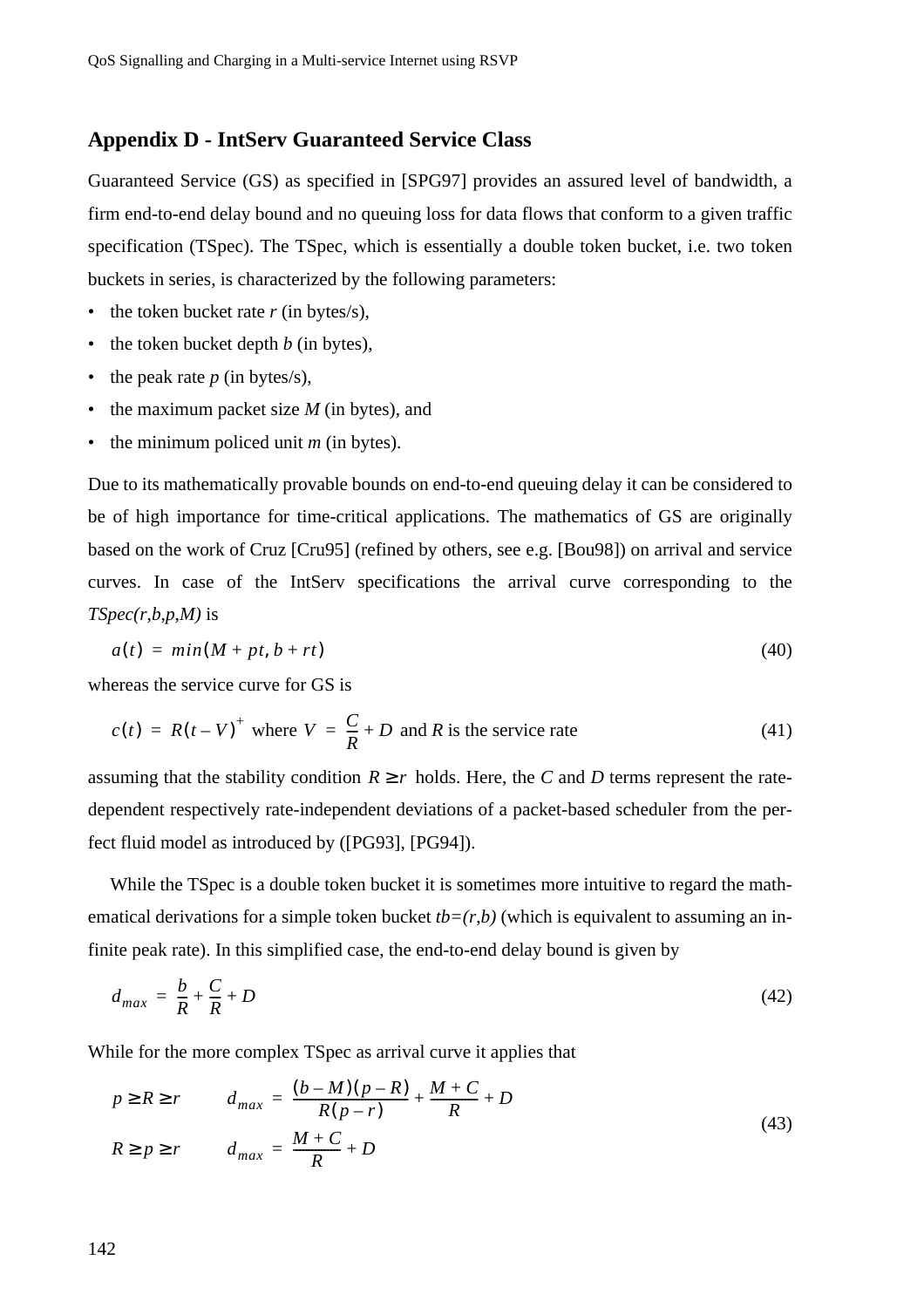From the perspective of the receiver desiring a maximum queuing delay  $d_{max}$ , the rate *R* (in bytes/s) that has to be reserved at the routers on the path from the sender follows directly from [\(42\)](#page-155-0) and [\(43\):](#page-155-0)

for the simple token bucket 
$$
tb(r,b)
$$
 
$$
R = \frac{b+C}{d_{max}-D}
$$
 (44)

for the complete *TSpec(r,b,p,M)* 
$$
R = \begin{cases} p\frac{b-M}{p-r} + M + C & p \ge R \ge r\\ d_{max} + \frac{b-M}{p-r} - D & R \ge p \ge r\\ \frac{M+C}{d_{max}-D} & R \ge p \ge r \end{cases} \tag{45}
$$

While the buffer to guarantee a lossless service for the single token bucket is simply *b*, the buffer formula for the TSpec's double token bucket is more complicated:

$$
B = \begin{cases} M + \frac{(p-R)(b-M)}{p-r} + C + RD & p \ge R \ge r, \frac{C}{R} + D \le \frac{b-M}{p-r} \\ b + r\left(\frac{C}{R} + D\right) & \frac{C}{R} + D > \frac{b-M}{p-r} \\ M + p\left(\frac{C}{R} + D\right) & R \ge p \ge r \end{cases} \tag{46}
$$

To illustrate the meaning of the *C* and *D* terms, one can refer to their values in case of a PGPS (Packetized General Processor Sharing) scheduler [PG93], because they also apply to many other scheduling algorithms [Zha95]

$$
C = M; \qquad D = \frac{M'}{c} \tag{47}
$$

where  $M$  is the maximum packet size of the flow,  $M'$  is the MTU and  $c$  is the speed of the link. In real routers, there are potentially many other contributions to these error terms, e.g., link layer overhead for segmentation and reassembly in the case of ATM or token rotation times for FDDI or Token Ring.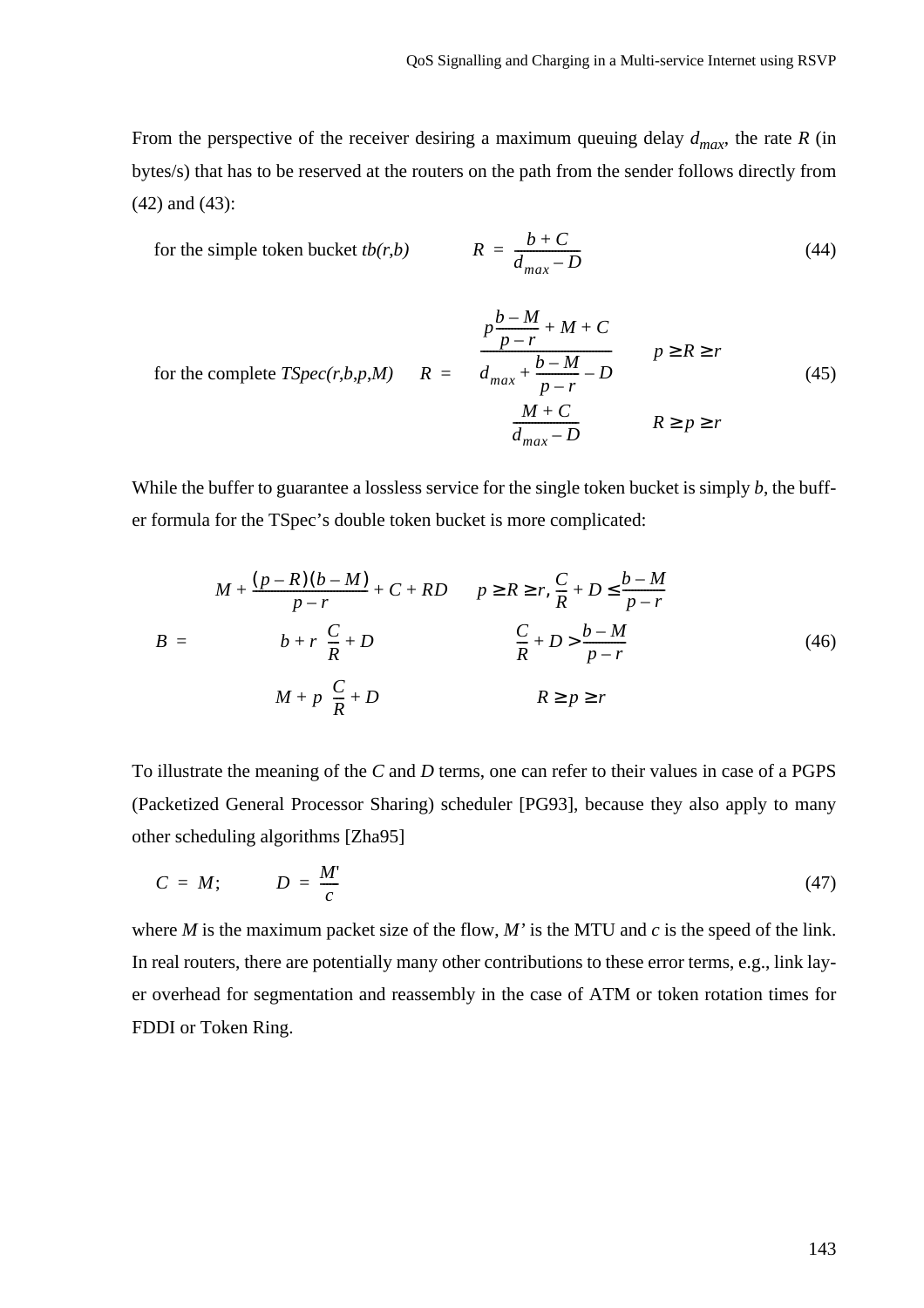[QoS Signalling and Charging in a Multi-service Internet using RSVP](#page-0-0)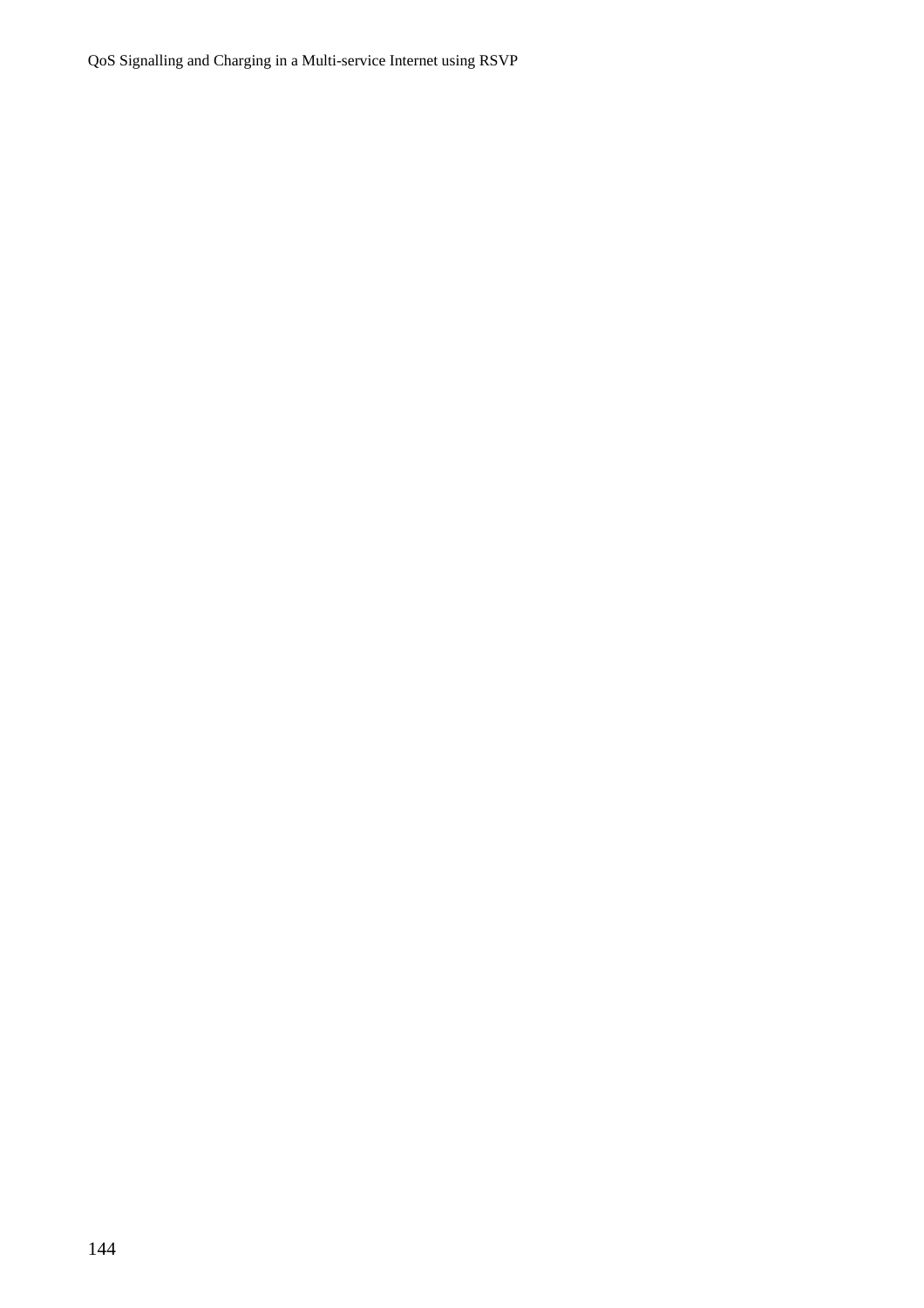# **Personal Data Sheet (Lebenslauf)**

### Martin Karsten

geboren am 10. Juli 1971 in Kempen-Hüls, jetzt Krefeld

| 1977 - 1981         | Katholische Grundschule Schmalbroich, Kempen                     |
|---------------------|------------------------------------------------------------------|
| 1981 - 1990         | Liebfrauengymnasium Mülhausen, Grefrath bei Krefeld              |
|                     | Abschluß: Abitur 06/1990                                         |
| $10/1990 - 11/1996$ | Studium Wirtschaftsinformatik, Universität Mannheim              |
|                     | Abschluß: Diplom-Wirtschaftsinformatiker, 11/1996                |
| 02/1991 - 04/1992   | Zivildienst, Diakonisches Werk Mannheim                          |
| 09/1994 - 08/1995   | Austauschstudium University of Waterloo, Kanada, Diplomarbeit    |
| seit 12/1996        | Wissenschaftlicher Mitarbeiter im Fachbereich Elektrotechnik und |
|                     | Informationstechnik der Technischen Universität Darmstadt        |